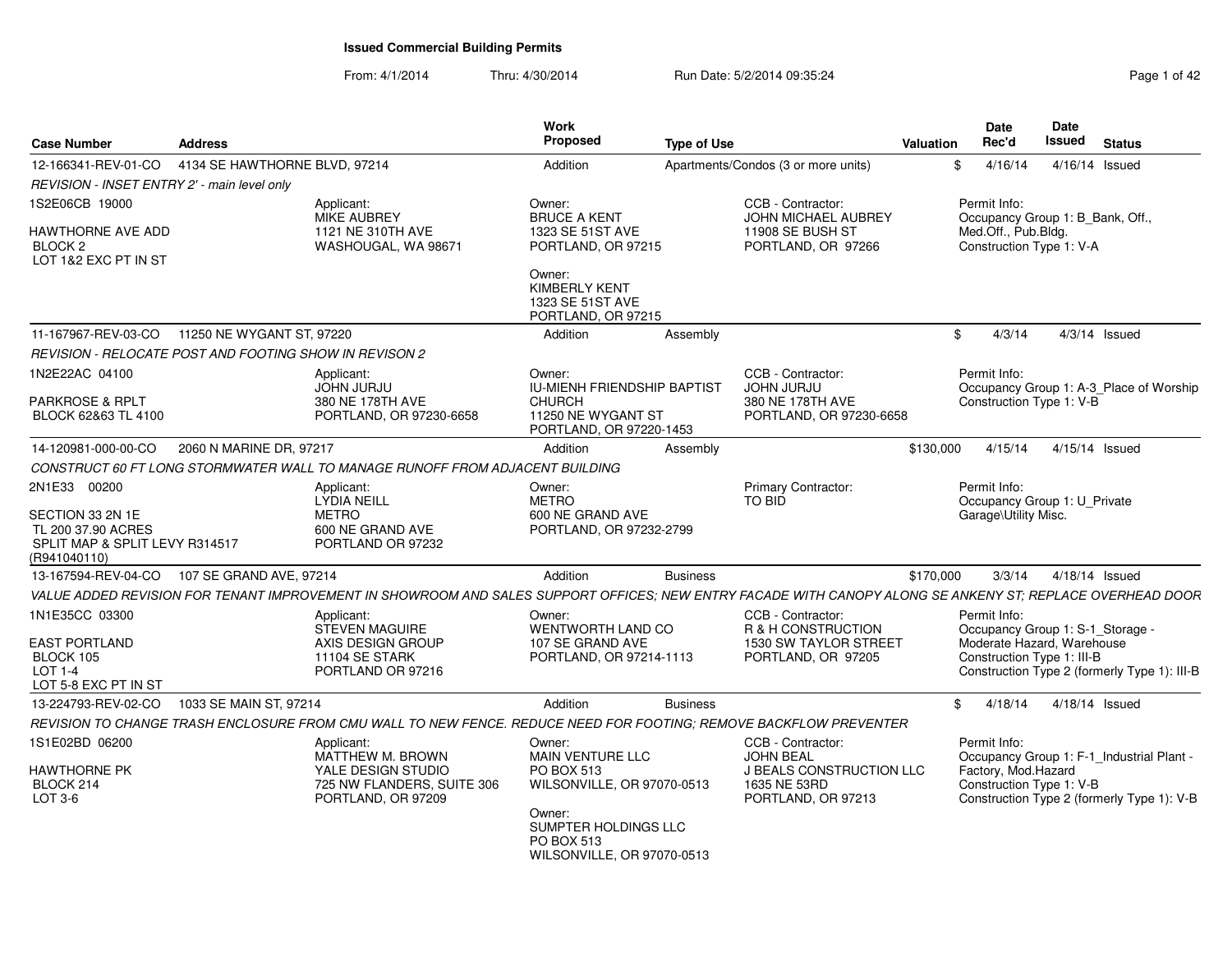#### From: 4/1/2014Thru: 4/30/2014 Run Date: 5/2/2014 09:35:24 Page 2 of 42

| <b>Case Number</b>                                 | <b>Address</b> |                                                                                                                                                                  | Work<br><b>Proposed</b>                                                                 | <b>Type of Use</b> |                                                                                                                                   | Date<br>Rec'd<br>Valuation        |                                                   | <b>Date</b><br>Issued<br><b>Status</b>                                                                                   |
|----------------------------------------------------|----------------|------------------------------------------------------------------------------------------------------------------------------------------------------------------|-----------------------------------------------------------------------------------------|--------------------|-----------------------------------------------------------------------------------------------------------------------------------|-----------------------------------|---------------------------------------------------|--------------------------------------------------------------------------------------------------------------------------|
| 13-146206-DFS-03-CO   6250 SW CAPITOL HWY, 97201   |                |                                                                                                                                                                  | Addition                                                                                | Business           |                                                                                                                                   | \$500 3/21/14                     |                                                   | 4/21/14 Final                                                                                                            |
| DFS - WOOD PANELS                                  |                |                                                                                                                                                                  |                                                                                         |                    |                                                                                                                                   |                                   |                                                   |                                                                                                                          |
| 1S1E16CD 03400                                     |                | Applicant:<br>JEFFERY WEITZ<br>819 SE MORRISON<br>PORTLAND, OR 97214                                                                                             | Owner:<br>WARDIN INVESTMENT CO<br>PO BOX 80885<br>PORTLAND, OR 97280-1885               |                    | CCB - Contractor:<br><b>JAMES FRANK</b><br>JAMES FRANK CONSTRUCTION<br>8028 NE GLISAN STE C<br>PORTLAND OR 97213                  | Permit Info:                      | Med.Off., Pub.Bldg.<br>Construction Type 1: V-B   | Occupancy Group 1: B_Bank, Off.,                                                                                         |
| 13-224641-REV-01-CO 9901 N HURST AVE, 97217        |                |                                                                                                                                                                  | Addition                                                                                | <b>Business</b>    |                                                                                                                                   | \$1,000 4/1/14 4/1/14 Issued      |                                                   |                                                                                                                          |
|                                                    |                | ADDED VALUE REVISION TO BUILD PARTITION WALLS INSIDE OFFCE SPACE AND NEW 5 FOOT WIDE OPENING BETWEEN THE OLD AND NEW SPACES                                      |                                                                                         |                    |                                                                                                                                   |                                   |                                                   |                                                                                                                          |
| 1N1E05DC 00500                                     |                | Applicant:                                                                                                                                                       | Owner:                                                                                  |                    | CCB - Contractor:                                                                                                                 | Permit Info:                      |                                                   |                                                                                                                          |
| SECTION 05 1N 1E                                   |                | <b>MARK BEALS</b><br><b>EARLYBIRD INC.</b>                                                                                                                       | <b>PACIFIC CARBIDE</b><br>696 EDINBURGH ST                                              |                    | EARLYBIRD HOME SERVICES INC Occupancy Group 1: B_Bank, Off.,<br>15685 SW 116TH #303                                               |                                   | Med.Off., Pub.Bldg.                               |                                                                                                                          |
| TL 500 12.92 ACRES                                 |                | PO BOX 7245<br>ALOHA, OREGON 97007                                                                                                                               | Owner:<br>ALLOYS CO<br>696 EDINBURGH ST<br>SAN FRANCISCO, CA 94112-3533                 |                    | SAN FRANCISCO, CA 94112-3533 KING CITY, OR 97224                                                                                  |                                   | Construction Type 1: V-B                          |                                                                                                                          |
| 13-135425-DFS-01-CO  12026 NE AIRPORT WAY, 97220   |                |                                                                                                                                                                  | Addition                                                                                | Business           |                                                                                                                                   | \$5,000  3/13/14  4/16/14  Issued |                                                   |                                                                                                                          |
| DFS FOR TRELLIS/METAL CANOPY AND ATTACHMENT        |                |                                                                                                                                                                  |                                                                                         |                    |                                                                                                                                   |                                   |                                                   |                                                                                                                          |
| 1N2E15D 02600<br>WIN SIVERS BUSINESS PARK<br>LOT 3 |                | Applicant:<br>RICH DUNCAN CONSTRUCTION<br><b>INC</b><br>PO BOX 21183<br>KEIZER OR 97307                                                                          | Owner:<br>MCDONALD'S CORPORATION<br>8255 SW HUNZIKER ST #101<br><b>TIGARD, OR 97223</b> |                    | CCB - Contractor:<br>RICH DUNCAN CONSTRUCTION<br><b>INC</b><br>PO BOX 21183<br>KEIZER OR 97307                                    | Permit Info:                      | Construction Type 1: V-B                          | Occupancy Group 1: A-2_Restaurant                                                                                        |
| 14-116105-000-00-CO 4630 NE SANDY BLVD, 97213      |                |                                                                                                                                                                  | Addition                                                                                | <b>Business</b>    |                                                                                                                                   |                                   |                                                   | \$150,000  2/13/14  4/1/14  Under Inspection                                                                             |
|                                                    |                | REPAIR RESTAURANT DUE TO FIRE DAMAGE, NEW PARTITION WALLS FOR OFFICE, STORAGE, KITCHEN AREA, SERVICE STATION, DINING AREA, RECONFIGURE RESTROOMS FOR ACCESSIBIL  |                                                                                         |                    |                                                                                                                                   |                                   |                                                   |                                                                                                                          |
| 1N2E30CB 13900                                     |                | Applicant:<br>DAVE SANDAHL<br><b>WEST COAST FORENSICS</b><br>3825 SW KELLY AVE<br>PORTLAND OR 97239                                                              | Owner:<br>W LLC<br>16750 SE KENS CT<br>MILWAUKIE, OR 97267-4759                         |                    | CCB - Contractor:<br><b>FOTIS LANARAS</b><br><b>HERCULES CONSTRUCTION</b><br>10203 NW ENGLEMAN ST<br>PORTLAND OR 97229            | Permit Info:                      | Construction Type 1: V-B                          | Occupancy Group 1: A-2 Restaurant<br>Total Square Footage - Display Only: 2977                                           |
| 13-146206-DFS-02-CO   6250 SW CAPITOL HWY, 97201   |                |                                                                                                                                                                  | Addition                                                                                | Business           |                                                                                                                                   | \$20,685                          |                                                   | 1/28/14  4/21/14  Final                                                                                                  |
| <b>DFS - SKYLIGHTS</b>                             |                |                                                                                                                                                                  |                                                                                         |                    |                                                                                                                                   |                                   |                                                   |                                                                                                                          |
| 1S1E16CD 03400                                     |                | Applicant:<br>JEFFERY WEITZ<br>819 SE MORRISON<br>PORTLAND, OR 97214                                                                                             | Owner:<br><b>WARDIN INVESTMENT CO</b><br>PO BOX 80885<br>PORTLAND, OR 97280-1885        |                    | CCB - Contractor:<br><b>JAMES FRANK</b><br><b>JAMES FRANK CONSTRUCTION</b><br>8028 NE GLISAN STE C<br>PORTLAND OR 97213           | Permit Info:                      | Med.Off., Pub.Bldg.<br>Construction Type 1: V-B   | Occupancy Group 1: B Bank, Off.,                                                                                         |
| 13-226754-000-00-CO 700 NE 22ND AVE, 97232         |                |                                                                                                                                                                  | Addition                                                                                | Business           |                                                                                                                                   |                                   |                                                   | \$1,546,882  11/13/13  4/25/14  Under Inspection                                                                         |
|                                                    |                | CHANGE OF USE/PARTIAL CHANGE OF OCCUPANCY. LEGALIZE EXISTING TENANTS, MAIN FLOOR - REBUILD EAST STAIRS, BUILD NEW WEST AND SOUTH ENCLOSED STAIRS, MODIFICATION 1 |                                                                                         |                    |                                                                                                                                   |                                   |                                                   |                                                                                                                          |
| 1N1E35AD 03700                                     |                | Applicant:<br><b>JOHN WRIGHT</b><br><b>WRIGHT DESIGN OFFICE</b><br>150 SW HARRISON<br>PORTLAND, OR 97201                                                         | Owner:<br><b>BAKERY BLOCKS LLC</b><br>537 SE ASH ST STE 101<br>PORTLAND, OR 97214       |                    | CCB - Contractor:<br><b>JOSHUA CHARLES</b><br>NICE CONSTRUCTION AND<br><b>EXCAVATION LLC</b><br>PO BOX 219<br>GARIBALDI, OR 97118 | Permit Info:<br>79637             | Med.Off., Pub.Blda.<br>Construction Type 1: III-B | Occupancy Group 1: B_Bank, Off.,<br>Construction Type 2 (formerly Type 1): III-B<br>Total Square Footage - Display Only: |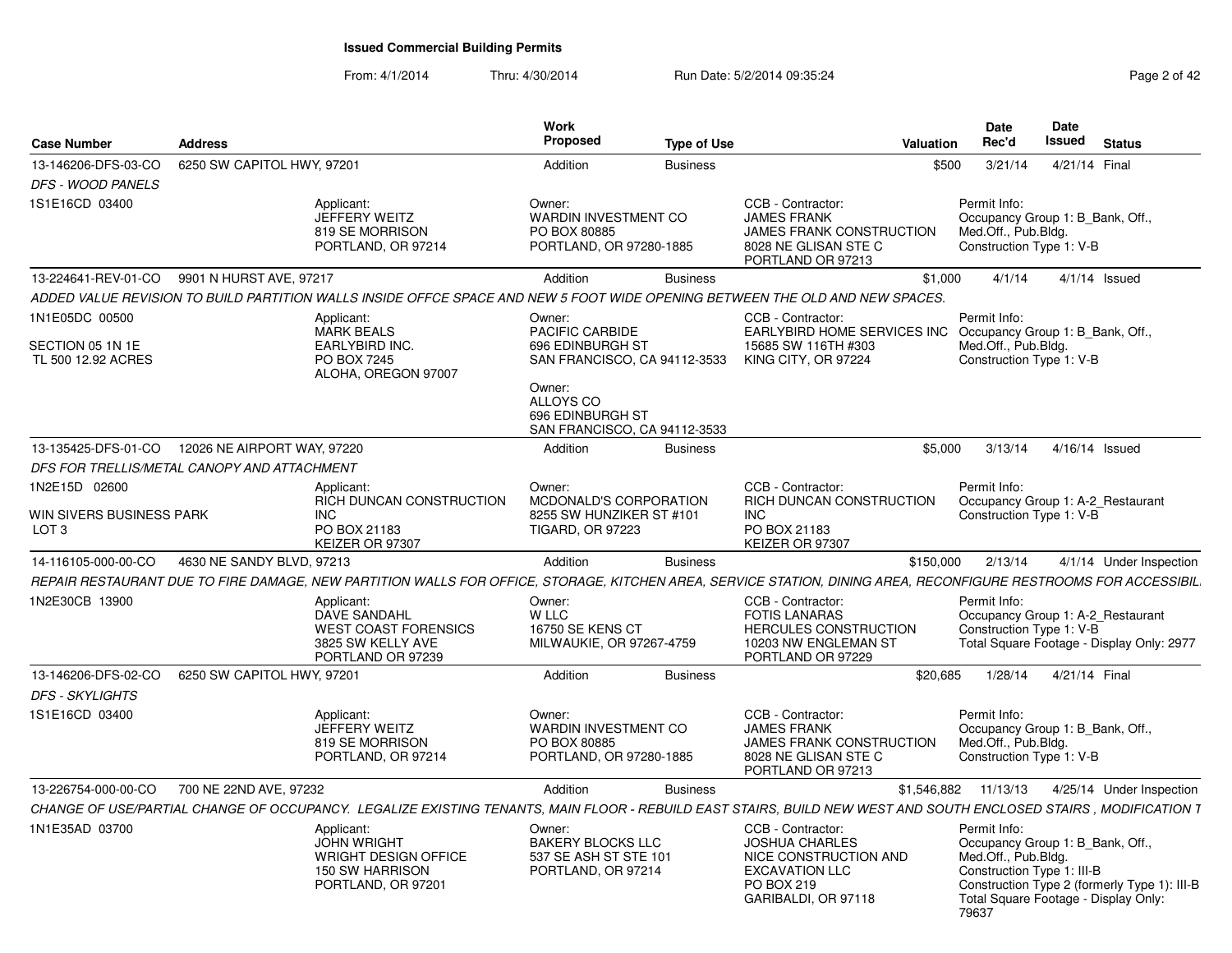From: 4/1/2014Thru: 4/30/2014 Run Date: 5/2/2014 09:35:24 Rege 3 of 42

| <b>Case Number</b>                                                                                                                         | <b>Address</b>               |                                                                                                     | Work<br><b>Proposed</b>                             | <b>Type of Use</b> | <b>Valuation</b>                                                                                                                                             | <b>Date</b><br>Rec'd                                    | Date<br><b>Issued</b> | <b>Status</b>                                                                        |
|--------------------------------------------------------------------------------------------------------------------------------------------|------------------------------|-----------------------------------------------------------------------------------------------------|-----------------------------------------------------|--------------------|--------------------------------------------------------------------------------------------------------------------------------------------------------------|---------------------------------------------------------|-----------------------|--------------------------------------------------------------------------------------|
| 13-152836-DFS-01-CO                                                                                                                        | 10822 SE BUSH ST, 97266      |                                                                                                     | Addition                                            | Educational        | \$10,000                                                                                                                                                     | 2/11/14                                                 |                       | $4/1/14$ Issued                                                                      |
| DFS - WOOD FRAMING FLOOR JOISTS                                                                                                            |                              |                                                                                                     |                                                     |                    |                                                                                                                                                              |                                                         |                       |                                                                                      |
| 1S2E10CA 03600                                                                                                                             |                              | Applicant:                                                                                          | Owner:                                              |                    | CCB - Contractor:                                                                                                                                            | Permit Info:                                            |                       |                                                                                      |
| MULTNOMAH BERRY RANCH<br>LOT 12 EXC PT IN ST<br>E 1/2 OF LOT 13 EXC N 150' & EXC PT IN ST                                                  |                              | <b>NICK GOWEN</b><br>1705 SW TAYLOR SUITE 200<br>PORTLAND, OR 97206                                 | 1500 SE 130TH AVE<br>PORTLAND, OR 97233-1719        |                    | SCHOOL DISTRICT NO 40 MULT C(FORTIS CONSTRUCTION<br>1705 SW TAYLOR ST SUITE 200<br>PORTLAND, OR 97205                                                        | Occupancy Group 1: E School<br>Construction Type 1: V-B |                       | Construction Type 2 (formerly Type 1): V-B                                           |
| 13-152836-DFS-02-CO                                                                                                                        | 10822 SE BUSH ST, 97266      |                                                                                                     | Addition                                            | Educational        | \$128,500                                                                                                                                                    | 4/1/14                                                  | 4/18/14 Issued        |                                                                                      |
| <b>DFS - ALUMINUM STOREFRONTS</b>                                                                                                          |                              |                                                                                                     |                                                     |                    |                                                                                                                                                              |                                                         |                       |                                                                                      |
| 1S2E10CA 03600                                                                                                                             |                              | Applicant:<br><b>NICK GOWEN</b>                                                                     | Owner:                                              |                    | CCB - Contractor:<br>SCHOOL DISTRICT NO 40 MULT C(FORTIS CONSTRUCTION                                                                                        | Permit Info:<br>Occupancy Group 1: E School             |                       |                                                                                      |
| MULTNOMAH BERRY RANCH<br>LOT 12 EXC PT IN ST<br>E 1/2 OF LOT 13 EXC N 150' & EXC PT IN ST                                                  |                              | 1705 SW TAYLOR SUITE 200<br>PORTLAND, OR 97206                                                      | 1500 SE 130TH AVE<br>PORTLAND, OR 97233-1719        |                    | 1705 SW TAYLOR ST SUITE 200<br>PORTLAND, OR 97205                                                                                                            | Construction Type 1: V-B                                |                       | Construction Type 2 (formerly Type 1): V-B                                           |
| 14-106043-REV-01-CO                                                                                                                        | 4900 N BASIN AVE, 97217      |                                                                                                     | Addition                                            | Factory/Industrial |                                                                                                                                                              | \$<br>4/24/14                                           | 4/24/14 Issued        |                                                                                      |
|                                                                                                                                            |                              |                                                                                                     |                                                     |                    | REVISION - NEW CANOPY ON NORTH DOCK "A" W/ NEW COMPACTOR; NEW CONCRETE APRON ON NORTH DOCK "B"; ELIMINATE THE DOOR OPENING AT WEST DOCK "C"                  |                                                         |                       |                                                                                      |
| 1N1E21BC 00100                                                                                                                             |                              | Applicant:<br><b>JENNIFER KIMURA</b>                                                                | Owner:<br>FRED MEYER INC                            |                    | CCB - Contractor:<br>PERLO CONSTRUCTION LLC                                                                                                                  | Permit Info:                                            |                       | Occupancy Group 1: F-1 Industrial Plant -                                            |
| SECTION 21 1N 1E<br>TL 100 5.27 ACRES<br>LAND & IMPS SEE R590392 (R941210611)<br>FOR OTHER IMPS & R646280 (R941210612)<br>FOR MACH & EQUIP |                              | <b>VLMK CONSULTING ENGINEERS</b><br>3933 SW KELLY AVENUE<br>PORTLAND, OR 97239                      | 1014 VINE ST 7TH FLOOR<br>CINCINNATI, OH 45202-1141 |                    | 7190 SW Sandburg St.<br>Portland, OR 97223                                                                                                                   | Factory, Mod.Hazard<br>Construction Type 1: III-B       |                       |                                                                                      |
| 14-137185-000-00-CO                                                                                                                        | 5528 NW DOANE AVE, 97210     |                                                                                                     | Addition                                            | Factory/Industrial | \$15,000                                                                                                                                                     | 4/16/14                                                 | 4/16/14 Issued        |                                                                                      |
|                                                                                                                                            |                              | REMOVE EXISTING EARTH BERM AND REPLACE WITH 20 FT LONG CONCRETE WALL TO MATCH EXISTING WALL         |                                                     |                    |                                                                                                                                                              |                                                         |                       |                                                                                      |
| 1N1E19 00100                                                                                                                               |                              | Applicant:<br><b>JOHN DEPPA</b>                                                                     | Owner:<br>PHILLIPS 66 COMPANY                       |                    | Primary Contractor:<br><b>TO BID</b>                                                                                                                         | Permit Info:<br>Occupancy Group 1: U_Private            |                       |                                                                                      |
| SECTION 19 1N 1E<br>TL 100 18.62 ACRES<br>LAND & IMPS<br>SEE R646414 (R941190161) FOR MACH &<br><b>EQUIP</b>                               |                              | Alpha Technical Group Inc<br>2929 NW 29th Ave.<br>Portland, OR 97210                                | 420 S KEELER AVE<br>BARTLESVILLE, OK 74003-6648     |                    |                                                                                                                                                              | Garage\Utility Misc.<br>Construction Type 1: II-B       |                       |                                                                                      |
| 10-171926-REV-03-CO                                                                                                                        | 2946 NE COLUMBIA BLVD, 97211 |                                                                                                     | Addition                                            | Hazardous          | \$19,000                                                                                                                                                     | 4/28/14                                                 | 4/29/14 Issued        |                                                                                      |
|                                                                                                                                            |                              |                                                                                                     |                                                     |                    | REV 3 : REPLACE DRIVE RAMPS TO TRUCK RACK4,000SF ADDITION FOR HAZARDOUS MATERIAL HANDLING, AND NEW TANK FARMBUILDING 1 CHANGE OF OCCUPANCY FROM H3 WAREHOUSL |                                                         |                       |                                                                                      |
| 1N1E13BA 03500                                                                                                                             |                              | Applicant:<br>MIKE COYLE<br><b>FASTER PERMITS</b><br>14334 NW EAGLERIDGE LANE<br>PORTLAND, OR 97229 |                                                     |                    | CCB - Contractor:<br>PERLO CONSTRUCTION GROUP<br><b>INC</b><br>7190 SW SANDBURG ST<br>PORTLAND, OR 97223                                                     | Permit Info:<br>Construction Type 1: II-B               |                       | Occupancy Group 1: H-2_High Hazard 2<br>Construction Type 2 (formerly Type 1): III-B |
| 14-124685-000-00-CO                                                                                                                        | 900 N THUNDERBIRD WAY, 97227 |                                                                                                     | Addition                                            | Hazardous          | \$90,000                                                                                                                                                     | 3/11/14                                                 |                       | $4/8/14$ Issued                                                                      |
|                                                                                                                                            |                              | MCC ELECTRICAL ROOM replacing existing shop /storage structure, includes fan and louver.            |                                                     |                    |                                                                                                                                                              |                                                         |                       |                                                                                      |
| 1N1E34AC 00400                                                                                                                             |                              | Applicant:<br><b>Scott Walters</b>                                                                  |                                                     |                    | CCB - Contractor:<br>J H KELLY LLC                                                                                                                           | Permit Info:                                            |                       | Occupancy Group 1: H-2_High Hazard 2                                                 |
| <b>WHEELERS ADD</b><br>BLOCK 16&33-35 TL 400<br>LAND & IMPS SEE R646366 (R903701951)<br>FOR MACH & EQUIP                                   |                              | JH Kelly                                                                                            |                                                     |                    | 821 3RD AVE<br><b>BOX 2038</b><br>LONGVIEW WA 98632                                                                                                          | Construction Type 1: II-B                               |                       |                                                                                      |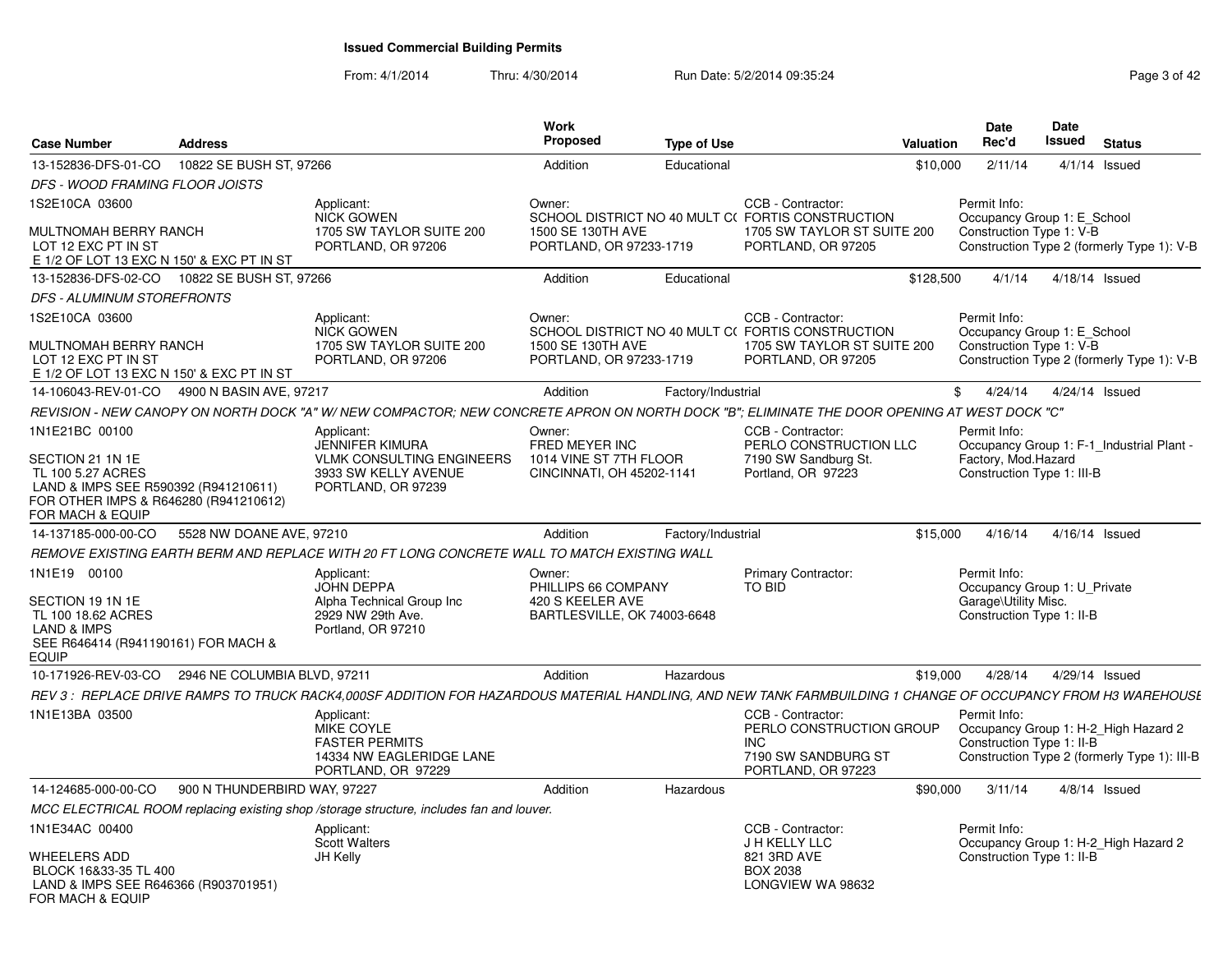From: 4/1/2014Thru: 4/30/2014 Run Date: 5/2/2014 09:35:24 Rege 4 of 42

| <b>Case Number</b>                                                                                        | <b>Address</b>             |                                                                                                 | Work<br>Proposed                                                                | <b>Type of Use</b>  |                                                                                      | Valuation | Date<br>Rec'd                                                                              | <b>Date</b><br>Issued | <b>Status</b>                              |
|-----------------------------------------------------------------------------------------------------------|----------------------------|-------------------------------------------------------------------------------------------------|---------------------------------------------------------------------------------|---------------------|--------------------------------------------------------------------------------------|-----------|--------------------------------------------------------------------------------------------|-----------------------|--------------------------------------------|
| 13-158675-DFS-01-CO<br><b>DFS - TRUSSES</b>                                                               | 7632 SE POWELL BLVD, 97206 |                                                                                                 | Addition                                                                        | Mercantile          |                                                                                      | \$5,000   | 3/27/14                                                                                    | 4/25/14 Issued        |                                            |
| 1S2E08DB 00100                                                                                            |                            | Applicant:<br><b>KELLY CHEN</b>                                                                 | Owner:<br><b>TAK SUM HO</b>                                                     |                     | CCB - Contractor:<br>HANG LAKE CONSTRUCTION CO                                       |           | Permit Info:<br>Occupancy Group 1: M_Store, Service                                        |                       |                                            |
| KENT<br>LOT 1 EXC N 77' W 230.5' & EXC PT IN ST                                                           |                            | 2738 SE 82ND AVE SUITE 201-C<br>PORTLAND, OR 97266                                              | 4423 SE ANDEREGG LOOP<br>PORTLAND, OR 97236-9378                                |                     | <b>LLC</b><br>8033 SE RHONE ST<br>PORTLAND, OR 97206                                 |           | Station<br>Construction Type 1: V-B                                                        |                       |                                            |
|                                                                                                           |                            |                                                                                                 | Owner:<br>SHI QIONG HO<br>4423 SE ANDEREGG LOOP<br>PORTLAND, OR 97236-9378      |                     |                                                                                      |           |                                                                                            |                       |                                            |
| 08-178794-REV-02-CO                                                                                       | 5420 SE 82ND AVE           |                                                                                                 | Addition                                                                        | Mercantile          |                                                                                      | \$200     | 4/16/14                                                                                    | $4/16/14$ Issued      |                                            |
| REVISION - ROUGH IN FOR FUTURE RESTROOM                                                                   |                            |                                                                                                 |                                                                                 |                     |                                                                                      |           |                                                                                            |                       |                                            |
| 1S2E16CB 04800A1<br>MARION PK                                                                             |                            | Applicant:<br><b>DANIEL KIM</b><br>12984 SW PINE VIEW ST.                                       | Owner:<br>KYU HA YU<br>11367 SW ARTESA CT                                       |                     |                                                                                      |           | Permit Info:<br>Occupancy Group 1: A-2_Restaurant<br>Construction Type 1: V-B              |                       |                                            |
| <b>BLOCK1</b><br>LOT 1-23 TL 4800<br><b>IMPS &amp; BLACKTOP ONLY</b><br>SEE R213406 (R540500410) FOR LAND |                            | <b>TIGARD, OR 97224</b>                                                                         | PORTLAND, OR 97225<br>Owner:<br><b>GRACE YU</b><br>11367 SW ARTESA CT           |                     |                                                                                      |           |                                                                                            |                       |                                            |
|                                                                                                           |                            |                                                                                                 | PORTLAND, OR 97225                                                              |                     |                                                                                      |           |                                                                                            |                       |                                            |
| 13-126837-REV-01-CO 100 NW 20TH AVE, 97209                                                                |                            |                                                                                                 | Addition                                                                        | Mercantile          |                                                                                      | \$        | 4/11/14                                                                                    |                       | $4/11/14$ Issued                           |
|                                                                                                           |                            | Rev 1 - General revisions to permit documents (desciption of revision attached in documents)    |                                                                                 |                     |                                                                                      |           |                                                                                            |                       |                                            |
| 1N1E33CA 14500<br>KINGS 2ND ADD<br><b>BLOCK 29 TL 14500</b>                                               |                            | Applicant:<br>RYAN SCHERA<br><b>MACKENZIE</b><br>1515 SE WATER AVENUE #100<br>PORTLAND OR 97214 | Owner:<br>FRED MEYER INC<br>1014 VINE ST 7TH FLOOR<br>CINCINNATI, OH 45202-1141 |                     | CCB - Contractor:<br>R & O CONSTRUCTION CO<br>933 WALL AVE<br><b>OGDEN, UT 84404</b> |           | Permit Info:<br>Occupancy Group 1: M_Store, Service<br>Station<br>Construction Type 1: I-B |                       | Construction Type 2 (formerly Type 1): I-B |
| 13-100128-DFS-02-CO                                                                                       | 401 NE 139TH AVE, 97230    |                                                                                                 | Addition                                                                        | Special Residential |                                                                                      | \$3,000   | 4/2/14                                                                                     | 4/8/14 Final          |                                            |
| <b>DFS FOR FLOOR JOISTS</b>                                                                               |                            |                                                                                                 |                                                                                 |                     |                                                                                      |           |                                                                                            |                       |                                            |
| 1N2E35DA 11000                                                                                            |                            | Applicant:<br><b>GENE ONISHCHENKO</b>                                                           | Owner:<br>RN VILLA CARE CENTER LLC                                              |                     | CCB - Contractor:<br><b>BUILDTEK INC</b>                                             |           | Permit Info:                                                                               |                       | Occupancy Group 1: SR-1_SPEC.RES.          |
| ASCOT AC<br>LOT 88 EXC S 95.5' EXC PT IN ST<br>S 30' OF LOT 89<br>S 180' OF LOT 90 EXC PT IN ST           |                            | BUILDTEK, INC.<br>P O BOX 1812<br>CLACKAMAS, OR 97015-1812                                      | 401 NE 139TH AVE<br>PORTLAND, OR 97230-3318                                     |                     | PO BOX 1812<br>CLACKAMAS, OR 97015                                                   |           | <b>Assisted Evacuation</b><br>Construction Type 1: V-B                                     |                       |                                            |
| 13-222072-REV-01-CO 3510 NE COLUMBIA BLVD, 97211                                                          |                            |                                                                                                 | Addition                                                                        | Utility             |                                                                                      | \$        | 3/18/14                                                                                    |                       | $4/9/14$ Issued                            |
| REVISION TO ADD THREE RRUS AND ADD THREE TMACS                                                            |                            |                                                                                                 |                                                                                 |                     |                                                                                      |           |                                                                                            |                       |                                            |
| 1N1E13AC 00700                                                                                            |                            | Applicant:<br><b>NOAH GRODZIN</b>                                                               | Owner:<br><b>MARGARET K ENDERS</b>                                              |                     | CCB - Contractor:<br><b>HARBOR TELECOM LLC</b>                                       |           | Permit Info:<br>Occupancy Group 1: U_Private                                               |                       |                                            |
| SECTION 13 1N 1E<br>TL 700 1.78 ACRES                                                                     |                            | <b>CASCADIA PM</b><br>5501 NE 109TH CT SUITE A2<br>VANCOUVER WA 98662                           | 14855 SE 82ND DR<br>CLACKAMAS, OR 97015                                         |                     | PO BOX 309<br><b>BURLEY, WA 98329</b>                                                |           | Garage\Utility Misc.<br>Construction Type 1: II-B                                          |                       |                                            |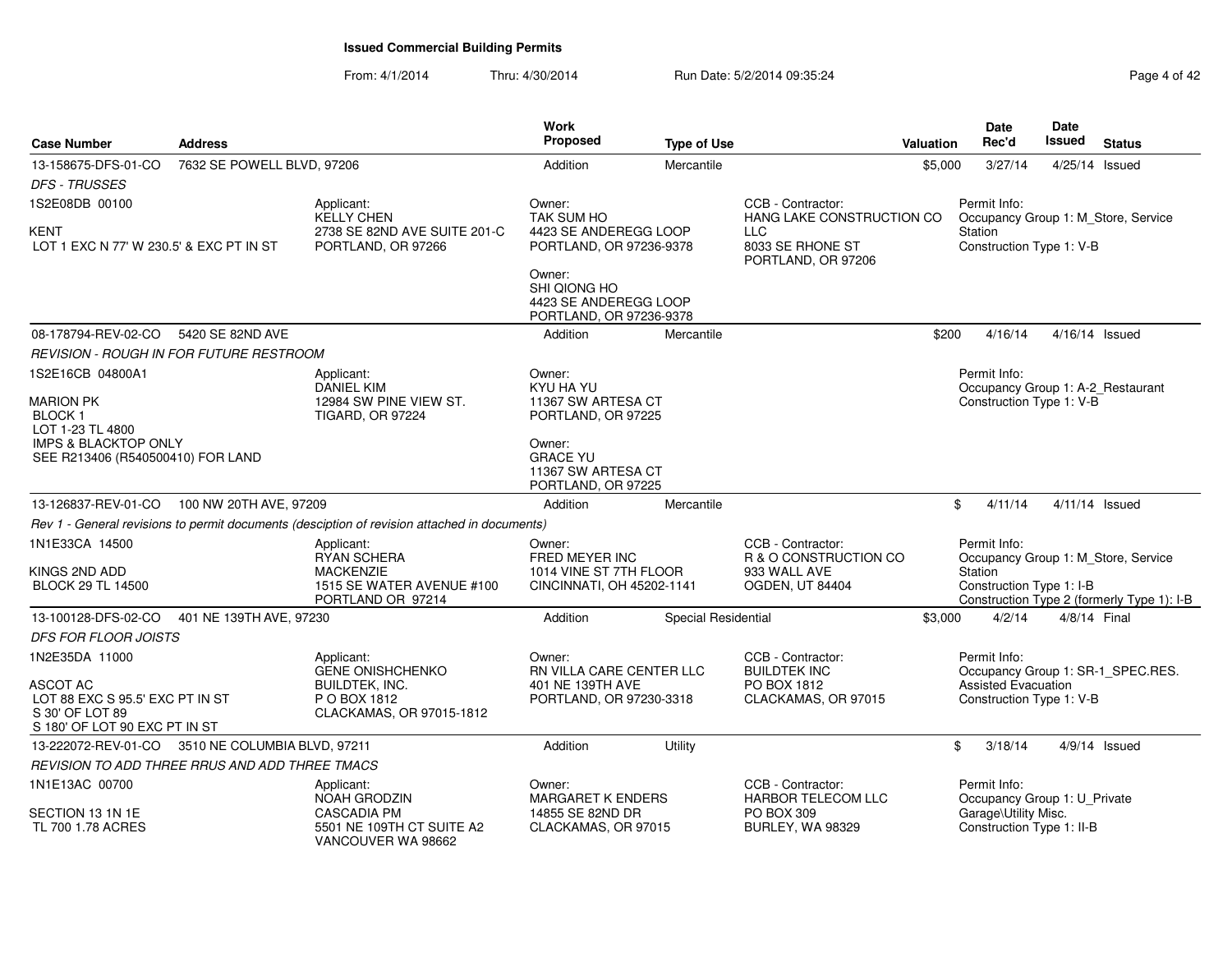From: 4/1/2014Thru: 4/30/2014 Run Date: 5/2/2014 09:35:24 Rege 5 of 42

| <b>Case Number</b>                                                                                               | <b>Address</b>              |                                                                                                                                                                  | Work<br>Proposed                                                                                                                                                                    | <b>Type of Use</b> | <b>Valuation</b>                                                                                                             | <b>Date</b><br>Rec'd                                                                                | Date<br>Issued | <b>Status</b> |
|------------------------------------------------------------------------------------------------------------------|-----------------------------|------------------------------------------------------------------------------------------------------------------------------------------------------------------|-------------------------------------------------------------------------------------------------------------------------------------------------------------------------------------|--------------------|------------------------------------------------------------------------------------------------------------------------------|-----------------------------------------------------------------------------------------------------|----------------|---------------|
| 13-223087-000-00-CO                                                                                              | 5716 SE 92ND AVE, 97266     |                                                                                                                                                                  | Addition                                                                                                                                                                            | Utility            | \$12,000                                                                                                                     | 10/31/13                                                                                            | 4/17/14 Issued |               |
|                                                                                                                  |                             | REPLACE 9 EXISTING ANTENNAS AND RELATED EQUIPMENT ON EXISTING MONOPOLE                                                                                           |                                                                                                                                                                                     |                    |                                                                                                                              |                                                                                                     |                |               |
| 1S2E16DB 07300<br><b>CLEMSON ADD</b><br>BLOCK <sub>2</sub><br>LOT 22&23<br>LOT 24-26 EXC PT IN ST                |                             | Applicant:<br><b>BRANDON CLOWER</b><br>5505 SE TOLMAN ST<br>PORTLAND, OREGON 97206                                                                               | Owner:<br>PORTLAND CITY OF(PDC(LEASED TEATHER BAILEY<br>222 NW 5TH AVE<br>PORTLAND, OR 97209-3812<br>Owner:<br><b>MULTIPLE TENANTS</b><br>222 NW 5TH AVE<br>PORTLAND, OR 97209-3812 |                    | CCB - Contractor:<br>LEGACY WIRELESS SERVICES IN<br>15580 SE FOR MOR COURT<br>CLACKAMAS, OR 97015                            | Permit Info:<br>Occupancy Group 1: U_Private<br>Garage\Utility Misc.<br>Construction Type 1: V-B    |                |               |
| 14-102011-000-00-CO                                                                                              | 1515 NW 18TH AVE, 97209     |                                                                                                                                                                  | Addition                                                                                                                                                                            | Utility            | \$75,000                                                                                                                     | 1/7/14                                                                                              | 4/24/14 Issued |               |
|                                                                                                                  |                             | INSTALL NEW ROOFTOP WIRELESS FACILITY, TO INCLUDE 12 PANEL ANTENNA AND ASSOCIATED ROOFTOP EQUIPMENT                                                              |                                                                                                                                                                                     |                    |                                                                                                                              |                                                                                                     |                |               |
| 1N1E28DC 05300<br><b>COUCHS ADD</b><br>E 75' OF LOT 1&4 BLOCK 252<br>LOT 5 BLOCK 252<br>E 50' OF LOT 8 BLOCK 252 |                             | Applicant:<br>PAUL SLOTEMAKER<br><b>SMARTLINK LLC</b><br>621 SW ALDER ST, STE 660<br>PORTLAND, OR 97205                                                          | Owner:<br>1515 NW 18TH LLC<br>901 NE GLISAN ST<br>PORTLAND, OR 97232-2730                                                                                                           |                    | CCB - Contractor:<br>STEELHEAD COMMUNICATONS<br>INC A CORP OF WASHINGTON<br>28120 ST ROUTE 410 E STE A3<br>BUCKLEY, WA 98321 | Permit Info:<br>Occupancy Group 1: B_Bank, Off.,<br>Med.Off., Pub.Bldg.<br>Construction Type 1: I-B |                |               |
| 14-108958-000-00-CO                                                                                              | 3610 N SUTTLE RD, 97217     |                                                                                                                                                                  | Addition                                                                                                                                                                            | Utility            | \$10,000                                                                                                                     | 1/23/14                                                                                             | 4/23/14 Issued |               |
|                                                                                                                  |                             | REPLACE 3 (3) PANEL ANTENNAS AND ADDITIONAL STRUTURE WORK TO REMOVE EXISTING ANTENNA MOUNTS AND RELOCATE ANTENNAS TO EXSTING WATERTANK CATWALK HANDRAIL          |                                                                                                                                                                                     |                    |                                                                                                                              |                                                                                                     |                |               |
| 2N1E32DA 01600<br>SECTION 32 2N 1E<br>TL 1600 3.89 ACRES SEE R323419<br>(R951320521)                             |                             | Applicant:<br><b>GEORGE PIERCE</b><br><b>RYKA CONSULTING</b><br>918 SOUTH HORTON ST, SUITE<br>1002<br>SEATTLE WA 98134                                           | Owner:<br>PMP PROPERTIES LLC<br>PMB 306 9220 SW BARBUR BLVD<br>#119<br>PORTLAND, OR 97219                                                                                           |                    | CCB - Contractor:<br>WESTOWER COMMUNICATIONS<br><b>INC</b><br>19500 SW CIPOLE ROAD<br>TUALATIN, OR 97062                     | Permit Info:<br>Occupancy Group 1: U_Private<br>Garage\Utility Misc.<br>Construction Type 1: V-B    |                |               |
| 13-232931-000-00-CO                                                                                              | 5516 SW BARNES RD, 97221    |                                                                                                                                                                  | Addition                                                                                                                                                                            | Utility            | \$23.000                                                                                                                     | 11/27/13                                                                                            | 4/30/14 Issued |               |
|                                                                                                                  |                             | SIRIUS XM PROPOSES TO MODIFY THEIR EXISTING SITE BY REPLACING ONE (1) OMNI ANTENNA ON EXISTING GUYED TOWER, ADDING ONE(1) NEW VSAT DISH ANTENNA ON GROUND AND RE |                                                                                                                                                                                     |                    |                                                                                                                              |                                                                                                     |                |               |
| 1S1E06 00500<br>SECTION 06 1S 1E<br>TL 500 21.81 ACRES SEE SUB R326926<br>(R991060851)                           |                             | Applicant:<br><b>TIFFANY MCCLURG</b><br>PACIFIC TELECOM SERVICES<br>506 2ND AVENUE, SUITE #210<br>SEATTLE, WA 98104                                              | Owner:<br>LIN TELEVISION CORPORATION<br>1 W EXCHANGE ST #5A<br>PROVIDENCE, RI 02903-1064                                                                                            |                    | CCB - Contractor:<br><b>WESTOWER COMMUNICATIONS</b><br><b>INC</b><br>19500 SW CIPOLE ROAD<br>TUALATIN, OR 97062              |                                                                                                     |                |               |
| 14-123914-000-00-CO                                                                                              | 4600 NW ST HELENS RD, 97210 |                                                                                                                                                                  | Addition                                                                                                                                                                            | Utility            | \$58,000                                                                                                                     | 3/6/14                                                                                              | 4/28/14 Issued |               |
|                                                                                                                  |                             | ADD 8 PANEL ANTENNAS, 2 RRU'S, 2 TMA'S AND NEW EQUIPMENT CABINETS AT EXISTING MONOPOLE AT EXISTING FENCED SITE                                                   |                                                                                                                                                                                     |                    |                                                                                                                              |                                                                                                     |                |               |
| 1N1E19B 01200                                                                                                    |                             | Applicant:<br><b>SHANIN PRUSIA</b>                                                                                                                               | Owner:<br>ELECTRICAL DISTRIBUTING INC                                                                                                                                               |                    | CCB - Contractor:<br><b>STRATA INC</b>                                                                                       | Permit Info:<br>Occupancy Group 1: U_Private                                                        |                |               |
| SECTION 19 1N 1E<br>TL 1200 3.73 ACRES                                                                           |                             | <b>VERIZON WIRELESS</b><br>10376 SE SUNBURST WAY<br>PORTLAND, OR 97086                                                                                           | PO BOX 2720<br>PORTLAND, OR 97208-2720                                                                                                                                              |                    | 3501 EVERETT AVE<br>EVERETT, WA 98201                                                                                        | Garage\Utility Misc.<br>Construction Type 1: II-B                                                   |                |               |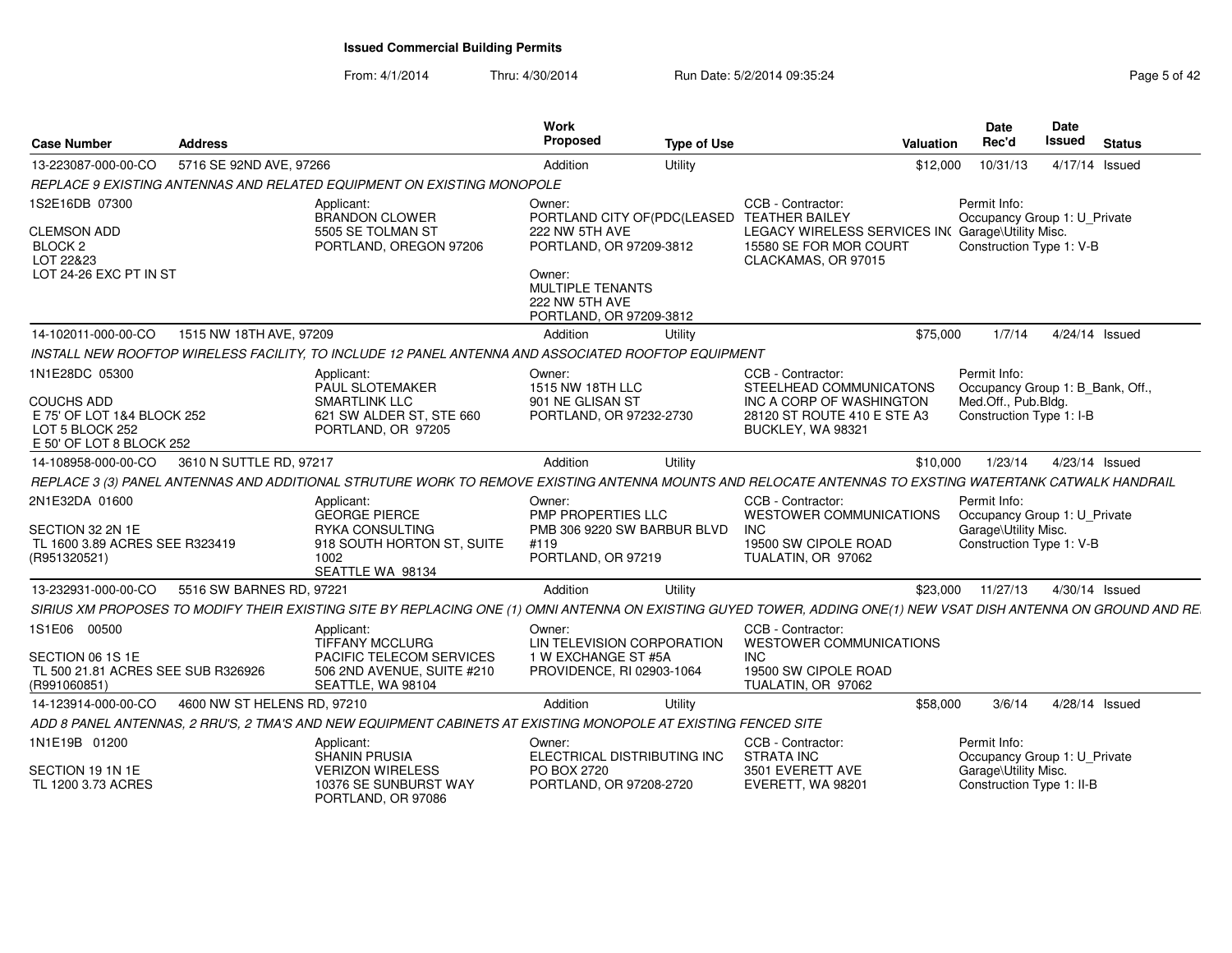From: 4/1/2014Thru: 4/30/2014 Run Date: 5/2/2014 09:35:24 Rege 6 of 42

| <b>Case Number</b>                                       | <b>Address</b>            |                                                                                                                         | Work<br><b>Proposed</b>                                                                                                                                                               | <b>Type of Use</b> |                                                                                                                  | <b>Valuation</b> | <b>Date</b><br>Rec'd                                                                           | <b>Date</b><br><b>Issued</b> | <b>Status</b>                                              |
|----------------------------------------------------------|---------------------------|-------------------------------------------------------------------------------------------------------------------------|---------------------------------------------------------------------------------------------------------------------------------------------------------------------------------------|--------------------|------------------------------------------------------------------------------------------------------------------|------------------|------------------------------------------------------------------------------------------------|------------------------------|------------------------------------------------------------|
| 13-228311-000-00-CO                                      | 2525 NW LOVEJOY ST, 97210 |                                                                                                                         | Addition                                                                                                                                                                              | Utility            |                                                                                                                  | \$20,000         | 11/15/13                                                                                       |                              | 4/18/14 Issued                                             |
|                                                          |                           | ADD TWO ANTENNAS AND REPLACE THREE: ACCESSORY ELECTRONIC DEVICES WILL BE MOUNTED WITH ANTENNAS                          |                                                                                                                                                                                       |                    |                                                                                                                  |                  |                                                                                                |                              |                                                            |
| 1N1E32AD 00200                                           |                           | Applicant:                                                                                                              | Owner:                                                                                                                                                                                |                    | CCB - Contractor:                                                                                                |                  | Permit Info:                                                                                   |                              |                                                            |
| GOLDSMITHS ADD<br><b>BLOCK 15 TL 200</b>                 |                           | <b>SKIP GREENE</b><br><b>T MOBILE WEST LLC</b><br>10520 SE WASHINGTON ST, STE<br>200<br>PORTLAND, OR 97216              | 25TH AND LOVEJOY LLC<br>648 SW MAPLECREST CT<br>PORTLAND, OR 97219                                                                                                                    |                    | SATTEL BROADBAND INC<br>PO BOX 90956<br>TUSCON, AZ 85752                                                         |                  | Occupancy Group 1: U_Private<br>Garage\Utility Misc.<br>Construction Type 1: III-A             |                              |                                                            |
| 14-116142-000-00-CO                                      | 8832 N SYRACUSE ST, 97203 |                                                                                                                         | Addition                                                                                                                                                                              | Utility            |                                                                                                                  | \$10,000         | 2/13/14                                                                                        |                              | 4/23/14 Issued                                             |
| REPLACING ONE (1) PANEL ANTENNA                          |                           |                                                                                                                         |                                                                                                                                                                                       |                    |                                                                                                                  |                  |                                                                                                |                              |                                                            |
| 1N1W12BA 11300                                           |                           | Applicant:<br><b>GEORGE PIERCE</b>                                                                                      | Owner:<br><b>HOUSING AUTHORITY OF</b>                                                                                                                                                 |                    | CCB - Contractor:<br><b>WESTOWER COMMUNICATIONS</b>                                                              |                  | Permit Info:<br>Occupancy Group 1: U_Private                                                   |                              |                                                            |
| JAMES JOHNS ADD<br>BLOCK 31<br>LOT 2-4                   |                           | <b>RYKA CONSULTING</b><br>918 SOUTH HORTON ST, SUITE<br>1002<br>SEATTLE WA 98134                                        | 135 SW ASH ST<br>PORTLAND, OR 97204-3540<br>Owner:                                                                                                                                    |                    | <b>INC</b><br>19500 SW CIPOLE ROAD<br>TUALATIN, OR 97062                                                         |                  | Garage\Utility Misc.                                                                           |                              |                                                            |
|                                                          |                           |                                                                                                                         | PORTLAND OREGON<br>135 SW ASH ST<br>PORTLAND, OR 97204-3540                                                                                                                           |                    |                                                                                                                  |                  |                                                                                                |                              |                                                            |
| Total # of CO Addition permits issued: 29                |                           |                                                                                                                         |                                                                                                                                                                                       |                    |                                                                                                                  |                  |                                                                                                |                              | Total valuation of CO Addition permits issued: \$2,502,767 |
| 13-209998-REV-01-CO 735 SW ST CLAIR AVE, 97205           |                           |                                                                                                                         | Alteration                                                                                                                                                                            |                    | Apartments/Condos (3 or more units)                                                                              |                  | \$<br>4/18/14                                                                                  |                              | 4/18/14 Issued                                             |
| NEW DECK CONNECTION DETAIL                               |                           |                                                                                                                         |                                                                                                                                                                                       |                    |                                                                                                                  |                  |                                                                                                |                              |                                                            |
| 1N1E33CD 03800<br>JOHNSONS ADD<br><b>BLOCK 7 TL 3800</b> |                           | Applicant:<br><b>TONY YRAGUEN</b><br>9725 SW BEAVERTON-HILLSDALE<br><b>SUITE 210 - D</b>                                | Owner:<br>735 ST CLAIR LLC<br>1331 NW LOVEJOY ST #775<br>PORTLAND, OR 97209                                                                                                           |                    | CCB - Contractor:<br>CONTECH SERVICES INC<br>6917 NE 39TH CT<br>VANCOUVER, WA 98661                              |                  | Permit Info:<br>Occupancy Group 1: R-2_Residential<br>Multi-family<br>Construction Type 1: I-A |                              |                                                            |
| 13-210029-REV-01-CO                                      | 550 NW 19TH AVE, 97209    |                                                                                                                         | Alteration                                                                                                                                                                            |                    | Apartments/Condos (3 or more units)                                                                              |                  | \$<br>4/3/14                                                                                   |                              | $4/3/14$ Issued                                            |
|                                                          |                           | REVISION TO PROVIDE UNDERSLAB AND VOID FULL IINSULATION IN LEIU OF FRAMING FOR NEW CONCRETE SLAB                        |                                                                                                                                                                                       |                    |                                                                                                                  |                  |                                                                                                |                              |                                                            |
| 1N1E33AC 08000<br>COUCHS ADD<br>BLOCK 174<br>LOT 2&3&6&7 |                           | Applicant:<br>MOLLY MCGOWAN<br><b>JEAN PIERRE VEILLET</b><br>SITEWORKS INC<br>1255 NW 9th AVE #17<br>PORTLAND, OR 97209 | Owner:<br><b>TCAM CORE PROPERTY FUND</b><br>4675 MACARTHUR CT #1100<br>NEWPORT BEACH, CA 92660<br>Owner:<br><b>OPERATING LP</b><br>4675 MACARTHUR CT #1100<br>NEWPORT BEACH, CA 92660 |                    | CCB - Contractor:<br><b>JEAN PIERRE VEILLET</b><br><b>SITEWORKS INC</b><br>1255 NW 9TH #17<br>PORTLAND, OR 97209 |                  | Permit Info:<br>Occupancy Group 1: R-2_Residential<br>Multi-family<br>Construction Type 1: I-A |                              |                                                            |
| 14-128489-000-00-CO                                      | 919 SW TAYLOR ST, 97205   |                                                                                                                         | Alteration                                                                                                                                                                            |                    | Apartments/Condos (3 or more units)                                                                              | \$2.000          | 3/19/14                                                                                        |                              | 4/14/14 Issued                                             |
| <b>FIRE ESCAPE TESTING FOR CERTIFICATION</b>             |                           |                                                                                                                         |                                                                                                                                                                                       |                    |                                                                                                                  |                  |                                                                                                |                              |                                                            |
| 1S1E03BB 05700                                           |                           | Applicant:<br>ED NUKALA                                                                                                 | Owner:<br>TOM MOYER THEATRES                                                                                                                                                          |                    | CCB - Contractor:<br><b>INCOME PROPERTY</b>                                                                      |                  |                                                                                                |                              |                                                            |
| PORTLAND<br>BLOCK 219<br>LOT 3&4                         |                           | <b>IPM</b><br>721 SW OAK ST<br>PORTLAND, OR 97205                                                                       | 805 SW BROADWAY #2020<br>PORTLAND, OR 97205-3360                                                                                                                                      |                    | <b>MANAGEMENT CO</b><br>721 SW OAK ST #100<br>PORTLAND, OR 97205                                                 |                  |                                                                                                |                              |                                                            |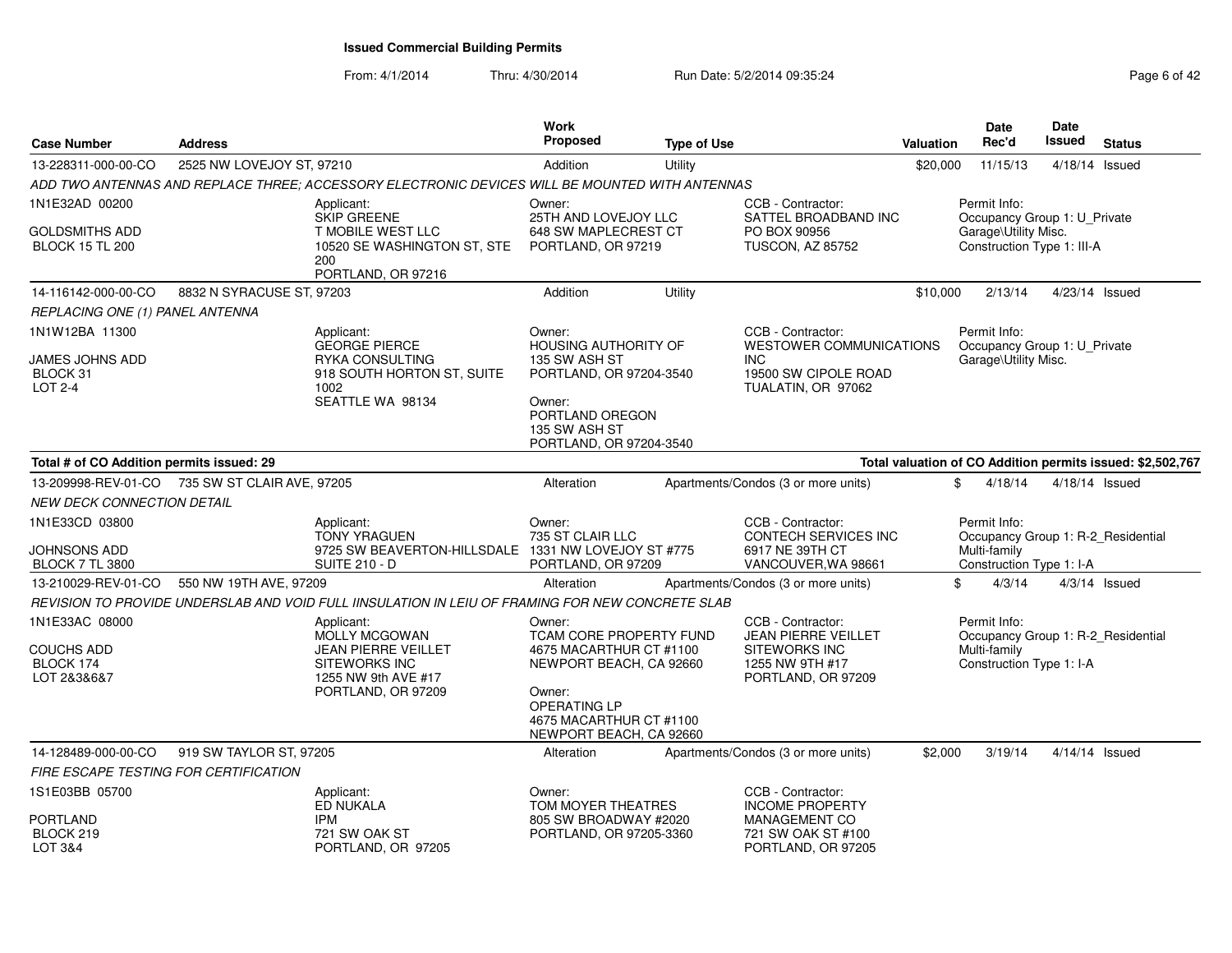From: 4/1/2014Thru: 4/30/2014 Run Date: 5/2/2014 09:35:24 Rege 7 of 42

| <b>Case Number</b><br><b>Address</b>           |                               |                                                                                                                               | <b>Work</b><br>Proposed                                                          | <b>Type of Use</b> |                                                                                                                              | <b>Valuation</b> | Date<br>Rec'd                                                                  | <b>Date</b><br>Issued | <b>Status</b>           |
|------------------------------------------------|-------------------------------|-------------------------------------------------------------------------------------------------------------------------------|----------------------------------------------------------------------------------|--------------------|------------------------------------------------------------------------------------------------------------------------------|------------------|--------------------------------------------------------------------------------|-----------------------|-------------------------|
| 14-128487-000-00-CO                            | 808 SW ALDER ST, 97205        |                                                                                                                               | Alteration                                                                       |                    | Apartments/Condos (3 or more units)                                                                                          | \$2,000          | 3/19/14                                                                        | 4/14/14 Issued        |                         |
| FIRE TESTING FOR CERTIFICATION                 |                               |                                                                                                                               |                                                                                  |                    |                                                                                                                              |                  |                                                                                |                       |                         |
| 1N1E34CC 09000                                 |                               | Applicant:<br>ED NUKALA                                                                                                       | Owner:<br>ALDER PARK BUILDING LLC                                                |                    | CCB - Contractor:<br><b>INCOME PROPERTY</b>                                                                                  |                  |                                                                                |                       |                         |
| PORTLAND<br>PORTLAND PARK BLOCKS LOT 1 BLOCK 3 |                               | <b>IPM</b><br>721 SW OAK ST<br>PORTLAND, OR 97205                                                                             | 947 SW BROADWAY<br>PORTLAND, OR 97205-3002                                       |                    | MANAGEMENT CO<br>721 SW OAK ST #100<br>PORTLAND, OR 97205                                                                    |                  |                                                                                |                       |                         |
| 14-128482-000-00-CO                            | 622 SW 9TH AVE, 97205         |                                                                                                                               | Alteration                                                                       |                    | Apartments/Condos (3 or more units)                                                                                          | \$2,000          | 3/19/14                                                                        | 4/14/14 Issued        |                         |
| <b>FIRE ESCAPE TESTING FOR CERTIFICATION</b>   |                               |                                                                                                                               |                                                                                  |                    |                                                                                                                              |                  |                                                                                |                       |                         |
| 1N1E34CC 09200                                 |                               | Applicant:<br>ED NUKALA<br><b>IPM</b><br>721 SW OAK ST<br>PORTLAND, OR 97205                                                  | Owner:<br>TOM MOYER THEATRES<br>805 SW BROADWAY #2020<br>PORTLAND, OR 97205-3360 |                    | CCB - Contractor:<br><b>INCOME PROPERTY</b><br><b>MANAGEMENT CO</b><br>721 SW OAK ST #100<br>PORTLAND, OR 97205              |                  |                                                                                |                       |                         |
| 14-133924-000-00-CO                            | 949 NW OVERTON ST - Unit 1010 |                                                                                                                               | Alteration                                                                       |                    | Apartments/Condos (3 or more units)                                                                                          | \$4,000          | 4/2/14                                                                         |                       | 4/2/14 Under Inspection |
|                                                |                               | INFILL OPENING BETWEEN DEN AND HALL WITH FIXED DOOR AND SLIDING DOOR. INFILL OPENING BETWEEN DEN AND KITCHEN WITH GLASS ABOVE |                                                                                  |                    |                                                                                                                              |                  |                                                                                |                       |                         |
| 1N1E34BB 40097                                 |                               | Applicant:                                                                                                                    | Owner:                                                                           |                    | CCB - Contractor:                                                                                                            |                  | Permit Info:                                                                   |                       |                         |
| <b>ENCORE CONDOMINIUMS</b><br>LOT 1010         |                               | <b>RICK CARLSON</b><br>RICHARD R CARLSON ARCHITECT 949 NW OVERTON ST #1010<br>3210 SW MALCOLM CT<br>PORTLAND, OR 97225        | <b>GARY A KLIMOWICZ</b><br>PORTLAND, OR 97209                                    |                    | GREG SPRANDO CONSTRUCTION Occupancy Group 1: R-2_Residential<br><b>INC</b><br>14025 NW CHARLTON RD<br>PORTLAND, OR 972311429 |                  | Multi-family<br>Construction Type 1: I-B                                       |                       |                         |
|                                                |                               |                                                                                                                               | Owner:<br>SUESAN L KLIMOWICZ<br>949 NW OVERTON ST #1010<br>PORTLAND, OR 97209    |                    |                                                                                                                              |                  |                                                                                |                       |                         |
| 13-209998-DFS-01-CO                            | 735 SW ST CLAIR AVE, 97205    |                                                                                                                               | Alteration                                                                       |                    | Apartments/Condos (3 or more units)                                                                                          | \$55,000         | 3/28/14                                                                        | 4/22/14 Issued        |                         |
| DFS FOR DECK/GUARDRAIL DETAILS                 |                               |                                                                                                                               |                                                                                  |                    |                                                                                                                              |                  |                                                                                |                       |                         |
| 1N1E33CD 03800                                 |                               | Applicant:<br><b>TONY YRAGUEN</b>                                                                                             | Owner:<br>735 ST CLAIR LLC                                                       |                    | CCB - Contractor:<br>CONTECH SERVICES INC                                                                                    |                  | Permit Info:<br>Occupancy Group 1: R-2_Residential                             |                       |                         |
| JOHNSONS ADD<br><b>BLOCK 7 TL 3800</b>         |                               | 9414 SW BARBUR BLVD. SUITE<br>150<br>PORTLAND, OR 97219                                                                       | 1331 NW LOVEJOY ST #775<br>PORTLAND, OR 97209                                    |                    | 6917 NE 39TH CT<br>VANCOUVER, WA 98661                                                                                       |                  | Multi-family<br>Construction Type 1: I-A                                       |                       |                         |
| 14-133499-000-00-CO                            | 2837 SE STEELE ST, 97202      |                                                                                                                               | Alteration                                                                       |                    | Apartments/Condos (3 or more units)                                                                                          | \$55,000         | 4/1/14                                                                         |                       | $4/1/14$ Issued         |
|                                                |                               | REPLACE SLIDING DOORS AND WINDOWS THROUGHOUT LIKE FOR LIKE, REPLACE SIDING WITH SAME                                          |                                                                                  |                    |                                                                                                                              |                  |                                                                                |                       |                         |
| 1S1E13BC 00300                                 |                               | Applicant:                                                                                                                    | Owner:                                                                           |                    | CCB - Contractor:                                                                                                            |                  | Permit Info:                                                                   |                       |                         |
| SECTION 13 1S 1E<br>TL 300 1.14 ACRES          |                               | HK DEVELOPMENT<br>1123 NW 23RD<br>PORTLAND OR 97210                                                                           | <b>MARK L EKLUND</b><br>PO BOX 14309<br>PORTLAND, OR 97293                       |                    | <b>HK DEVELOPMENT</b><br>1123 NW 23RD<br>PORTLAND OR 97210                                                                   |                  | Occupancy Group 1: R-2_Residential<br>Multi-family<br>Construction Type 1: V-B |                       |                         |
|                                                |                               |                                                                                                                               | Owner:<br><b>CUONG EKLUND</b><br>PO BOX 14309<br>PORTLAND, OR 97293              |                    |                                                                                                                              |                  |                                                                                |                       |                         |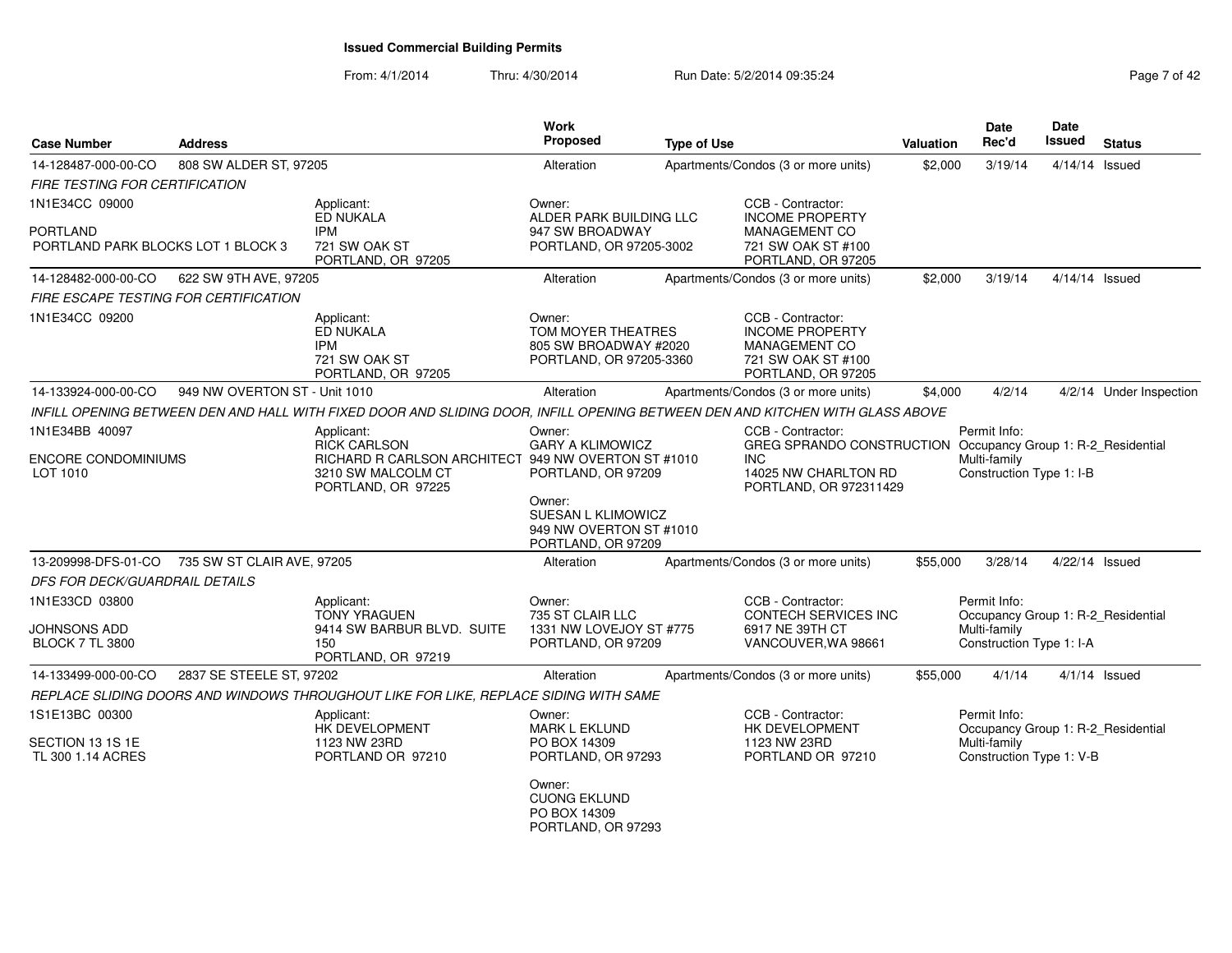#### From: 4/1/2014Thru: 4/30/2014 Run Date: 5/2/2014 09:35:24 Rege 8 of 42

| <b>Case Number</b>                                                                          | <b>Address</b>                                    |                                                                                                                                | Work<br>Proposed                                                                     | <b>Type of Use</b> |                                                                                                                            | Valuation | <b>Date</b><br>Rec'd                                     | <b>Date</b><br>Issued | <b>Status</b>                      |
|---------------------------------------------------------------------------------------------|---------------------------------------------------|--------------------------------------------------------------------------------------------------------------------------------|--------------------------------------------------------------------------------------|--------------------|----------------------------------------------------------------------------------------------------------------------------|-----------|----------------------------------------------------------|-----------------------|------------------------------------|
| 14-133411-000-00-CO                                                                         | 1527 SE MAIN ST, 97214                            |                                                                                                                                | Alteration                                                                           |                    | Apartments/Condos (3 or more units)                                                                                        | \$1,200   | 4/29/14                                                  |                       | 4/29/14 Under Inspection           |
|                                                                                             |                                                   | ADD BEAMS, POSTS & FOOTINGS (3 LOCATIONS) TO PORCH OF TRIPLEX IN RESPONSE TO 13-236968 HS - SEE COMMENT                        |                                                                                      |                    |                                                                                                                            |           |                                                          |                       |                                    |
| 1S1E02AC 10300                                                                              |                                                   | Applicant:<br>PREM NATH                                                                                                        | Owner:<br><b>GABRIEL B BERNSTEIN</b>                                                 |                    | CCB - Contractor:<br>LOS CONTRACTING, INC.                                                                                 |           |                                                          |                       |                                    |
| HAWTHORNE PK<br>BLOCK 328<br>W 1/2 OF LOT 5&6                                               |                                                   | PREMIER DESIGN GROUP<br>3737 N ALASKA ST<br>PORTLAND, OR 97217                                                                 | 840 S BEDFORD ST #8<br>LOS ANGELES, CA 90035-1897                                    |                    | 4110 NE 122ND AVE SUITE#115<br>PORTLAND, OR 97220                                                                          |           |                                                          |                       |                                    |
| 14-134234-000-00-CO                                                                         | 4710 SE STARK ST, 97215                           |                                                                                                                                | Alteration                                                                           |                    | Apartments/Condos (3 or more units)                                                                                        | \$4,500   | 4/2/14                                                   | 4/2/14 Final          |                                    |
|                                                                                             | <b>VOLUNTARY SEISMIC RETROFIT BUILDING B</b>      |                                                                                                                                |                                                                                      |                    |                                                                                                                            |           |                                                          |                       |                                    |
| 1S2E06BA 07500                                                                              |                                                   | Applicant:<br><b>MICHAEL WIEBER</b><br>ELYSIUM CONSTRUCTION LLC<br>PO BOX 12010<br>PORTLAND OR 97212                           | Owner:<br><b>STARK STREET LLC</b><br>670 NW TORREYVIEW DR<br>PORTLAND, OR 97229-6534 |                    | CCB - Contractor:<br><b>MICHAEL WIEBER</b><br>ELYSIUM CONSTRUCTION LLC<br>PO BOX 12010<br>PORTLAND OR 97212                |           | Permit Info:<br>Multi-family                             |                       | Occupancy Group 1: R-2_Residential |
| 14-134232-000-00-CO                                                                         | 4710 SE STARK ST, 97215                           |                                                                                                                                | Alteration                                                                           |                    | Apartments/Condos (3 or more units)                                                                                        | \$4,500   | 4/2/14                                                   | 4/2/14 Final          |                                    |
|                                                                                             | <b>VOLUNTARY SEISMIC RETROFIT BUILDING A</b>      |                                                                                                                                |                                                                                      |                    |                                                                                                                            |           |                                                          |                       |                                    |
| 1S2E06BA 07500                                                                              |                                                   | Applicant:<br><b>MICHAEL WIEBER</b><br>ELYSIUM CONSTRUCTION LLC<br>PO BOX 12010<br>PORTLAND OR 97212                           | Owner:<br><b>STARK STREET LLC</b><br>670 NW TORREYVIEW DR<br>PORTLAND, OR 97229-6534 |                    | CCB - Contractor:<br><b>MICHAEL WIEBER</b><br>ELYSIUM CONSTRUCTION LLC<br>PO BOX 12010<br>PORTLAND OR 97212                |           | Permit Info:<br>Multi-family                             |                       | Occupancy Group 1: R-2_Residential |
| 14-137198-000-00-CO                                                                         |                                                   | 5021 SW BEAVERTON HILLSDALE HWY, 97221                                                                                         | Alteration                                                                           |                    | Apartments/Condos (3 or more units)                                                                                        | \$4,000   | 4/8/14                                                   |                       | $4/8/14$ Issued                    |
|                                                                                             |                                                   | REPAIR RAISED DECK - REMOVE DRYROT DECKING, HANDRAIL AND SOME JOISTS; ATTACH NEW JOISTS TO EXISTING, REPLACE DECKING, HANDRAIL |                                                                                      |                    |                                                                                                                            |           |                                                          |                       |                                    |
| 1S1E18AB 10200<br><b>ROSE ARBOR</b><br>BLOCK <sub>2</sub><br>LOT 8 EXC E 25' & EXC PT IN ST |                                                   | Applicant:<br><b>DAVID ABBOTT</b><br><b>18 NE 57TH AVE</b><br>PORTLAND, OR 97213                                               | Owner:<br><b>DAVID ABBOTT</b><br>18 NE 57TH AVE<br>PORTLAND, OR 97213                |                    | CCB - Contractor:<br>YANKEE CUSTOM CARPENTRY IN Occupancy Group 1: R-2_Residential<br>18 NE 57TH AVE<br>PORTLAND, OR 97213 |           | Permit Info:<br>Multi-family<br>Construction Type 1: V-B |                       |                                    |
|                                                                                             | 13-201878-REV-01-CO   2137 NW EVERETT ST - Unit A |                                                                                                                                | Alteration                                                                           |                    | Apartments/Condos (3 or more units)                                                                                        | \$        | 4/11/14                                                  | 4/25/14 Issued        |                                    |
|                                                                                             |                                                   | REVISION - ADD CROSS BRACING IN RESPONSE TO FIRE ESCAPE TESTING                                                                |                                                                                      |                    |                                                                                                                            |           |                                                          |                       |                                    |
| 1N1E33CA 50003<br><b>CITY ESTATES CONDOMINIUMS</b>                                          |                                                   | Applicant:<br><b>WILLIAM PICKARD</b><br>2137 NW EVERETT ST; APT A                                                              | Owner:<br><b>WILLIAM F III PICKARD</b><br>2137 NW EVERETT ST #A                      |                    |                                                                                                                            |           |                                                          |                       |                                    |
| LOT 2137-A                                                                                  |                                                   | PORTLAND, OR 97210                                                                                                             | PORTLAND, OR 97210                                                                   |                    |                                                                                                                            |           |                                                          |                       |                                    |
| 14-138746-000-00-CO                                                                         | 423 NE 160TH AVE                                  |                                                                                                                                | Alteration                                                                           |                    | Apartments/Condos (3 or more units)                                                                                        | \$4,000   | 4/10/14                                                  | 4/10/14 Issued        |                                    |
|                                                                                             |                                                   | REMOVE PORTION OF SECOND STORY DECK TO REPAIR DRY ROT AND REBUILD THE DECK                                                     |                                                                                      |                    |                                                                                                                            |           |                                                          |                       |                                    |
| 1N2E36DA 04501                                                                              |                                                   | Applicant:<br><b>CRAIG HARRIS</b><br>CDH CUSTOM HOMES INC<br>41965 NW PURDIN RD<br>FOREST GROVE OR 97116                       |                                                                                      |                    | CCB - Contractor:<br><b>CRAIG HARRIS</b><br>CDH CUSTOM HOMES INC<br>41965 NW PURDIN RD<br>FOREST GROVE OR 97116            |           | Permit Info:<br>Multi-family<br>Construction Type 1: V-B |                       | Occupancy Group 1: R-2_Residential |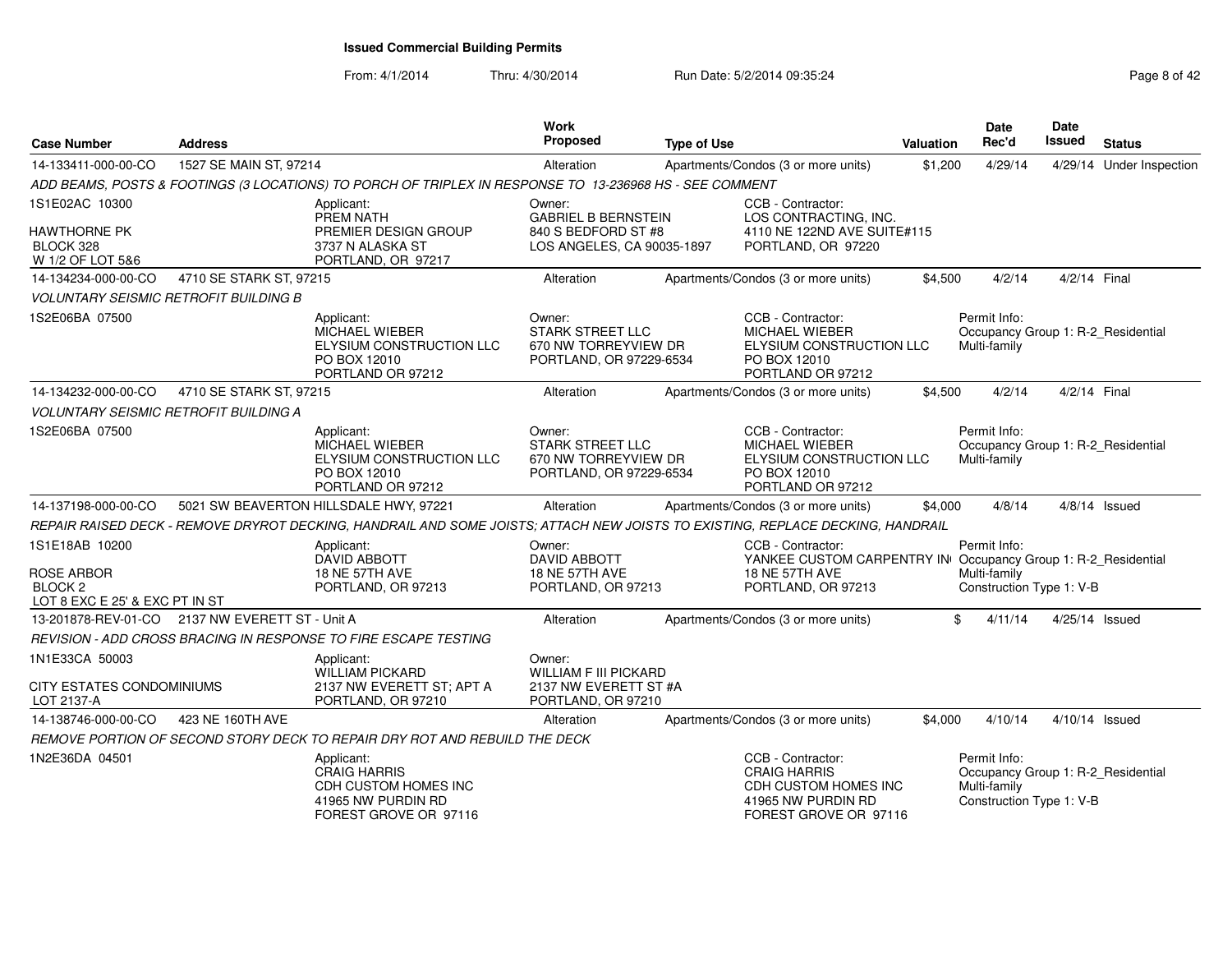From: 4/1/2014Thru: 4/30/2014 Run Date: 5/2/2014 09:35:24 Page 9 of 42

| <b>Case Number</b>                                                                                                                | <b>Address</b>                             |                                                                                                                                                               | Work<br><b>Proposed</b>                                                                                                                             | <b>Type of Use</b> |                                                                                                                | Valuation | Date<br>Rec'd                                                                                         | <b>Date</b><br>Issued | <b>Status</b>            |
|-----------------------------------------------------------------------------------------------------------------------------------|--------------------------------------------|---------------------------------------------------------------------------------------------------------------------------------------------------------------|-----------------------------------------------------------------------------------------------------------------------------------------------------|--------------------|----------------------------------------------------------------------------------------------------------------|-----------|-------------------------------------------------------------------------------------------------------|-----------------------|--------------------------|
| 14-137986-000-00-CO                                                                                                               | 309 SW 4TH AVE                             |                                                                                                                                                               | Alteration                                                                                                                                          |                    | Apartments/Condos (3 or more units)                                                                            | \$25,000  | 4/10/14                                                                                               | 4/10/14 Issued        |                          |
|                                                                                                                                   |                                            | REFURBISH EXISTING ENTRY DOOR AND VESTIBULE AND INCREASE OPENING OF INTERIOR ENTRY DOOR                                                                       |                                                                                                                                                     |                    |                                                                                                                |           |                                                                                                       |                       |                          |
| 1N1E34CD 05900A1<br>PORTLAND<br>BLOCK 65<br>LOT 1&2<br>IMPS ONLY SEE R246125 R66770-7550) FOR<br>_AND<br>POTENTIAL ADDITIONAL TAX |                                            | Applicant:<br><b>KEVIN SAXTON</b><br><b>KASA ARCHITECTS</b><br>4119 NE CESAR E CHAVEZ BLVD<br>PORTLAND, OR 97211                                              | Owner:<br>CENTRAL CITY CONCERN<br>232 NW 6TH AVE<br>PORTLAND, OR 97209-3609                                                                         |                    | CCB - Contractor:<br><b>TOM MITCHELL</b><br>WALSH CONSTRUCTION CO<br>2905 SW 1ST AV<br>PORTLAND, OR 97201      |           | Permit Info:<br>Occupancy Group 1: B_Bank, Off.,<br>Med.Off., Pub.Bldg.<br>Construction Type 1: III-B |                       |                          |
| 14-138780-000-00-CO                                                                                                               | 5170 SW LANDING DR - Unit 203              |                                                                                                                                                               | Alteration                                                                                                                                          |                    | Apartments/Condos (3 or more units)                                                                            | \$5,000   | 4/15/14                                                                                               |                       | 4/15/14 Under Inspection |
|                                                                                                                                   |                                            | NEW DOOR FOR BEDROOM, INFILL DOOR AND ADD NEW DOOR AT BATH CLOSET, OPEN UP WALL AT KITCHEN AND ADD FALSE BEAM ABOVE (TRADE PERMITS TO BE OBTAINED SEPARATELY) |                                                                                                                                                     |                    |                                                                                                                |           |                                                                                                       |                       |                          |
| 1S1E15 90030<br>HERON POINTE CONDOMINIUMS<br>LOT <sub>27</sub>                                                                    |                                            | Applicant:<br>SAGE SIDING INC<br>7025 SW 78TH AVE<br>PORTLAND, OR 97223                                                                                       | Owner:<br>DAVID C SAYLER<br>6652 SE ASH PL<br>PORTLAND, OR 97215-1594                                                                               |                    | CCB - Contractor:<br>SAGE SIDING INC<br>7025 SW 78TH AVE<br>PORTLAND, OR 97223                                 |           | Permit Info:<br>Occupancy Group 1: R-2 Residential<br>Multi-family<br>Construction Type 1: V-B        |                       |                          |
|                                                                                                                                   | 13-195279-REV-01-CO 726 SW 11TH AVE, 97205 |                                                                                                                                                               | Alteration                                                                                                                                          |                    | Apartments/Condos (3 or more units)                                                                            | \$        | 4/10/14                                                                                               | 4/10/14 Issued        |                          |
|                                                                                                                                   |                                            | REVISION TO PLUMBING ASPECT DUE TO CHANGE OF PLUMBING CONTRACTOR                                                                                              |                                                                                                                                                     |                    |                                                                                                                |           |                                                                                                       |                       |                          |
| 1N1E33DD 05300<br><b>PORTLAND</b><br>N 42' OF LOT 6 BLOCK 251<br>N 42' OF W 5' OF LOT 3 BLOCK 251                                 |                                            | Applicant:<br>TIFFONIE CARROLL<br>RICHARD BROWN ARCHITECT AIA 2791 OAK ALY #5<br>239 NW 13TH AVE #305<br>PORTLAND OR 97209                                    | Owner:<br><b>GEARY STREET VENTURES LLC</b><br>EUGENE, OR 97405-3692                                                                                 |                    | CCB - Contractor:<br><b>R &amp; H CONSTRUCTION</b><br>1530 SW TAYLOR STREET<br>PORTLAND, OR 97205              |           | Permit Info:<br>Occupancy Group 1: R-2_Residential<br>Multi-family<br>Construction Type 1: III-B      |                       |                          |
| 14-137393-000-00-CO                                                                                                               | 2500 N WILLIAMS AVE, 97212                 |                                                                                                                                                               | Alteration                                                                                                                                          |                    | Apartments/Condos (3 or more units)                                                                            | \$107,650 | 4/15/14                                                                                               | 4/15/14 Issued        |                          |
| <i>WINDOW REPLACEMENT OF 175 WINDOWS</i>                                                                                          |                                            |                                                                                                                                                               |                                                                                                                                                     |                    |                                                                                                                |           |                                                                                                       |                       |                          |
| 1N1E27DA 17100<br>ALBINA<br>BLOCK 25&26 TL 17100                                                                                  |                                            | Applicant:<br>ROCCO DEBRODT<br><b>HOME FORWARD</b><br>135 SW ASH STREET<br>PORTLAND, OR 97204                                                                 | Owner:<br>HOUSING AUTHORITY OF<br>135 SW ASH ST<br>PORTLAND, OR 97204-3540<br>Owner:<br>PORTLAND OREGON<br>135 SW ASH ST<br>PORTLAND, OR 97204-3540 |                    | CCB - Contractor:<br><b>RYAN CONE</b><br><b>RICHART FAMILY INC</b><br>14600 NE 20TH AVE<br>VANCOUVER, WA 98686 |           | Permit Info:<br>Occupancy Group 1: R-2_Residential<br>Multi-family                                    |                       |                          |
| 14-143061-000-00-CO                                                                                                               | 1834 SW 5TH AVE, 97201                     |                                                                                                                                                               | Alteration                                                                                                                                          |                    | Apartments/Condos (3 or more units)                                                                            | \$15,000  | 4/25/14                                                                                               | 4/25/14 Issued        |                          |
|                                                                                                                                   |                                            | REPAIR 3 EXISTING BEAMS IN BASEMENT. REPAIR EXISTING STAIR FRAMING AT 2 BASEMENT STAIR LOCATIONS                                                              |                                                                                                                                                     |                    |                                                                                                                |           |                                                                                                       |                       |                          |
| 1S1E03CB 02700<br>PORTLAND<br>BLOCK 153<br>LOT 5<br>S 15' OF LOT 6<br>HISTORIC PROPERTY 15 YR 2006;                               |                                            | Applicant:<br>KATHY JOHNSON<br>HENNEBERY EDDY ARCHITECTS<br>921 SW WASHINGTON SUITE 250<br>PORTLAND, OR 97205                                                 | Owner:<br><b>HARRISON COURT LLC</b><br>333 S STATE ST STE V-249<br>LAKE OSWEGO, OR 97034                                                            |                    | CCB - Contractor:<br><b>Mike Kremers</b><br>R&H CONSTRUCTION<br>1530 SW TAYLOR ST<br>PORTLAND OR 97205         |           | Permit Info:<br>Occupancy Group 1: R-2 Residential<br>Multi-family<br>Construction Type 1: V-B        |                       |                          |

POTENTIAL ADDITIONAL TAX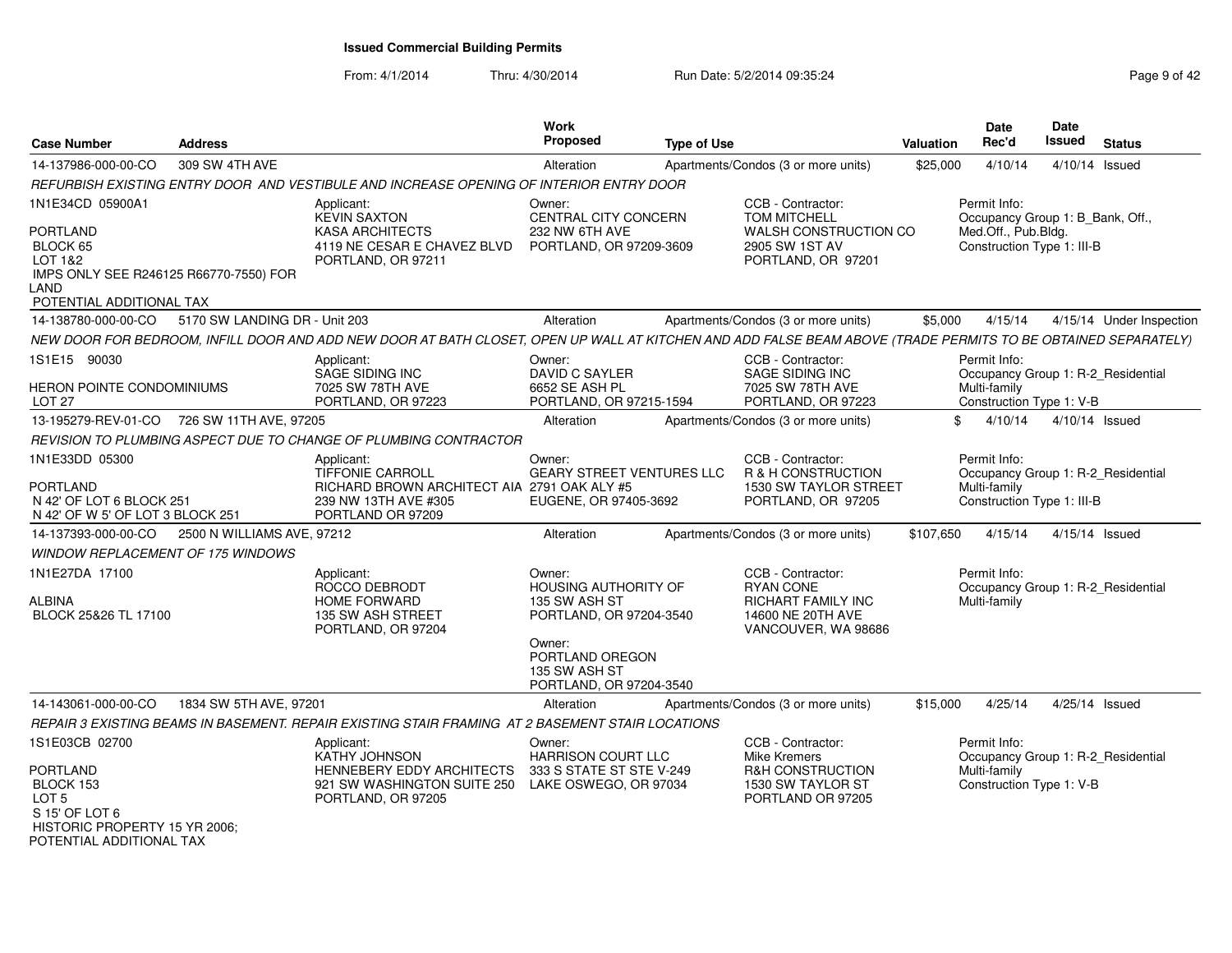| <b>Case Number</b>                                     | Address                      |                                                                                                                 | Work<br>Proposed                                                         | <b>Type of Use</b>                                                                                                                                                       | Valuation | <b>Date</b><br>Rec'd                                                           | Date<br>Issued | <b>Status</b>  |                                            |
|--------------------------------------------------------|------------------------------|-----------------------------------------------------------------------------------------------------------------|--------------------------------------------------------------------------|--------------------------------------------------------------------------------------------------------------------------------------------------------------------------|-----------|--------------------------------------------------------------------------------|----------------|----------------|--------------------------------------------|
| 14-146714-000-00-CO                                    | 821 NW 11TH AVE - Unit 609   |                                                                                                                 | Alteration                                                               | Apartments/Condos (3 or more units)                                                                                                                                      | \$10,000  | 4/23/14                                                                        |                | 4/23/14 Issued |                                            |
|                                                        |                              | NEW WALLS TO CREATE STUDY WITH A CLOSET; GLASS SLIDING POCKET DOORS, SAFETY GLASS PARTITIION WALL AT STEAM BATH |                                                                          |                                                                                                                                                                          |           |                                                                                |                |                |                                            |
| 1N1E34BC 60325                                         |                              | Applicant:                                                                                                      | Owner:                                                                   |                                                                                                                                                                          |           | Permit Info:                                                                   |                |                |                                            |
| RIVERSTONE CONDOMINIUM<br>LOT 609                      |                              | JAMES A ARNDT<br>821 NW 11TH AVE #609<br>PORTLAND, OR 97209                                                     | <b>JAMES A ARNDT</b><br>821 NW 11TH AVE #609<br>PORTLAND, OR 97209       |                                                                                                                                                                          |           | Occupancy Group 1: R-2 Residential<br>Multi-family<br>Construction Type 1: V-B |                |                |                                            |
| 14-146037-000-00-CO                                    | 2323 SW PARK PL, 97205       |                                                                                                                 | Alteration                                                               | Apartments/Condos (3 or more units)                                                                                                                                      | \$750     | 4/22/14                                                                        |                |                | 4/22/14 Under Inspection                   |
|                                                        |                              | FRAME IN NEW DROP CEILING FOR NEW CAN LIGHTS, NEW CABINETS, COUNTERTOPS AND TILE                                |                                                                          |                                                                                                                                                                          |           |                                                                                |                |                |                                            |
| 1N1E33CC 00500                                         |                              | Applicant:<br><b>OWEN GABBERT LLC</b>                                                                           | Owner:<br>PARK VISTA CORPORATION                                         | CCB - Contractor:<br><b>OWEN GABBERT LLC</b>                                                                                                                             |           | Permit Info:<br>Occupancy Group 1: R-2 Residential                             |                |                |                                            |
| <b>CEDAR HILL</b><br>LOT 39-42                         |                              | 3809 N BORTHWICK AVE<br>PORTLAND, OR 97227                                                                      | 2323 SW PARK PL<br>PORTLAND, OR 97205-1055                               | 3809 N BORTHWICK AVE<br>PORTLAND, OR 97227                                                                                                                               |           | Multi-family<br>Construction Type 1: II-B                                      |                |                |                                            |
| 14-147288-000-00-CO                                    | 2135 NW FLANDERS ST, 97210   |                                                                                                                 | Alteration                                                               | Apartments/Condos (3 or more units)                                                                                                                                      | \$90,000  | 4/25/14                                                                        |                | 4/25/14 Issued |                                            |
| PUSH PIER INSTALLATION, FOUNDATION UNDERPINNING        |                              |                                                                                                                 |                                                                          |                                                                                                                                                                          |           |                                                                                |                |                |                                            |
| 1N1E33CA 10100                                         |                              | Applicant:<br><b>EDWARD CRABAUGH</b>                                                                            | Owner:<br><b>LAWRENCE P GRANT</b>                                        | CCB - Contractor:<br><b>RAMJACK OF OREGON</b>                                                                                                                            |           | Permit Info:<br>Occupancy Group 1: R-2 Residential                             |                |                |                                            |
| KINGS 2ND ADD<br>W 50' OF S 100' OF E 200' OF BLOCK 38 |                              | <b>ECEC</b><br>5331 SW MACADAM STE 269<br>PORTLAND, OR 97236                                                    | 2611 NW WESTOVER RD<br>PORTLAND, OR 97210                                | PO BOX 11701<br>EUGENE, OR 97440                                                                                                                                         |           | Multi-family<br>Construction Type 1: III-B                                     |                |                |                                            |
| 13-242130-REV-01-CO                                    | 1314 NW IRVING ST - Unit 503 |                                                                                                                 | Alteration                                                               | Apartments/Condos (3 or more units)                                                                                                                                      | \$4,000   | 4/3/14                                                                         |                | 4/3/14 Issued  |                                            |
|                                                        |                              | ADDED VALUE REVISION TO FLIP CLOSET AND BATHROOM LOCATION: REARRANGE KITCHEN LAYOUT: ADD BATHROOM               |                                                                          |                                                                                                                                                                          |           |                                                                                |                |                |                                            |
| 1N1E33AD 80084                                         |                              | Applicant:<br><b>JOSH TITTLE</b>                                                                                | Owner:<br><b>DUSTIN S GRUETTER</b>                                       | CCB - Contractor:<br><b>DUSTIN GRUETTER</b>                                                                                                                              |           | Permit Info:<br>Occupancy Group 1: R-2 Residential                             |                |                |                                            |
| <b>IRVING STREET LOFTS</b><br>A CONDOMINIUM<br>LOT 503 |                              | DC BUILDING<br>36645 SE DUNN RD<br><b>BORING OR 97009</b>                                                       | 1314 NW IRVING ST #503<br>PORTLAND, OR 97209-2725                        | DC BUILDING INC<br>31531 SE HAMLET DR<br><b>BORING, OR 97009</b>                                                                                                         |           | Multi-family<br>Construction Type 1: I-A                                       |                |                |                                            |
| 14-121880-000-00-CO                                    | 443 NE SAN RAFAEL ST. 97212  |                                                                                                                 | Alteration                                                               | Apartments/Condos (3 or more units)                                                                                                                                      | \$102,000 | 2/28/14                                                                        |                |                | 4/29/14 Under Inspection                   |
|                                                        |                              |                                                                                                                 |                                                                          | CONVERTING BASEMENT OF 4-PLEX BACK TO PERMITTED USE AS STORAGE; CREATING NEW BEDROOMS AT FRONT OF BUILDING IN GROUND FLOOR UNITS; CHANGING CONFIGURATION OF              |           |                                                                                |                |                |                                            |
| 1N1E26CC 02900                                         |                              | Applicant:<br><b>ADAM CHRISTIE</b>                                                                              | Owner:<br>443 NE SAN RAFAEL LLC                                          | CCB - Contractor:<br><b>SEAMUS EGAN</b>                                                                                                                                  |           | Permit Info:<br>Occupancy Group 1: R-2 Residential                             |                |                |                                            |
| <b>ALBINA</b><br><b>BLOCK1</b>                         |                              | <b>CHRISTIE ARCHITECTURE</b><br>9532 SW 18TH PL                                                                 | 367 CASTELLO RD<br>LAFAYETTE, CA 94549                                   | 3436 SE KELLY ST<br>PORTLAND, OR 97202-0000                                                                                                                              |           | Multi-family<br>Construction Type 1: V-B                                       |                |                |                                            |
| LOT <sub>7</sub>                                       |                              | PORTLAND, OR 97219                                                                                              |                                                                          |                                                                                                                                                                          |           |                                                                                |                |                | Construction Type 2 (formerly Type 1): V-B |
| 14-123388-000-00-CO                                    | 1534 SE MAIN ST, 97214       |                                                                                                                 | Alteration                                                               | Apartments/Condos (3 or more units)                                                                                                                                      | \$22,000  | 4/8/14                                                                         |                |                | 4/8/14 Under Inspection                    |
|                                                        |                              |                                                                                                                 |                                                                          | RECONFIGURATION OF SECOND FLOOR TO MOVE BATHROOM FOR UNIT #1; NO CHANGE TO NET PLUMBING FIXTURES. WAR CODE BUILDINGSeparate electrical, mechanical, and plumbing permits |           |                                                                                |                |                |                                            |
| 1S1E02AC 13000                                         |                              | Applicant:<br>MAREN B CURTIS                                                                                    | Owner:<br><b>KEVIN RAY SWANSON</b>                                       |                                                                                                                                                                          |           | Permit Info:<br>Occupancy Group 1: R-2_Residential                             |                |                |                                            |
| HAWTHORNE PK<br>BLOCK 329<br>E 1/2 OF LOT 7&8          |                              | 1534 SE MAIN ST<br>PORTLAND, OR 97214                                                                           | 1534 SE MAIN ST<br>PORTLAND, OR 97214                                    |                                                                                                                                                                          |           | Multi-family<br>Construction Type 1: V-B                                       |                |                |                                            |
|                                                        |                              |                                                                                                                 | Owner:<br><b>MAREN B CURTIS</b><br>1534 SE MAIN ST<br>PORTLAND, OR 97214 |                                                                                                                                                                          |           |                                                                                |                |                |                                            |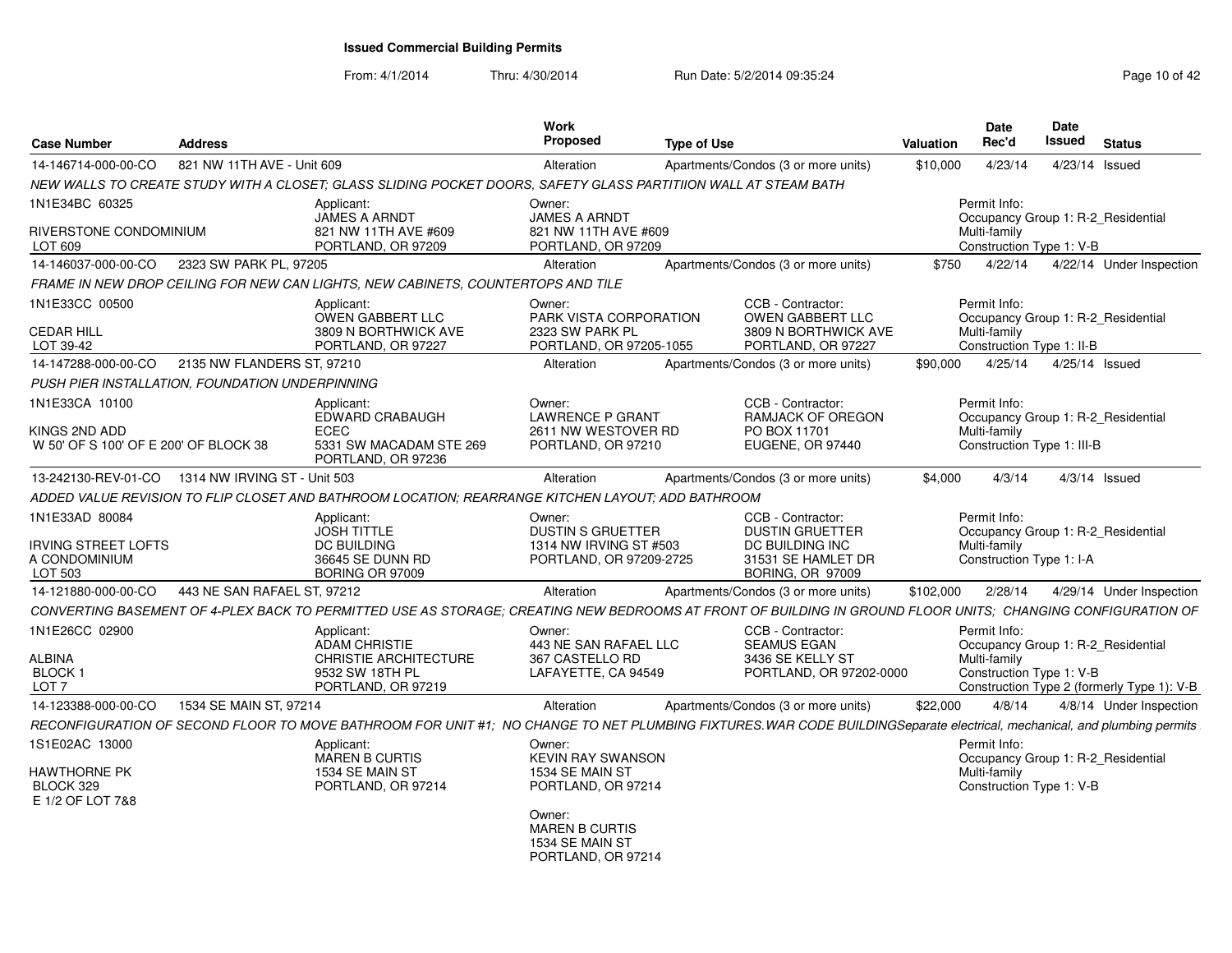| <b>Case Number</b>                                              | <b>Address</b>             |                                                                                                                                                                  | Work<br>Proposed                                                                                       | <b>Type of Use</b> |                                                                                                               | Valuation | <b>Date</b><br>Rec'd                                                            | Date<br>Issued | <b>Status</b>                                |
|-----------------------------------------------------------------|----------------------------|------------------------------------------------------------------------------------------------------------------------------------------------------------------|--------------------------------------------------------------------------------------------------------|--------------------|---------------------------------------------------------------------------------------------------------------|-----------|---------------------------------------------------------------------------------|----------------|----------------------------------------------|
| 14-122802-000-00-CO                                             | 1134 SW 12TH AVE, 97205    |                                                                                                                                                                  | Alteration                                                                                             |                    | Apartments/Condos (3 or more units)                                                                           | \$2,000   | 3/4/14                                                                          |                | 4/18/14 Issued                               |
| Fire Escape Testing for Certification                           |                            |                                                                                                                                                                  |                                                                                                        |                    |                                                                                                               |           |                                                                                 |                |                                              |
| 1S1E04AA 05000<br>PORTLAND<br>BLOCK 262<br>LOT 5&6              |                            | Applicant:<br>INCOME PROPERTY<br>MANAGEMENT CO<br>721 SW OAK ST #100<br>PORTLAND, OR 97205                                                                       | Owner:<br><b>DORICOURT LIMITED</b><br>PARTNERSHIP<br>3662 SW TUNNELWOOD ST<br>PORTLAND, OR 97221-4147  |                    | CCB - Contractor:<br><b>INCOME PROPERTY</b><br>MANAGEMENT CO<br>721 SW OAK ST #100<br>PORTLAND, OR 97205      |           |                                                                                 |                |                                              |
| 12-217331-DFS-01-CO 888 SW 5TH AVE                              |                            |                                                                                                                                                                  | Alteration                                                                                             | Assembly           |                                                                                                               | \$107.800 | 2/14/14                                                                         | 4/16/14 Issued |                                              |
| DFS FOR ARCHITECTUAL PRECAST CONCRETE                           |                            |                                                                                                                                                                  |                                                                                                        |                    |                                                                                                               |           |                                                                                 |                |                                              |
| 1S1E03BB 90003<br>PIONEER PLACE CONDOMINIUM<br>LOT <sub>3</sub> |                            | Applicant:<br><b>KELLY MARKO</b><br>NORTHWEST PRECAST LLC<br>2313 W OVERLAND ROAD<br><b>BOISE ID 83705</b>                                                       | Owner:<br>PIONEER PLACE LIMITED<br><b>PARTNERSHIP</b><br>PO BOX 617905<br>CHICAGO. IL 60661-7905       |                    | CCB - Contractor:<br>R & O CONSTRUCTION CO<br>933 WALL AVE<br><b>OGDEN, UT 84404</b>                          |           | Permit Info:<br>Occupancy Group 1: A-2 Restaurant<br>Construction Type 1: I-A   |                |                                              |
| 14-111911-000-00-CO                                             | 131 NW 13TH AVE, 97209     |                                                                                                                                                                  | Alteration                                                                                             | Assembly           |                                                                                                               | \$965,000 | 1/30/14                                                                         | 4/30/14 Issued |                                              |
|                                                                 |                            | PARTIAL CHANGE OF OCCUPANCY FROM M TO A-2 AND F-1: TENANT IMPROVEMENT WITHIN EXISTING BUILDING FOR NEW RESTAURANT TO INCLUDE DINING. BAR. COMMERCIAL KITCHEN. AN |                                                                                                        |                    |                                                                                                               |           |                                                                                 |                |                                              |
| 1N1E33DA 04600                                                  |                            | Applicant<br>Steve<br><b>Harsch Investment Properties</b><br>1121 SW Salmon St<br>PORTLAND, OR 97205                                                             | Owner:<br>HARSCH INVESTMENT<br><b>PROPERTIES LLC</b><br>1121 SW SALMON ST 5TH FL<br>PORTLAND, OR 97205 |                    | CCB - Contractor:<br>DLA CONSTRUCTION SERVICES<br><b>LLC</b><br>1307 COLUMBIA ST<br>VANCOUVER, WA 98660       |           | Permit Info:<br>Occupancy Group 1: A-2_Restaurant<br>Construction Type 1: III-B |                | Construction Type 2 (formerly Type 1): III-B |
| 14-146018-000-00-CO                                             | 808 SW TAYLOR ST, 97205    |                                                                                                                                                                  | Alteration                                                                                             | Assembly           |                                                                                                               | \$79,000  | 4/30/14                                                                         |                | 4/30/14 Issued                               |
|                                                                 |                            | TENANT IMPROVEMENT FOR NEW RESTAURANT/BAR TENANT. RELOCATE BAR AND EQUIPMENT AT SWINE BAR AND ADD INDOOR CANOPY STRUCTURE WITH SEATING AREA: SWANK RESTAUI       |                                                                                                        |                    |                                                                                                               |           |                                                                                 |                |                                              |
| 1S1E03BB 05900<br><b>PORTLAND</b><br>BLOCK 6<br>LOT 1&4         |                            | Applicant:<br>MICHELLE PLATTER<br>THE WATERMARK GROUP<br>2404 NW 94TH ST<br>VANCOUVER, WA 98665                                                                  | Owner:<br>925 PARK AVENUE ASSOC L L C<br>2003 WESTERN AVE STE 500<br>SEATTLE, WA 98121-2106            |                    | CCB - Contractor:<br>URBAN INTERIOR RESTORATION<br><b>LLC</b><br>31402 SW ORCHARD DR<br>WILSONVILLE, OR 97070 |           | Permit Info:<br>Occupancy Group 1: A-2_Restaurant<br>Construction Type 1: III-B |                |                                              |
| 14-134865-000-00-CO                                             | 1435 NW FLANDERS ST, 97209 |                                                                                                                                                                  | Alteration                                                                                             | Assembly           |                                                                                                               | \$9,200   | 4/29/14                                                                         |                | 4/29/14 Issued                               |
|                                                                 |                            | TI FOR NEW TENANT IN EXISTING RESTAURANT. NO INCREASE IN OCCUPANT LOAD. NEW TYPE I HOOD UNDER SEPARATE MECH PERMIT 14-134873                                     |                                                                                                        |                    |                                                                                                               |           |                                                                                 |                |                                              |
| 1N1E33DA 01700                                                  |                            | Applicant:<br>DARIN BOUSKA<br>NW PRECISION DESIGN<br>22605 SW PINEHURST CT<br>SHERWOOD, OR 97140                                                                 |                                                                                                        |                    | CCB - Contractor:<br>PRO KITCHEN LLC<br>5591 DEL RIO CT<br>HILLSBORO, OR 97123                                |           | Permit Info:<br>Occupancy Group 1: A-2 Restaurant<br>Construction Type 1: V-B   |                |                                              |
| 14-134989-000-00-CO                                             | 1028 SE WATER AVE, 97214   |                                                                                                                                                                  | Alteration                                                                                             | Assembly           |                                                                                                               |           | 4/3/14<br>\$1                                                                   |                | $4/3/14$ Issued                              |
|                                                                 |                            | INCREASE OCCUPANT LOAD BY 23 WITHOUT SEISMIC UPGRADE BY CHANGING SEATING LAYOUT AND ADDING A DANCE FLOOR. (REQUIRED PER ROBERT CRUSER FIRE INSPECTIONS)          |                                                                                                        |                    |                                                                                                               |           |                                                                                 |                |                                              |
| 1S1E03AD 01200                                                  |                            | Applicant:<br>Noah Cable<br>Bunk Bar Inc<br>1028 SE Water Ave<br>Portland OR 97214                                                                               | Owner:<br>WATER AVENUE PROPERTIES LL(<br>421 SW HALL ST<br>PORTLAND, OR 97201                          |                    |                                                                                                               |           | Permit Info:<br>Occupancy Group 1: A-2_Restaurant<br>Construction Type 1: III-B |                |                                              |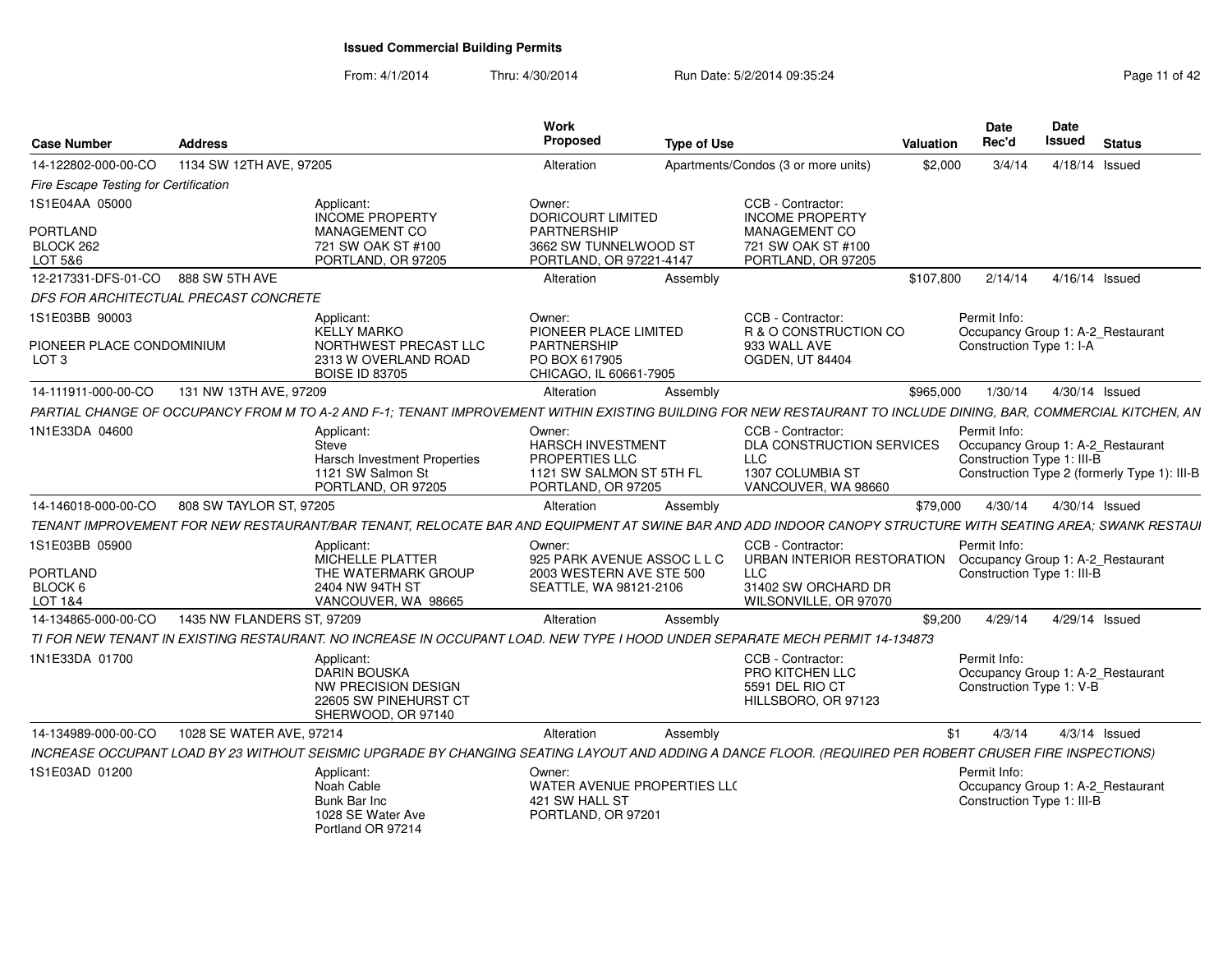| <b>Case Number</b>                         | <b>Address</b>                                                                                                                                                | Work<br>Proposed<br><b>Type of Use</b>                                                          |                                                                                                                                 | Valuation | <b>Date</b><br>Rec'd                                                    | <b>Date</b><br><b>Issued</b> | <b>Status</b>                           |  |
|--------------------------------------------|---------------------------------------------------------------------------------------------------------------------------------------------------------------|-------------------------------------------------------------------------------------------------|---------------------------------------------------------------------------------------------------------------------------------|-----------|-------------------------------------------------------------------------|------------------------------|-----------------------------------------|--|
| 14-113201-REV-01-CO                        | 1939 SW MORRISON ST                                                                                                                                           | Alteration<br>Assembly                                                                          |                                                                                                                                 | \$.       | 4/23/14                                                                 |                              | 4/23/14 Issued                          |  |
|                                            | REVISION TO CHANGE BASE PLATE FOR STEEL FRAME                                                                                                                 |                                                                                                 |                                                                                                                                 |           |                                                                         |                              |                                         |  |
| 1N1E33DC 70263                             | Applicant:<br><b>AARON HAKALA</b><br>7028 N MOHAWK AVE<br>PORTLAND, OREGON                                                                                    | Owner:<br><b>CIVIC RETAIL LLC</b><br>1477 NW EVERETT ST<br>PORTLAND, OR 97209-2617              | CCB - Contractor:<br><b>MICHAEL MITCHELL</b><br>A FIVE CONSTRUCTION LLC<br>7028 N MOHAWK AVE<br>PORTLAND, OR 97203              |           | Permit Info:<br>Construction Type 1: I-A                                |                              | Occupancy Group 1: A-2_Restaurant       |  |
| 14-121901-000-00-CO                        | 8450 N BRANDON AVE, 97217                                                                                                                                     | Alteration<br>Assembly                                                                          |                                                                                                                                 | \$86,298  | 4/1/14                                                                  |                              | 4/29/14 Issued                          |  |
|                                            | CHANGE OF OCCUPANCY FROM A-2 TO E FOR FIRST TIME TENANT: NEW INTERIOR BUILDOUT FOR CHILD CARE: BUILDOUT INCLUDES WORKROOM. CHILDCARE AREAS, AND TWO NEW RESTR |                                                                                                 |                                                                                                                                 |           |                                                                         |                              |                                         |  |
| 1N1E09DB 00300                             | Applicant:<br>MICHAEL NELSON<br>MSN CONSTRUCTION<br>PO BOX 14222<br>PORTLAND, OR 97214                                                                        | Owner:<br><b>RIVER CITY CROFTON LLC</b><br>8408 N BRANDON AVE #201<br>PORTLAND, OR 97217-6883   | CCB - Contractor:<br>MICHAEL NELSON<br>MSN CONSTRUCTION<br>PO BOX 14222<br>PORTLAND, OR 97214                                   |           | Permit Info:<br>Occupancy Group 1: E_School<br>Construction Type 1: V-A |                              |                                         |  |
| 14-140997-REV-01-CO                        | 1332 W BURNSIDE ST, 97205                                                                                                                                     | Alteration<br>Assembly                                                                          |                                                                                                                                 | \$750     | 4/17/14                                                                 |                              | 4/17/14 Final                           |  |
|                                            | ADD TEMPORARY SHORING FOR BEAM ADJACENT TO CRACKED BEAM ON THIRD FLOOR. TEMPORARY SHORING TO SUPPORT CRACKED TIMBER GIRDER- MAXIMUM DURATION OF TEMPORAI      |                                                                                                 |                                                                                                                                 |           |                                                                         |                              |                                         |  |
| 1N1E33DD 00700                             | Applicant:<br><b>TIM TERICH</b><br><b>FROELICH ENGINEERING</b><br>6969 SW HAMPTON ST<br>TIGARD OR 97223                                                       | Owner:<br>MARY A MC MENAMIN<br>3722 SW GREENLEAF DR<br>PORTLAND, OR 97221                       | CCB - Contractor:<br><b>JACK HAEDINGER</b><br>PACIFIC CREST CONSTRUCTION<br>24111 NE HALSEY ST #400<br>TROUTDALE, OR 97060-1030 |           | Permit Info:                                                            |                              | Occupancy Group 1: A-2 Restaurant       |  |
| 14-140997-000-00-CO                        | 1332 W BURNSIDE ST, 97205                                                                                                                                     | Alteration<br>Assembly                                                                          |                                                                                                                                 | \$1,500   | 4/15/14                                                                 |                              | 4/15/14 Under Inspection                |  |
|                                            | TEMPORARY SHORING TO SUPPORT CRACKED TIMBER GIRDER- MAXIMUM DURATION OF TEMPORARY SHORING CAN BE IN PLACE IS APRIL 30TH. 2014.                                |                                                                                                 |                                                                                                                                 |           |                                                                         |                              | PERMANENT FIX IS REQUIRED PAST          |  |
| 1N1E33DD 00700                             | Applicant:<br><b>TIM TERICH</b><br><b>FROELICH ENGINEERING</b><br>6969 SW HAMPTON ST<br>TIGARD OR 97223                                                       | Owner:<br>MARY A MC MENAMIN<br>3722 SW GREENLEAF DR<br>PORTLAND, OR 97221                       | CCB - Contractor:<br><b>JACK HAEDINGER</b><br>PACIFIC CREST CONSTRUCTION<br>24111 NE HALSEY ST #400<br>TROUTDALE, OR 97060-1030 |           | Permit Info:                                                            |                              | Occupancy Group 1: A-2_Restaurant       |  |
| 14-148271-STR-01-CO                        | 1332 W BURNSIDE ST, 97205                                                                                                                                     | Alteration<br>Assembly                                                                          |                                                                                                                                 | \$25,000  | 4/28/14                                                                 |                              | 4/28/14 Final                           |  |
|                                            | ADDING PERMANENT STEEL TO SUPPORT CRACKED BEAM IN LOLA'S ROOM, REVIEW OF REMAINING FLOOR FRAMING FOR THE CRYSTAL BALLROOM IS PART OF MAIN PERMIT              |                                                                                                 |                                                                                                                                 |           |                                                                         |                              |                                         |  |
| 1N1E33DD 00700                             | Applicant:<br><b>TIM TERICH</b><br><b>FROELICH ENGINEERING</b><br>6969 SW HAMPTON ST<br>TIGARD OR 97223                                                       | Owner:<br><b>MARY A MC MENAMIN</b><br>3722 SW GREENLEAF DR<br>PORTLAND, OR 97221                | CCB - Contractor:<br><b>JACK HAEDINGER</b><br>PACIFIC CREST CONSTRUCTION<br>24111 NE HALSEY ST #400<br>TROUTDALE, OR 97060-1030 |           |                                                                         |                              |                                         |  |
| 14-143065-000-00-CO                        | 1838 SW JEFFERSON ST, 97201                                                                                                                                   | Alteration<br>Assembly                                                                          |                                                                                                                                 | \$100,000 | 4/22/14                                                                 |                              | 4/22/14 Issued                          |  |
|                                            | INTERIOR REMODEL, 2 PAIRS OF RESTROOMS, NEW STUD WALL TO INCREASE SIZE OF RESTROOM IN COLLINS ROOM AND MOVE WALL TO RECONFIGURE FIXTURES AND LAYOUT IN RESTRO |                                                                                                 |                                                                                                                                 |           |                                                                         |                              |                                         |  |
| 1S1E04BA 06900                             | Applicant:                                                                                                                                                    | Owner:                                                                                          | CCB - Contractor:                                                                                                               |           | Permit Info:                                                            |                              |                                         |  |
| <b>CARTERS ADD TO P</b><br>BLOCK A TL 6900 | <b>CAMERON DUTZ</b><br>12365 SW MARION<br><b>TIGARD, OR 97223</b>                                                                                             | FIRST METHODIST CHURCH OF<br>PORTLAND OREGON<br>1838 SW JEFFERSON ST<br>PORTLAND, OR 97201-2463 | H & A CONSTRUCTION<br>PO BOX 23755<br><b>TIGARD, OR 97281</b>                                                                   |           | Construction Type 1: V-A                                                |                              | Occupancy Group 1: A-3_Place of Worship |  |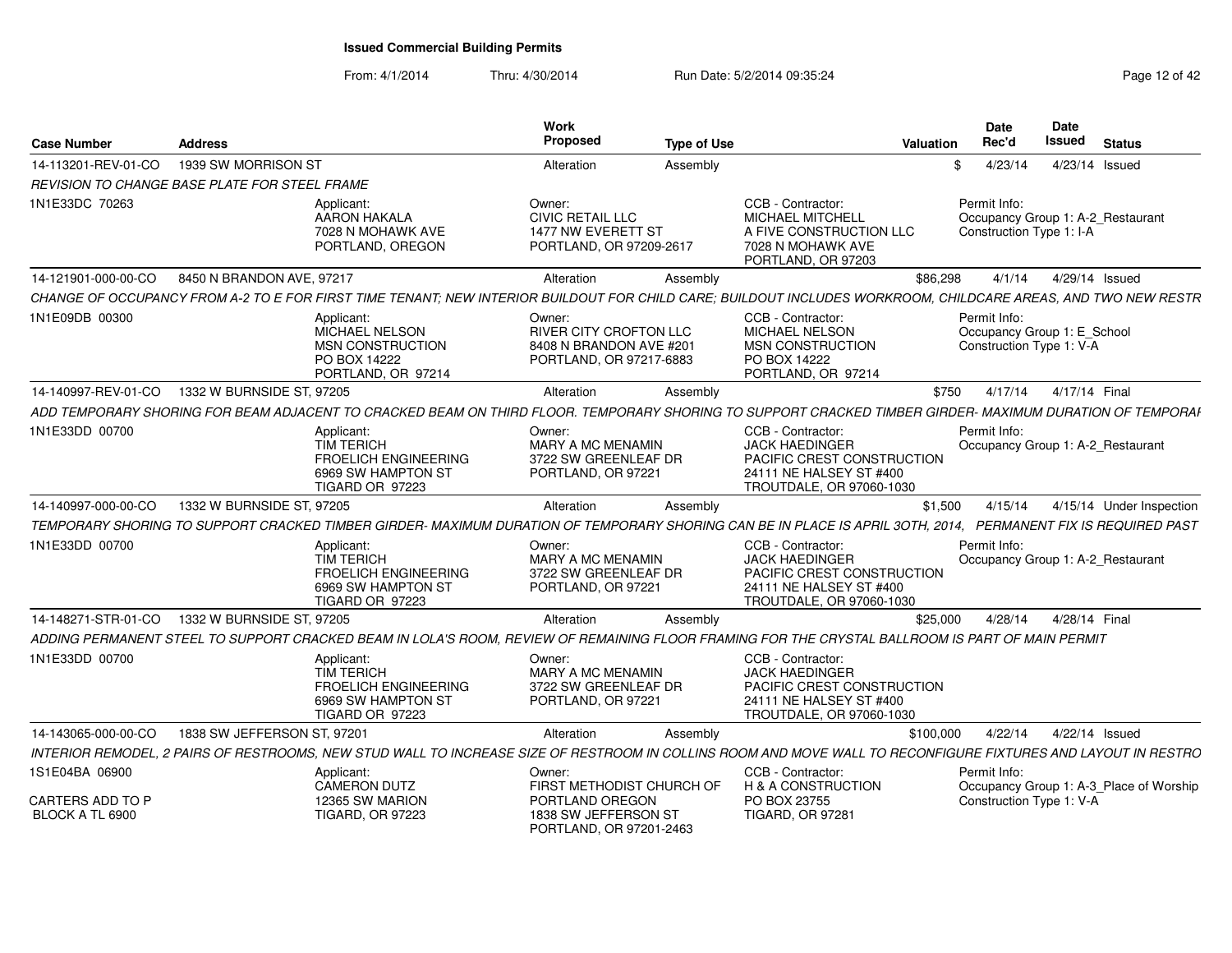| <b>Case Number</b>                                                                                                                          | <b>Address</b>                                    |                                                                                                                                                            | Work<br>Proposed                                                                                                                                              | <b>Type of Use</b> |                                                                                                                                  | <b>Valuation</b> | <b>Date</b><br>Rec'd                                                                                  | <b>Date</b><br><b>Issued</b> | <b>Status</b>                                                                     |
|---------------------------------------------------------------------------------------------------------------------------------------------|---------------------------------------------------|------------------------------------------------------------------------------------------------------------------------------------------------------------|---------------------------------------------------------------------------------------------------------------------------------------------------------------|--------------------|----------------------------------------------------------------------------------------------------------------------------------|------------------|-------------------------------------------------------------------------------------------------------|------------------------------|-----------------------------------------------------------------------------------|
| 14-150318-000-00-CO                                                                                                                         | 2901 E BURNSIDE ST, 97232                         |                                                                                                                                                            | Alteration                                                                                                                                                    | <b>Business</b>    |                                                                                                                                  | \$5,000          | 4/29/14                                                                                               | 4/29/14 Issued               |                                                                                   |
|                                                                                                                                             | REPAIR PORTION OF BUILDING DAMAGED BY CAR IMPACT  |                                                                                                                                                            |                                                                                                                                                               |                    |                                                                                                                                  |                  |                                                                                                       |                              |                                                                                   |
| 1N1E36CA 20900                                                                                                                              |                                                   | Applicant:<br>PATRICK O'BRIEN                                                                                                                              | Owner:<br>BITAR BROS ROBERT A BITAR                                                                                                                           |                    | CCB - Contractor:<br>Pat O'Brien                                                                                                 |                  | Permit Info:<br>Occupancy Group 1: B_Bank, Off.,                                                      |                              |                                                                                   |
| HAWTHORNES 1ST ADD<br>BLOCK <sub>23</sub><br>LOT 12                                                                                         |                                                   | O'BRIEN CONSTRUCTORS LLC<br>8037 SW 17TH AVE<br>PORTLAND, OR 97219                                                                                         | <b>CORP(LSD NARA</b><br>2929 E BURNSIDE ST<br>PORTLAND, OR 97214-1831                                                                                         |                    | O'BRIEN CONSTRUCTORS, LLC<br>8037 SW 17TH AVE<br>PORTLAND, OR 97219                                                              |                  | Med.Off., Pub.Bldg.<br>Construction Type 1: V-B                                                       |                              |                                                                                   |
|                                                                                                                                             | 14-122860-REV-01-CO 2637 SE HAWTHORNE BLVD, 97214 |                                                                                                                                                            | Alteration                                                                                                                                                    | <b>Business</b>    |                                                                                                                                  | \$200            | 4/29/14                                                                                               | 4/29/14 Issued               |                                                                                   |
|                                                                                                                                             | VALUE ADDED REVISION TO ADD ONE HAND SINK         |                                                                                                                                                            |                                                                                                                                                               |                    |                                                                                                                                  |                  |                                                                                                       |                              |                                                                                   |
| 1S1E01BC 09500                                                                                                                              |                                                   | Applicant:<br><b>BEN KING</b><br><b>STEM ARCHITECTURE</b><br>P O BOX 2124<br>PORTLAND, OR 97208                                                            | Owner:<br>PHA VENTURE LLC<br>1498 SE TECH CENTER PL #150<br>VANCOUVER, WA 98683                                                                               |                    | CCB - Contractor:<br>PATH CONSTRUCTION<br>5331 SW MACADAM AVE #258-110 Station<br>PORTLAND, OR 97239                             |                  | Permit Info:<br>Construction Type 1: V-A                                                              |                              | Occupancy Group 1: M_Store, Service<br>Construction Type 2 (formerly Type 1): V-A |
| 14-150630-000-00-CO                                                                                                                         | 712 SE HAWTHORNE BLVD, 97214                      |                                                                                                                                                            | Alteration                                                                                                                                                    | <b>Business</b>    |                                                                                                                                  | \$10,000         | 4/30/14                                                                                               | 4/30/14 Issued               |                                                                                   |
|                                                                                                                                             |                                                   | RECONFIGURE TRASH AREA ON 2ND FLOOR AND CREATE FREIGHT ELEVATOR LANDING FOR BUILDING                                                                       |                                                                                                                                                               |                    |                                                                                                                                  |                  |                                                                                                       |                              |                                                                                   |
| 1S1E02CB 03600<br>STEPHENS ADD<br>BLOCK 81<br>E 1/2 OF LOT 1 EXC PT IN ST<br>N 16 2/3' OF E 1/2 OF LOT 2<br>S 33 1/3' OF LOT 2 EXC PT IN ST |                                                   | Applicant:<br>SIMONE GOLDFEDER<br><b>CONSTRUCTIVE FORM</b><br>ARCHITECTURE AND DESIGN LLC PORTLAND, OR 97221-4147<br>1337 SE 15TH AVE<br>PORTLAND OR 97214 | Owner:<br>OREGON CITY BUILDING LIMITED ERIK SMITH<br>3662 SW TUNNELWOOD ST<br>Owner:<br>PARTNERSHIP<br>3662 SW TUNNELWOOD ST<br>PORTLAND, OR 97221-4147       |                    | CCB - Contractor:<br>ERIK SMITH CONTRACTING LLC<br>2135 NE 54TH<br>PORTLAND OR 97213                                             |                  | Permit Info:<br>Occupancy Group 1: B_Bank, Off.,<br>Med.Off., Pub.Bldg.<br>Construction Type 1: III-B |                              |                                                                                   |
| 14-128553-000-00-CO                                                                                                                         | 2803 E BURNSIDE ST, 97232                         |                                                                                                                                                            | Alteration                                                                                                                                                    | <b>Business</b>    |                                                                                                                                  | \$55,000         | 3/20/14                                                                                               | $4/10/14$ Issued             |                                                                                   |
|                                                                                                                                             |                                                   | INTERIOR REMODEL OF EXISTING COFFEE SHOP, NEW FRONT BAR, NEW FINISHES AND FURNITURE, REPLACEMENT OF PLUMBING FIXTURES                                      |                                                                                                                                                               |                    |                                                                                                                                  |                  |                                                                                                       |                              |                                                                                   |
| 1N1E36CB 04600                                                                                                                              |                                                   | Applicant:<br><b>MATTHEW RUSNAC</b><br><b>HOLST ARCHITECTURE</b><br>110 SE 8TH AVE<br>PORTLAND, OR 97214                                                   | Owner:<br><b>BITAR BROS LTD PRTNRSHP</b><br>2929 E BURNSIDE ST<br>PORTLAND, OR 97214-1831                                                                     |                    | CCB - Contractor:<br><b>TEAM CONSTRUCTION LLC</b><br>4201 NE 66TH AVE<br>VANCOUVER, WA 98661                                     |                  | Permit Info:<br>Occupancy Group 1: B_Bank, Off.,<br>Med.Off., Pub.Bldg.<br>Construction Type 1: V-B   |                              |                                                                                   |
| 14-128571-000-00-CO                                                                                                                         | 720 SW BROADWAY                                   |                                                                                                                                                            | Alteration                                                                                                                                                    | <b>Business</b>    |                                                                                                                                  | \$84,000         | 3/19/14                                                                                               | 4/10/14 Issued               |                                                                                   |
|                                                                                                                                             |                                                   | INTERIOR REMODEL OF EXISTING COFFEE SHOP, NEW BAR, NEW FURNITURE, REPLACE PLUMBING FIXTURES                                                                |                                                                                                                                                               |                    |                                                                                                                                  |                  |                                                                                                       |                              |                                                                                   |
| 1S1E03BB 01900A2<br><b>PORTLAND</b><br>BLOCK 179<br>SEE NONTAX ACCT R246320 (R667718360)                                                    |                                                   | Applicant:<br><b>MATTHEW RUSNAC</b><br>HOLST ARCHITECTURE<br>110 SE 8TH AVE<br>PORTLAND, OR 97214                                                          | Owner:<br>PORTLAND CITY OF(LEASED<br>P O BOX 34067<br>SEATTLE, WA 98124-1067<br>Owner:<br>STARBUCKS COFFEE CO #401<br>P O BOX 34067<br>SEATTLE, WA 98124-1067 |                    | CCB - Contractor:<br>Kevin Moisan<br>WESTERN CONSTRUCTION<br><b>SERVICES</b><br>2300 EAST THIRD LOOP #110<br>VANCOUVER, WA 98661 |                  | Permit Info:<br>Occupancy Group 1: A-2_Restaurant<br>Construction Type 1: V-B                         |                              |                                                                                   |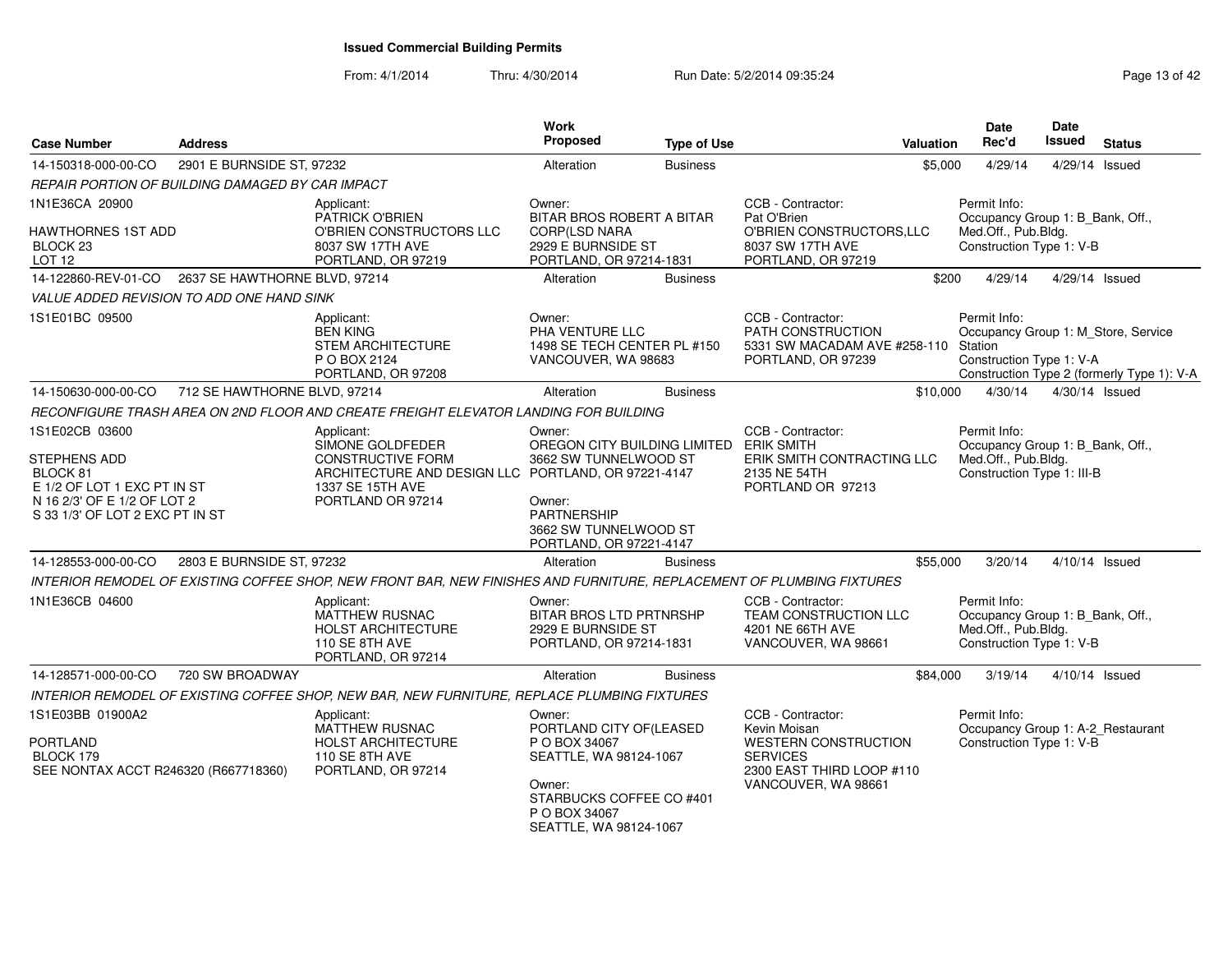| <b>Case Number</b>                                            | <b>Address</b>                  |                                                                                                                                                                      | <b>Work</b><br><b>Proposed</b>                                                                                                                | <b>Type of Use</b> |                                                                                                                               | Valuation | <b>Date</b><br>Rec'd                                                                                  |        | Date<br>Issued | <b>Status</b>                       |
|---------------------------------------------------------------|---------------------------------|----------------------------------------------------------------------------------------------------------------------------------------------------------------------|-----------------------------------------------------------------------------------------------------------------------------------------------|--------------------|-------------------------------------------------------------------------------------------------------------------------------|-----------|-------------------------------------------------------------------------------------------------------|--------|----------------|-------------------------------------|
| 14-137911-000-00-CO                                           | 541 NE 20TH AVE, 97232          |                                                                                                                                                                      | Alteration                                                                                                                                    | <b>Business</b>    |                                                                                                                               | \$495,367 |                                                                                                       | 4/9/14 | 4/25/14 Issued |                                     |
|                                                               |                                 | ALTERATION TO EXISTING BUILDING-INTERIOR WORK ONLY. INTERIOR WORK INCLUDES REPLACING THE LOBBY STAIRS AND RAILINGS. UPDATING INTERIOR PAINT AND FINISHSES IN ALL COM |                                                                                                                                               |                    |                                                                                                                               |           |                                                                                                       |        |                |                                     |
| 1N1E35AD 05300                                                |                                 | Applicant:<br>SUZANNAH STANLEY                                                                                                                                       | Owner:<br>P7 JANTZEN LLC                                                                                                                      |                    | CCB - Contractor:<br>LORENTZ BRUUN CO INC                                                                                     |           | Permit Info:<br>Occupancy Group 1: B Bank, Off.,                                                      |        |                |                                     |
| SULLIVANS ADD<br>BLOCK 7&16 TL 5300                           |                                 | <b>MACKENZIE</b><br>1515 SE WATER AVENUE 100<br>PORTLAND OREGON 97214                                                                                                | 810 NW MARSHALL ST #300<br>PORTLAND, OR 97209-3359                                                                                            |                    | 3611 SE 20TH ST, STE 300<br>PORTLAND OR 97202                                                                                 |           | Med.Off., Pub.Bldg.<br>Construction Type 1: III-B                                                     |        |                |                                     |
| 14-141394-000-00-CO                                           | 17110 SE POWELL BLVD, 97236     |                                                                                                                                                                      | Alteration                                                                                                                                    | <b>Business</b>    |                                                                                                                               | \$18,500  | 4/18/14                                                                                               |        |                | 4/18/14 Under Inspection            |
|                                                               |                                 | REMOVE DAMAGED SUNROOM GLASS ENCLOSURE AND REPLACE DAMAGED SIDING AND DRYWALL. SMALL CONCRETE EDGE PAD                                                               |                                                                                                                                               |                    |                                                                                                                               |           |                                                                                                       |        |                |                                     |
| 1S3E07CD 01500<br>SUTTER HILL SUBDIVISION<br>LOT <sub>8</sub> |                                 | Applicant:<br><b>DAVID HALLIN</b><br>STANLEY C KENNEDY<br><b>ENTERPRISES INC</b><br>315 SE 7TH AVE<br>PORTLAND, OR 97214-1233                                        | Owner:<br>ANNIE NG CHU<br>17110 SE POWELL BLVD<br>PORTLAND, OR 97236<br>Owner:<br>PETER C L CHU<br>17110 SE POWELL BLVD<br>PORTLAND, OR 97236 |                    | CCB - Contractor:<br>DAVID HALLIN<br>STANLEY C KENNEDY<br><b>ENTERPRISES INC</b><br>315 SE 7TH AVE<br>PORTLAND, OR 97214-1233 |           | Permit Info:<br>Construction Type 1: V-B                                                              |        |                | Occupancy Group 1: A-2 Restaurant   |
| 14-138411-000-00-CO                                           | 920 SW 3RD AVE, 97204           |                                                                                                                                                                      | Alteration                                                                                                                                    | <b>Business</b>    |                                                                                                                               | \$12,000  |                                                                                                       | 4/9/14 |                | 4/9/14 Under Inspection             |
|                                                               |                                 | TI FOR EXISTING TENANT - ADD INTERIOR WALL TO CREATE 2 OFFICES SPACE AND ADD GLASS ABOVE EXISTING PARTITION WALL                                                     |                                                                                                                                               |                    |                                                                                                                               |           |                                                                                                       |        |                |                                     |
| 1S1E03BA 06300                                                |                                 | Applicant:<br><b>DON SNAIR</b><br>D & B COMPANY<br>2037 SE OCHOCO<br>PORTLAND, OR 97222                                                                              | Owner:<br>1750 FIFTH AVE LLC<br>1770 FOURTH AVE<br>SAN DIEGO, CA 92101                                                                        |                    | CCB - Contractor:<br><b>DON SNAIR</b><br>D & B COMPANY<br>2037 SE OCHOCO<br>PORTLAND, OR 97222                                |           | Permit Info:<br>Occupancy Group 1: B Bank, Off.,<br>Med.Off., Pub.Bldg.<br>Construction Type 1: III-B |        |                |                                     |
| 14-138640-000-00-CO                                           | 2928 NE KILLINGSWORTH ST, 97211 |                                                                                                                                                                      | Alteration                                                                                                                                    | <b>Business</b>    |                                                                                                                               | \$5,000   | 4/29/14                                                                                               |        | 4/29/14 Issued |                                     |
|                                                               |                                 | EXPAND RESTAURANT INTO ADJACENT TENANT SPACE TO THE WEST.  REMODEL EXISTING RESTROOM NEW ACCESSIBILITY STANDARDS.  ADD DRAIN @ TRASH AREA, ADD GREASE TRAP AN        |                                                                                                                                               |                    |                                                                                                                               |           |                                                                                                       |        |                |                                     |
| 1N1E24BA 05800<br>FOXCHASE ADD<br>BLOCK 5<br>LOT 1&2 TL 5800  |                                 | Applicant:<br><b>BARRY EASTWOOD</b><br>9369 N WALL AVE<br>PORTLAND OR 97203                                                                                          | Owner:<br><b>MEHDI FALLAHIAN</b><br>2237 NE STANTON ST<br>PORTLAND, OR 97212<br>Owner:                                                        |                    | CCB - Contractor:<br>DAVID TAI SEU BARTOLOME<br>13570 SE 180TH AVE<br>DAMASCUS, OR 97089                                      |           | Permit Info:<br>Occupancy Group 1: B Bank, Off.,<br>Med.Off., Pub.Bldg.<br>Construction Type 1: V-B   |        |                |                                     |
|                                                               |                                 |                                                                                                                                                                      | <b>RON JEIDY</b><br>2237 NE STANTON ST<br>PORTLAND, OR 97212                                                                                  |                    |                                                                                                                               |           |                                                                                                       |        |                |                                     |
|                                                               |                                 |                                                                                                                                                                      | Owner:<br><b>GAIL JEIDY</b><br>2237 NE STANTON ST<br>PORTLAND, OR 97212                                                                       |                    |                                                                                                                               |           |                                                                                                       |        |                |                                     |
| 14-138697-000-00-CO                                           | 7346 NE SANDY BLVD, 97213       |                                                                                                                                                                      | Alteration                                                                                                                                    | <b>Business</b>    |                                                                                                                               | \$40,000  | 4/15/14                                                                                               |        |                | 4/15/14 Under Inspection            |
|                                                               |                                 | TI FOR NEW TENANT-RENOVATION OF TENANT SPACE 3A FOR RETAIL USE. SEPARATE MECHANICAL PERMIT REQUIRED.                                                                 |                                                                                                                                               |                    |                                                                                                                               |           |                                                                                                       |        |                |                                     |
| 1N2E20DC 14800                                                |                                 | Applicant:<br>Pat O'Brien                                                                                                                                            | Owner:<br>BITAR BROS LTD PRTNRSHP                                                                                                             |                    | CCB - Contractor:<br>Pat O'Brien                                                                                              |           | Permit Info:                                                                                          |        |                | Occupancy Group 1: M Store, Service |
| WELLESLEY<br><b>BLOCK 21 TL 14800</b>                         |                                 | O'BRIEN CONSTRUCTORS, LLC<br>8037 SW 17TH AVE<br>PORTLAND, OR 97219                                                                                                  | 2929 E BURNSIDE ST<br>PORTLAND, OR 97214-1831                                                                                                 |                    | O'BRIEN CONSTRUCTORS, LLC<br>8037 SW 17TH AVE<br>PORTLAND, OR 97219                                                           |           | Station<br>Construction Type 1: V-B                                                                   |        |                |                                     |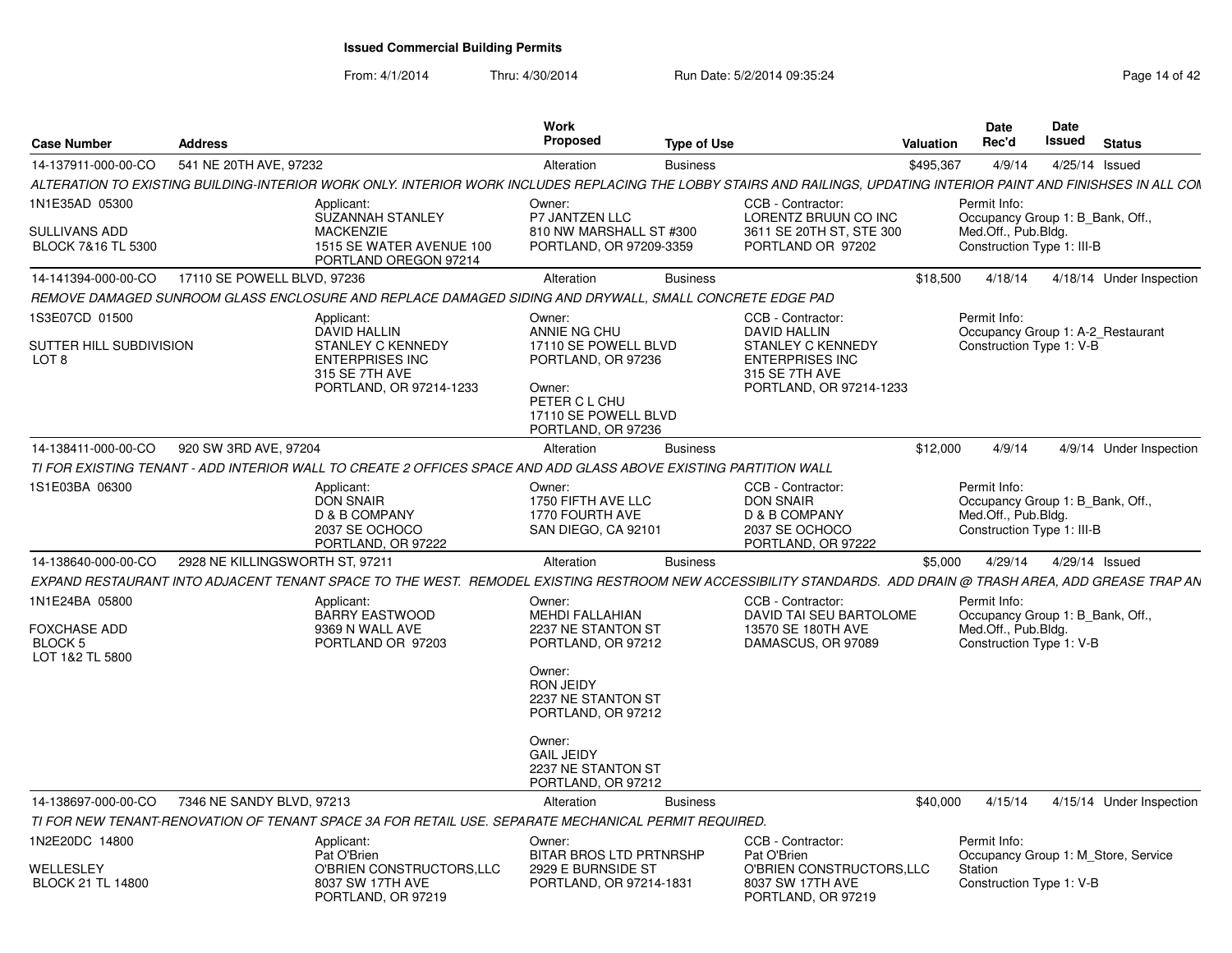| <b>Case Number</b>                                                                                                | <b>Address</b>                                      |                                                                                                             | Work<br><b>Proposed</b>                                                                                                                                                                                                   | <b>Type of Use</b> |                                                                                                | Valuation | <b>Date</b><br>Rec'd                                                                                  | Date<br><b>Issued</b> | <b>Status</b>                       |
|-------------------------------------------------------------------------------------------------------------------|-----------------------------------------------------|-------------------------------------------------------------------------------------------------------------|---------------------------------------------------------------------------------------------------------------------------------------------------------------------------------------------------------------------------|--------------------|------------------------------------------------------------------------------------------------|-----------|-------------------------------------------------------------------------------------------------------|-----------------------|-------------------------------------|
| 14-138407-000-00-CO                                                                                               | 9500 SW BARBUR BLVD, 97219                          |                                                                                                             | Alteration                                                                                                                                                                                                                | <b>Business</b>    |                                                                                                | \$25,000  | 4/9/14                                                                                                |                       | 4/9/14 Under Inspection             |
|                                                                                                                   |                                                     | R & R ROOFING SYSTEM AT AREA OF WORK AND REPAIR EX. TRUSSES                                                 |                                                                                                                                                                                                                           |                    |                                                                                                |           |                                                                                                       |                       |                                     |
| 1S1E29BD 07700<br>SECTION 29 1S 1E<br>TL 7700 2.46 ACRES                                                          |                                                     | Applicant:<br>EDWARD CRABAUGH<br><b>ECEC</b><br>5331 SW MACADAM STE 269<br>PORTLAND, OR 97236               | Owner:<br>KRISTIN SQUARE LLC<br>9500 SW BARBUR BLVD #300<br>PORTLAND, OR 97219-5427                                                                                                                                       |                    | CCB - Contractor:<br><b>JIM CAREY</b><br>JR JOHNSON INC<br>PO BOX 17196<br>PORTLAND, OR 97217  |           | Permit Info:<br>Occupancy Group 1: B_Bank, Off.,<br>Med.Off., Pub.Bldg.<br>Construction Type 1: V-A   |                       |                                     |
| 13-236570-REV-01-CO                                                                                               | 0726 SW GAINES ST - Suite 3                         |                                                                                                             | Alteration                                                                                                                                                                                                                | <b>Business</b>    |                                                                                                | \$3,200   | 4/15/14                                                                                               |                       | 4/15/14 Issued                      |
|                                                                                                                   | REVISION - ADD ADDITIONAL SHAMPOO BOWL AND DRYER    |                                                                                                             |                                                                                                                                                                                                                           |                    |                                                                                                |           |                                                                                                       |                       |                                     |
| 1S1E10DB 00205                                                                                                    |                                                     | Applicant:<br><b>DARIN BOUSKA</b><br>NW PRECISION DESIGN<br>22605 SW PINEHURST CT<br>SHERWOOD, OR 97140     | Owner:<br>MEPT 3720 PORTLAND LLC<br>PO BOX 320099<br>ALEXANDRIA, VA 22320                                                                                                                                                 |                    | CCB - Contractor:<br><b>BNK CONSTRUCTION INC</b><br>45 82nd dr. ste 53b<br>gladstone, or 97027 |           | Permit Info:<br>Occupancy Group 1: B Bank, Off.,<br>Med.Off., Pub.Bldg.<br>Construction Type 1: I-A   |                       |                                     |
| 14-137905-000-00-CO                                                                                               | 16955 SE DIVISION ST, 97233                         |                                                                                                             | Alteration                                                                                                                                                                                                                | <b>Business</b>    |                                                                                                | \$800     | 4/9/14                                                                                                |                       | 4/9/14 Under Inspection             |
|                                                                                                                   | TI FOR EXISTING TENANT - RECONFIGURE RECEPTION AREA |                                                                                                             |                                                                                                                                                                                                                           |                    |                                                                                                |           |                                                                                                       |                       |                                     |
| 1S3E06CD 05200<br>SECTION 06 1S 3E<br>TL 5200 0.75 ACRES<br>LAND & IMPS SEE R337924 (R993062611)<br>FOR BILLBOARD |                                                     | Applicant:<br><b>BRAD ZUSMAN</b><br>16955 SE DIVISION ST<br>PORTLAND, OR 97236                              | Owner:<br><b>WOO YONG CHOI</b><br>2323 NE 165TH DR<br>PORTLAND, OR 97230<br>Owner:<br><b>MANJA CHOI</b><br>2323 NE 165TH DR<br>PORTLAND, OR 97230<br>Owner:<br><b>WOOY CHOI</b><br>2323 NE 165TH DR<br>PORTLAND, OR 97230 |                    | CCB - Contractor:<br>S & R CRIDER INC<br>9131 SE TAGGART<br>PORTLAND, OR 97266                 |           | Permit Info:<br>Station<br>Construction Type 1: V-B                                                   |                       | Occupancy Group 1: M_Store, Service |
| 14-139006-000-00-CO                                                                                               | 3838 SE FRANKLIN ST, 97202                          |                                                                                                             | Alteration                                                                                                                                                                                                                | <b>Business</b>    |                                                                                                | \$15,652  | 4/18/14                                                                                               |                       | 4/18/14 Issued                      |
| 1S1E12AD 09000                                                                                                    | SOLAR - INSTALLATION OF 9180W SOLAR PV SYSTEM       | Applicant:<br><b>REC SOLAR INC</b><br>3380 SE 20TH AVE<br>PORTLAND, OR 97202                                | Owner:<br><b>KEVIN KANE</b><br>3838 SE FRANKLIN ST<br>PORTLAND, OR 97202-1737                                                                                                                                             |                    | CCB - Contractor:<br><b>REC SOLAR INC</b><br>3380 SE 20TH AVE<br>PORTLAND, OR 97202            |           | Permit Info:<br>Occupancy Group 1: U_Private<br>Garage\Utility Misc.<br>Construction Type 1: V-B      |                       |                                     |
| 14-137457-000-00-CO                                                                                               | 735 SW 1ST AVE, 97204                               |                                                                                                             | Alteration                                                                                                                                                                                                                | <b>Business</b>    |                                                                                                | \$40,000  | 4/11/14                                                                                               |                       | 4/11/14 Under Inspection            |
|                                                                                                                   | TI FOR THIRD FLOOR: NEW WALLS FOR FOUR NEW OFFICES  |                                                                                                             |                                                                                                                                                                                                                           |                    |                                                                                                |           |                                                                                                       |                       |                                     |
| 1S1E03BA 02500<br><b>PORTLAND</b><br>BLOCK 14<br>LOT <sub>4</sub>                                                 |                                                     | Applicant:<br>DAVID BROWN<br><b>MELVIN MARK COMPANIES</b><br>111 SW COLUMBIA, STE 1380<br>PORTLAND OR 97201 | Owner:<br>N ROBERT STOLL<br>1440 SW TAYLOR ST<br>PORTLAND, OR 97205-1924<br>Owner:<br><b>BARRE STOLL</b><br>1440 SW TAYLOR ST<br>PORTLAND, OR 97205-1924                                                                  |                    |                                                                                                |           | Permit Info:<br>Occupancy Group 1: B Bank, Off.,<br>Med.Off., Pub.Bldg.<br>Construction Type 1: III-A |                       |                                     |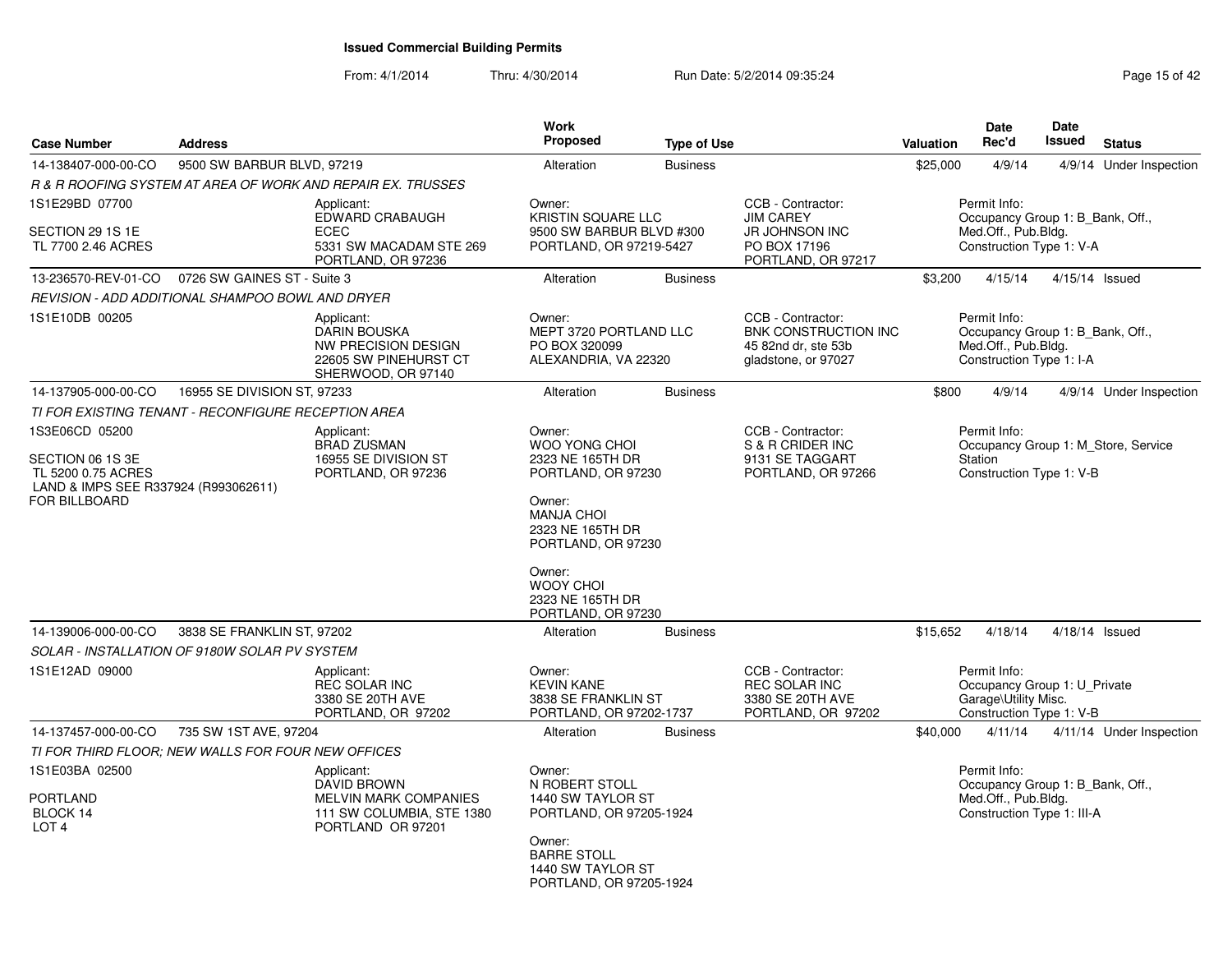From: 4/1/2014

| <b>Case Number</b>                           | <b>Address</b>            |                                                                                                                                                                                    | Work<br>Proposed                                       | <b>Type of Use</b> |                                                                                    | Valuation | <b>Date</b><br>Rec'd                             | Date<br>Issued | <b>Status</b>                                |  |
|----------------------------------------------|---------------------------|------------------------------------------------------------------------------------------------------------------------------------------------------------------------------------|--------------------------------------------------------|--------------------|------------------------------------------------------------------------------------|-----------|--------------------------------------------------|----------------|----------------------------------------------|--|
| 14-134778-000-00-CO                          | 8700 SW 26TH AVE, 97219   |                                                                                                                                                                                    | Alteration                                             | <b>Business</b>    |                                                                                    | \$3,000   | 4/3/14                                           |                | 4/3/14 Final                                 |  |
|                                              |                           | TI FOR NEW TENAT - ADD INTERIOR WALLS TO CREATE OFFICE AREA AND ADD SINK TO CREATE TESTING LAB                                                                                     |                                                        |                    |                                                                                    |           |                                                  |                |                                              |  |
| 1S1E20DD 08000                               |                           | Applicant:<br>LESTER L BROCK                                                                                                                                                       | Owner:<br>PLAZA 5 LLC                                  |                    | CCB - Contractor:<br><b>LESTER L BROCK</b>                                         |           | Permit Info:<br>Occupancy Group 1: B_Bank, Off., |                |                                              |  |
| <b>MADISON VILLA</b><br>LOT 17&26 TL 8000    |                           | CONSTRUCTION CO<br>25977 SW MEADOWBROOK LN<br>SHERWOOD, OR 97140-8433                                                                                                              | 8700 SW 26TH AVE #S<br>PORTLAND, OR 97219              |                    | <b>CONSTRUCTION CO</b><br>25977 SW MEADOWBROOK LN<br>SHERWOOD, OR 97140-8433       |           | Med.Off., Pub.Bldg.<br>Construction Type 1: V-A  |                |                                              |  |
| 13-211631-DFS-01-CO 531 SE 14TH AVE          |                           |                                                                                                                                                                                    | Alteration                                             | <b>Business</b>    |                                                                                    | \$20.000  | 4/24/14  4/24/14  Issued                         |                |                                              |  |
|                                              |                           | ***DFS 1: SPRAY ON FIREPROOFING***RENOVATION OF EXISTING WASHINGTON HS INCLUDING CHANGE OF USE FROM SCHOOL TO A NON-SEPARATED ASSEMBLY USE - A PERFORMING ARTS                     |                                                        |                    |                                                                                    |           |                                                  |                |                                              |  |
| 1S1E02BA 00101                               |                           | Applicant:<br>CHRIS CUDAHY                                                                                                                                                         | Owner:                                                 |                    | CCB - Contractor:<br>WASHINGTON HIGH SCHOOL LLC BREMIK CONSTRUCTION                |           | Permit Info:                                     |                | Occupancy Group 1: A-1 Auditorium,           |  |
| <b>EAST PORTLAND</b><br>BLOCK 282&283 TL 101 |                           | <b>BREMIK CONSTRUCTION</b><br>1026 SE STARK ST                                                                                                                                     | 15350 SW SEQUOIA PKWY #300<br>PORTLAND, OR 97224-7175  |                    | 1026 SE STARK ST<br>PORTLAND, OR 97214                                             |           | theater w/stage<br>Construction Type 1: II-A     |                |                                              |  |
|                                              |                           | PORTLAND, OR 97214                                                                                                                                                                 |                                                        |                    |                                                                                    |           |                                                  |                | Construction Type 2 (formerly Type 1): II-A  |  |
| 13-228400-REV-02-CO                          | 1005 W BURNSIDE ST, 97209 |                                                                                                                                                                                    | Alteration                                             | <b>Business</b>    |                                                                                    | \$15,000  | 4/8/14                                           |                | $4/8/14$ Issued                              |  |
|                                              |                           | VALUE ADDED REVISION-NEW CONCRETE CURBS AT SW AND SE QUADS ALONG BURNSIDE STREET WHERE SHOWN IN ELEVATION EXSITING CURBS ARE NOT STRUCTURALLY STABLE NOR AI                        |                                                        |                    |                                                                                    |           |                                                  |                |                                              |  |
| 1N1E34CB 11500                               |                           | Applicant:<br><b>BRENT MATTHIAS</b>                                                                                                                                                | Owner:                                                 |                    | CCB - Contractor:<br>POWELL FAMILY REAL ESTATE & WALSH CONSTRUCTION CO             |           | Permit Info:                                     |                | Occupancy Group 1: M_Store, Service          |  |
| COUCHS ADD                                   |                           | WESTERN WOOD STRUCTURES                                                                                                                                                            | <b>COMPANY LLC</b>                                     |                    | 2905 SW 1ST AVE                                                                    |           | Station                                          |                |                                              |  |
| BLOCK 68<br>LOT 1&4                          |                           | INC.<br>20675 SW 105TH AVE                                                                                                                                                         | 7 NW 9TH AVE<br>PORTLAND, OR 97209-3301                |                    | PORTLAND, OR 972014707                                                             |           | Construction Type 1: III-B                       |                | Construction Type 2 (formerly Type 1): III-B |  |
|                                              |                           | TUALATIN OR 97062                                                                                                                                                                  |                                                        |                    |                                                                                    |           |                                                  |                |                                              |  |
| 14-147707-000-00-CO                          | 5055 N GREELEY AVE        |                                                                                                                                                                                    | Alteration                                             | <b>Business</b>    |                                                                                    | \$7.924   | 4/24/14                                          |                | 4/24/14 Issued                               |  |
|                                              |                           | INTERIOR ONLY REMODEL-NEW WALL TO CREATE OFFICE SPACE IN ROME BUILDING ON THIRD FLOOR                                                                                              |                                                        |                    |                                                                                    |           |                                                  |                |                                              |  |
| 1N1E21BA 10306                               |                           | Applicant:<br><b>DAN WILLIAMS</b>                                                                                                                                                  | Owner:<br>ADIDAS VILLAGE CORPORATION                   |                    | CCB - Contractor:<br>R & H COLAS CONSTRUCTION LLC Occupancy Group 1: B_Bank, Off., |           | Permit Info:                                     |                |                                              |  |
| <b>MADRONA BLUFF</b><br>LOT 5 EXC PT IN ST   |                           | <b>FASTER PERMITS</b><br>14334 NW EAGLERIDGE LANE<br>PORTLAND, OR 97229                                                                                                            | 5055 N GREELEY AVE<br>PORTLAND, OR 97217               |                    | <b>1530 SW TAYLOR STREET</b><br>PORTLAND, OR 97205                                 |           | Med.Off., Pub.Blda.<br>Construction Type 1: I-A  |                |                                              |  |
| 13-162016-REV-01-CO 8514 SE STARK ST, 97216  |                           |                                                                                                                                                                                    | Alteration                                             | <b>Business</b>    |                                                                                    | \$6.000   | 4/15/14  4/15/14  Issued                         |                |                                              |  |
|                                              |                           | ADDED VALUE REVISION TO ADD HALF BATH AND CHANGE LAYOUT IN BASEMENT TO CREATE FOUR OFFICE SPACES TOTAL (scope of work ner this revision permit is noted on plans by revision delta |                                                        |                    |                                                                                    |           |                                                  |                |                                              |  |
| 1S2E04BB 13200                               |                           | Applicant:<br>KATHLEEN (KIT) MURRAY                                                                                                                                                | Owner:<br><b>STARK HOUSE LLC</b>                       |                    | CCB - Contractor:<br>EHM CONSTRUCTION INC                                          |           | Permit Info:<br>Occupancy Group 1: B Bank, Off., |                |                                              |  |
| ST THOMAS                                    |                           | 8514 SE STARK ST                                                                                                                                                                   | 8514 SE STARK ST                                       |                    | <b>2622 YORK ST</b>                                                                |           | Med.Off., Pub.Bldg.                              |                |                                              |  |
| BLOCK 1                                      |                           | PORTLAND, OR 97216                                                                                                                                                                 | PORTLAND, OR 97216-1140                                |                    | WEST LINN, OR 97068                                                                |           | Construction Type 1: V-B                         |                |                                              |  |
| LOT 8                                        |                           |                                                                                                                                                                                    |                                                        |                    |                                                                                    |           |                                                  |                |                                              |  |
| 13-180279-REV-02-CO 121 N LOMBARD ST, 97217  |                           |                                                                                                                                                                                    | Alteration                                             | <b>Business</b>    |                                                                                    | \$12,000  | 4/17/14                                          |                | 4/17/14 Issued                               |  |
|                                              |                           | VALUE ADDED REVISION TO INSTALL WALK IN FREEZER; ADD MAN DOOR BETWEEN KITCHEN AND FREEZER                                                                                          |                                                        |                    |                                                                                    |           |                                                  |                |                                              |  |
| 1N1E10DC 04400<br>LOVELEIGH                  |                           | Applicant:<br><b>FORTINO TORRES</b><br>TRS COOLING & HEATING                                                                                                                       | Owner:<br><b>ERNESTO RAMIREZ</b><br>121 N LOMBARD ST   |                    | CCB - Contractor:<br><b>FORTINO TORRES</b><br>TRS COOLING & HEATING                |           | Permit Info:<br>Hazard, Parking Garage           |                | Occupancy Group 1: S-2_Storage - Low         |  |
| BLOCK 4<br>LOT 3&4                           |                           | 3931 N LOMBARD<br>PORTLAND, OR 97217                                                                                                                                               | PORTLAND, OR 97217<br>Owner:                           |                    | 3931 N LOMBARD<br>PORTLAND, OR 97217                                               |           | Construction Type 1: V-B                         |                |                                              |  |
|                                              |                           |                                                                                                                                                                                    | SOFIA OROZCO<br>121 N LOMBARD ST<br>PORTLAND, OR 97217 |                    |                                                                                    |           |                                                  |                |                                              |  |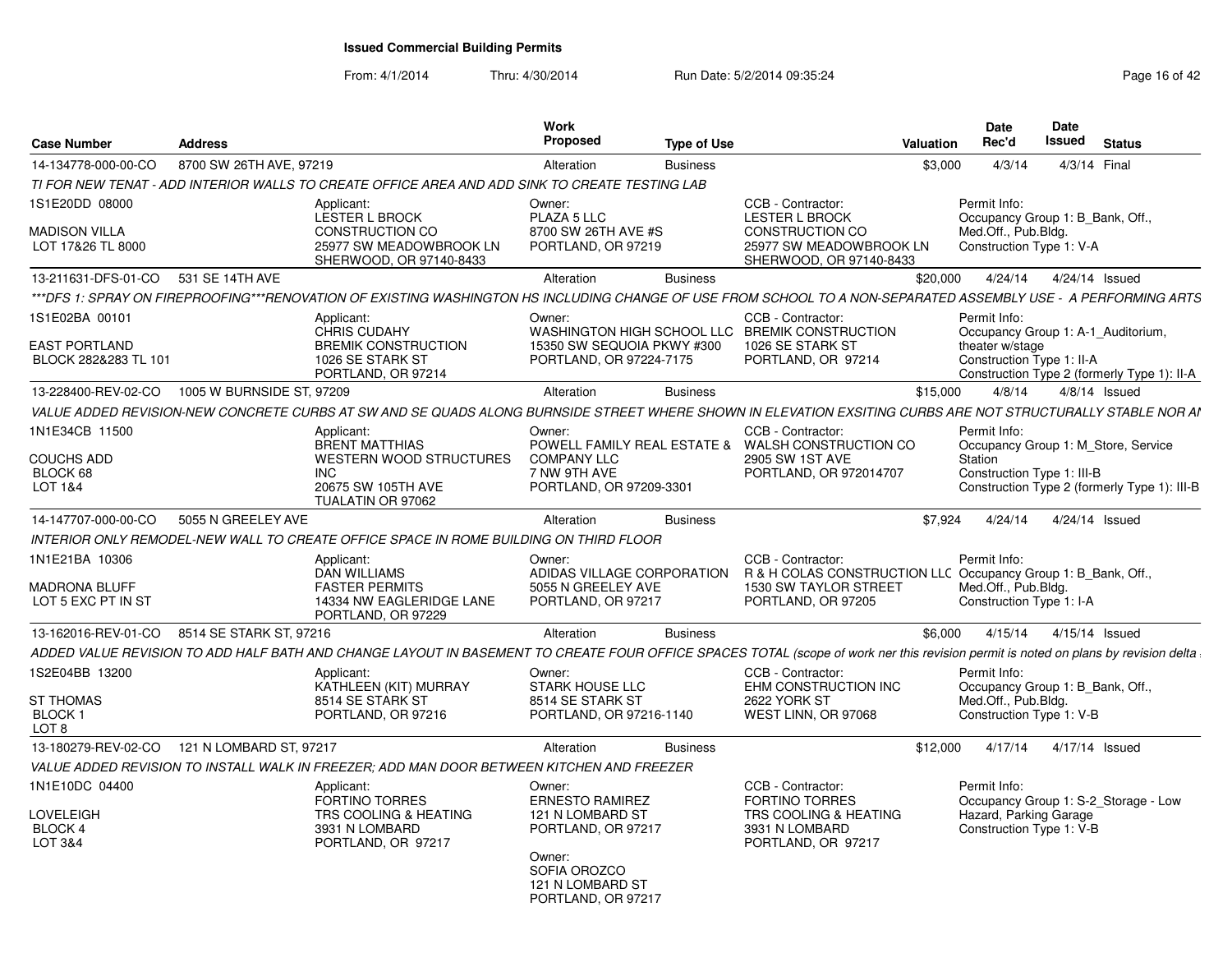| <b>Case Number</b>                                                                     | <b>Address</b>                                |                                                                                                                                                                | Work<br><b>Proposed</b>                                                                                                                                                                     | <b>Type of Use</b> |                                                                                                             | Valuation    | <b>Date</b><br>Rec'd                                                                                  | Date<br>Issued | <b>Status</b>  |
|----------------------------------------------------------------------------------------|-----------------------------------------------|----------------------------------------------------------------------------------------------------------------------------------------------------------------|---------------------------------------------------------------------------------------------------------------------------------------------------------------------------------------------|--------------------|-------------------------------------------------------------------------------------------------------------|--------------|-------------------------------------------------------------------------------------------------------|----------------|----------------|
| 14-121990-REV-01-CO                                                                    | 5741 NE 87TH AVE, 97220                       |                                                                                                                                                                | Alteration                                                                                                                                                                                  | <b>Business</b>    |                                                                                                             | \$300        | 4/16/14                                                                                               |                | 4/16/14 Issued |
|                                                                                        | ADDED VALUE REVISION TO WIDEN INTERIOR STAIRS |                                                                                                                                                                |                                                                                                                                                                                             |                    |                                                                                                             |              |                                                                                                       |                |                |
| 1N2E16CC 00600                                                                         |                                               | Applicant:<br><b>VINCENT ALLEN REICHOW</b><br>PO BOX 393<br><b>BANKS, OR 97106</b>                                                                             | Owner:<br>INFINITY COLUMBIA LLC<br>17311 NE 40TH ST<br>VANCOUVER, WA 98682                                                                                                                  |                    | CCB - Contractor:<br><b>VINCENT ALLEN REICHOW</b><br>PO BOX 393<br><b>BANKS, OR 97106</b>                   |              | Permit Info:<br>Occupancy Group 1: B_Bank, Off.,<br>Med.Off., Pub.Bldg.<br>Construction Type 1: III-B |                |                |
| 14-147050-000-00-CO                                                                    | 401 NW 14TH AVE, 97209                        |                                                                                                                                                                | Alteration                                                                                                                                                                                  | <b>Business</b>    |                                                                                                             | \$13,000     | 4/24/14                                                                                               |                | 4/24/14 Issued |
|                                                                                        |                                               | INTERIOR NON-STRUCTURAL DEMO FOR FUTURE TENANT IMPROVEMENT. EAST TENANT SPACE, APROX 6,250 S.F.                                                                |                                                                                                                                                                                             |                    |                                                                                                             |              |                                                                                                       |                |                |
| 1N1E33DA 01800                                                                         |                                               | Applicant:<br><b>BRIAN MARES</b><br><b>SCOTT EDWARDS</b><br>ARCHITECTURE, LLP<br>2525 E BURNSIDE ST<br>PORTLAND, OR 97214                                      | Owner:<br>ND FLANDERS LLC<br>2839 SW 2ND AVE<br>PORTLAND, OR 97201-4711                                                                                                                     |                    | CCB - Contractor:<br>ANDERSEN CONSTRUCTION<br><b>COMPANY</b><br>PO BOX 6712<br>PORTLAND, OR 97228-6712      |              |                                                                                                       |                |                |
| 13-212623-REV-03-CO                                                                    | 1966 SW 5TH AVE, 97201                        |                                                                                                                                                                | Alteration                                                                                                                                                                                  | <b>Business</b>    |                                                                                                             | $\mathbb{S}$ | 4/24/14                                                                                               |                | 4/24/14 Issued |
|                                                                                        |                                               | REVISION TO CHANGE FROM CATCH BASIN TO TROUGH DRAINS AT ENTRANCE                                                                                               |                                                                                                                                                                                             |                    |                                                                                                             |              |                                                                                                       |                |                |
| 1S1E04DA 02000                                                                         |                                               | Applicant:<br><b>DOUG EDWARDS</b><br>MCINTYRE CONSTRUCTION<br>90472 WOODRUFF ST<br>EUGENE, OR 97402                                                            | Owner:<br>SOUTHWEST 5TH<br>835 E PARK ST<br>EUGENE, OR 97401-2909<br>Owner:<br>COLLEGE<br>835 E PARK ST<br>EUGENE, OR 97401-2909<br>Owner:<br>LLC<br>835 E PARK ST<br>EUGENE, OR 97401-2909 |                    | CCB - Contractor:<br><b>Chris Harris</b><br>MCINTYRE CONSTRUCTION INC<br>1500 WESTEC DR<br>EUGENE, OR 97402 |              | Permit Info:<br>Occupancy Group 1: A-2_Restaurant<br>Construction Type 1: I-B                         |                |                |
| 14-142592-000-00-CO                                                                    | 1719 SE HAWTHORNE BLVD, 97214                 |                                                                                                                                                                | Alteration                                                                                                                                                                                  | <b>Business</b>    |                                                                                                             | \$15,000     | 4/17/14                                                                                               |                | 4/17/14 Issued |
|                                                                                        |                                               | TI-FOR NEW TENANT IN EXISTING SPACE. TWO NEW INTERIOR PARTITION WALLS FIRST WALL WITH ELECTRONIC OPENING DOOR. SECOND PARTITION WALL WITH DOOR HOLLOW DOOR FOR |                                                                                                                                                                                             |                    |                                                                                                             |              |                                                                                                       |                |                |
| 1S1E02AC 16200<br>KENWORTHYS ADD<br>BLOCK 14<br>LOT <sub>3</sub><br>LOT 4 EXC PT IN ST |                                               | Applicant:<br>THE CONIFER GROUP INC<br>3140 SE HAWTHORNE BLVD<br>PORTLAND, OR 972144195                                                                        |                                                                                                                                                                                             |                    | CCB - Contractor:<br>THE CONIFER GROUP INC<br>3140 SE HAWTHORNE BLVD<br>PORTLAND, OR 972144195              |              | Permit Info:<br>Occupancy Group 1: M_Store, Service<br>Station<br>Construction Type 1: V-B            |                |                |
| 14-143082-000-00-CO                                                                    | 1127 NE BROADWAY AVE - Unit 1000              |                                                                                                                                                                | Alteration                                                                                                                                                                                  | <b>Business</b>    |                                                                                                             | \$140,000    | 4/17/14                                                                                               |                | 4/17/14 Issued |
|                                                                                        |                                               | TENANT IMPROVEMENT FOR NEW VET TENANT, NEW WALLS FOR EXAM, STAFF, SURGERY ROOMS, RECEPTION AREA, DEMO ONE BATHROOM AND RELOCATE TO FRONT OF SPACE, ONE RES     |                                                                                                                                                                                             |                    |                                                                                                             |              |                                                                                                       |                |                |
| 1N1E26CD 90008                                                                         |                                               | Applicant:<br><b>CHELSEA RODGERS</b><br>TONI KING AND ASSOCIATES<br>330 SE MLK JR BLVD, SUITE 350<br>PORTLAND, OR 97214                                        | Owner:<br><b>BIXBY IRVINGTON LLC</b><br>3525 NW DIMPLE HILL RD<br>CORVALLIS, OR 97330-3295                                                                                                  |                    | CCB - Contractor:<br>NORWEST CONTRACTORS INC<br>PO BOX 25305<br>PORTLAND, OR 97225                          |              | Permit Info:<br>Occupancy Group 1: B Bank, Off.,<br>Med.Off., Pub.Bldg.<br>Construction Type 1: I-A   |                |                |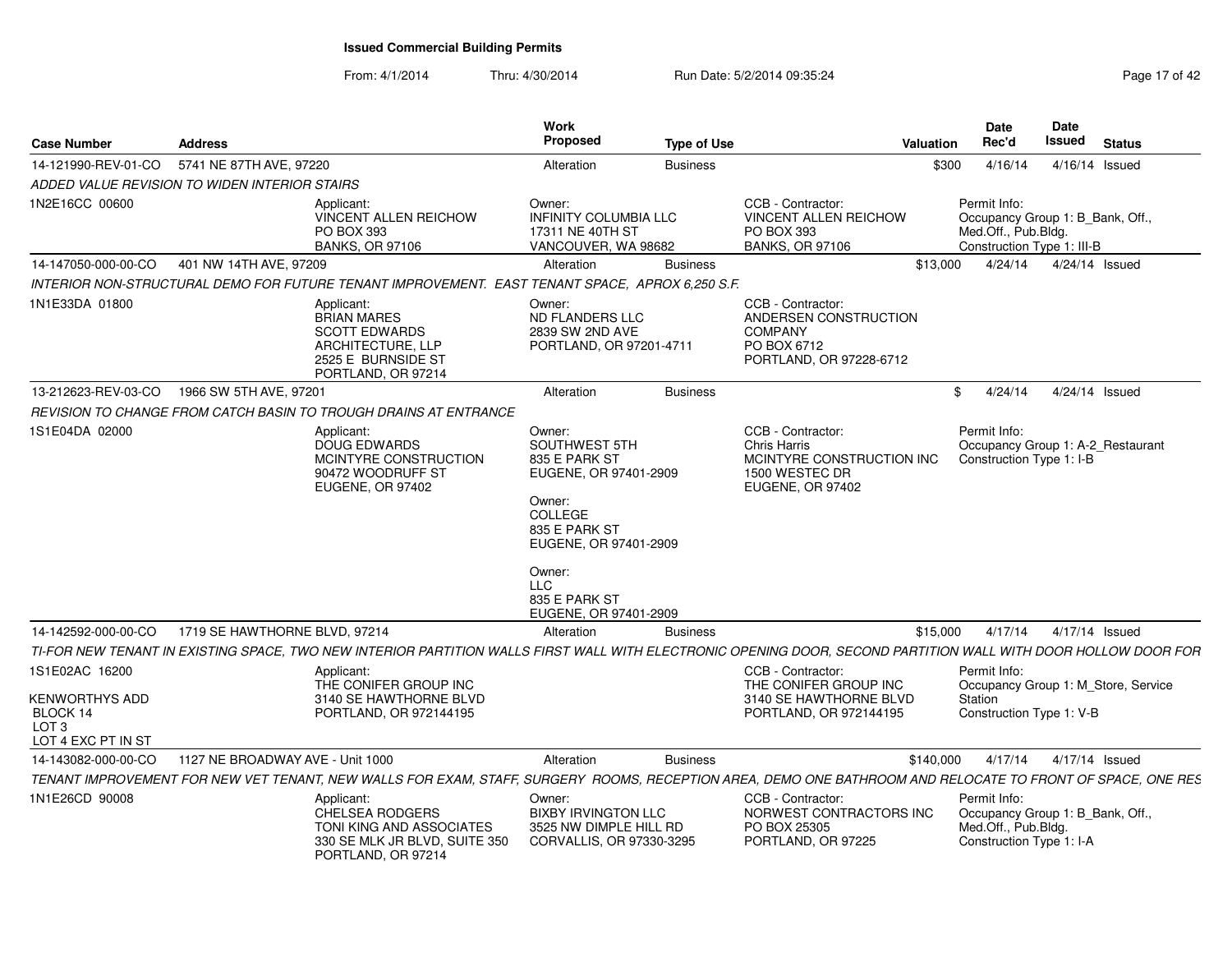| <b>Case Number</b>                                                      | <b>Address</b>                             |                                                                                                      | <b>Work</b><br>Proposed                                                            | <b>Type of Use</b> | Valuation                                                                                                                                                               | <b>Date</b><br>Rec'd                | <b>Date</b><br>Issued                                          | <b>Status</b>                       |
|-------------------------------------------------------------------------|--------------------------------------------|------------------------------------------------------------------------------------------------------|------------------------------------------------------------------------------------|--------------------|-------------------------------------------------------------------------------------------------------------------------------------------------------------------------|-------------------------------------|----------------------------------------------------------------|-------------------------------------|
| 14-126660-REV-01-CO                                                     | 14625 SE STARK ST. 97233                   |                                                                                                      | Alteration                                                                         | <b>Business</b>    |                                                                                                                                                                         | \$5,000<br>4/22/14                  |                                                                | 4/22/14 Issued                      |
|                                                                         |                                            |                                                                                                      |                                                                                    |                    | VALUE ADDED REVISION FOR ADDITIONAL DEMO WORK ON 2ND & 3RD LEVEL MEZZANINE. REMOVE WALL AND DOORS. REMOVE SINK TOILET. LAV AND SHOWER. REMOVE CASEWORK AND AI           |                                     |                                                                |                                     |
| 1N2E36CC 01600                                                          |                                            | Applicant:                                                                                           | Owner:                                                                             |                    | CCB - Contractor:                                                                                                                                                       | Permit Info:                        |                                                                |                                     |
| <b>ASCOT AC</b>                                                         | LOT 215 EXC N 65' OF W 100' & EXC PT IN ST | MIKE COYLE<br><b>FASTER PERMITS</b><br>14334 NW EAGLERIDGE LANE<br>PORTLAND, OR 97229                | PACIFIC DETROIT REALTY LLC<br>600 S 56TH PL<br>RIDGEFIELD, WA 98642                |                    | <b>PACIFIC POWER PRODUCTS</b><br><b>COMPANY LLC A WA LLC</b><br>600 S 56TH PL<br>RIDGEFIELD, WA 98642                                                                   | Med.Off., Pub.Bldg.                 | Occupancy Group 1: B_Bank, Off.,<br>Construction Type 1: II-B  |                                     |
| 14-142379-000-00-CO                                                     | 321 SW 4TH AVE, 97204                      |                                                                                                      | Alteration                                                                         | <b>Business</b>    | \$42,500                                                                                                                                                                |                                     | 4/22/14  4/22/14  Issued                                       |                                     |
|                                                                         |                                            | TI FOR NEW TENANT - RECONFIGURE EXISTING OFFICE SPACE FOR NEW TENANT; ADD LAUNDRY FACILITY           |                                                                                    |                    |                                                                                                                                                                         |                                     |                                                                |                                     |
| 1N1E34CD 06000                                                          |                                            | Applicant:<br>Dana Moore<br><b>Emmerick Architects</b><br>208 SW 1ST AVENUE, STE. 320<br>PORTLAND OR | Owner:<br>KALBERER COMPANY<br>321 SW 4TH AVE #800<br>PORTLAND, OR 97204-2330       |                    | CCB - Contractor:<br>COLAS CONSTRUCTION INC<br>5319 SW WESTGATE DR., STE 207 Med.Off., Pub.Bldg.<br>PORTLAND OR 97229-7542                                              | Permit Info:                        | Occupancy Group 1: B Bank, Off.,<br>Construction Type 1: I-A   |                                     |
| 14-141575-000-00-CO                                                     | 8201 SE POWELL BLVD, 97266                 |                                                                                                      | Alteration                                                                         | <b>Business</b>    |                                                                                                                                                                         | \$60,000                            |                                                                | 4/16/14  4/16/14  Under Inspection  |
|                                                                         |                                            |                                                                                                      |                                                                                    |                    | TI FOR NEW TENANT: REMOVE EXISTING INTERIOR WALLS AND DEMO EXISTING COMMERCIAL KITCHEN: NEW WALLS TO INCLUDE NEW OFFICE: STORAGE ROOM: KITCHENETTE: PACKAGING           |                                     |                                                                |                                     |
| 1S2E09BC 12400                                                          |                                            | Applicant:<br><b>PAUL WOLFE</b>                                                                      | Owner:<br>BAEK FAMILY PARTNERSHIP LLC                                              |                    | CCB - Contractor:<br><b>COMMERCIAL CONTRACTORS</b>                                                                                                                      | Permit Info:                        |                                                                | Occupancy Group 1: M Store, Service |
| SECTION 09 1S 2E<br>TL 12400 0.85 ACRES                                 |                                            | DOMINEK ARCHITECTURE<br>330 SE MLK BLVD, SUITE 350<br>PORTLAND, OR 97214                             | 3855 SW 153RD DR<br>BEAVERTON, OR 97006                                            |                    | 1265 S 35TH PL<br>RIDGEFIELD WA 98642                                                                                                                                   | Station                             | Construction Type 1: V-B                                       |                                     |
| 14-146870-000-00-CO                                                     | 1400 NW 22ND AVE, 97210                    |                                                                                                      | Alteration                                                                         | <b>Business</b>    |                                                                                                                                                                         | \$6.256<br>4/23/14                  | 4/23/14 Issued                                                 |                                     |
|                                                                         |                                            |                                                                                                      |                                                                                    |                    | INTERIOR ONLY-DEMOLITION OF EXISTING CEILING GRID AND TILE. INSTALLATION OF R-19 FOIL-FACED RIGID INSULATION TO UNDERSIDE OF ROOF SHEATHING ABOVE; WITH PIN CLIPS AND W |                                     |                                                                |                                     |
| 1N1E33BA 06000                                                          |                                            | Applicant:<br><b>METRO INTERIORS INC</b>                                                             | Owner:<br>PHIGHT-PETTYGROVE LLC                                                    |                    | CCB - Contractor:<br><b>METRO INTERIORS INC</b>                                                                                                                         | Permit Info:                        | Occupancy Group 1: B Bank, Off.,                               |                                     |
| <b>COUCHS ADD</b><br>LOT 12-17 BLOCK 297<br>EXC RR R/W LOT 18 BLOCK 297 |                                            | P O BOX 42547<br>PORTLAND, OR 97242-2547                                                             | 1 BOWERMAN DR<br>BEAVERTON, OR 97005                                               |                    | P O BOX 42547<br>PORTLAND, OR 97242-2547                                                                                                                                | Med.Off., Pub.Bldg.                 | Construction Type 1: III-B                                     |                                     |
| 14-144163-000-00-CO                                                     | 10209 SE DIVISION ST, 97266                |                                                                                                      | Alteration                                                                         | <b>Business</b>    |                                                                                                                                                                         | 4/18/14<br>\$5,000                  |                                                                | 4/18/14 Issued                      |
|                                                                         |                                            | ADD ACCESSIBLE RESTROOM: DEMOLISH PORTION OF WALL TO EXPAND STORAGE AREA                             |                                                                                    |                    |                                                                                                                                                                         |                                     |                                                                |                                     |
| 1S2E04DD 01800                                                          |                                            | Applicant:<br>PATRICIA DILWORTH                                                                      | Owner:<br><b>DANIEL CHEUNG</b>                                                     |                    | CCB - Contractor:<br>TRI CREEK CONST & HVAC                                                                                                                             | Permit Info:                        |                                                                | Occupancy Group 1: M Store, Service |
| SECTION 04 1S 2E<br>TL 1800 1.41 ACRES                                  |                                            | 1609 NW 62ND STREET<br>VANCOUVER WA 98663                                                            | 9363 SE HUNTERS BLUFF AVE<br>HAPPY VALLEY, OR 97086-9132                           |                    | 7030 SE 118TH DR<br>PORTLAND, OR 97266                                                                                                                                  | Station                             | Construction Type 1: V-B                                       |                                     |
|                                                                         |                                            |                                                                                                      | Owner:<br>XIN MEI CHEN<br>9363 SE HUNTERS BLUFF AVE<br>HAPPY VALLEY, OR 97086-9132 |                    |                                                                                                                                                                         |                                     |                                                                |                                     |
| 14-144211-000-00-CO                                                     | 550 SW 12TH AVE, 97205                     |                                                                                                      | Alteration                                                                         | <b>Business</b>    | \$14,630                                                                                                                                                                | 4/18/14                             | 4/18/14 Issued                                                 |                                     |
|                                                                         |                                            | BUILD OUT A CONFERENCE ROOM FOR EXISTING TENANT + OFFICE AREA LOW WALLS                              |                                                                                    |                    |                                                                                                                                                                         |                                     |                                                                |                                     |
| 1N1E33DD 02500                                                          |                                            | Applicant:<br><b>LAUREN HOLMES</b><br>LEASE CRUTCHER LEWIS<br>550 SW 12TH AVE<br>PORTLAND OR 97205   | Owner:<br><b>WEST ALDER LLC</b><br>920 SW 6TH AVE #223<br>PORTLAND, OR 97204-1207  |                    | CCB - Contractor:<br>LEASE CRUTCHER LEWIS CORP<br>921 SW WASHINGTON #150<br>PORTLAND, OR 972050000                                                                      | Permit Info:<br>Med.Off., Pub.Bldg. | Occupancy Group 1: B Bank, Off.,<br>Construction Type 1: III-B |                                     |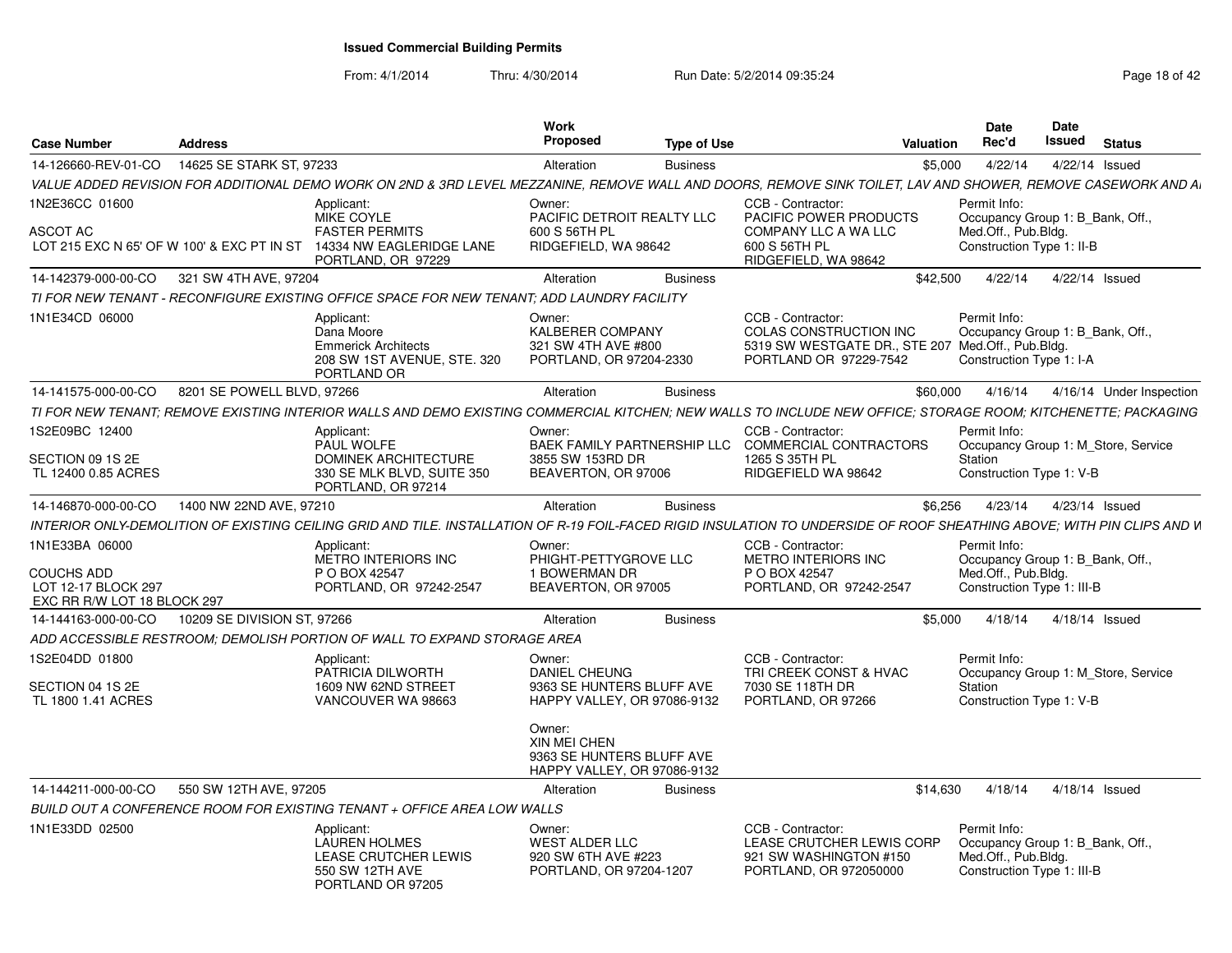| <b>Case Number</b>                                                   | <b>Address</b>                                                          |                                                                                                                                                                  | Work<br>Proposed                                                                            | <b>Type of Use</b> |                                                                                         | <b>Valuation</b> | <b>Date</b><br>Rec'd                                                                | Date<br><b>Issued</b> |               | <b>Status</b>                                                                           |
|----------------------------------------------------------------------|-------------------------------------------------------------------------|------------------------------------------------------------------------------------------------------------------------------------------------------------------|---------------------------------------------------------------------------------------------|--------------------|-----------------------------------------------------------------------------------------|------------------|-------------------------------------------------------------------------------------|-----------------------|---------------|-----------------------------------------------------------------------------------------|
| 14-147698-000-00-CO                                                  | 5055 N GREELEY AVE                                                      |                                                                                                                                                                  | Alteration                                                                                  | <b>Business</b>    |                                                                                         | \$7,290          | 4/24/14                                                                             |                       |               | 4/24/14 Issued                                                                          |
|                                                                      | <b>INTERIOR ONLY-NEW WALL TO CREATE OFFICE SPACE IN MEXICO BUILDING</b> |                                                                                                                                                                  |                                                                                             |                    |                                                                                         |                  |                                                                                     |                       |               |                                                                                         |
| 1N1E21BA 10306                                                       | Applicant:                                                              | <b>DAN WILLIAMS</b>                                                                                                                                              | Owner:<br>ADIDAS VILLAGE CORPORATION                                                        |                    | CCB - Contractor:<br>R & H COLAS CONSTRUCTION LLC Occupancy Group 1: B Bank, Off.,      |                  | Permit Info:                                                                        |                       |               |                                                                                         |
| <b>MADRONA BLUFF</b><br>LOT 5 EXC PT IN ST                           |                                                                         | <b>FASTER PERMITS</b><br>14334 NW EAGLERIDGE LANE<br>PORTLAND, OR 97229                                                                                          | 5055 N GREELEY AVE<br>PORTLAND, OR 97217                                                    |                    | 1530 SW TAYLOR STREET<br>PORTLAND, OR 97205                                             |                  | Med.Off., Pub.Bldg.<br>Construction Type 1: I-A                                     |                       |               |                                                                                         |
| 14-143013-000-00-CO                                                  | 1618 NE 6TH AVE, 97232                                                  |                                                                                                                                                                  | Alteration                                                                                  | <b>Business</b>    |                                                                                         | \$95,000         | 4/22/14                                                                             |                       |               | 4/22/14 Issued                                                                          |
|                                                                      |                                                                         | TI-TENANT IMPROVEMENT RESTARUANT B OCC. NEW ADA RESTROOM HOOD SYSTEM NO CHANGE TO EXTERIORTRASH ENCLOSURE-60SF                                                   |                                                                                             |                    |                                                                                         |                  |                                                                                     |                       |               |                                                                                         |
| 1N1E26CC 10500                                                       | Applicant:                                                              | WILLIAM MILLER                                                                                                                                                   | Owner:<br><b>WILLIAM C DE BAUW</b>                                                          |                    | CCB - Contractor:<br>HK DEVELOPMENT                                                     |                  | Permit Info:<br>Occupancy Group 1: B_Bank, Off.,                                    |                       |               |                                                                                         |
| <b>HOLLADAYS ADD</b><br>BLOCK 219<br><b>LOT 3&amp;4</b>              |                                                                         | FOOD FACILITY PLANNING<br>2728 N JESSUP<br>PORTLAND, OR 97217                                                                                                    | 13500 SW PACIFIC HWY PMB 179 1123 NW 23RD<br><b>TIGARD, OR 97223</b>                        |                    | PORTLAND OR 97210                                                                       |                  | Med.Off., Pub.Bldg.<br>Construction Type 1: V-B                                     |                       |               |                                                                                         |
|                                                                      |                                                                         |                                                                                                                                                                  | Owner:<br>VIRGINIA M DE BAUW<br>13500 SW PACIFIC HWY PMB 179<br><b>TIGARD, OR 97223</b>     |                    |                                                                                         |                  |                                                                                     |                       |               |                                                                                         |
| 14-126397-DFS-01-CO                                                  | 14919 SE STARK ST, 97233                                                |                                                                                                                                                                  | Alteration                                                                                  | <b>Business</b>    |                                                                                         | \$1              | 4/24/14                                                                             |                       | 4/24/14 Final |                                                                                         |
| <b>DFS - LIGHTING REVIEW</b>                                         |                                                                         |                                                                                                                                                                  |                                                                                             |                    |                                                                                         |                  |                                                                                     |                       |               |                                                                                         |
| 1N2E36CD 05100                                                       | Applicant:                                                              | <b>REZA ABEDINI</b>                                                                                                                                              | Owner:<br><b>REZA ABEDINI</b>                                                               |                    | CCB - Contractor:<br><b>TIMOTHY PAUL</b>                                                |                  | Permit Info:                                                                        |                       |               | Occupancy Group 1: M Store, Service                                                     |
| <b>ASCOT AC</b><br>LOT 251&252 TL 5100                               |                                                                         | 9400 SW STONECREEK DR<br>BEAVERTON, OR 97007-8532                                                                                                                | 9400 SW STONECREEK DR<br>BEAVERTON, OR 97007-8532                                           |                    | WELL DONE ELECTRIC & SUPPLY Station<br>LLC<br>17045 SE ROYER RD                         |                  | Construction Type 1: V-B                                                            |                       |               |                                                                                         |
|                                                                      |                                                                         |                                                                                                                                                                  | Owner:<br>ROOHI ABEDINI<br>9400 SW STONECREEK DR<br>BEAVERTON, OR 97007-8532                |                    | DAMASCUS OR 97089                                                                       |                  |                                                                                     |                       |               |                                                                                         |
| 13-168216-000-00-CO                                                  | 5535 N WARREN ST, 97203                                                 |                                                                                                                                                                  | Alteration                                                                                  | <b>Business</b>    |                                                                                         | \$500,000        | 6/21/13                                                                             |                       |               | 4/22/14 Issued                                                                          |
|                                                                      |                                                                         | CHANGE OF OCCUPANCY ON GROUND FLOOR FROM S-1 TO B FOR CONVERSION OF EXISTING STORAGE SPACE INTO OFFICES: NEW WINDOWS IN EXISTING OPENINGS: NEW ACCESSIBLE RE     |                                                                                             |                    |                                                                                         |                  |                                                                                     |                       |               |                                                                                         |
| 1N1E18AB 06700                                                       | Applicant:                                                              |                                                                                                                                                                  | Owner:                                                                                      |                    | CCB - Contractor:                                                                       |                  | Permit Info:                                                                        |                       |               |                                                                                         |
| <b>PORTSMOUTH</b><br>BLOCK <sub>29</sub><br>LOT 11-20                |                                                                         | <b>ISAAC HARRIS</b><br>SODERSTROM ARCHITECTURE<br>1200 NW NAITO PKWY SUITE 410<br>PORTLAND OR 97209                                                              | UNIVERSITY OF PORTLAND<br>5000 N WILLAMETTE BLVD<br>PORTLAND, OR 97203-5798                 |                    | <b>LARRY KENNEBECK</b><br>TODD CONSTRUCTION INC<br>PO BOX 949<br>TUALATIN, OR 970620949 |                  | Occupancy Group 1: B_Bank, Off.,<br>Med.Off., Pub.Bldg.<br>Construction Type 1: V-A |                       |               |                                                                                         |
| 13-207770-000-00-CO                                                  | 13521 NE WHITAKER WAY, 97230                                            |                                                                                                                                                                  | Alteration                                                                                  | <b>Business</b>    |                                                                                         | \$15,000         | 11/8/13                                                                             |                       |               | 4/22/14 Issued                                                                          |
|                                                                      |                                                                         | TI FOR EXISTING TENANT; NEW WALLS TO CREATE NEW STORAGE ROOMS, BREAK ROOM, AND ADA RESTROOM; SEE 13-207779 FOR RELATED MEZZANINE CONSTRUCTION. Change of Occupan |                                                                                             |                    |                                                                                         |                  |                                                                                     |                       |               |                                                                                         |
| 1N2E23AC 00400<br>SPACE INDUSTRIAL PK<br><b>BLOCK 4&amp;8 TL 400</b> | Applicant:<br>CIDA INC                                                  | REBECCA KERR<br>15895 SW 72ND AVE<br>PORTLAND, OR 97224                                                                                                          | Owner:<br><b>DEAN M SHYSHLAK</b><br>10490 SW EASTRIDGE ST #110B<br>PORTLAND, OR 97225-5030  |                    |                                                                                         |                  | Permit Info:<br>Factory, Mod.Hazard<br>Construction Type 1: V-B                     |                       |               | Occupancy Group 1: F-1_Industrial Plant -<br>Construction Type 2 (formerly Type 1): V-B |
|                                                                      |                                                                         |                                                                                                                                                                  | Owner:<br><b>KYM-MARIE HARRIS</b><br>10490 SW EASTRIDGE ST #110B<br>PORTLAND, OR 97225-5030 |                    |                                                                                         |                  |                                                                                     |                       |               |                                                                                         |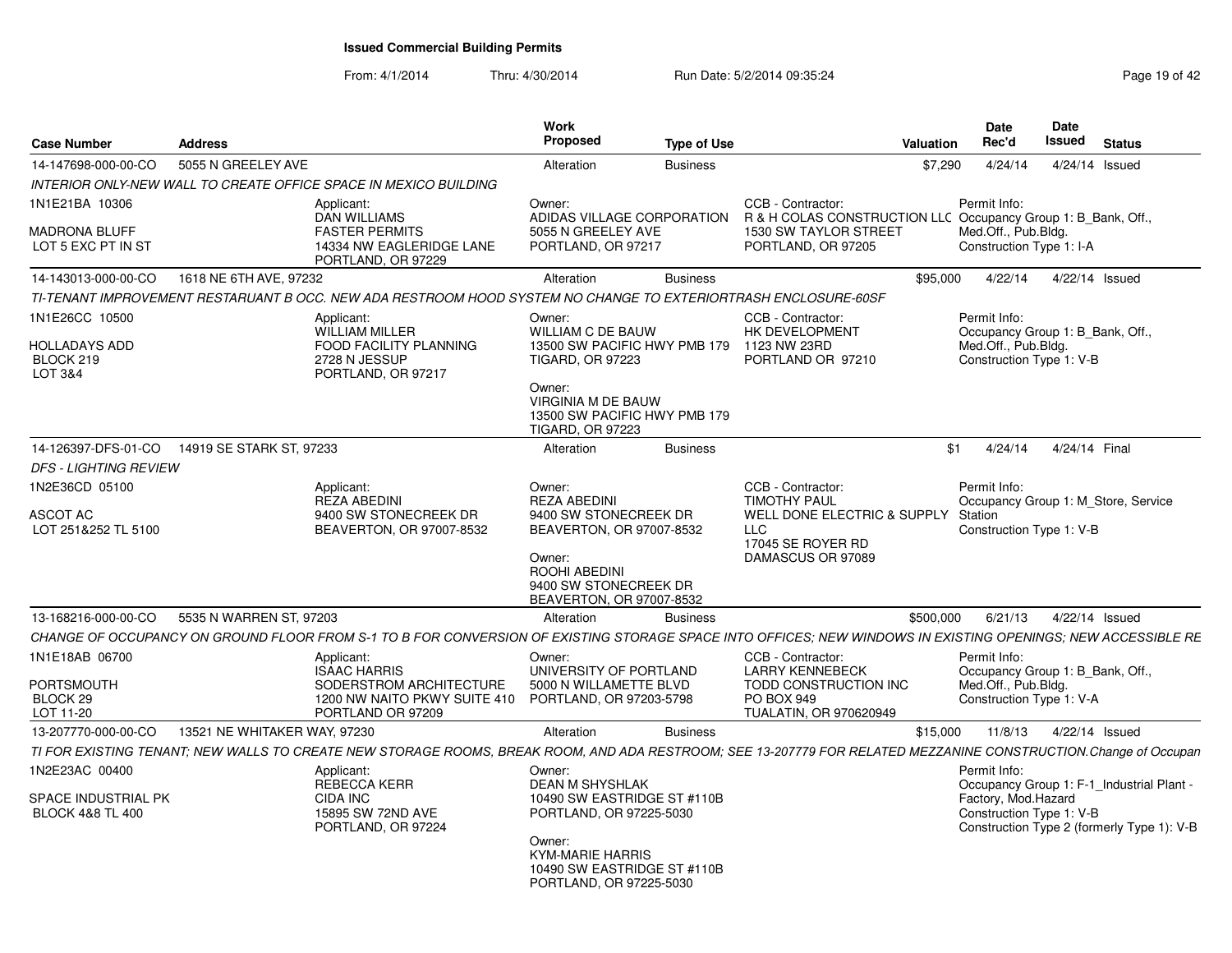| <b>Case Number</b>                                    | <b>Address</b>                                                                                                                                                 | Work<br>Proposed                                                                    | <b>Type of Use</b> | Valuation                                                                                                   | Date<br>Rec'd                       | <b>Date</b><br>Issued<br><b>Status</b>                                     |
|-------------------------------------------------------|----------------------------------------------------------------------------------------------------------------------------------------------------------------|-------------------------------------------------------------------------------------|--------------------|-------------------------------------------------------------------------------------------------------------|-------------------------------------|----------------------------------------------------------------------------|
| 13-225087-000-00-CO                                   | 700 SE CLAY ST, 97214                                                                                                                                          | Alteration                                                                          | <b>Business</b>    | \$250,000                                                                                                   | 11/6/13                             | 4/3/14 Under Inspection                                                    |
|                                                       | TI FOR EXISTING TENANT - PARTIAL CHANGE OF OCCUPANCY TO EXPAND OFFICE SPACES INTO WAREHOUSE AREA, ADD NEW BREAK ROOM AND RESTROOM. 3 HR FIRE WALL SEPARATING \ |                                                                                     |                    |                                                                                                             |                                     |                                                                            |
| 1S1E02CB 03100                                        | Applicant:<br><b>ERIC DUGGER</b>                                                                                                                               | Owner:<br><b>WILLIAMS 1 LLC</b>                                                     |                    | CCB - Contractor:<br>Kevin Moisan                                                                           | Permit Info:                        | Occupancy Group 1: B_Bank, Off.,                                           |
| <b>STEPHENS ADD</b><br>BLOCK 82<br>LOT 1 EXC PT IN ST | <b>WESTERN CONSTRUCTION</b><br><b>SERVICES</b><br>2300 EAST THIRD LOOP, SUITE 11                                                                               | 12806 NW LORRAINE DR<br>PORTLAND, OR 97229-8348                                     |                    | <b>WESTERN CONSTRUCTION</b><br><b>SERVICES</b><br>2300 EAST THIRD LOOP #110                                 | Med.Off., Pub.Bldg.                 | Construction Type 1: III-B<br>Construction Type 2 (formerly Type 1): III-B |
| 13-226950-000-00-CO                                   | VANCOUVER WA 98661<br>8100 N LOMBARD ST, 97203                                                                                                                 | Alteration                                                                          | <b>Business</b>    | VANCOUVER, WA 98661<br>\$5.000                                                                              | 4/22/14                             | 4/22/14 Issued                                                             |
|                                                       | LEGALIZE WORK DONE ON INTERIOR WALLS, NEW GYP BOARD INSTALLATION THROUGHOUT (SEE VIOLATION 13-150976 VI)                                                       |                                                                                     |                    |                                                                                                             |                                     |                                                                            |
| 1N1W12AB 01300                                        |                                                                                                                                                                | Owner:                                                                              |                    |                                                                                                             | Permit Info:                        |                                                                            |
|                                                       | Applicant:<br><b>SANDRA GUYOT</b>                                                                                                                              | <b>CLIFFORD WEBB</b>                                                                |                    |                                                                                                             |                                     | Occupancy Group 1: M Store, Service                                        |
| <b>CAPLES ADD</b>                                     | <b>GOLDEN HARVESTERS INC</b>                                                                                                                                   | P O BOX 5282                                                                        |                    |                                                                                                             | Station                             |                                                                            |
| <b>BLOCK 1 TL 1300</b>                                | 8100 N LOMBARD<br>PORTLAND, OR 97203                                                                                                                           | PORTLAND, OR 97208                                                                  |                    |                                                                                                             |                                     | Construction Type 1: V-B<br>Construction Type 2 (formerly Type 1): V-B     |
| 13-233879-000-00-CO                                   | 1335 NW 14TH AVE, 97209                                                                                                                                        | Alteration                                                                          | <b>Business</b>    | \$309.000                                                                                                   | 12/11/13                            | 4/9/14 Under Inspection                                                    |
|                                                       | TI FOR FIRST TIME TENANT: NEW WALLS FOR TWO NEW YOGA STUDIOS. MENS AND WOMENS LOCKER ROOMS/BATHROOMS. STORAGE AREA. AND RECEPTION AREA                         |                                                                                     |                    |                                                                                                             |                                     |                                                                            |
| 1N1E33AA 01200                                        | Applicant<br>NEIL LEE<br><b>LEEKA ARCHITECTURE AND</b><br><b>PLANNING</b><br>2548 SE ANKENY<br>PORTLAND, OR 97214                                              | Owner:<br><b>OVERTON PEARL LLC</b><br>1355 NW 13TH AVE<br>PORTLAND, OR 97209-3284   |                    | CCB - Contractor:<br>BNK CONSTRUCTION INC<br>45 82nd dr. ste 53b<br>gladstone, or 97027                     | Permit Info:<br>Med.Off., Pub.Bldg. | Occupancy Group 1: B Bank, Off.,<br>Construction Type 1: III-B             |
| 14-110364-000-00-CO                                   | 10535 NE GLISAN ST, 97220                                                                                                                                      | Alteration                                                                          | <b>Business</b>    | \$369.000                                                                                                   | 1/28/14                             | 4/17/14 Issued                                                             |
|                                                       | DEMO OF MAIN FLOOR AND TI FOR NEW TENANT TO WEST SIDE OF FLOOR TO INCLUDE NEW RECEPTION AREA, OFFICES, OPERATING ROOMS, TWO NEW RESTROOMS; NEW BATHROOM IN E   |                                                                                     |                    |                                                                                                             |                                     |                                                                            |
| 1N2E34BC 10400                                        | Applicant:                                                                                                                                                     | Owner:                                                                              |                    | CCB - Contractor:                                                                                           | Permit Info:                        |                                                                            |
|                                                       | CHRIS SPURGIN                                                                                                                                                  | DS PROPERTY HOLDINGS 2 LLC                                                          |                    | <b>BNK CONSTRUCTION INC</b>                                                                                 |                                     | Occupancy Group 1: B Bank, Off.                                            |
| <b>PARAGON PK</b><br>BLOCK <sub>3</sub>               | <b>STACK ARCHITECTURE</b><br>32 NE 7TH AVE                                                                                                                     | 14201 NE 20TH AVE #2204<br>VANCOUVER, WA 98686-6413                                 |                    | 45 82nd dr. ste 53b                                                                                         | Med.Off., Pub.Bldg.                 | Construction Type 1: II-B                                                  |
| $LOT6-8$                                              | PORTLAND OR 97232                                                                                                                                              |                                                                                     |                    | gladstone, or 97027                                                                                         |                                     |                                                                            |
|                                                       | 14-107433-000-00-CO 2111 NE HALSEY ST, 97232                                                                                                                   | Alteration                                                                          | <b>Business</b>    | \$80,000                                                                                                    | 4/1/14                              | 4/1/14 Under Inspection                                                    |
|                                                       | TENANT IMPROVEMENT FOR NEW TENANT, DEMO WALLS AND AND BUILD NEW PARTITION WALLS TO CREATE OFFICES, ONE NEW RESTROOM. REPLACE ALL EXTERIOR WINDOWS.             |                                                                                     |                    |                                                                                                             |                                     |                                                                            |
|                                                       | Applicant:<br><b>STEVE BARTELL</b><br>P & C CONSTRUCTION CO<br>2133 NW YORK ST<br>PORTLAND, OR 97210                                                           | Owner:<br><b>JEGG INVESTMENTS LLC</b><br>3027 NE 32ND PL<br>PORTLAND, OR 97212-3633 |                    | CCB - Contractor:<br><b>STEVE BARTELL</b><br>P & C CONSTRUCTION CO<br>2133 NW YORK ST<br>PORTLAND, OR 97210 | Permit Info:<br>Med.Off., Pub.Bldg. | Occupancy Group 1: B_Bank, Off.<br>Construction Type 1: V-B                |
| 14-107446-000-00-CO                                   | 2111 NE HALSEY ST. 97232                                                                                                                                       | Alteration                                                                          | <b>Business</b>    | \$33,000                                                                                                    | 4/1/14                              | $4/1/14$ Issued                                                            |
|                                                       | TENANT IMPROVEMENT FOR NEW TENANT, DEMO WALLS TO CREATE ONE LARGER OFFICE SPACE, ADD WALL TO CREATE SMALLER OFFICE, DEMO SINKS AT EXISTING BACK OFFICES. EXPAN |                                                                                     |                    |                                                                                                             |                                     |                                                                            |
|                                                       | Applicant:<br><b>STEVE BARTELL</b><br>P & C CONSTRUCTION CO<br>2133 NW YORK ST<br>PORTLAND, OR 97210                                                           | Owner:<br>JEGG INVESTMENTS LLC<br>3027 NE 32ND PL<br>PORTLAND, OR 97212-3633        |                    | CCB - Contractor:<br><b>STEVE BARTELL</b><br>P & C CONSTRUCTION CO<br>2133 NW YORK ST<br>PORTLAND, OR 97210 | Permit Info:<br>Med.Off., Pub.Bldg. | Occupancy Group 1: B_Bank, Off.,<br>Construction Type 1: V-B               |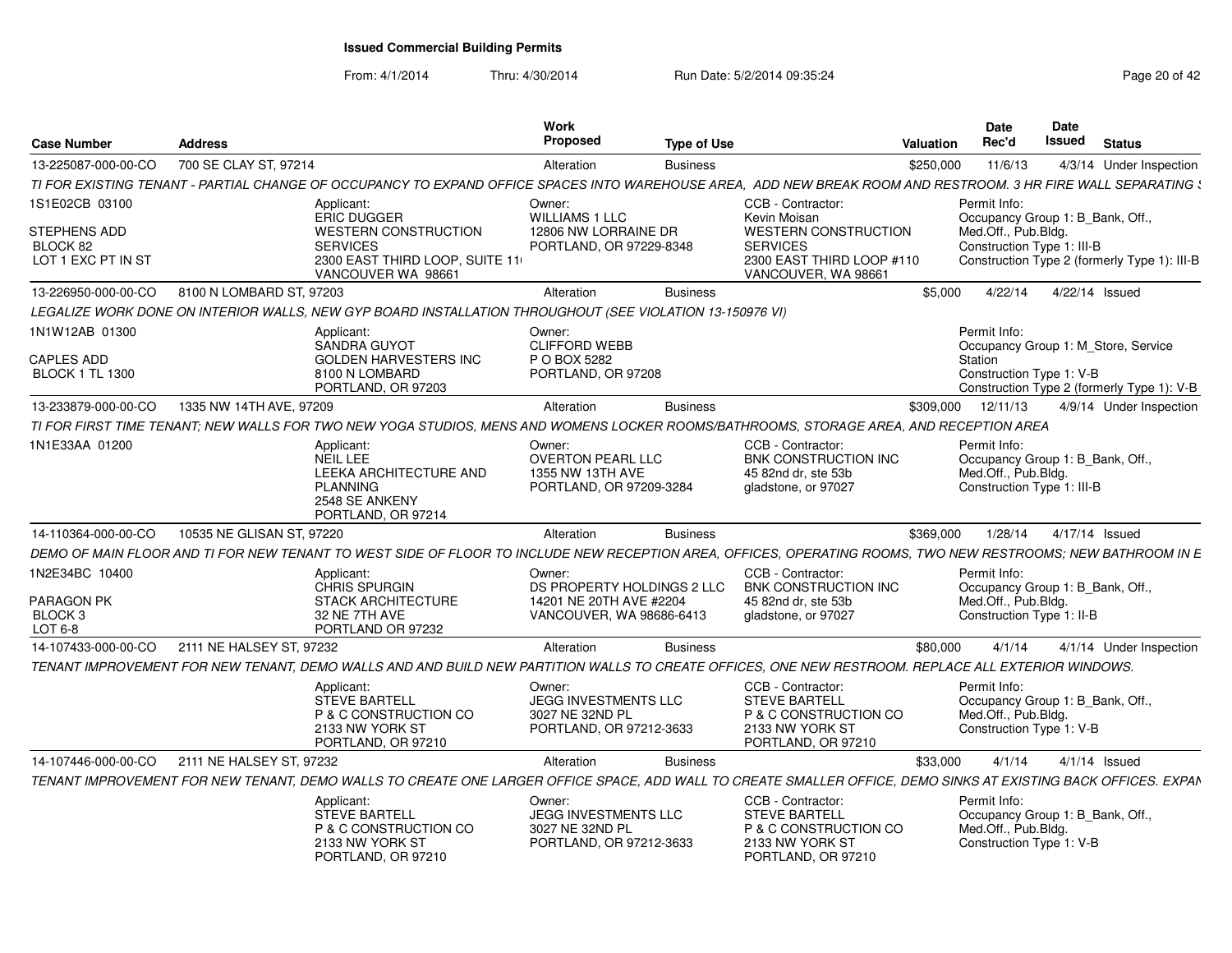| <b>Case Number</b>                                                                                                                                                    | <b>Address</b>               |                                                                                                                                                                     | Work<br><b>Proposed</b>                                                                                                                                                    | <b>Type of Use</b> |                                                                                                                                              | Valuation | Date<br>Rec'd                                                                                         | Date<br>Issued | <b>Status</b>                                |
|-----------------------------------------------------------------------------------------------------------------------------------------------------------------------|------------------------------|---------------------------------------------------------------------------------------------------------------------------------------------------------------------|----------------------------------------------------------------------------------------------------------------------------------------------------------------------------|--------------------|----------------------------------------------------------------------------------------------------------------------------------------------|-----------|-------------------------------------------------------------------------------------------------------|----------------|----------------------------------------------|
| 14-114582-000-00-CO                                                                                                                                                   | 1010 SE WATER AVE, 97214     |                                                                                                                                                                     | Alteration                                                                                                                                                                 | <b>Business</b>    |                                                                                                                                              | \$24,260  | 2/27/14                                                                                               |                | 4/8/14 Under Inspection                      |
|                                                                                                                                                                       |                              | CHANGE OF OCCUPANCY FROM BUSINESS TO RETAIL, NEW WALLS FOR OFFICES AND WHOLESALE SPACE (ACCESSIBLE TOILET ROOM IS EXISTING AND PERMITTED UNDER 13-165423, NOT L     |                                                                                                                                                                            |                    |                                                                                                                                              |           |                                                                                                       |                |                                              |
| 1S1E03AD 01300                                                                                                                                                        |                              | Applicant:<br>CARRIE STRICKLAND<br><b>WORKS PARTNERSHIP</b><br><b>ARCHITECTURE</b><br>524 E BURNSIDE ST. SUITE 320<br>PORTLAND OR 97214                             | Owner:<br>1001 SE WATER AVE #120<br>PORTLAND, OR 97214                                                                                                                     |                    | CCB - Contractor:<br>WATER AVENUE PROPERTIES LL(BEAM CONSTRUCTION &<br><b>MANAGEMENT</b><br>1001 SE WATER AVE, STE 120<br>PORTLAND, OR 97214 |           | Permit Info:<br>Station<br>Construction Type 1: III-B                                                 |                | Occupancy Group 1: M_Store, Service          |
| 14-117668-000-00-CO                                                                                                                                                   | 12243 N CENTER AVE           |                                                                                                                                                                     | Alteration                                                                                                                                                                 | <b>Business</b>    |                                                                                                                                              | \$175,000 | 2/18/14                                                                                               |                | 4/30/14 Issued                               |
|                                                                                                                                                                       |                              | TI FOR NEW TENANT; NEW BUILDOUT TO INCLUDE KITCHEN AREA, SALES AREA, SEATING AREA, AND LOBBY; ONE TOILET UNDER 14-115720-REV-01-CO, SECOND TOILET UNDER THIS PERMIT |                                                                                                                                                                            |                    |                                                                                                                                              |           |                                                                                                       |                |                                              |
| 2N1E34C 00604                                                                                                                                                         |                              | Applicant:<br><b>TAMMY KORTE</b><br><b>ARCVISION INC</b><br>1950 CRAIG RS #300<br>ST LOUIS MO 63146                                                                 | Owner:<br><b>BUENA-HAYDEN NORTH LLC</b><br>901 NE GLISAN ST<br>PORTLAND, OR 97232-2730                                                                                     |                    | CCB - Contractor:<br>PHOENIX CONSTRUCTION<br><b>CONSULTANTS LLC</b><br>8902 E VIA LINDA 110-187<br>SCOTTSDALE, AZ, 85258                     |           | Permit Info:<br>Occupancy Group 1: B_Bank, Off.,<br>Med.Off., Pub.Bldg.<br>Construction Type 1: V-B   |                |                                              |
| 14-122006-000-00-CO                                                                                                                                                   | 1419 NW 14TH AVE, 97209      |                                                                                                                                                                     | Alteration                                                                                                                                                                 | <b>Business</b>    |                                                                                                                                              | \$750,000 | 3/4/14                                                                                                |                | $4/4/14$ Issued                              |
|                                                                                                                                                                       |                              | TENANT IMPROVEMENT, BUILD OUT FOR FIRST TIME TENANT, INCLUDES MAIN OFFICE AREA, WORKSHOP, STORAGE, LAB, BREAK ROOM, CONFERENCE ROOM, RECEPTION AREA, BATHROOM       |                                                                                                                                                                            |                    |                                                                                                                                              |           |                                                                                                       |                |                                              |
| 1N1E33AA 00700                                                                                                                                                        |                              | Applicant:<br><b>STEVE FOSLER</b><br><b>FOSLER PORTLAND</b><br>ARCHITECTURE LLC<br>1930 NW LOVEJOY ST<br>PORTLAND OR 97209                                          | Owner:<br>EPPHAVEN PROPERTY LLC<br>924 MASON ST<br>SAN FRANCISCO, CA 94129-1602                                                                                            |                    | CCB - Contractor:<br><b>Tom Severson</b><br>CENTREX CONSTRUCTION INC<br>8250 SW HUNZIKER RD<br>TIGARD, OR 972238260                          |           | Permit Info:<br>Occupancy Group 1: B_Bank, Off.,<br>Med.Off., Pub.Bldg.<br>Construction Type 1: III-B |                | Construction Type 2 (formerly Type 1): III-B |
| 14-118621-000-00-CO                                                                                                                                                   | 4729 SE MILWAUKIE AVE, 97202 |                                                                                                                                                                     | Alteration                                                                                                                                                                 | <b>Business</b>    |                                                                                                                                              | \$20,200  | 2/20/14                                                                                               |                | 4/3/14 Under Inspection                      |
|                                                                                                                                                                       |                              | TI FOR NEW RESTAURANT IN EXISTING RESTAURANT SPACE - RECONFIGURE LAYOUT, NEW 120 SQ FT TRASH ENCLOSURE                                                              |                                                                                                                                                                            |                    |                                                                                                                                              |           |                                                                                                       |                |                                              |
| 1S1E14BA 01800<br><b>COLLINGE ADD</b><br>BLOCK 2<br>E 1/2 OF LOT 1&2<br>LOT <sub>3</sub><br>LOT 4 EXC PT IN ST; LAND & IMPS SEE<br>R137746 (R171100191) FOR BILLBOARD |                              | Applicant:<br><b>TIM MERRILL</b><br>MERRILL ARCHITECTURE<br>5500 SE BELMONT<br>PORTLAND OR 97215                                                                    | Owner:<br>YAU YEE MA<br>13914 SE LINCOLN ST<br>PORTLAND, OR 97233-2455<br>Owner:<br>KIRSTY LI MING WEI<br>13914 SE LINCOLN ST<br>PORTLAND, OR 97233-2455                   |                    | CCB - Contractor:<br>PAUL SCHULZ CONSTRUCTION IN Occupancy Group 1: A-2 Restaurant<br>15420 NE SPRINGBROOK ROAD<br>NEWBERG OR 97132          |           | Permit Info:<br>Construction Type 1: V-B                                                              |                |                                              |
| 13-174997-DFS-01-CO                                                                                                                                                   | 8235 N MARINE DR, 97203      |                                                                                                                                                                     | Alteration                                                                                                                                                                 | <b>Business</b>    |                                                                                                                                              | \$12,000  | 3/18/14                                                                                               |                | $4/8/14$ Issued                              |
| <b>DFS FOR STEEL STAIRS</b>                                                                                                                                           |                              |                                                                                                                                                                     |                                                                                                                                                                            |                    |                                                                                                                                              |           |                                                                                                       |                |                                              |
| 2N1W24 01200<br>PARTITION PLAT 1996-178<br>LOT 2 TL 1200<br>SEE TAXABLE ACCNT R532322 (R649767101)                                                                    |                              | Applicant:<br>MIKE COYLE<br><b>FASTER PERMITS</b><br>14334 NW EAGLERIDGE LANE<br>PORTLAND, OR 97229                                                                 | Owner:<br>PORT OF PORTLAND(LEASED<br>2810 MARSHALL AVE STE B<br>TACOMA, WA 98421-3135<br>Owner:<br>AUTO WAREHOUSING CO<br>2810 MARSHALL AVE STE B<br>TACOMA, WA 98421-3135 |                    | CCB - Contractor:<br>J H KELLY LLC<br>821 3RD AVE<br><b>BOX 2038</b><br>LONGVIEW WA 98632                                                    |           | Permit Info:<br>Occupancy Group 1: B_Bank, Off.,<br>Med.Off., Pub.Bldg.<br>Construction Type 1: III-B |                |                                              |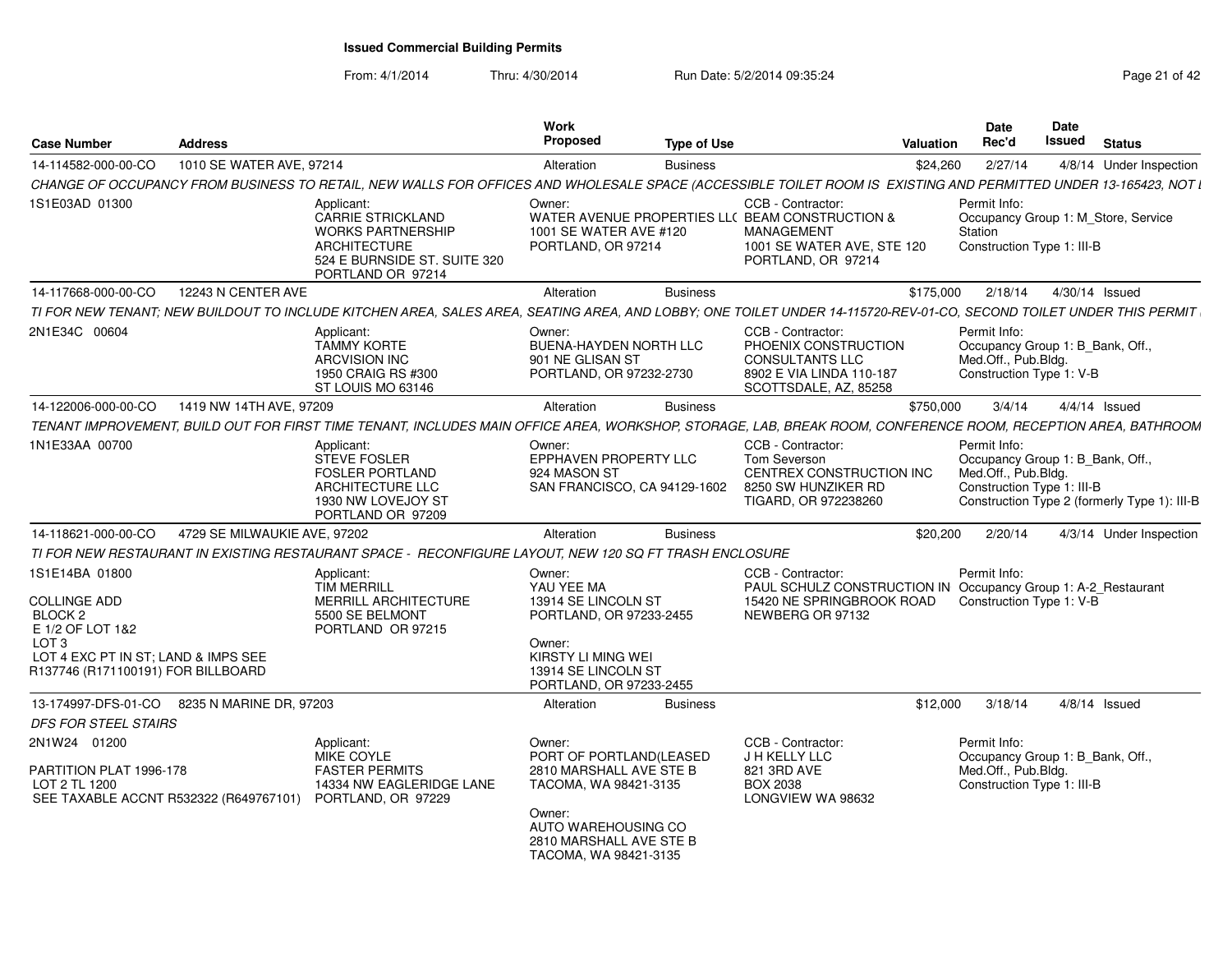| <b>Case Number</b>                                             | <b>Address</b>                        |                                                                                                                                                                     | Work<br><b>Proposed</b>                                                                               | <b>Type of Use</b> |                                                                                                                                                        | Valuation | <b>Date</b><br>Rec'd                                | Date<br>Issued<br><b>Status</b>                                                   |
|----------------------------------------------------------------|---------------------------------------|---------------------------------------------------------------------------------------------------------------------------------------------------------------------|-------------------------------------------------------------------------------------------------------|--------------------|--------------------------------------------------------------------------------------------------------------------------------------------------------|-----------|-----------------------------------------------------|-----------------------------------------------------------------------------------|
| 14-127909-000-00-CO                                            | 906 NW 14TH AVE, 97209                |                                                                                                                                                                     | Alteration                                                                                            | <b>Business</b>    |                                                                                                                                                        | \$1       | 4/1/14                                              | 4/1/14 Final                                                                      |
|                                                                | CHANGE OF USE FROM M TO B FOR NEW GYM |                                                                                                                                                                     |                                                                                                       |                    |                                                                                                                                                        |           |                                                     |                                                                                   |
| 1N1E33AD 00400                                                 |                                       | Applicant:<br><b>RICH GRIMES</b><br><b>WDC PROPERTIES</b><br>1335 NW 13TH AVE<br>PORTLAND OR 97209                                                                  | Owner:<br>METRO HOLDINGS WEST IV LLC<br>1355 NW 13TH AVE<br>PORTLAND, OR 97209                        |                    | CCB - Contractor:<br>WDC CONSTRUCTION LLC<br>1355 NW 13th Ave.<br>PORTLAND OR 97209                                                                    |           | Permit Info:<br>Med.Off., Pub.Bldg.                 | Occupancy Group 1: B_Bank, Off.<br>Construction Type 1: V-B                       |
| 14-123430-000-00-CO                                            | 106 SE 11TH AVE, 97214                |                                                                                                                                                                     | Alteration                                                                                            | <b>Business</b>    |                                                                                                                                                        | \$50,000  | 3/5/14                                              | 4/11/14 Under Inspection                                                          |
|                                                                |                                       | TI FOR MINOR ALTERATIONS TO 9.459 SF BUILDING: NEW OFFICES, CONFERENCE ROOM                                                                                         |                                                                                                       |                    |                                                                                                                                                        |           |                                                     |                                                                                   |
| 1N1E35CD 03500<br><b>EAST PORTLAND</b><br>BLOCK 238<br>LOT 1&2 |                                       | Applicant:<br><b>ERIK MATTHEWS</b><br>SURROUND ARCHITECTURE INC<br>150 SW HARRISON ST SUITE 100<br>PORTLAND OR 97201                                                | Owner:<br><b>BRIDGEPORT 44 SYSTEMS LLC</b><br>6010 NE FLANDERS ST UNIT B-1<br>PORTLAND, OR 97213-3870 |                    | CCB - Contractor:<br>SURFACE WORKS LLC<br>1235 SE GRAND<br>PORTLAND, OR 97214                                                                          |           | Permit Info:<br>Factory, Mod.Hazard                 | Occupancy Group 1: F-1_Industrial Plant -<br>Construction Type 1: V-B             |
| 14-126261-000-00-CO                                            | 694 SW COLUMBIA ST, 97201             |                                                                                                                                                                     | Alteration                                                                                            | <b>Business</b>    |                                                                                                                                                        | \$50,000  | 3/19/14                                             | 4/18/14 Final                                                                     |
|                                                                |                                       | TI AND CHANGE OF USE FOR NEW PAINT STUDIO; 49 MAX OCCUPANT LOAD; NO STRUCTURAL WORK,                                                                                |                                                                                                       |                    |                                                                                                                                                        |           |                                                     |                                                                                   |
| 1S1E03BC 02300                                                 |                                       | Applicant:<br><b>JONI MARSCH</b><br>BOTTLE AND BOTTEGA PORTLANI PROPERTIES LLC<br>694 SW COLUMBIA ST<br>PORTLAND OR 97201                                           | Owner:<br><b>HARSCH INVESTMENT</b><br>1121 SW SALMON ST #400<br>PORTLAND, OR 97205                    |                    | CCB - Contractor:<br><b>ALAN VOLM</b><br>PACIFIC CREST STRUCTURES<br>17750 SW UPPER BOONES<br>FERRY RD 190<br>DURHAM OR 97224                          |           | Permit Info:<br>Med.Off., Pub.Bldg.                 | Occupancy Group 1: B_Bank, Off.<br>Construction Type 1: III-B                     |
| 14-126318-000-00-CO                                            | 320 SW STARK ST, 97204                |                                                                                                                                                                     | Alteration                                                                                            | <b>Business</b>    |                                                                                                                                                        | \$100,000 | 3/12/14                                             | 4/24/14 Issued                                                                    |
|                                                                |                                       | DEMOLITION OF INTERIOR PARTITION WALLS IN BASEMENT AND FLOORS ONE THROUGH SIX, THIS WORK IS TO PREPARE FOR FUTURE HOTEL USE. NO OCCUPANCY THIS PERMIT EXCEPT FC     |                                                                                                       |                    |                                                                                                                                                        |           |                                                     |                                                                                   |
| 1N1E34CD 07400                                                 |                                       | Applicant:<br>Thom Jess<br>Arris Studio Architects<br>1306 JOHNSON AVENUE<br>SAN LUIS OBISPO CA                                                                     | Owner:<br>953 INDUSTRIAL AVE #100<br>PALO ALTO, CA 94303-4920                                         |                    | CCB - Contractor:<br>BPR PROPERTIES PORTLAND LLC EA WHITE CONSTRUCTION IN LLC Occupancy Group 1: A-2_Restaurant<br>18965 SW 84TH<br>TUALATIN, OR 97062 |           | Permit Info:<br>Construction Type 1: I-A            | Construction Type 2 (formerly Type 1): I-A                                        |
| 14-122860-000-00-CO                                            | 2637 SE HAWTHORNE BLVD, 97214         |                                                                                                                                                                     | Alteration                                                                                            | <b>Business</b>    |                                                                                                                                                        | \$49.436  | 3/4/14                                              | 4/3/14 Under Inspection                                                           |
|                                                                |                                       | FIRST TIME TENANT IMPROVEMENT TO BUILD OUT RETAIL SPACE AS MARKET FOR BREADS AND CHARCUTERIE. SEATING AT SMALL BAR (19 LINEAR FT) AND SMALL SEATING AREA (102 SF) F |                                                                                                       |                    |                                                                                                                                                        |           |                                                     |                                                                                   |
| 1S1E01BC 09500                                                 |                                       | Applicant:<br><b>BEN KING</b><br>STEM ARCHITECTURE<br>P O BOX 2124<br>PORTLAND, OR 97208                                                                            |                                                                                                       |                    | CCB - Contractor:<br>PATH CONSTRUCTION<br>5331 SW MACADAM AVE #258-110<br>PORTLAND, OR 97239                                                           |           | Permit Info:<br>Station<br>Construction Type 1: V-A | Occupancy Group 1: M_Store, Service<br>Construction Type 2 (formerly Type 1): V-A |
| 14-126987-000-00-CO                                            | 14510 N LOMBARD ST                    |                                                                                                                                                                     | Alteration                                                                                            | <b>Business</b>    |                                                                                                                                                        | \$195,102 | 3/14/14                                             | 4/24/14 Under Inspection                                                          |
|                                                                |                                       | PARTIAL CHANGE OF OCCUPANCY; TENANT IMPROVEMENT WORK, DEMO WORK INCLUDED, TRAINING FACILITY; WORK AT LAB AREA, NEW STORAGE ROOM, NEW WALLS TO CREATE SECONL         |                                                                                                       |                    |                                                                                                                                                        |           |                                                     |                                                                                   |
| 2N1W26A 00400<br>RAMSEY LAKE IND'L PARK                        |                                       | Applicant:<br><b>MORGAN TOTH</b><br><b>MACKENZIE</b>                                                                                                                | Owner:<br>PORT OF PORTLAND<br>PO BOX 3529                                                             |                    | CCB - Contractor:<br>PERLO CONSTRUCTION LLC<br>7190 SW Sandburg St.                                                                                    |           | Permit Info:<br>Med.Off., Pub.Bldg.                 | Occupancy Group 1: B_Bank, Off.                                                   |
| LOT 5&7 TL 400<br>SPLIT LEVY R251985 (R68710-0350)             |                                       | 15151 SE WATER AVE<br>PORTLAND, OR 97214                                                                                                                            | PORTLAND, OR 97208                                                                                    |                    | Portland, OR 97223                                                                                                                                     |           |                                                     | Construction Type 1: V-B<br>Construction Type 2 (formerly Type 1): V-B            |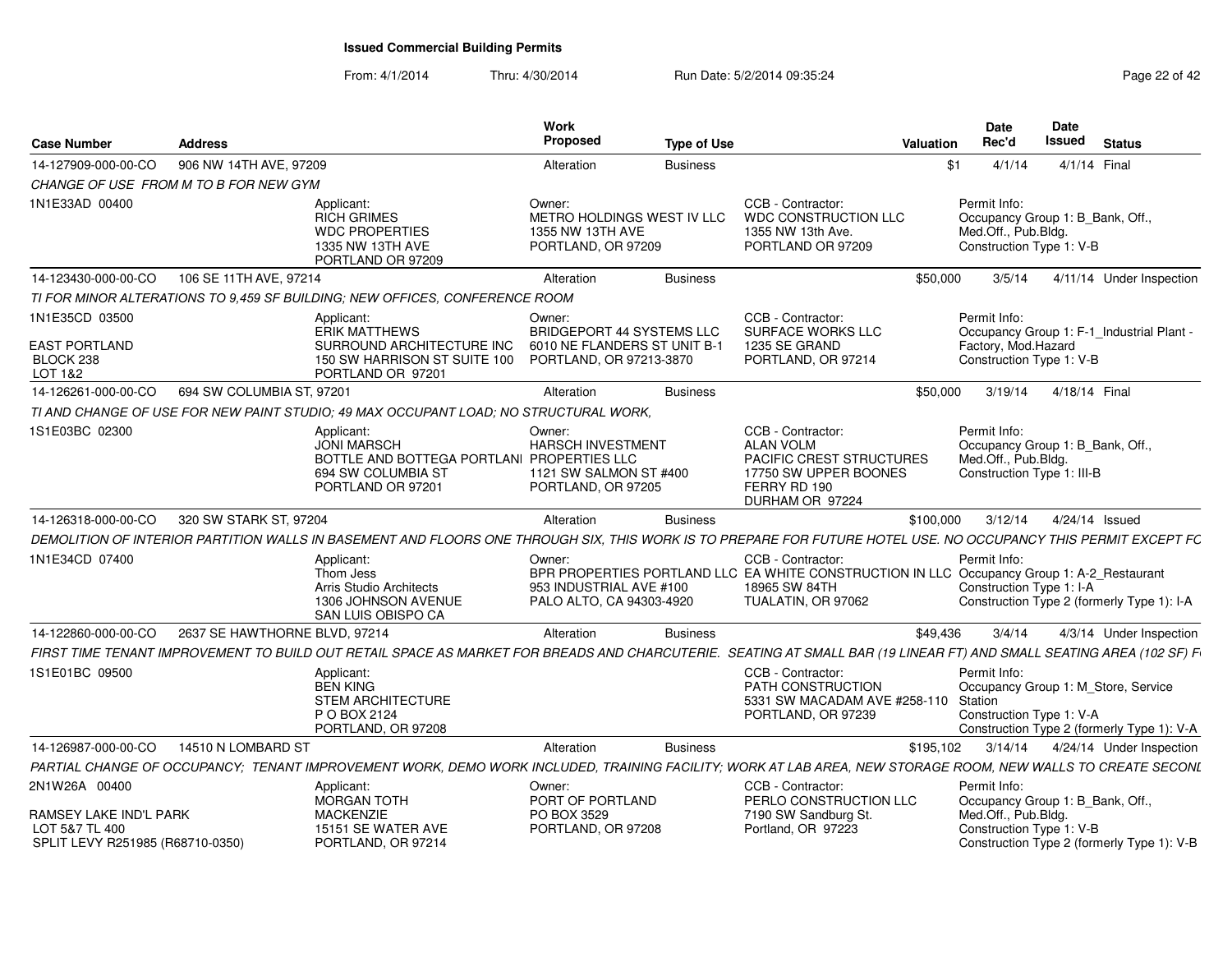| <b>Case Number</b>                                                                                   | <b>Address</b>                  |                                                                                                                                                     | <b>Work</b><br>Proposed                                                   | <b>Type of Use</b> |                                                                                                                     | <b>Valuation</b> | Date<br>Rec'd                                                                                              | Date<br><b>Issued</b> | <b>Status</b>                                                                       |
|------------------------------------------------------------------------------------------------------|---------------------------------|-----------------------------------------------------------------------------------------------------------------------------------------------------|---------------------------------------------------------------------------|--------------------|---------------------------------------------------------------------------------------------------------------------|------------------|------------------------------------------------------------------------------------------------------------|-----------------------|-------------------------------------------------------------------------------------|
| 14-127776-DFS-01-CO                                                                                  | 7450 NE KILLINGSWORTH ST, 97218 |                                                                                                                                                     | Alteration                                                                | <b>Business</b>    |                                                                                                                     | \$500            | 3/27/14                                                                                                    |                       | 4/10/14 Issued                                                                      |
| DFS FOR ATTACHMENT OF EQUIPMENT                                                                      |                                 |                                                                                                                                                     |                                                                           |                    |                                                                                                                     |                  |                                                                                                            |                       |                                                                                     |
| 1N2E20AB 01400<br><b>LUTKE ADD</b>                                                                   |                                 | Applicant:<br><b>MONTY WARD</b>                                                                                                                     | Owner:<br><b>GARTNER'S COUNTRY MEAT</b>                                   |                    | CCB - Contractor:<br><b>RON HANSON</b>                                                                              |                  | Permit Info:                                                                                               |                       | Occupancy Group 1: F-1_Industrial Plant -                                           |
| BLOCK <sub>3</sub><br>LOT 1&2 EXC PT IN ST<br>LOT 6&7                                                |                                 | 39119 NE ALDERWOOD DR<br><b>AMBOY WA 98601</b>                                                                                                      | <b>MARKET INC</b><br>7450 NE KILLINGSWORTH ST<br>PORTLAND, OR 97218-3737  |                    | <b>SCHOMMER &amp; SON</b><br>6421 NE COLWOOD WY.<br>PORTLAND OR 97218                                               |                  | Factory, Mod.Hazard<br>Construction Type 1: V-B                                                            |                       |                                                                                     |
| 13-228400-DFS-02-CO                                                                                  | 1005 W BURNSIDE ST, 97209       |                                                                                                                                                     | Alteration                                                                | <b>Business</b>    |                                                                                                                     | \$2,500          | 3/26/14                                                                                                    |                       | $4/4/14$ Issued                                                                     |
| DFS FOR EXISTING SIGN RE-ATTACHMENT TO NEW PARAPET WALL                                              |                                 |                                                                                                                                                     |                                                                           |                    |                                                                                                                     |                  |                                                                                                            |                       |                                                                                     |
| 1N1E34CB 11500<br>COUCHS ADD<br>BLOCK 68<br>LOT 1&4                                                  |                                 | Applicant:<br><b>COREY OMEY</b><br>ERNEST MUNCH ARCHITECTURE<br>URBAN PLANNING LLC<br>111 SW OAK, SUITE 300<br>PORTLAND, OR 97204                   | Owner:<br><b>COMPANY LLC</b><br>7 NW 9TH AVE<br>PORTLAND, OR 97209-3301   |                    | CCB - Contractor:<br>POWELL FAMILY REAL ESTATE & WALSH CONSTRUCTION CO<br>2905 SW 1ST AVE<br>PORTLAND, OR 972014707 |                  | Permit Info:<br>Station<br>Construction Type 1: III-B                                                      |                       | Occupancy Group 1: M Store, Service<br>Construction Type 2 (formerly Type 1): III-B |
|                                                                                                      |                                 | Applicant:<br>JENNIFER PECENKA<br><b>ERNEST R MUNCH</b><br>ARCHITECTURE URBAN<br><b>PLANNING LLC</b><br>111 SW OAK ST STE 300<br>PORTLAND, OR 97204 |                                                                           |                    |                                                                                                                     |                  |                                                                                                            |                       |                                                                                     |
| 13-236626-REV-01-CO                                                                                  | 1414 SE 82ND AVE, 97216         |                                                                                                                                                     | Alteration                                                                | <b>Business</b>    |                                                                                                                     |                  | \$<br>4/1/14                                                                                               |                       | $4/1/14$ Issued                                                                     |
|                                                                                                      |                                 | REVISION TO ADD 4 TRENCH DRAINS, 2 FLOOR SINKS TO FLOOR PLAN                                                                                        |                                                                           |                    |                                                                                                                     |                  |                                                                                                            |                       |                                                                                     |
| 1S2E04BC 10400<br>SOUTH FAIRLAWN<br>BLOCK <sub>3</sub><br>LOT 4-6<br>LOT 7 EXC PT IN ST<br>LOT 10&11 |                                 | Applicant:<br>LONG TRUONG<br><b>NORIPIGU DESIGN</b><br>2121 NE 82ND AVE<br>PORTLAND OR 97220                                                        | Owner:<br><b>ZHI QIANG ZHANG</b><br>110 SE 82ND AVE<br>PORTLAND, OR 97216 |                    | CCB - Contractor:<br>kenneth kwong<br><b>SUNSTONE HOMES</b><br>4835 COMMERCIAL ST. SE<br>SALEM, OR 97302            |                  | Permit Info:<br>Occupancy Group 1: S-1 Storage -<br>Moderate Hazard, Warehouse<br>Construction Type 1: V-B |                       |                                                                                     |
| 14-115056-DFS-01-CO                                                                                  | 100 SW MARKET ST, 97201         |                                                                                                                                                     | Alteration                                                                | <b>Business</b>    |                                                                                                                     | \$43,525         | 3/28/14                                                                                                    | 4/30/14 Final         |                                                                                     |
| DFS FOR ALUMINUM DOORS AND STOREFRONT                                                                |                                 |                                                                                                                                                     |                                                                           |                    |                                                                                                                     |                  |                                                                                                            |                       |                                                                                     |
| 1S1E03CB 00700                                                                                       |                                 | Applicant:<br><b>CRAIG NAUCK</b>                                                                                                                    | Owner:<br><b>CSHV FIRST AND MARKET LLC</b>                                |                    | CCB - Contractor:<br>SWINERTON BUILDERS INC                                                                         |                  | Permit Info:<br>Occupancy Group 1: B_Bank, Off.,                                                           |                       |                                                                                     |
| <b>SOUTH AUDITORIUM ADD</b><br><b>BLOCK A</b><br>LOT 2 TL 700                                        |                                 | <b>CULVER GLASS</b><br>2619 NW INDUSTRIAL ST<br>PORTLAND, OR 97210                                                                                  | 1420 FIFTH AVE #2020<br>SEATTLE, WA 98101-2337                            |                    | 260 TOWNSEND ST<br>SAN FRANCISCO, CA 94107                                                                          |                  | Med.Off., Pub.Bldg.<br>Construction Type 1: I-A                                                            |                       |                                                                                     |
| 14-132386-000-00-CO                                                                                  | 532 SE ANKENY ST, 97214         |                                                                                                                                                     | Alteration                                                                | <b>Business</b>    |                                                                                                                     | \$8,000          | 4/8/14                                                                                                     |                       | $4/8/14$ Issued                                                                     |
|                                                                                                      |                                 | REPAIR OF WATER DAMAGED ROOF TRUSSES - INTERIOR - CURRENTLY UNOCCUPIED                                                                              |                                                                           |                    |                                                                                                                     |                  |                                                                                                            |                       |                                                                                     |
| 1N1E35CC 04100                                                                                       |                                 | Applicant:<br><b>JOHN WRIGHT</b>                                                                                                                    | Owner:<br><b>JB EQUITIES XIV LLC</b>                                      |                    |                                                                                                                     |                  | Permit Info:                                                                                               |                       | Occupancy Group 1: F-1 Industrial Plant -                                           |
| <b>EAST PORTLAND</b><br>BLOCK 118<br>E 1/2 OF LOT 7&8                                                |                                 | <b>WRIGHT DESIGN OFFICE</b><br><b>150 SW HARRISON</b><br>PORTLAND, OR 97201                                                                         | 537 SE ASH ST #101<br>PORTLAND, OR 97214                                  |                    |                                                                                                                     |                  | Factory, Mod.Hazard<br>Construction Type 1: V-B                                                            |                       |                                                                                     |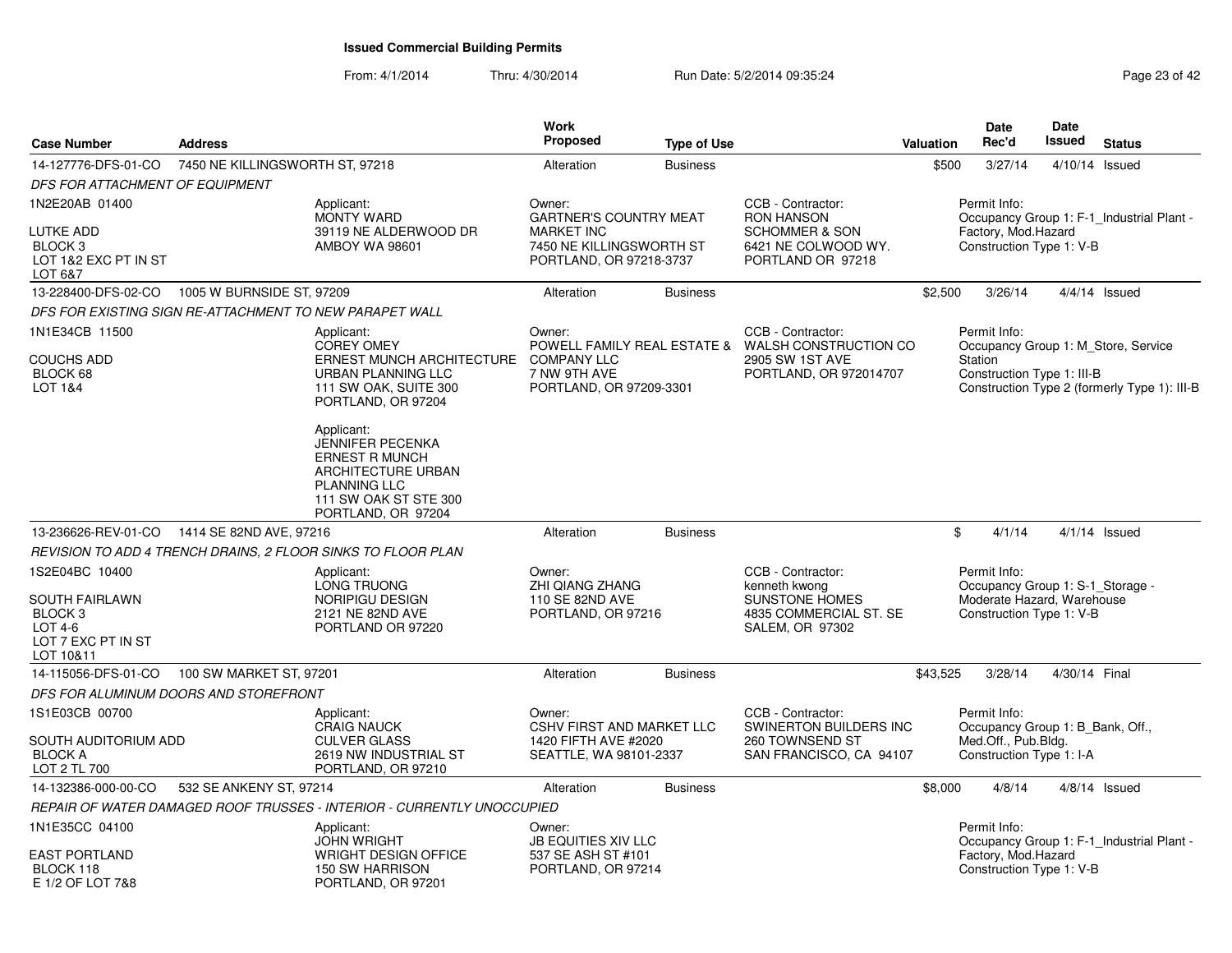| <b>Case Number</b>                               | <b>Address</b>                                    |                                                                                                                                                 | Work<br>Proposed                                                             | <b>Type of Use</b> |                                                                                                 | <b>Valuation</b> | <b>Date</b><br>Rec'd                                                    | Date<br><b>Issued</b> | <b>Status</b>                              |
|--------------------------------------------------|---------------------------------------------------|-------------------------------------------------------------------------------------------------------------------------------------------------|------------------------------------------------------------------------------|--------------------|-------------------------------------------------------------------------------------------------|------------------|-------------------------------------------------------------------------|-----------------------|--------------------------------------------|
| 14-133640-000-00-CO                              | 2200 NW SAVIER ST, 97210                          |                                                                                                                                                 | Alteration                                                                   | <b>Business</b>    |                                                                                                 | \$54,746         | 4/8/14                                                                  |                       | $4/8/14$ Issued                            |
|                                                  |                                                   | TI FOR NEW TENANT - RECONFIGURE EXISTING OFFICE SPACE FOR NEW TENANT. Signs will be under seperate permit.                                      |                                                                              |                    |                                                                                                 |                  |                                                                         |                       |                                            |
| 1N1E28CD 03600                                   |                                                   | Applicant:<br><b>MIKE COYLE</b>                                                                                                                 | Owner:                                                                       |                    | CCB - Contractor:<br>PEANUT BUTTER PROPERTIES LL R & H CONSTRUCTION                             |                  | Permit Info:<br>Occupancy Group 1: B Bank, Off.,                        |                       |                                            |
| COUCHS ADD<br>LOT 1&2 BLOCK 310                  |                                                   | <b>FASTER PERMITS</b><br>14334 NW EAGLERIDGE LANE<br>PORTLAND, OR 97229                                                                         | 909 SW 61ST DR<br>PORTLAND, OR 97221                                         |                    | 1530 SW TAYLOR STREET<br>PORTLAND, OR 97205                                                     |                  | Med.Off., Pub.Bldg.<br>Construction Type 1: V-B                         |                       |                                            |
| 14-133995-000-00-CO                              | 522 SE BELMONT ST, 97214                          |                                                                                                                                                 | Alteration                                                                   | <b>Business</b>    |                                                                                                 | \$70,000         | 4/2/14                                                                  |                       | $4/2/14$ Issued                            |
|                                                  |                                                   | TENANT IMPROVEMENT FOR NEW TENANT IN SHELL SPACE: PARTITION WALLS FOR WAITING AND TREATMENT ROOMS; UNISEX RESTROOM; BREAK ROOM; X-RAY/EXAM ROOM |                                                                              |                    |                                                                                                 |                  |                                                                         |                       |                                            |
| 1S1E02BB 07800                                   |                                                   | Applicant:<br><b>JEFF GUGGENHEIM</b>                                                                                                            | Owner:<br><b>BLODGETT PROPERTIES LLC</b>                                     |                    | CCB - Contractor:<br>NORWEST CONTRACTORS INC                                                    |                  | Permit Info:<br>Occupancy Group 1: B Bank, Off.,                        |                       |                                            |
| PARK ADD TO E P<br>BLOCK 126<br>W 1/2 OF LOT 7&8 |                                                   | FIG STUDIO ARCHITECTURE &<br><b>INTERIORS</b><br>925 NW 19TH AVE, STUDIO F<br>PORTLAND, OR 97209                                                | 2700 SW TALBOT RD<br>PORTLAND, OR 97201-1671                                 |                    | PO BOX 25305<br>PORTLAND, OR 97225                                                              |                  | Med.Off., Pub.Bldg.<br>Construction Type 1: V-B                         |                       |                                            |
| 14-138570-000-00-CO                              | 161 NE 82ND AVE, 97213                            |                                                                                                                                                 | Alteration                                                                   | Educational        |                                                                                                 | \$15,000         | 4/10/14                                                                 |                       | 4/10/14 Under Inspection                   |
|                                                  |                                                   | REPAIR WATER DAMAGE DUE TO STORM, REPLACE INSULATION AND DRYWALL                                                                                |                                                                              |                    |                                                                                                 |                  |                                                                         |                       |                                            |
| 1N2E32DA 03800                                   |                                                   | Applicant:<br><b>KRISTIN WELLS</b>                                                                                                              | Owner:<br>SCHOOL DISTRICT NO 1                                               |                    | CCB - Contractor:<br><b>DAVID HALLIN</b>                                                        |                  | Permit Info:<br>Occupancy Group 1: E_School                             |                       |                                            |
| MT TABOR HMS<br><b>BLOCK 1-4 TL 3800</b>         |                                                   | PORTLAND PUBLIC SCHOOLS<br>501 N DIXON<br>PORTLAND OR 97227                                                                                     | PO BOX 3107<br>PORTLAND, OR 97208-3107                                       |                    | <b>STANLEY C KENNEDY</b><br><b>ENTERPRISES INC</b><br>315 SE 7TH AVE<br>PORTLAND, OR 97214-1233 |                  | Construction Type 1: V-B                                                |                       |                                            |
| 14-130723-000-00-CO                              | 6921 N ROBERTS AVE, 97203                         |                                                                                                                                                 | Alteration                                                                   | Educational        |                                                                                                 | \$500            | 4/15/14                                                                 | 4/15/14 Final         |                                            |
|                                                  |                                                   | PARTIAL CHANGE OF OCCUPANCY REMODEL TWO ROOMS FOR NEW USE AS PRESCHOOL IN AN ASSISTED LIVING FACILITY                                           |                                                                              |                    |                                                                                                 |                  |                                                                         |                       |                                            |
| 1N1W02A 00700                                    |                                                   | Applicant:<br>MARGUERITE C AICHELE<br>2016 N SKIDMORE CT<br>PORTLAND, OR 97217-3438                                                             | Owner:<br>HARVEST HOMES INC<br>6921 N ROBERTS AVE<br>PORTLAND, OR 97203-6361 |                    |                                                                                                 |                  | Permit Info:<br>Occupancy Group 1: E_School<br>Construction Type 1: V-B |                       | Construction Type 2 (formerly Type 1): V-B |
|                                                  |                                                   | Applicant:<br>TIM COOK<br><b>EARTHQUAKE TECH</b><br>210 SE MADISON ST, #1<br>PORTLAND, OR 97214                                                 |                                                                              |                    |                                                                                                 |                  |                                                                         |                       |                                            |
| 14-104031-000-00-CO                              | 2921 SE 116TH AVE, 97266                          |                                                                                                                                                 | Alteration                                                                   | Educational        |                                                                                                 | \$1,400,000      | 1/16/14                                                                 |                       | $4/14/14$ Issued                           |
|                                                  | REPLACE WINDOWS, SIDING AND FLOORING, AND RE-ROOF |                                                                                                                                                 |                                                                              |                    |                                                                                                 |                  |                                                                         |                       |                                            |
| 1S2E10AB 00800                                   |                                                   | Applicant:<br><b>ADAM CORMACK</b>                                                                                                               | Owner:<br><b>SCHOOL DISTRICT #40</b>                                         |                    | CCB - Contractor:<br><b>STEVE BARTELL</b>                                                       |                  | Permit Info:<br>Occupancy Group 1: E_School                             |                       |                                            |
| SECTION 10 1S 2E<br>TL 800 4.87 ACRES            |                                                   | CORNERSTONE MANAGEMENT<br><b>GROUP INC</b><br>1500 SE 135TH AVE<br>PORTLAND, OR 97233                                                           | 1500 SE 130TH AVE<br>PORTLAND, OR 97233-1719                                 |                    | P & C CONSTRUCTION CO<br>2133 NW YORK ST<br>PORTLAND, OR 97210                                  |                  | Construction Type 1: III-B                                              |                       | Construction Type 2 (formerly Type 1): V-B |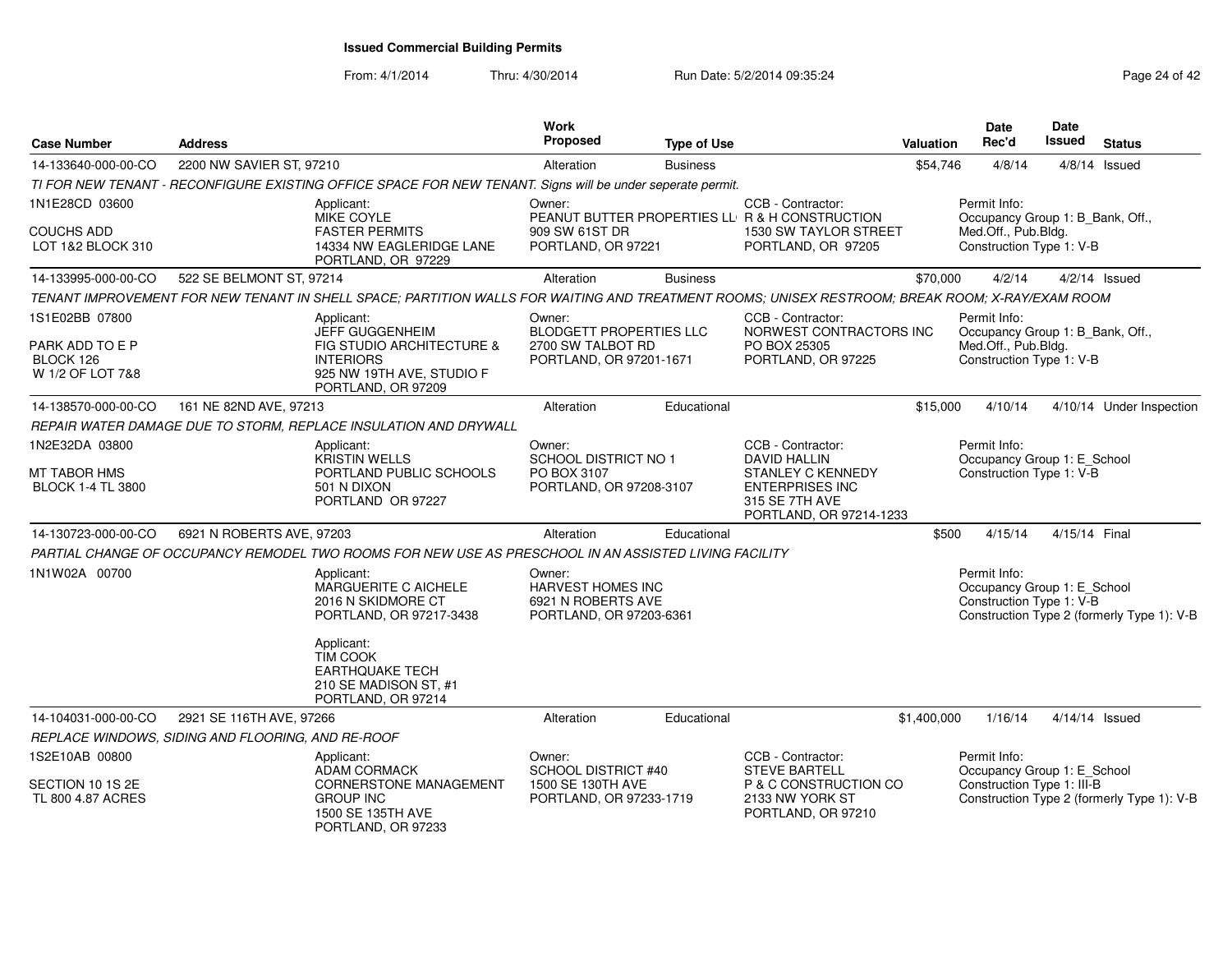| <b>Case Number</b>                                                                                   | <b>Address</b>              |                                                                                                                                                               | Work<br>Proposed                                                                       | <b>Type of Use</b> |                                                                                              | Valuation | <b>Date</b><br>Rec'd                                            | <b>Date</b><br>Issued | <b>Status</b>                              |
|------------------------------------------------------------------------------------------------------|-----------------------------|---------------------------------------------------------------------------------------------------------------------------------------------------------------|----------------------------------------------------------------------------------------|--------------------|----------------------------------------------------------------------------------------------|-----------|-----------------------------------------------------------------|-----------------------|--------------------------------------------|
| 14-141435-000-00-CO                                                                                  | 11601 SE FOSTER RD, 97266   |                                                                                                                                                               | Alteration                                                                             | Factory/Industrial |                                                                                              | \$50,000  | 4/15/14                                                         | 4/15/14 Issued        |                                            |
| <b>RECONFIGURE EXISTING RESTROOMS</b>                                                                |                             |                                                                                                                                                               |                                                                                        |                    |                                                                                              |           |                                                                 |                       |                                            |
| IS2E15DC 01000                                                                                       |                             | Applicant:<br><b>ERIK BJORK</b><br>7516 VIRGINIA LANE<br>VANCOUVER WA 98664                                                                                   | Owner:<br><b>IIT FOSTER CC LLC</b><br>18818 TELLER AVE #277<br><b>IRVINE, CA 92612</b> |                    | CCB - Contractor:<br>COOPER CONST CO<br>2305 SE 9TH AV<br>PORTLAND, OR 97214                 |           | Permit Info:<br>Factory, Mod.Hazard<br>Construction Type 1: V-B |                       | Occupancy Group 1: F-1_Industrial Plant -  |
| 14-126408-000-00-CO                                                                                  | 6635 N BALTIMORE AVE, 97203 |                                                                                                                                                               | Alteration                                                                             | Factory/Industrial |                                                                                              | \$15.000  | 3/12/14                                                         |                       | 4/16/14 Under Inspection                   |
|                                                                                                      |                             | INTERIOR TENANT IMPROVEMENT FOR NEW MEDICAL MARIJUANA GROW FACILITY: NEW WALLS FOR FLOWER ROOMS WITH CEILINGS: CHANGE OF USE FROM S1 TO F1                    |                                                                                        |                    |                                                                                              |           |                                                                 |                       |                                            |
| 1N1W12BB 04500                                                                                       |                             | Applicant:                                                                                                                                                    | Owner:                                                                                 |                    | CCB - Contractor:                                                                            |           | Permit Info:                                                    |                       |                                            |
| PARTITION PLAT 1992-152<br>LOT <sub>3</sub>                                                          |                             | PETER NYLEN<br>RHIZA ARCHITECTURE & DESIGN 412 NW COUCH ST #220.<br>2127 N ALBINA AVE UNIT 203<br>PORTLAND OR 97227                                           | CATHEDRAL PARK PLACE LLC<br>PORTLAND, OR 97209                                         |                    | <b>JOHN RUST</b><br>JACK RUST CONSTRUCTION INC<br>4221 SW SUNSET DR<br>LAKE OSWEGO, OR 97035 |           | Factory, Mod. Hazard<br>Construction Type 1: V-B                |                       | Occupancy Group 1: F-1_Industrial Plant -  |
| 14-137172-000-00-CO                                                                                  | 2550 NW NICOLAI ST, 97210   |                                                                                                                                                               | Alteration                                                                             | Factory/Industrial |                                                                                              | \$40,000  | 4/16/14                                                         |                       | 4/16/14 Under Inspection                   |
|                                                                                                      |                             | ADD PARTITION WALLS TO CREATE WORK SHOP AREA AND PHOTO BOOTH, BATHROOMS ARE EXISTING UNDER PERMIT 98-001308. MECHANICAL PERMIT REQUIRED FOR WOOD SHOP VENTIL, |                                                                                        |                    |                                                                                              |           |                                                                 |                       |                                            |
| 1N1E29DA 01500                                                                                       |                             | Applicant:<br>DOUGLASS CARPENTRY AND                                                                                                                          | Owner:<br><b>CHASE BUILDING LLC</b>                                                    |                    | CCB - Contractor:<br>DOUGLASS CARPENTRY AND                                                  |           | Permit Info:                                                    |                       | Occupancy Group 1: F-1 Industrial Plant -  |
| VERSTEEGS ADD<br><b>BLOCK 3&amp;4 TL 1500</b><br>SEE R640710 (R861700653) FOR MACH &<br><b>EQUIP</b> |                             | <b>CONSTRUCTION LLC</b><br>10311 SE 14TH CIRCLE<br>VANCOUVER, WA 98664                                                                                        | 35393 HWY 19<br>KIMBERLY, OR 97848-6217                                                |                    | <b>CONSTRUCTION LLC</b><br>10311 SE 14TH CIRCLE<br>VANCOUVER, WA 98664                       |           | Factory, Mod.Hazard<br>Construction Type 1: III-B               |                       |                                            |
| 14-133974-000-00-CO                                                                                  | 3587 NE PRESCOTT ST, 97211  |                                                                                                                                                               | Alteration                                                                             | Factory/Industrial |                                                                                              | \$53,000  | 4/10/14                                                         | 4/10/14 Issued        |                                            |
|                                                                                                      |                             | TENANT IMPROVEMENT FOR NEW TENANT; REMODEL FORMER UPHOLSTERY SHOP FOR USE AS PRINT RESTORATION SHOP; ADD ACCESSIBLE RESTROOM, BREAK AREA AND UTILITY SINK; S  |                                                                                        |                    |                                                                                              |           |                                                                 |                       |                                            |
| 1N1E24DB 02300                                                                                       |                             | Applicant:<br><b>PARIS BROTHERS</b>                                                                                                                           | Owner:<br><b>JGL PROPERTY LLC</b>                                                      |                    | CCB - Contractor:<br>PARIS BROTHERS                                                          |           | Permit Info:                                                    |                       | Occupancy Group 1: M Store, Service        |
| WILLAMETTE ADD<br>BLOCK <sub>9</sub><br>LOT 21-23 TL 2300                                            |                             | CONSTRUCTION LLC<br>5603 N MINNESOTA AVE<br>PORTLAND OR 97217                                                                                                 | 3587 NE PRESCOTT ST<br>PORTLAND, OR 97211-8260                                         |                    | <b>CONSTRUCTION LLC</b><br>5603 N MINNESOTA AVE<br>PORTLAND OR 97217                         |           | Station<br>Construction Type 1: V-B                             |                       | Construction Type 2 (formerly Type 1): V-B |
| 14-133698-000-00-CO                                                                                  | 4350 NW FRONT AVE, 97210    |                                                                                                                                                               | Alteration                                                                             | Factory/Industrial |                                                                                              | \$20,000  | 4/1/14                                                          |                       | 4/1/14 Under Inspection                    |
| NEW FOOTING FOR RELOCATION OF AIR RECEIVER TANK                                                      |                             |                                                                                                                                                               |                                                                                        |                    |                                                                                              |           |                                                                 |                       |                                            |
| 1N1E20 00600                                                                                         |                             | Applicant:<br><b>ERIC SCOGGIN</b>                                                                                                                             | Owner:<br><b>GUNDERSON INC</b>                                                         |                    | CCB - Contractor:<br><b>JAMES E ANDERSON</b>                                                 |           | Permit Info:                                                    |                       | Occupancy Group 1: F-1_Industrial Plant -  |
| SECTION 20 1N 1E<br>TL 600 20.02 ACRES<br>LAND & IMPS SEE R646205 (R941200572)<br>FOR MACH & EQUIP   |                             | <b>CEDAR MILL CONSTRUCTION</b><br>19465 SW 89TH AVE<br>TUALATIN, OR 97062                                                                                     | 4350 NW FRONT AVE<br>PORTLAND, OR 97210-1422                                           |                    | <b>CEDAR MILL CONSTRUCTION</b><br>19465 SW 89th Ave<br>Tualatin, OR 97062                    |           | Factory, Mod.Hazard<br>Construction Type 1: III-B               |                       |                                            |
| 14-111143-REV-01-CO 2232 SE 10TH AVE                                                                 |                             |                                                                                                                                                               | Alteration                                                                             | Factory/Industrial |                                                                                              | \$        | 4/9/14                                                          |                       | $4/9/14$ Issued                            |
|                                                                                                      |                             | REVISION TO ADD NAME OF TESTING VAULT PER G.EAST/POLLUTION PREVENTION                                                                                         |                                                                                        |                    |                                                                                              |           |                                                                 |                       |                                            |
| 1S1E02CD 14201                                                                                       |                             | Applicant:<br><b>GABE HEADRICK</b>                                                                                                                            | Owner:<br>STARK GROUP 2 LLC                                                            |                    |                                                                                              |           | Permit Info:                                                    |                       | Occupancy Group 1: F-1 Industrial Plant -  |
| STEPHENS ADD<br>BLOCK 113<br>LOT 3-6                                                                 |                             | STEELHEAD ARCHITECTURE<br>107 SE WASHINGTON ST SUITE<br>234<br>PORTLAND, OR 97214                                                                             | 1355 NW 13TH AVE<br>PORTLAND, OR 97209-3284                                            |                    |                                                                                              |           | Factory, Mod.Hazard<br>Construction Type 1: V-B                 |                       | Construction Type 2 (formerly Type 1): V-B |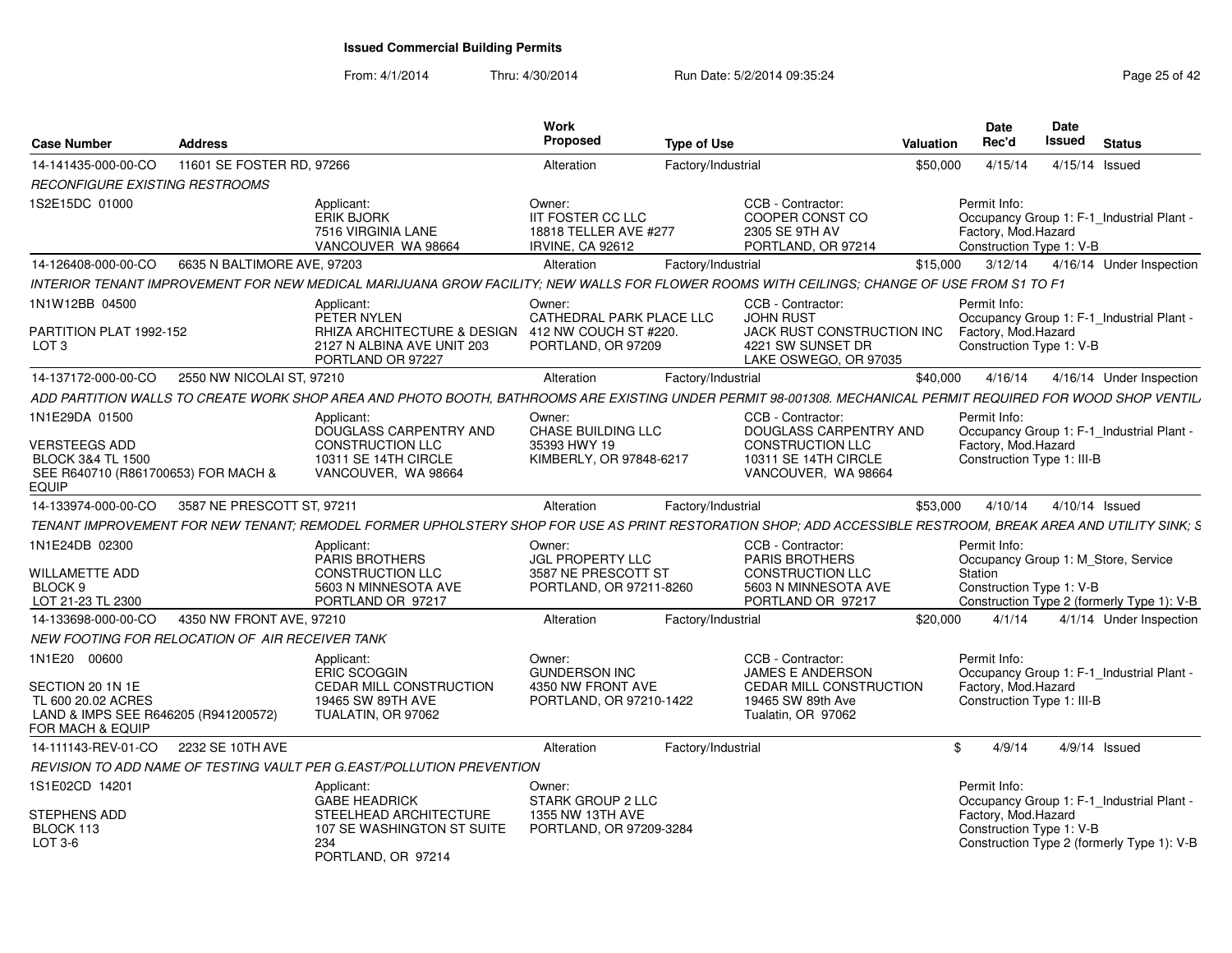| <b>Case Number</b>                                                                                                  | <b>Address</b>               |                                                                                                                                                                                                                                     | <b>Work</b><br><b>Proposed</b>                                                                                             | <b>Type of Use</b> |                                                                      | Valuation | <b>Date</b><br>Rec'd                                | <b>Date</b><br>Issued | <b>Status</b>                              |
|---------------------------------------------------------------------------------------------------------------------|------------------------------|-------------------------------------------------------------------------------------------------------------------------------------------------------------------------------------------------------------------------------------|----------------------------------------------------------------------------------------------------------------------------|--------------------|----------------------------------------------------------------------|-----------|-----------------------------------------------------|-----------------------|--------------------------------------------|
| 14-111143-000-00-CO                                                                                                 | 2232 SE 10TH AVE             |                                                                                                                                                                                                                                     | Alteration                                                                                                                 | Factory/Industrial |                                                                      | \$83,700  | 1/29/14                                             |                       | $4/4/14$ Issued                            |
|                                                                                                                     |                              | INTERIOR TENANT IMPROVEMENT FOR NEW TENANT FOR NEW BREWERY AND TASTING ROOM, NEW FRONT DOOR, NEW WALLS TO CREATE BARREL AGING ROOM, NEW BACK BAR WITH SINI                                                                          |                                                                                                                            |                    |                                                                      |           |                                                     |                       |                                            |
| 1S1E02CD 14201                                                                                                      |                              | Applicant:<br><b>GABE HEADRICK</b>                                                                                                                                                                                                  | Owner:<br>STARK GROUP 2 LLC                                                                                                |                    |                                                                      |           | Permit Info:                                        |                       | Occupancy Group 1: F-1_Industrial Plant -  |
| <b>STEPHENS ADD</b><br>BLOCK 113<br>$LOT 3-6$                                                                       |                              | STEELHEAD ARCHITECTURE<br>107 SE WASHINGTON ST SUITE<br>234<br>PORTLAND, OR 97214                                                                                                                                                   | 1355 NW 13TH AVE<br>PORTLAND, OR 97209-3284                                                                                |                    |                                                                      |           | Factory, Mod.Hazard<br>Construction Type 1: V-B     |                       | Construction Type 2 (formerly Type 1): V-B |
| 12-214302-DFS-01-CO                                                                                                 | 900 N THUNDERBIRD WAY, 97227 |                                                                                                                                                                                                                                     | Alteration                                                                                                                 | Hazardous          |                                                                      | \$100,000 | 3/12/14                                             |                       | $4/1/14$ Issued                            |
|                                                                                                                     |                              | DFS 1 -SUPPORT TOWER AND BRIDGE DESIGN FOR CONVEYANCE SYSTEM - 3 LOCATIONS TO REVIEW                                                                                                                                                |                                                                                                                            |                    |                                                                      |           |                                                     |                       |                                            |
| 1N1E34AC 00400<br>WHEELERS ADD<br>BLOCK 16&33-35 TL 400<br>LAND & IMPS SEE R646366 (R903701951)<br>FOR MACH & EQUIP |                              | Applicant:<br>Gill Williams<br>David Evans and Associates Inc<br>2100 SW RIVER PARKWAY<br>PORTLAND OR 97201                                                                                                                         | Owner:<br>LD COMMODITIES NORTHWEST<br>PO BOX 810<br>WILTON, CT 06897-0810<br>Owner:<br><b>FACILITIES LLC</b><br>PO BOX 810 |                    |                                                                      |           | Permit Info:<br>Construction Type 1: II-B           |                       | Occupancy Group 1: H-2 High Hazard 2       |
|                                                                                                                     |                              |                                                                                                                                                                                                                                     | WILTON, CT 06897-0810                                                                                                      |                    |                                                                      |           |                                                     |                       |                                            |
| 14-124527-000-00-CO                                                                                                 | 900 N THUNDERBIRD WAY, 97227 |                                                                                                                                                                                                                                     | Alteration                                                                                                                 | Hazardous          |                                                                      | \$20,000  | 3/11/14                                             |                       | 4/8/14 Under Inspection                    |
| 1N1E34AC 00400                                                                                                      |                              | Old House/cleaning bldg includes 2nd & 5th floor includes new interior walls and doors, exhaust Fan and louver, relocation of stairs, add removable guardrails at exterior doors. Shipping Gallery includes enclosing<br>Applicant: |                                                                                                                            |                    | CCB - Contractor:                                                    |           | Permit Info:                                        |                       |                                            |
| WHEELERS ADD<br>BLOCK 16&33-35 TL 400<br>LAND & IMPS SEE R646366 (R903701951)<br>FOR MACH & EQUIP                   |                              | <b>Scott Walters</b><br>JH Kelly                                                                                                                                                                                                    |                                                                                                                            |                    | J H KELLY LLC<br>821 3RD AVE<br><b>BOX 2038</b><br>LONGVIEW WA 98632 |           | Construction Type 1: II-B                           |                       | Occupancy Group 1: H-2 High Hazard 2       |
| 14-124542-000-00-CO                                                                                                 | 900 N THUNDERBIRD WAY, 97227 |                                                                                                                                                                                                                                     | Alteration                                                                                                                 | Hazardous          |                                                                      | \$10,000  | 3/11/14                                             |                       | $4/8/14$ Issued                            |
|                                                                                                                     |                              | compressor room work includes sound proof walls with man doors, new front wall with man doors and exhaust fan and Louver.                                                                                                           |                                                                                                                            |                    |                                                                      |           |                                                     |                       |                                            |
| 1N1E34AC 00400                                                                                                      |                              | Applicant:<br>Scott Walters                                                                                                                                                                                                         |                                                                                                                            |                    | CCB - Contractor:<br>J H KELLY LLC                                   |           | Permit Info:                                        |                       | Occupancy Group 1: H-2_High Hazard 2       |
| <b>WHEELERS ADD</b><br>BLOCK 16&33-35 TL 400<br>LAND & IMPS SEE R646366 (R903701951)<br>FOR MACH & EQUIP            |                              | JH Kelly                                                                                                                                                                                                                            |                                                                                                                            |                    | 821 3RD AVE<br><b>BOX 2038</b><br>LONGVIEW WA 98632                  |           | Construction Type 1: II-B                           |                       |                                            |
| 14-148812-000-00-CO                                                                                                 | 1421 NE BROADWAY ST, 97212   |                                                                                                                                                                                                                                     | Alteration                                                                                                                 | Mercantile         |                                                                      | \$4,000   | 4/29/14                                             |                       | 4/29/14 Issued                             |
|                                                                                                                     |                              | INTERIOR DEMOLITION, REMOVAL OF PARTITION WALL , DOOR AND MOP SINK AND ADD NEW RESTROOM IN A 3 TOILET ROOM CLUSTER FOR USE BY MULTIPLE TENANTS                                                                                      |                                                                                                                            |                    |                                                                      |           |                                                     |                       |                                            |
| 1N1E26DC 12800                                                                                                      |                              | Applicant:<br><b>KYLE RODRIGUES</b><br>THE ROMMEL ARCHITECTURAL<br><b>PARTNERSHIP</b><br>1200 NW NAITO PRKWAY STE 550 PORTLAND, OR 97298-0501<br>PORTLAND, OR 97209                                                                 | Owner:<br>RON PAUL BUILDING<br><b>PARTNERSHIP</b><br>PO BOX 25501                                                          |                    | <b>Primary Contractor:</b><br>TO BID                                 |           | Permit Info:<br>Station<br>Construction Type 1: V-B |                       | Occupancy Group 1: M_Store, Service        |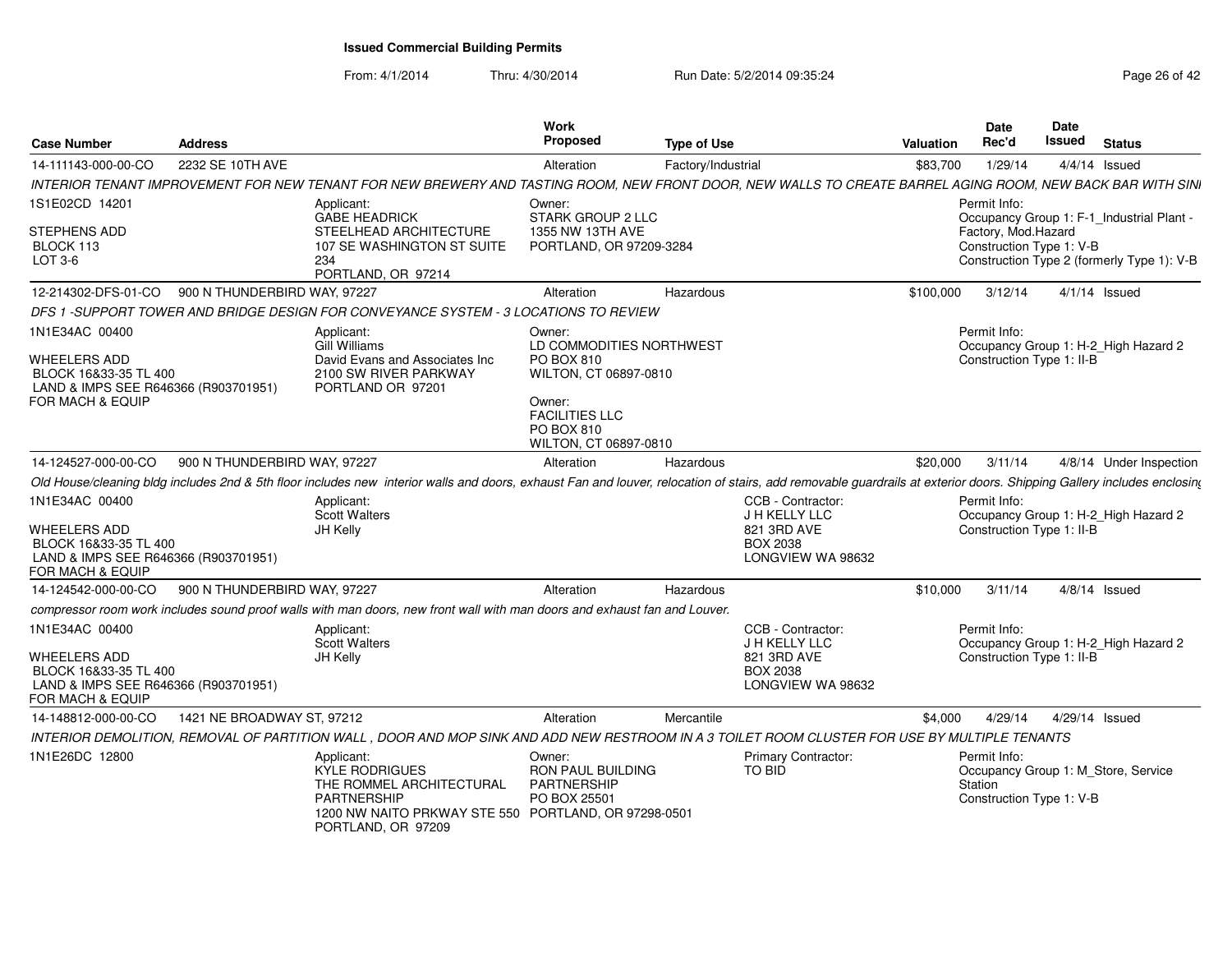| <b>Case Number</b>                        | <b>Address</b>                                                                                                                                                 | Work<br><b>Proposed</b>                                                                          | <b>Type of Use</b> | <b>Valuation</b>                                                                                                                     | <b>Date</b><br>Rec'd                                                                                                                      | <b>Date</b><br><b>Issued</b> | <b>Status</b>            |  |
|-------------------------------------------|----------------------------------------------------------------------------------------------------------------------------------------------------------------|--------------------------------------------------------------------------------------------------|--------------------|--------------------------------------------------------------------------------------------------------------------------------------|-------------------------------------------------------------------------------------------------------------------------------------------|------------------------------|--------------------------|--|
| 14-145989-000-00-CO                       | 26 NW 23RD PL, 97210                                                                                                                                           | Alteration                                                                                       | Mercantile         | \$4,200                                                                                                                              | 4/23/14                                                                                                                                   |                              | 4/23/14 Under Inspection |  |
|                                           | TI FOR NEW RETAIL SHOP - ADD INTERIOR WALLS TO CREATE STORAGE, REPAIR AND OFFICE AREAS                                                                         |                                                                                                  |                    |                                                                                                                                      |                                                                                                                                           |                              |                          |  |
| 1N1E33CB 06400                            | Applicant:<br>STUART GOFORTH<br>506 NE BRIDGETON RD<br>PORTLAND, OR 97211                                                                                      | Owner:<br>SMS COMPANY L L C<br>30 NW 23RD PL<br>PORTLAND, OR 97210                               |                    |                                                                                                                                      | Permit Info:<br>Occupancy Group 1: M_Store, Service<br>Station<br>Construction Type 1: V-B                                                |                              |                          |  |
| 13-230182-000-00-CO                       | 3210 NE BROADWAY, 97232                                                                                                                                        | Alteration                                                                                       | Mercantile         | \$2,900,000                                                                                                                          | 11/21/13                                                                                                                                  |                              | 4/25/14 Issued           |  |
|                                           | TENANT IMPROVEMENT FOR GROCERY STORE, FIRST TIME TENANT; NEW BOTTLE RETURN, LOADING AREA, ELEVATOR AND STAIR ENCLOSURE ON PARKING LEVEL; GROCERY TI ON MAIN LE |                                                                                                  |                    |                                                                                                                                      |                                                                                                                                           |                              |                          |  |
| 1N1E25CD 11900                            | Applicant:<br>Calista Fitzgerald<br><b>LRS Architects</b><br>720 NW Davis<br>Portland, OR 97209                                                                | Owner:<br><b>GRANT PARK VILLAGE LLC</b><br>1015 NW 11TH AVE<br>PORTLAND, OR 97209-3496           |                    | CCB - Contractor:<br>R & H CONSTRUCTION<br><b>1530 SW TAYLOR STREET</b><br>PORTLAND, OR 97205                                        | Permit Info:<br>Occupancy Group 1: M_Store, Service<br>Station<br>Construction Type 1: I-A                                                |                              |                          |  |
| 13-236122-REV-02-CO                       | 11711 NE HALSEY ST, 97220                                                                                                                                      | Alteration                                                                                       | Mercantile         | \$2.000                                                                                                                              | 4/18/14                                                                                                                                   |                              | 4/18/14 Issued           |  |
|                                           | VALUE ADDED REVISION TO ADD DEMISING WALL TO CREATE NEW TENANT SPACE FOR MEDICAL MARIJAUNA DISPENSARY, NEW WALLS TO CREATE OFFICES, RECEPTION, WAITING ROOM AI |                                                                                                  |                    |                                                                                                                                      |                                                                                                                                           |                              |                          |  |
| 1N2E27DD 12800                            | Applicant:<br><b>MARCUS KOCH</b><br><b>MARCUS KOCH, ARCHITECT</b><br>7042 NE HOYT ST<br>PORTLAND, OR 97213                                                     | Owner:<br><b>K-SQUARE INC</b><br>14215 NE ALTON CT<br>PORTLAND, OR 97230                         |                    |                                                                                                                                      | Permit Info:<br>Occupancy Group 1: M Store, Service<br>Station<br>Construction Type 1: V-B                                                |                              |                          |  |
| 12-172313-DFS-10-CO                       | 450 SW YAMHILL ST                                                                                                                                              | Alteration                                                                                       | Mercantile         | \$37,500                                                                                                                             | 3/14/14                                                                                                                                   |                              | $4/4/14$ Issued          |  |
| DFS FOR METAL STORAGE SHELVING            |                                                                                                                                                                |                                                                                                  |                    |                                                                                                                                      |                                                                                                                                           |                              |                          |  |
| 1S1E03BB 90002                            | Applicant:<br><b>KATY CHURCH</b><br>805 SW BROADWAY SUITE 2100<br>PORTLAND OR 97205                                                                            | Owner:<br>PIONEER PLACE LIMITED<br><b>PARTNERSHIP</b><br>PO BOX 617905<br>CHICAGO, IL 60661-7905 |                    | CCB - Contractor:<br><b>THOMAS SMITH</b><br>HOFFMAN CONSTRUCTION CO<br>OF OREGON<br>805 SW BROADWAY SUITE 2100<br>PORTLAND, OR 97205 | Permit Info:<br>Occupancy Group 1: M_Store, Service<br>Station<br>Construction Type 1: II-B<br>Construction Type 2 (formerly Type 1): I-A |                              |                          |  |
| 12-172313-DFS-08-CO                       | 450 SW YAMHILL ST                                                                                                                                              | Alteration                                                                                       | Mercantile         | \$15,000                                                                                                                             | 1/21/14                                                                                                                                   |                              | 4/17/14 Issued           |  |
| <b>DFS FOR ROOF DAVITS</b>                |                                                                                                                                                                |                                                                                                  |                    |                                                                                                                                      |                                                                                                                                           |                              |                          |  |
| 1S1E03BB 90002                            | Applicant:<br>Katrina Olmscheid<br>HOFFMAN CONSTRUCTION                                                                                                        | Owner:<br>PIONEER PLACE LIMITED<br><b>PARTNERSHIP</b><br>PO BOX 617905<br>CHICAGO, IL 60661-7905 |                    | CCB - Contractor:<br>THOMAS SMITH<br>HOFFMAN CONSTRUCTION CO<br>OF OREGON<br>805 SW BROADWAY SUITE 2100<br>PORTLAND, OR 97205        | Permit Info:<br>Occupancy Group 1: M_Store, Service<br>Station<br>Construction Type 1: II-B<br>Construction Type 2 (formerly Type 1): I-A |                              |                          |  |
| 14-146082-000-00-CO                       | 1610 NW GLISAN ST. 97209                                                                                                                                       | Alteration                                                                                       | Mercantile         |                                                                                                                                      | \$1<br>4/22/14                                                                                                                            |                              | 4/22/14 Issued           |  |
|                                           | PERMIT IS FOR OCCUPANCY FOR NEW M OCCUPANCY TENANT. SHELL PERMITTED ON 13-166635-CO                                                                            |                                                                                                  |                    |                                                                                                                                      |                                                                                                                                           |                              |                          |  |
| 1N1E33DB 00100                            | Applicant:<br><b>DAVID BAER</b>                                                                                                                                | Owner:<br>PREBLE-GLISAN LLC                                                                      |                    |                                                                                                                                      | Permit Info:<br>Occupancy Group 1: M_Store, Service                                                                                       |                              |                          |  |
| <b>COUCHS ADD</b><br>BLOCK 153<br>LOT 5&8 | VINOPOLIS WINE SHOP LLC<br>1610 NW GLISAN ST<br>PORTLAND, OR 97209                                                                                             | 13805 NW THOMPSON RD<br>PORTLAND, OR 97229                                                       |                    |                                                                                                                                      | Station<br>Construction Type 1: III-B                                                                                                     |                              |                          |  |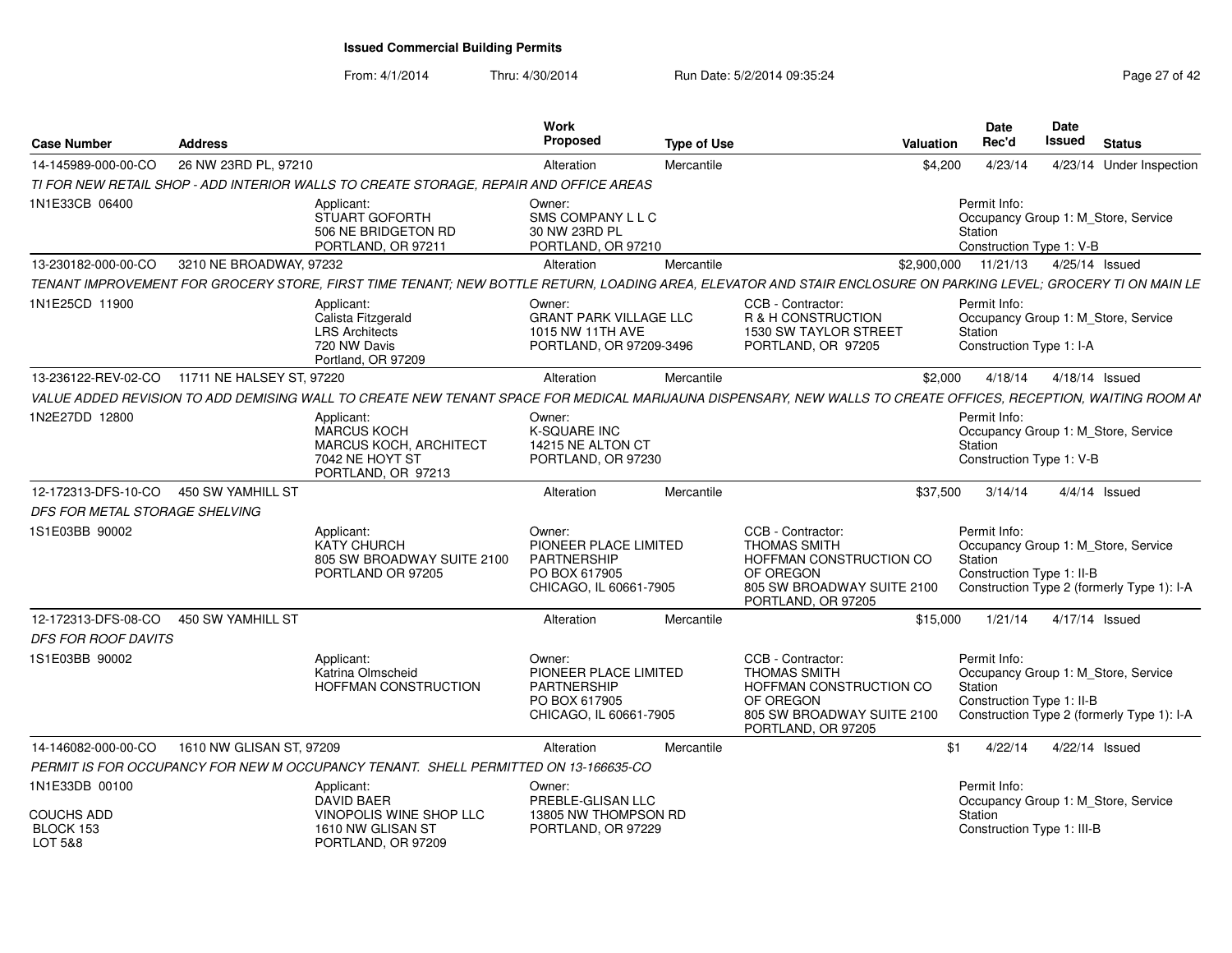| <b>Case Number</b>                                                              | <b>Address</b>                         |                                                                                                                                                                 | Work<br>Proposed                                                                                 | <b>Type of Use</b> |                                                                                                                                      | <b>Valuation</b> | <b>Date</b><br>Rec'd                                  | Date<br><b>Issued</b> | <b>Status</b>                                                                      |
|---------------------------------------------------------------------------------|----------------------------------------|-----------------------------------------------------------------------------------------------------------------------------------------------------------------|--------------------------------------------------------------------------------------------------|--------------------|--------------------------------------------------------------------------------------------------------------------------------------|------------------|-------------------------------------------------------|-----------------------|------------------------------------------------------------------------------------|
| 14-114407-000-00-CO                                                             | 5035 SE 82ND AVE, 97266                |                                                                                                                                                                 | Alteration                                                                                       | Mercantile         |                                                                                                                                      | \$513,600        | 2/6/14                                                |                       | 4/16/14 Under Inspection                                                           |
|                                                                                 |                                        | INTERIOR ALTERATION FOR NEW TENANT. DEMO EXISTING STAIRS AND EXISTING 2ND FLOOR MEZZANINE: DEMO AND RELOCATE EXISTING BATHROOMS: DEMO FRONT EXISTING ENTRYWAY   |                                                                                                  |                    |                                                                                                                                      |                  |                                                       |                       |                                                                                    |
| 1S2E17AD 00500                                                                  |                                        | Applicant:<br>ROY HASSON                                                                                                                                        | Owner:<br><b>FMGC VENTURE LLC</b>                                                                |                    |                                                                                                                                      |                  | Permit Info:                                          |                       | Occupancy Group 1: M Store, Service                                                |
| <b>MARYSVILLE</b><br>N 198' OF S 398' OF LOT 24 EXC PT IN STS                   |                                        | PERMIT ADVISORS<br>8913 W OLYMPIC BLVD, STE 102<br>BEVERLY HILLS, CA 90211                                                                                      | 1014 VINE ST 7TH FL<br>CINCINNATI, OH 45202                                                      |                    |                                                                                                                                      |                  | Station<br>Construction Type 1: III-B                 |                       |                                                                                    |
| 14-114420-000-00-CO                                                             | 5035 SE 82ND AVE, 97266                |                                                                                                                                                                 | Alteration                                                                                       | Mercantile         |                                                                                                                                      | \$22,000         | 2/6/14                                                |                       | 4/16/14 Issued                                                                     |
|                                                                                 |                                        | SHELVING AND RACKING FOR NEW TENANT / *** SEE COMMENTS 4/15/2014 *** /                                                                                          |                                                                                                  |                    |                                                                                                                                      |                  |                                                       |                       |                                                                                    |
| 1S2E17AD 00500<br><b>MARYSVILLE</b><br>N 198' OF S 398' OF LOT 24 EXC PT IN STS |                                        | Applicant:<br>ROY HASSON<br>PERMIT ADVISORS<br>8913 W OLYMPIC BLVD, STE 102                                                                                     | Owner:<br><b>FMGC VENTURE LLC</b><br>1014 VINE ST 7TH FL<br>CINCINNATI, OH 45202                 |                    | CCB - Contractor:<br>Marco Contractors Inc<br>PO Box 805<br>Warrendale, PA 15095-0805                                                |                  | Permit Info:<br>Station<br>Construction Type 1: III-B |                       | Occupancy Group 1: M_Store, Service                                                |
|                                                                                 |                                        | BEVERLY HILLS, CA 90211                                                                                                                                         |                                                                                                  |                    |                                                                                                                                      |                  |                                                       |                       |                                                                                    |
|                                                                                 | 12-172313-DFS-11-CO  450 SW YAMHILL ST |                                                                                                                                                                 | Alteration                                                                                       | Mercantile         |                                                                                                                                      | \$4,000          | 4/4/14                                                |                       | 4/17/14 Issued                                                                     |
| DFS FOR LOGO SIGN MOUNT                                                         |                                        |                                                                                                                                                                 |                                                                                                  |                    |                                                                                                                                      |                  |                                                       |                       |                                                                                    |
| 1S1E03BB 90002                                                                  |                                        | Applicant:<br><b>KATY CHURCH</b><br>805 SW BROADWAY SUITE 2100<br>PORTLAND OR 97205                                                                             | Owner:<br>PIONEER PLACE LIMITED<br><b>PARTNERSHIP</b><br>PO BOX 617905<br>CHICAGO, IL 60661-7905 |                    | CCB - Contractor:<br><b>THOMAS SMITH</b><br>HOFFMAN CONSTRUCTION CO<br>OF OREGON<br>805 SW BROADWAY SUITE 2100<br>PORTLAND, OR 97205 |                  | Permit Info:<br>Station<br>Construction Type 1: II-B  |                       | Occupancy Group 1: M_Store, Service<br>Construction Type 2 (formerly Type 1): I-A  |
| 14-120395-000-00-CO                                                             | 416 NW 13TH AVE                        |                                                                                                                                                                 | Alteration                                                                                       | Mercantile         |                                                                                                                                      | \$34,000         | 3/11/14                                               |                       | 4/16/14 Under Inspection                                                           |
|                                                                                 |                                        | CHANGE OF OCCUPANCY FROM R2 TO M FOR UNIT 109- TI FOR NEW TENANT - RECONFIGURE SPACE FOR NEW UPS STORE. THIS SPACE IS LOCATED ON THE GROUND FLOOR IMMEDIATELY N |                                                                                                  |                    |                                                                                                                                      |                  |                                                       |                       |                                                                                    |
| 1N1E33DA5 70026                                                                 |                                        | Applicant:<br>SUE GENTY<br>SUE GENTY INTERIOR DESIGN IN(5606 SE YAMHILL ST<br>12610 NE 104TH ST<br>KIRKLAND, WA 98033                                           | Owner:<br>THERESA K DEIBELE<br>PORTLAND, OR 97215-2718                                           |                    | CCB - Contractor:<br>DP INCORPORATED GENERAL<br><b>CONTRACTORS</b><br>19936 BALLINGER WAY NE<br>SEATTLE, WA 98155                    |                  | Permit Info:<br>Station<br>Construction Type 1: IV-HT |                       | Occupancy Group 1: M Store, Service                                                |
| 14-121150-000-00-CO                                                             | 1128 NW LOVEJOY ST, 97209              |                                                                                                                                                                 | Alteration                                                                                       | Mercantile         |                                                                                                                                      | \$33,887         | 4/2/14                                                |                       | $4/2/14$ Issued                                                                    |
|                                                                                 |                                        | TI FOR NEW TENANT - INSTALL COMMERCIAL KITCHEN FOR SALES OF PREPACKAGE MEALS AND INSTALL SUSPENDED CEILING                                                      |                                                                                                  |                    |                                                                                                                                      |                  |                                                       |                       |                                                                                    |
| 1N1E34BC 01900                                                                  |                                        | Applicant:<br><b>KAREN PAGE</b><br><b>URBAN PANTRY</b><br>1128 NW LOVEYJOY<br>PORTLAND, OR 97209                                                                | Owner:<br>I & G DIRECT REAL ESTATE 22 LP<br>931 NW 11TH AVE<br>PORTLAND, OR 97209-3245           |                    | CCB - Contractor:<br>JACOB LEE AVERY<br>4526 NE 11TH AVE<br>PORTLAND, OR 97211                                                       |                  | Permit Info:<br>Station<br>Construction Type 1: II-A  |                       | Occupancy Group 1: M_Store, Service<br>Construction Type 2 (formerly Type 1): II-A |
| 14-134096-000-00-CO                                                             | 3738 NE SANDY BLVD, 97232              |                                                                                                                                                                 | Alteration                                                                                       | Mercantile         |                                                                                                                                      | \$274,195        | 4/2/14                                                |                       | $4/2/14$ Issued                                                                    |
|                                                                                 |                                        | CONSTRUCT NEW INTERIOR WALLS TO CREATE SPACE FOR DISPENSARY AND OFFICE, RESTROOMS ARE EXISTING SEE PERMIT 03-165957; PREVIOUS USE WAS "M" OCCUPANCY, CONTINUES  |                                                                                                  |                    |                                                                                                                                      |                  |                                                       |                       |                                                                                    |
| 1N1E25DD 13700<br>HANCOCK ST ADD<br>BLOCK 12<br>LOT 1-3 EXC PT IN ST            |                                        | Applicant:<br>MEGHAN WALSTATTER<br><b>PURE GREEN</b><br>3738 NE SANDY BLVD<br>PORTLAN DOR 97232                                                                 | Owner:<br><b>FROG VENTURES LLC</b><br>2535 NE 164TH AVE<br>PORTLAND, OR 97230-5587               |                    | CCB - Contractor:<br><b>JOSEPH FRANCIS FRUSCELLO</b><br>8026 SE TAYLOR CT<br>PORTLAND, OR 97215                                      |                  | Permit Info:<br>Station<br>Construction Type 1: V-B   |                       | Occupancy Group 1: M Store, Service                                                |
| W 12.5' OF LOT 4 EXC PT IN ST                                                   |                                        |                                                                                                                                                                 |                                                                                                  |                    |                                                                                                                                      |                  |                                                       |                       |                                                                                    |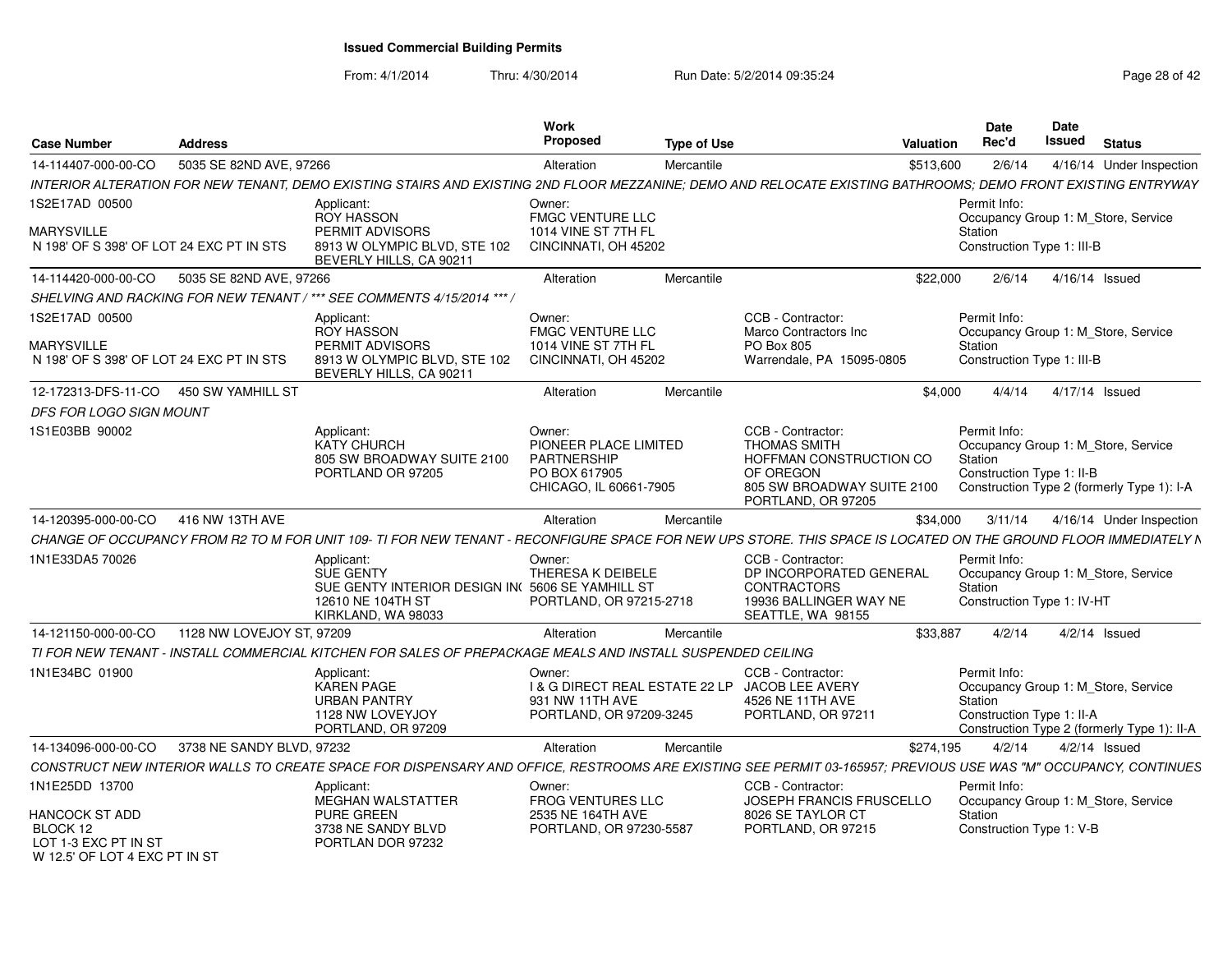| <b>Case Number</b>                                                                                                                | <b>Address</b>               |                                                                                                                                                             | Work<br><b>Proposed</b>                                                                                                                                       | <b>Type of Use</b> |                                                                                                                                               | Valuation  | <b>Date</b><br>Rec'd                                                                                         | Date<br>Issued | <b>Status</b>                                |
|-----------------------------------------------------------------------------------------------------------------------------------|------------------------------|-------------------------------------------------------------------------------------------------------------------------------------------------------------|---------------------------------------------------------------------------------------------------------------------------------------------------------------|--------------------|-----------------------------------------------------------------------------------------------------------------------------------------------|------------|--------------------------------------------------------------------------------------------------------------|----------------|----------------------------------------------|
| 14-134347-000-00-CO                                                                                                               | 7000 N INTERSTATE AVE, 97217 |                                                                                                                                                             | Alteration                                                                                                                                                    | Mercantile         |                                                                                                                                               | \$3,350    | 4/2/14                                                                                                       |                | $4/2/14$ Issued                              |
|                                                                                                                                   |                              | FURR OUT WALL TO ADD SMALL KITCHEN AND DELI AREA FROM RETAIL MARKET AREA                                                                                    |                                                                                                                                                               |                    |                                                                                                                                               |            |                                                                                                              |                |                                              |
| 1N1E15BB 06800                                                                                                                    |                              | Applicant:<br>AFFORDABLE REMODELING<br><b>SPECIALISTS LLC</b><br>1348 SE 19TH CIRCLE<br>TROUTDALE, OR 97060                                                 | Owner:<br><b>JESUS RODRIGUEZ RAMIREZ</b><br>7000-7008 N INTERSTATE AVE<br>PORTLAND, OR 97217                                                                  |                    | CCB - Contractor:<br>AFFORDABLE REMODELING<br><b>SPECIALISTS LLC</b><br>1348 SE 19TH CIRCLE<br>TROUTDALE, OR 97060                            |            | Permit Info:<br>Factory, Mod.Hazard<br>Construction Type 1: V-B                                              |                | Occupancy Group 1: F-1 Industrial Plant -    |
|                                                                                                                                   |                              |                                                                                                                                                             | Owner:<br><b>ALBA RAMIREZ</b><br>7000-7008 N INTERSTATE AVE<br>PORTLAND, OR 97217                                                                             |                    |                                                                                                                                               |            |                                                                                                              |                |                                              |
| 14-131935-000-00-CO                                                                                                               | 4468 NW YEON AVE, 97210      |                                                                                                                                                             | Alteration                                                                                                                                                    | Storage            |                                                                                                                                               | \$57,000   | 4/9/14                                                                                                       |                | 4/9/14 Under Inspection                      |
|                                                                                                                                   |                              | ADD FULL HEIGHT DEMISING WALL AND DEMO WORK OF OFFICES AND BATHROOMS                                                                                        |                                                                                                                                                               |                    |                                                                                                                                               |            |                                                                                                              |                |                                              |
| 1N1E19DB 00500<br>SECTION 19 1N 1E                                                                                                |                              | Applicant:<br>JENNIFER KIMURA<br><b>VLMK CONSULTING ENGINEERS</b>                                                                                           | Owner:<br>SUMMIT PROPERTIES INC<br>4380 SW MACADAM AVE #330                                                                                                   |                    | <b>Primary Contractor:</b><br>TO BID                                                                                                          |            | Permit Info:<br>Occupancy Group 1: S-1 Storage -<br>Moderate Hazard, Warehouse                               |                |                                              |
| TL 500 1.93 ACRES<br><b>LAND &amp; IMPS</b><br>SEE R627898 (R941191061) FOR OTHER IMPS<br>& R646294 (R941191062) FOR MACH & EQUIP |                              | 3933 SW KELLY AVENUE<br>PORTLAND, OR 97239                                                                                                                  | PORTLAND, OR 97239                                                                                                                                            |                    |                                                                                                                                               |            | Construction Type 1: III-B                                                                                   |                |                                              |
| 14-121651-000-00-CO 2141 NW 25TH AVE, 97210                                                                                       |                              |                                                                                                                                                             | Alteration                                                                                                                                                    | Storage            |                                                                                                                                               | \$120,000  | 4/9/14                                                                                                       |                | 4/9/14 Issued                                |
|                                                                                                                                   |                              | NEW THREE FLOOR SERVICE/FREIGHT ELEVATOR. MACHINE ROOM, AND PRE-MANUFACTURED STAIRS FROM 2ND AND 3RD FLOOR                                                  |                                                                                                                                                               |                    |                                                                                                                                               |            |                                                                                                              |                |                                              |
|                                                                                                                                   |                              | Applicant:<br>MIKE COYLE<br><b>FASTER PERMITS</b><br>14334 NW EAGLERIDGE LANE<br>PORTLAND, OR 97229                                                         | Owner:<br><b>ESCO CORP</b><br>PO BOX 10123<br>PORTLAND, OR 97210                                                                                              |                    | <b>Primary Contractor:</b><br>TO BID                                                                                                          |            | Permit Info:<br>Occupancy Group 1: S-1 Storage -<br>Moderate Hazard, Warehouse<br>Construction Type 1: V-B   |                |                                              |
| 13-233021-000-00-CO                                                                                                               | 75 SE YAMHILL ST, 97214      |                                                                                                                                                             | Alteration                                                                                                                                                    | Storage            |                                                                                                                                               | \$630,000  | 12/3/13                                                                                                      | 4/24/14 Issued |                                              |
|                                                                                                                                   |                              | PARTIAL CHANGE OF OCCUPANCY ON SECOND LEVEL FROM S-1 TO B: NEW STOREFRONT AND DOORS IN PLACE OF OVERHEAD DOORS: NEW ELEVATOR W ACCESSIBLE ROUTE; NEW INTERN |                                                                                                                                                               |                    |                                                                                                                                               |            |                                                                                                              |                |                                              |
| 1S1E03AA 05800                                                                                                                    |                              | Applicant:<br>MARIAM MOLLAGHAFFARI<br><b>WORKS PARTNERSHIP</b><br><b>ARCHITECTURE</b><br>524 E BURNSIDE STREET SUITE<br>320<br>PORTLAND ORE 97214           | Owner:<br><b>81 YAMHILL INVESTORS LLC</b><br>1001 SE WATER AVE STE 120<br>PORTLAND, OR 97214                                                                  |                    | CCB - Contractor:<br>LORENTZ BRUUN CO INC<br>3611 SE 20TH ST, STE 300<br>PORTLAND OR 97202                                                    |            | Permit Info:<br>Occupancy Group 1: S-1 Storage -<br>Moderate Hazard, Warehouse<br>Construction Type 1: III-B |                | Construction Type 2 (formerly Type 1): III-B |
| 13-209404-REV-01-CO                                                                                                               | 7026 SE KNIGHT ST, 97206     |                                                                                                                                                             | Alteration                                                                                                                                                    | Storage            |                                                                                                                                               | $^{\circ}$ | 4/22/14                                                                                                      |                | 4/22/14 Issued                               |
|                                                                                                                                   |                              | REVISION TO CHANGE THE DOOR FROM DOUBLE TO SINGLE AND ADD NEW RAMP                                                                                          |                                                                                                                                                               |                    |                                                                                                                                               |            |                                                                                                              |                |                                              |
| 1S2E17CA 13800<br>KENWOOD PK<br><b>BLOCK 2</b><br><b>LOT 7&amp;8</b>                                                              |                              | Applicant:<br><b>MARK HAMLETT</b><br><b>CENTER LINE CONST &amp;</b><br><b>REMODELING INC</b><br>4714 SE 71ST AVE<br>PORTLAND, OR 97206                      | Owner:<br><b>JIMMIE KNODEL</b><br>8491 S GRIBBLE RD<br>CANBY, OR 97013-9154<br>Owner:<br><b>VALERIE E KNODEL</b><br>8491 S GRIBBLE RD<br>CANBY, OR 97013-9154 |                    | CCB - Contractor:<br><b>MARK HAMLETT</b><br><b>CENTER LINE CONST &amp;</b><br><b>REMODELING INC</b><br>4714 SE 71ST AVE<br>PORTLAND, OR 97206 |            | Permit Info:<br>Occupancy Group 1: S-1 Storage -<br>Moderate Hazard, Warehouse<br>Construction Type 1: V-B   |                |                                              |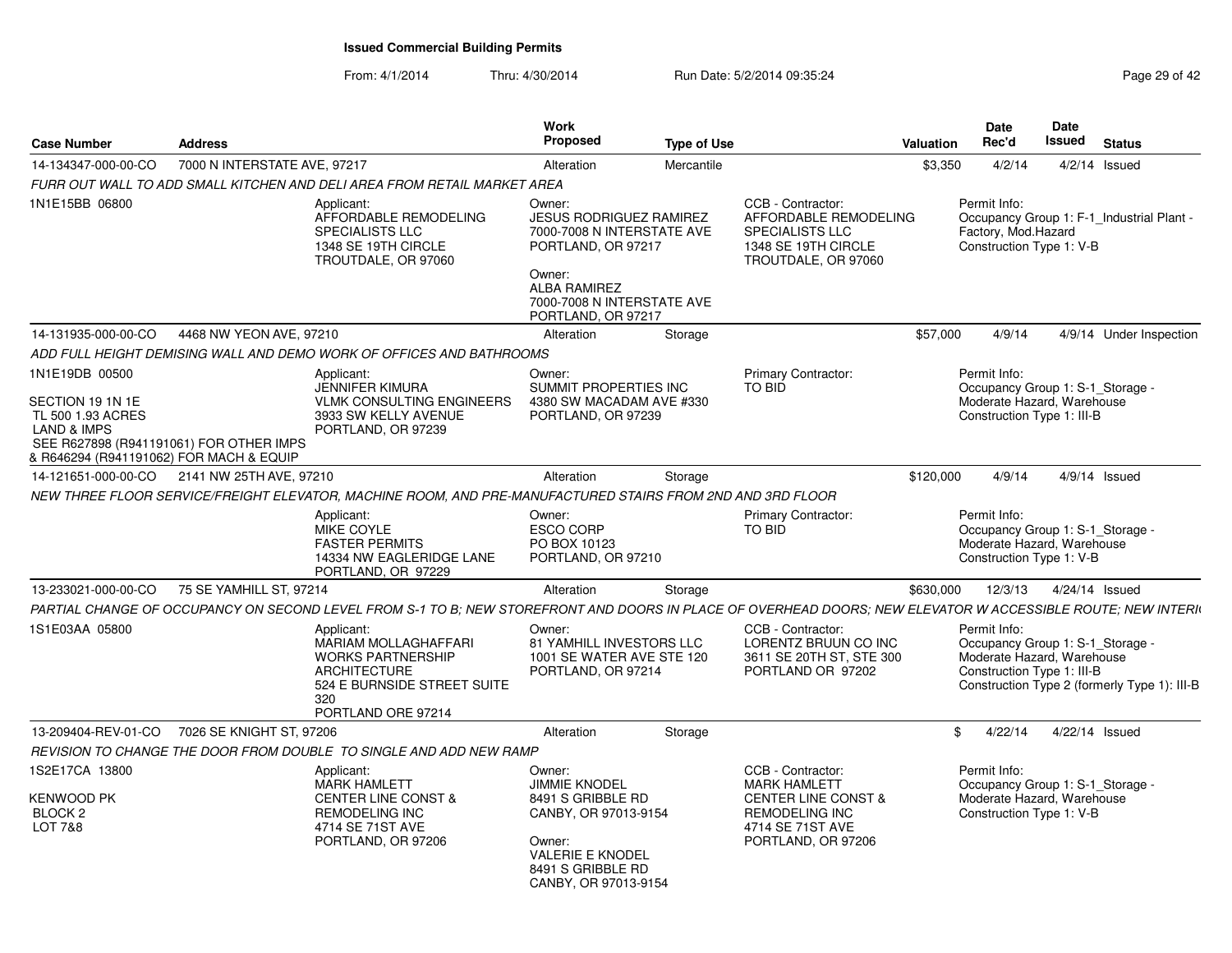| <b>Case Number</b>                                                                                | <b>Address</b>              |                                                                                                                                                              | <b>Work</b><br>Proposed                                                                            | <b>Type of Use</b> |                                                                                                                                   | Valuation | Date<br>Rec'd                                                                                                | <b>Date</b><br><b>Issued</b> | <b>Status</b>                        |
|---------------------------------------------------------------------------------------------------|-----------------------------|--------------------------------------------------------------------------------------------------------------------------------------------------------------|----------------------------------------------------------------------------------------------------|--------------------|-----------------------------------------------------------------------------------------------------------------------------------|-----------|--------------------------------------------------------------------------------------------------------------|------------------------------|--------------------------------------|
| 14-142538-000-00-CO                                                                               | 12909 NE AIRPORT WAY, 97230 |                                                                                                                                                              | Alteration                                                                                         | Storage            |                                                                                                                                   | \$5,037   | 4/18/14                                                                                                      |                              | 4/18/14 Under Inspection             |
| TI FOR NEW TENANT - ADD NEW BATHROOM                                                              |                             |                                                                                                                                                              |                                                                                                    |                    |                                                                                                                                   |           |                                                                                                              |                              |                                      |
| 1N2E14C 00102                                                                                     |                             | Applicant:<br>Dave Spitzer<br>DMS Architects Inc.<br>2325 NE 19TH AVE<br>PORTLAND, OR 97212                                                                  | Owner:<br>1 SW COLUMBIA ST #435<br>PORTLAND, OR 97258-2036                                         |                    | CCB - Contractor:<br>COPPER MOUNTAIN TRUST CORP JAEGER AND ERWERT<br>CONTRACTOR<br>601 S MCLOUGHLIN BLVD<br>OREGON CITY, OR 97045 |           | Permit Info:<br>Occupancy Group 1: S-1_Storage -<br>Moderate Hazard, Warehouse<br>Construction Type 1: III-B |                              |                                      |
| 14-147238-000-00-CO                                                                               | 5315 NW ST HELENS RD, 97210 |                                                                                                                                                              | Alteration                                                                                         | Storage            |                                                                                                                                   | \$8,000   | 4/24/14                                                                                                      | 4/24/14 Issued               |                                      |
|                                                                                                   |                             | REPAIR CORNER OF CMU BUILDING DAMAGED BY VEHICLE COLLISION, REMOVE WINDOWS DURING REPAIR AND REPLACE WHEN COMPLETE                                           |                                                                                                    |                    |                                                                                                                                   |           |                                                                                                              |                              |                                      |
| 1N1E19BB 00600                                                                                    |                             | Applicant:<br><b>JEFF BURNS</b>                                                                                                                              | Owner:<br>ARTHUR D BLUMENKRON                                                                      |                    | CCB - Contractor:<br>C M EMEIS & CO                                                                                               |           | Permit Info:<br>Occupancy Group 1: S-1_Storage -                                                             |                              |                                      |
| SECTION 19 1N 1E<br>TL 600 2.94 ACRES                                                             |                             | <b>BURNS ORGANIC MODERN</b><br>1336 SE 20TH AVE<br>PORTLAND, OR 97214                                                                                        | 5315 NW ST HELENS RD<br>PORTLAND, OR 97210                                                         |                    | P.O. BOX 2368<br>PORTLAND, OR 97228-2368                                                                                          |           | Moderate Hazard, Warehouse<br>Construction Type 1: V-B                                                       |                              |                                      |
| 14-144086-000-00-CO                                                                               | 3250 NW YEON AVE, 97210     |                                                                                                                                                              | Alteration                                                                                         | Storage            |                                                                                                                                   | \$40,000  | 4/25/14                                                                                                      | 4/25/14 Issued               |                                      |
|                                                                                                   |                             | RELOCATE INTERIOR WALL TO EXPAND TENANT SPACE; MODIFY EXISTING DOOR OPENING TO OPERABLE CONDITION AT WEST ELEVATION                                          |                                                                                                    |                    |                                                                                                                                   |           |                                                                                                              |                              |                                      |
| 1N1E29AA 01400                                                                                    |                             | Applicant:<br><b>ANNE BEDNEY</b><br><b>LRS ARCHITECTS</b><br>720 NW DAVIS ST, STE 300<br>PORTLAND, OR 97209                                                  | Owner:<br>2 N RIVERSIDE PLZ #2350<br>CHICAGO, IL 60606-2617                                        |                    | CCB - Contractor:<br>BRE IPC PROPERTY OWNER LLC COMMERCIAL CONTRACTORS<br>1265 S 35TH PL<br>RIDGEFIELD WA 98642                   |           | Permit Info:<br>Occupancy Group 1: S-1 Storage -<br>Moderate Hazard, Warehouse<br>Construction Type 1: III-B |                              |                                      |
| 14-137500-000-00-CO                                                                               | 2508 N MARINE DR, 97217     |                                                                                                                                                              | Alteration                                                                                         | Storage            |                                                                                                                                   | \$145,000 | 4/9/14                                                                                                       |                              | $4/9/14$ Issued                      |
|                                                                                                   |                             | TI FOR EXISTING TENANT; REMOVE WALL TO EXPAND TWO RESTROOMS; ENLARGE CAFETERIA; CHANGE LOCATION OF EXISTING RESTROOM                                         |                                                                                                    |                    |                                                                                                                                   |           |                                                                                                              |                              |                                      |
| 2N1E33C 01300                                                                                     |                             | Applicant:<br><b>DON SNAIR</b><br>D & B COMPANY<br>2037 SE OCHOCO<br>PORTLAND, OR 97222                                                                      | Owner:<br><b>HARSCH INVESTMENT</b><br><b>PROPERTIES</b><br>1121 SW SALMON ST<br>PORTLAND, OR 97205 |                    | CCB - Contractor:<br><b>DON SNAIR</b><br>D & B COMPANY<br>2037 SE OCHOCO<br>PORTLAND, OR 97222                                    |           | Permit Info:<br>Occupancy Group 1: B_Bank, Off.,<br>Med.Off., Pub.Bldg.<br>Construction Type 1: V-B          |                              |                                      |
|                                                                                                   |                             |                                                                                                                                                              | Owner:<br><b>LLC</b><br>1121 SW SALMON ST<br>PORTLAND, OR 97205                                    |                    |                                                                                                                                   |           |                                                                                                              |                              |                                      |
| 14-137792-000-00-CO                                                                               | 4033 NW YEON AVE, 97210     |                                                                                                                                                              | Alteration                                                                                         | Storage            |                                                                                                                                   | \$48,000  | 4/16/14                                                                                                      | 4/16/14 Issued               |                                      |
|                                                                                                   |                             | CONSTRUCTION OF RISER ROOM FOR EXPANDED FIRE SPRINKLERS SYSTEM IN VACANT BUILDING; ADD VAULT FOR DOUBLE VALVE - NEW TENANT IMPROVEMENTS UNDER SEPARATE PERMI |                                                                                                    |                    |                                                                                                                                   |           |                                                                                                              |                              |                                      |
| 1N1E19DD 00800                                                                                    |                             | Applicant:<br><b>RON KIEF</b>                                                                                                                                | Owner:<br>AMERICAN INDUSTRIES INC                                                                  |                    | CCB - Contractor:<br><b>RON KIEF</b>                                                                                              |           | Permit Info:                                                                                                 |                              | Occupancy Group 1: S-2_Storage - Low |
| SECTION 19 1N 1E<br>TL 800 5.13 ACRES<br>LAND & IMPS SEE R646337 (R941190363)<br>FOR MACH & EQUIP |                             | DAY ROAD DESIGN<br>9825 SW DAY RD<br>SHERWOOD, OR 97140                                                                                                      | 1750 NW NAITO PKWY #106<br>PORTLAND, OR 97209-2532                                                 |                    | CPS CONSTRUCTION INC<br>9825 SW DAY RD<br>SHERWOOD, OR 97140                                                                      |           | Hazard, Parking Garage<br>Construction Type 1: III-B                                                         |                              |                                      |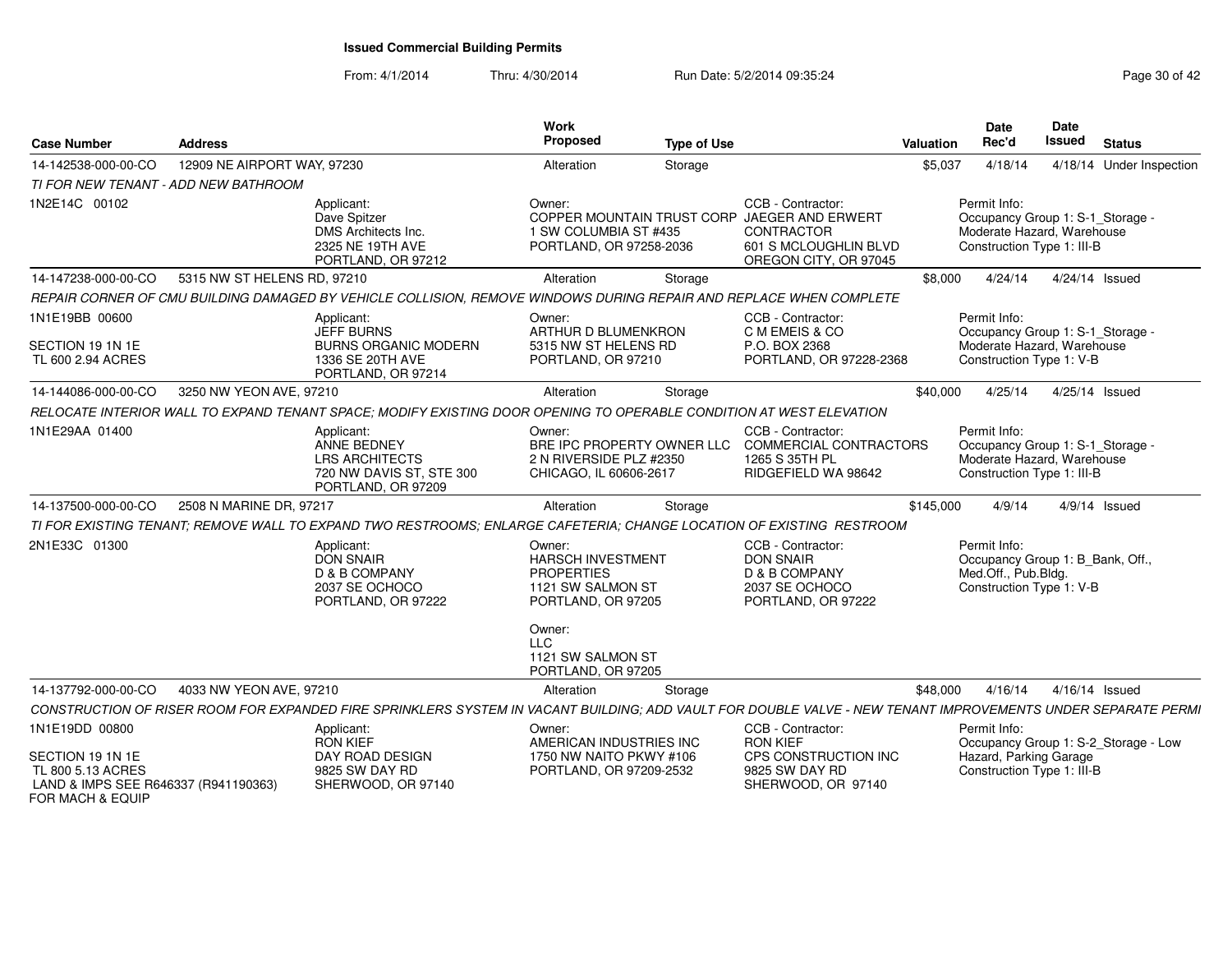| <b>Case Number</b>                                                                          | <b>Address</b>                |                                                                                                                                                                | Work<br><b>Proposed</b>                                                         | <b>Type of Use</b> |                                                                                                  | Valuation | Date<br>Rec'd                                                                                    | <b>Date</b><br>Issued | <b>Status</b>                                                 |
|---------------------------------------------------------------------------------------------|-------------------------------|----------------------------------------------------------------------------------------------------------------------------------------------------------------|---------------------------------------------------------------------------------|--------------------|--------------------------------------------------------------------------------------------------|-----------|--------------------------------------------------------------------------------------------------|-----------------------|---------------------------------------------------------------|
| 13-128310-000-00-CO                                                                         | 4033 SE WOODSTOCK BLVD, 97202 |                                                                                                                                                                | Alteration                                                                      | Utility            |                                                                                                  | \$20,000  | 3/15/13                                                                                          | 4/29/14 Issued        |                                                               |
|                                                                                             |                               | REMOVE AND REPLACE 3 ANTENNAS: REMOVE AND REPLACE 2 EQUIPMENT CABINETS                                                                                         |                                                                                 |                    |                                                                                                  |           |                                                                                                  |                       |                                                               |
| 1S1E13DA 09200                                                                              |                               | Applicant:<br><b>GEORGE PIERCE</b>                                                                                                                             | Owner:<br>ALL SAINTS EPISCOPAL CHURCH KEVIN MARTIN                              |                    | CCB - Contractor:                                                                                |           | Permit Info:<br>Occupancy Group 1: A-3_Assembly -                                                |                       |                                                               |
| <b>WOODSTOCK</b><br>BLOCK 48<br>LOT 1-4                                                     |                               | RYKA CONSULTING<br>918 SOUTH HORTON ST, SUITE<br>1002<br>SEATTLE WA 98134                                                                                      | PORTLAND OREGON<br>4033 SE WOODSTOCK BLVD<br>PORTLAND, OR 97202-7661            |                    | <b>GENERAL DYNAMICS</b><br>INFORMATION TECHNOLOGY INC<br>77 A STREET<br>NEEDHAM, MA 02494        |           | General<br>Construction Type 1: V-B                                                              |                       |                                                               |
| 14-116193-000-00-CO                                                                         | 4580 N TRENTON ST             |                                                                                                                                                                | Alteration                                                                      | Utility            |                                                                                                  | \$200,000 | 2/13/14                                                                                          |                       | 4/3/14 Under Inspection                                       |
|                                                                                             |                               | INSTALL NEW SOCCER FIELD WITH ARTIFICIAL TURF WITH 30' POLES AND NETTING ON TWO SIDES                                                                          |                                                                                 |                    |                                                                                                  |           |                                                                                                  |                       |                                                               |
| 1N1E08BA 19000                                                                              |                               | Applicant:<br>JOSH BARRETT<br><b>OPERATION PITCH INVASION</b><br>107 SE WASHINGTON ST SUITE<br>245<br>PORTLAND, OR 97214                                       | Owner:<br><b>PORTLAND</b><br>135 SW ASH ST<br>PORTLAND, OR 97204-3540<br>Owner: |                    | CCB - Contractor:<br>BENCHMARK CONTRACTING INC<br>3155 SW 234TH AVE STE A<br>HILLSBORO, OR 97123 |           | Permit Info:<br>Occupancy Group 1: U_Private<br>Garage\Utility Misc.<br>Construction Type 1: V-B |                       |                                                               |
|                                                                                             |                               |                                                                                                                                                                | HOUSING AUTHORITY OF<br>135 SW ASH ST<br>PORTLAND, OR 97204-3540                |                    |                                                                                                  |           |                                                                                                  |                       |                                                               |
| Total # of CO Alteration permits issued: 136                                                |                               |                                                                                                                                                                |                                                                                 |                    |                                                                                                  |           |                                                                                                  |                       | Total valuation of CO Alteration permits issued: \$13,268,009 |
| 14-132463-000-00-CO                                                                         | 1208 SE LAMBERT ST, 97202     |                                                                                                                                                                | Demolition                                                                      |                    | Apartments/Condos (3 or more units)                                                              | \$1,000   | 3/28/14                                                                                          |                       | $4/2/14$ Issued                                               |
|                                                                                             |                               | DEMOLISH 5-PLEX APT. BUILDING WITH BASEMENT; CESSPOOL DECOMMISSION REQUIRED. SPECIAL INSPECTION REQUIRED FOR BASEMENT FILL                                     |                                                                                 |                    |                                                                                                  |           |                                                                                                  |                       |                                                               |
| 1S1E23CA 17200<br>CITY VIEW PK<br>BLOCK 4                                                   |                               | Applicant:<br><b>MIKE COYLE</b><br><b>FASTER PERMITS</b><br>14334 NW EAGLERIDGE LANE                                                                           | Owner:<br><b>DILUSSO HOMES LLC</b><br>PO BOX 1251<br>CLACKAMAS, OR 97015-1251   |                    | CCB - Contractor:<br>DILUSSO RENOVATIONS LLC<br>4415 NE SANDY BLVD #201<br>PORTLAND, OR 97213    |           | Permit Info:<br>Occupancy Group 1: R-2 Residential<br>Multi-family<br>Construction Type 1: V-B   |                       |                                                               |
| LOT 3&4                                                                                     |                               | PORTLAND, OR 97229                                                                                                                                             |                                                                                 |                    |                                                                                                  |           |                                                                                                  |                       |                                                               |
| 14-146798-000-00-CO                                                                         | 440 NE 28TH AVE, 97232        |                                                                                                                                                                | Demolition                                                                      | <b>Business</b>    |                                                                                                  | \$10,000  | 4/23/14                                                                                          | 4/23/14 Issued        |                                                               |
| DEMO 2 STORY COMMERICAL BUILDING                                                            |                               |                                                                                                                                                                |                                                                                 |                    |                                                                                                  |           |                                                                                                  |                       |                                                               |
| 1N1E36CB 00400                                                                              |                               | Applicant:<br><b>KARHA KONELL</b>                                                                                                                              | Owner:<br>440 NE 28TH LLC                                                       |                    | CCB - Contractor:<br>KONELL CONSTRUCTION &                                                       |           | Permit Info:<br>Occupancy Group 1: R-2_Residential                                               |                       |                                                               |
| HAWTHORNES 1ST ADD<br>BLOCK 8<br>N 1/2 OF LOT 1&2 EXC PT IN ST<br>N 25' OF S 50' OF LOT 1&2 |                               | KONELL CONSTRUCTION<br>36000 SE INDUSTRIAL WAY<br>SANDY, OR 97055                                                                                              | 2525 NE GLISAN ST #100<br>PORTLAND, OR 97232                                    |                    | <b>DEMOLITION</b><br>36000 INDUSTRIAL WAY<br>SANDY, OR 97055                                     |           | Multi-family<br>Construction Type 1: V-B                                                         |                       |                                                               |
| 14-149604-000-00-CO                                                                         | 4780 SE MILWAUKIE AVE         |                                                                                                                                                                | Demolition                                                                      | <b>Business</b>    |                                                                                                  | \$10,000  | 4/30/14                                                                                          | 4/30/14 Issued        |                                                               |
|                                                                                             |                               | REMOVE EXISTING GARAGE AND SHOP 1215SF; REMOVE AND CAP EXISTING COMBINED SEWER DOMESTIC; REMOVE AND CAP EXISTING GAS LINE; REMOVE EXISTING CONCRETE (2336SF) n |                                                                                 |                    |                                                                                                  |           |                                                                                                  |                       |                                                               |
| 1S1E14AB 03301                                                                              |                               | Applicant:<br>Jeff Dellis<br>Solterra Systems<br>79 SE Taylor St<br>Portland, OR 97214                                                                         | Owner:<br>SOLTERRA TWO LLC<br>3220 1ST AVE S #800<br>SEATTLE, WA 98134-1309     |                    | CCB - Contractor:<br>SOLTERRA SYSTEMS INC<br>79 SE TAYLOR ST. STE 401<br>PORTLAND OR 97214       |           | Permit Info:<br>Factory, Mod.Hazard<br>Construction Type 1: V-B                                  |                       | Occupancy Group 1: F-1_Industrial Plant -                     |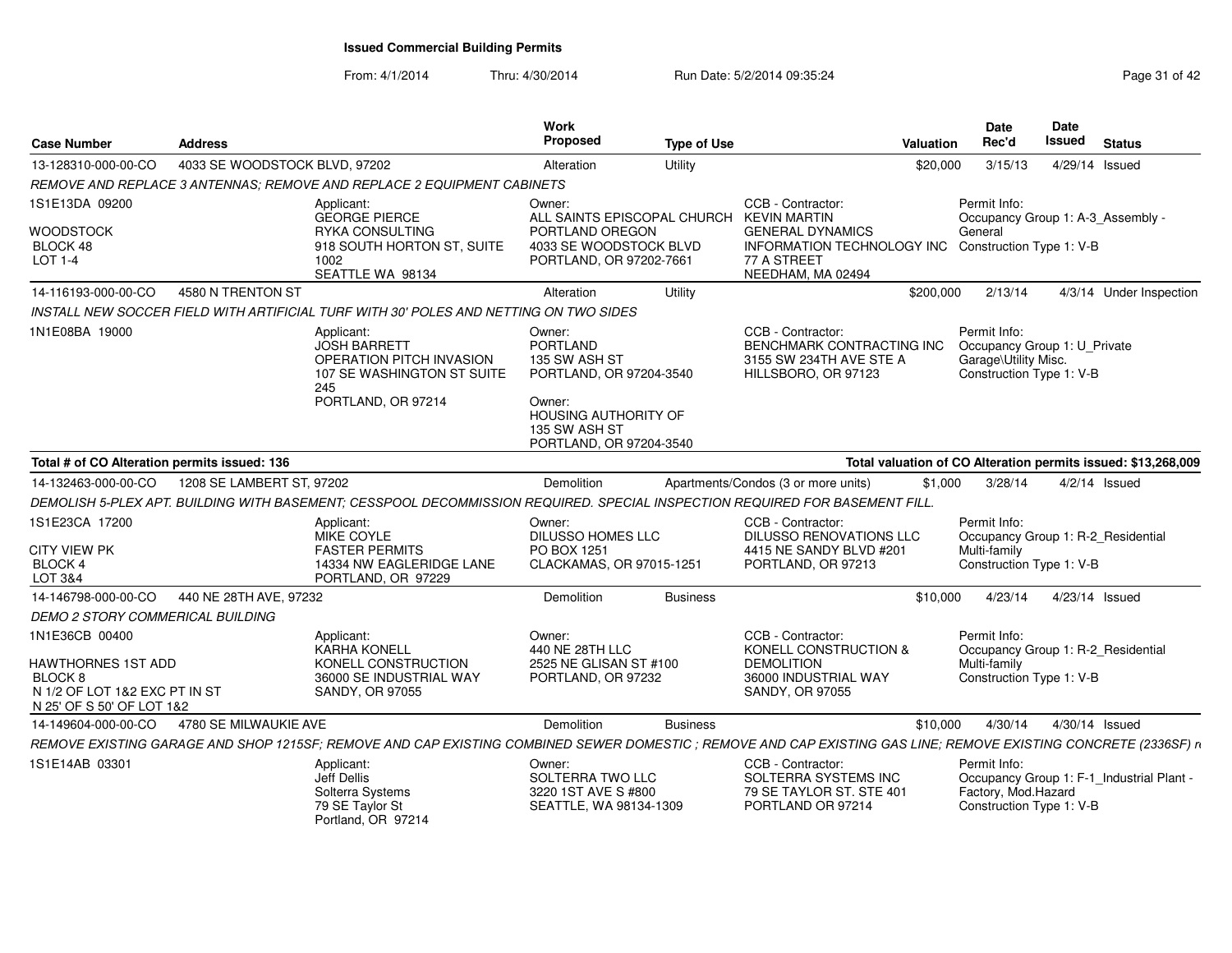| <b>Case Number</b>                                                                                                                     | <b>Address</b>                                     |                                                                                                                                   | Work<br><b>Proposed</b>                                                                                                          | <b>Type of Use</b> |                                                                                                                                         | Valuation                                                                                           | <b>Date</b><br>Rec'd                                                                                         | Date<br><b>Issued</b> | <b>Status</b>                             |  |  |
|----------------------------------------------------------------------------------------------------------------------------------------|----------------------------------------------------|-----------------------------------------------------------------------------------------------------------------------------------|----------------------------------------------------------------------------------------------------------------------------------|--------------------|-----------------------------------------------------------------------------------------------------------------------------------------|-----------------------------------------------------------------------------------------------------|--------------------------------------------------------------------------------------------------------------|-----------------------|-------------------------------------------|--|--|
| 14-121551-000-00-CO                                                                                                                    | 1333 NW 12TH AVE, 97209                            |                                                                                                                                   | Demolition                                                                                                                       | <b>Business</b>    |                                                                                                                                         | \$105,000                                                                                           | 3/18/14                                                                                                      |                       | 4/15/14 Issued                            |  |  |
| Demo Existing Commercial Building                                                                                                      |                                                    |                                                                                                                                   |                                                                                                                                  |                    |                                                                                                                                         |                                                                                                     |                                                                                                              |                       |                                           |  |  |
| 1N1E33AA 01500<br><b>COUCHS ADD</b>                                                                                                    |                                                    | Applicant:<br>Glen Justice<br>ZGF Architects, LLP                                                                                 | Owner:<br><b>OVERTON 12 LLC</b><br>1215 FOURTH AVE #600                                                                          |                    |                                                                                                                                         |                                                                                                     | Permit Info:<br>Factory, Mod.Hazard                                                                          |                       | Occupancy Group 1: F-1_Industrial Plant - |  |  |
| BLOCK 227<br>LOT 1-8                                                                                                                   |                                                    | 1223 SW Washington St, Ste 200<br>Portland, OR 97205                                                                              | SEATTLE, WA 98161                                                                                                                |                    |                                                                                                                                         |                                                                                                     | Construction Type 1: III-B                                                                                   |                       |                                           |  |  |
| 14-114274-000-00-CO                                                                                                                    | 4555 N CHANNEL AVE                                 |                                                                                                                                   | Demolition                                                                                                                       | <b>Business</b>    |                                                                                                                                         | \$540,000                                                                                           | 2/11/14                                                                                                      |                       | 4/25/14 Issued                            |  |  |
|                                                                                                                                        |                                                    | Demolition of building and foundations of existing ports of call office building.                                                 |                                                                                                                                  |                    |                                                                                                                                         |                                                                                                     |                                                                                                              |                       |                                           |  |  |
| 1N1E20 00110<br>Applicant:<br>KARL SCHULZ<br>inici Group, Inc.<br>PARTITION PLAT 2003-38<br>LOT 2 TL 110<br>3030 SW MOODY AVE, STE 104 |                                                    |                                                                                                                                   | Owner:<br>PORT OF PORTLAND (LEASED<br>PO BOX 3820                                                                                |                    |                                                                                                                                         | Permit Info:<br>Occupancy Group 1: B Bank, Off.,<br>Med.Off., Pub.Bldg.<br>Construction Type 1: V-B |                                                                                                              |                       |                                           |  |  |
| LAND ONLY SEE R540485 (64983-1505) FOR<br>IMPS                                                                                         |                                                    | PORTLAND OR 97201                                                                                                                 | PORTLAND, OR 97208-3849<br>Owner:<br><b>DAIMLER TRUCKS NORTH</b><br><b>AMERICA LLC</b><br>PO BOX 3820<br>PORTLAND, OR 97208-3849 |                    |                                                                                                                                         |                                                                                                     |                                                                                                              |                       |                                           |  |  |
| 14-104905-000-00-CO                                                                                                                    | 2921 SE 116TH AVE, 97266                           |                                                                                                                                   | Demolition                                                                                                                       | Educational        |                                                                                                                                         | \$10,000                                                                                            | 1/16/14                                                                                                      |                       | 4/14/14 Issued                            |  |  |
|                                                                                                                                        |                                                    | DEMO EXISTING MODULAR CLASSROOM. SEE 14-104831 CO FOR REPLACEMENT BUILDING.                                                       |                                                                                                                                  |                    |                                                                                                                                         |                                                                                                     |                                                                                                              |                       |                                           |  |  |
| 1S2E10AB 00800<br>SECTION 10 1S 2E<br>TL 800 4.87 ACRES                                                                                |                                                    | Applicant:<br><b>ADAM CORMACK</b><br><b>CORNERSTONE MANAGEMENT</b><br><b>GROUP INC</b><br>1500 SE 135TH AVE<br>PORTLAND, OR 97233 | Owner:<br><b>SCHOOL DISTRICT #40</b><br>1500 SE 130TH AVE<br>PORTLAND, OR 97233-1719                                             |                    | CCB - Contractor:<br><b>STEVE BARTELL</b><br>P & C CONSTRUCTION CO<br>2133 NW YORK ST<br>PORTLAND, OR 97210                             |                                                                                                     |                                                                                                              |                       |                                           |  |  |
| 14-114285-000-00-CO                                                                                                                    | 4660 N CHANNEL AVE, 97217                          |                                                                                                                                   | Demolition                                                                                                                       | Factory/Industrial |                                                                                                                                         | \$210,000                                                                                           | 2/11/14                                                                                                      |                       | 4/25/14 Issued                            |  |  |
|                                                                                                                                        |                                                    | Demolition of building and foundations of existing north Rofo Warehouse building.                                                 |                                                                                                                                  |                    |                                                                                                                                         |                                                                                                     |                                                                                                              |                       |                                           |  |  |
| 1N1E20AD 01200<br>SECTION 20 1N 1E<br>TL 1200 2.16 ACRES                                                                               |                                                    | Applicant:<br>KARL SCHULZ<br>inici Group, Inc.<br>3030 SW MOODY AVE, STE 104<br>PORTLAND OR 97201                                 | Owner:<br>PORT OF PORTLAND<br>PO BOX 3529<br>PORTLAND, OR 97208-3529                                                             |                    |                                                                                                                                         |                                                                                                     | Permit Info:<br>Occupancy Group 1: S-1_Storage -<br>Moderate Hazard, Warehouse<br>Construction Type 1: III-B |                       |                                           |  |  |
| 14-147849-000-00-CO                                                                                                                    | 2305 SE 82ND AVE                                   |                                                                                                                                   | Demolition                                                                                                                       | Storage            |                                                                                                                                         | \$25,000                                                                                            | 4/24/14                                                                                                      |                       | 4/24/14 Issued                            |  |  |
|                                                                                                                                        | DEMO OF EXISTING UHAUL BUILDING AND REMOVE ASPHALT |                                                                                                                                   |                                                                                                                                  |                    |                                                                                                                                         |                                                                                                     |                                                                                                              |                       |                                           |  |  |
| 1S2E05DD 00300<br>SECTION 05 1S 2E<br>TL 300 11.29 ACRES                                                                               |                                                    | Applicant:<br>Sam Stadler<br>SRG Partnership Inc.<br>621 SW Morrison St #200<br>Portland, OR 97205                                | Owner:<br>PO BOX 19000<br>PORTLAND, OR 97280-0990<br>Owner:<br><b>DISTRICT</b><br>PO BOX 19000<br>PORTLAND, OR 97280-0990        |                    | CCB - Contractor:<br>PORTLAND COMMUNITY COLLEGE ONEILL WALSH COMMUNITY<br><b>BUILDERS LLC</b><br>4444 SE 27TH AVE<br>PORTLAND, OR 97202 |                                                                                                     | Permit Info:<br>Occupancy Group 1: B_Bank, Off.,<br>Med.Off., Pub.Bldg.<br>Construction Type 1: V-B          |                       |                                           |  |  |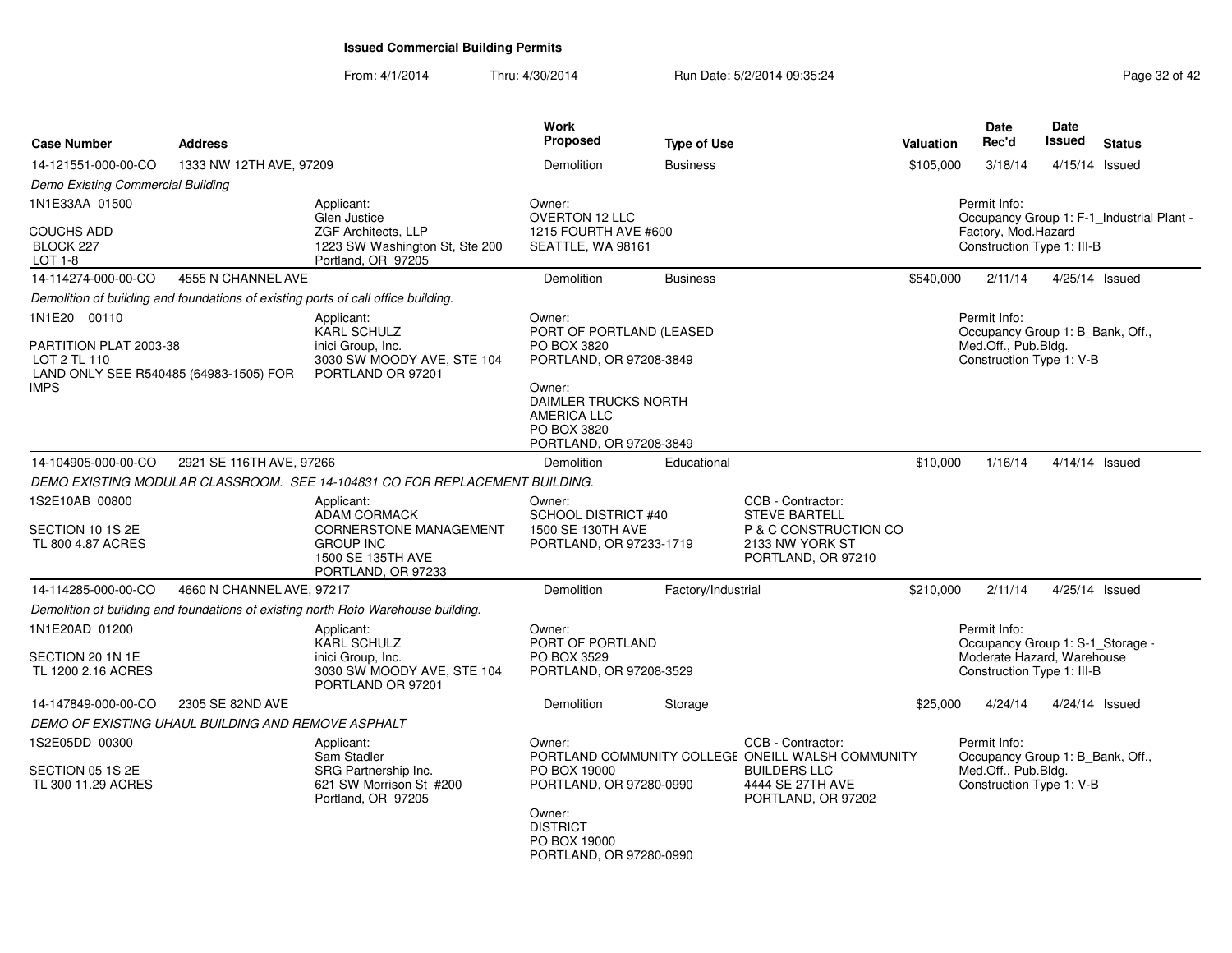| <b>Case Number</b>                                                                  | <b>Address</b>             |                                                                                                                                                     | <b>Work</b><br><b>Proposed</b>                                                                                                                   | <b>Type of Use</b> |                                                                                                                                                    | Valuation   | <b>Date</b><br>Rec'd                                                                                                                              | Date<br><b>Issued</b> | <b>Status</b>                                              |
|-------------------------------------------------------------------------------------|----------------------------|-----------------------------------------------------------------------------------------------------------------------------------------------------|--------------------------------------------------------------------------------------------------------------------------------------------------|--------------------|----------------------------------------------------------------------------------------------------------------------------------------------------|-------------|---------------------------------------------------------------------------------------------------------------------------------------------------|-----------------------|------------------------------------------------------------|
| 14-146065-000-00-CO                                                                 | 9846 SE POWELL BLVD, 97266 |                                                                                                                                                     | Demolition                                                                                                                                       | Storage            |                                                                                                                                                    | \$30,000    | 4/22/14                                                                                                                                           | 4/22/14 Issued        |                                                            |
| DEMOLISH 4000 SF BUILDING, REMOVE ALL DEBRIS                                        |                            |                                                                                                                                                     |                                                                                                                                                  |                    |                                                                                                                                                    |             |                                                                                                                                                   |                       |                                                            |
| 1S2E09DA 04900<br><b>LILY TR</b><br><b>BLOCK 2</b><br>LOT 17 INC PT VAC ST          |                            | Applicant:<br>KONELL CONSTRUCTION &<br><b>DEMOLITION</b><br>36000 INDUSTRIAL WAY<br>SANDY, OR 97055                                                 | Owner:<br>TRI-COUNTY METROPOLITAN<br>4012 SE 17TH AVE<br>PORTLAND, OR 97202-3940<br>Owner:<br><b>TRANSPORTATION DISTRICT</b><br>4012 SE 17TH AVE |                    | CCB - Contractor:<br>KONELL CONSTRUCTION &<br><b>DEMOLITION</b><br>36000 INDUSTRIAL WAY<br><b>SANDY, OR 97055</b>                                  |             | Permit Info:<br>Occupancy Group 1: S-1_Storage -<br>Moderate Hazard, Warehouse<br>Construction Type 1: V-B                                        |                       |                                                            |
|                                                                                     |                            |                                                                                                                                                     | PORTLAND, OR 97202-3940<br>Owner:<br>OF OREGON<br>4012 SE 17TH AVE<br>PORTLAND, OR 97202-3940                                                    |                    |                                                                                                                                                    |             |                                                                                                                                                   |                       |                                                            |
| 14-134790-000-00-CO                                                                 | 5011 NE 26TH AVE, 97211    |                                                                                                                                                     | Demolition                                                                                                                                       | Storage            |                                                                                                                                                    | \$4,000     | 4/22/14                                                                                                                                           | 4/22/14 Issued        |                                                            |
| DEMOLISH SINGLE STORY STORAGE BUILDING                                              |                            |                                                                                                                                                     |                                                                                                                                                  |                    |                                                                                                                                                    |             |                                                                                                                                                   |                       |                                                            |
| 1N1E24BB 23300<br><b>INA PK</b><br>BLOCK 12<br>N 31' OF LOT 12<br>LOT <sub>13</sub> |                            | Applicant:<br><b>KEVIN PARTAIN</b><br><b>URBAN VISIONS</b><br>223 NE 56TH AVE<br>PORTLAND, OR 97213                                                 | Owner:<br><b>BYRON HARRISON</b><br>5011 NE 26TH AVE<br>PORTLAND, OR 97211-6322                                                                   |                    | CCB - Contractor:<br>Jeff Shrope<br>RENAISSANCE CUSTOM HOMES<br><b>LLC</b><br>16771 Boones Ferry Rd<br>Lake Oswego, OR 97035                       |             | Permit Info:<br>Occupancy Group 1: S-1_Storage -<br>Moderate Hazard, Warehouse<br>Construction Type 1: V-B                                        |                       |                                                            |
| Total # of CO Demolition permits issued: 10                                         |                            |                                                                                                                                                     |                                                                                                                                                  |                    |                                                                                                                                                    |             |                                                                                                                                                   |                       | Total valuation of CO Demolition permits issued: \$945,000 |
| 13-179034-DFS-02-CO<br>DFS FOR POST TENSIONED SLAB/ REBAR AND STEEL                 | 4357 N WILLIAMS AVE, 97217 |                                                                                                                                                     | New Construction                                                                                                                                 |                    | Apartments/Condos (3 or more units)                                                                                                                | \$122,950   | 4/8/14                                                                                                                                            | 4/16/14 Issued        |                                                            |
| 1N1E22DB 00400                                                                      |                            | Applicant:<br><b>TODD PAYS</b><br><b>MARATHON CONSTRUCTION</b><br>30050 SW TOWN CENTER LOOP<br><b>WEST, #200</b><br>WILSONVILLE, OR 97070           | Owner:<br><b>WILLIAMS 1 LLC</b><br>12806 NW LORRAINE DR<br>PORTLAND, OR 97229-8348                                                               |                    | CCB - Contractor:<br><b>MARATHON CONSTRUCTION</b><br><b>SERVICES LLC</b><br>30050 SW TOWN CENTER LOOP<br><b>W STE 200</b><br>WILSONVILLE, OR 97070 |             | Permit Info:<br>Occupancy Group 1: R-2_Residential<br>Multi-family<br>Construction Type 1: III-A                                                  |                       | Construction Type 2 (formerly Type 1): I-A                 |
| 13-206564-000-00-CO                                                                 | 1950 NE EVERETT ST, 97232  |                                                                                                                                                     | New Construction                                                                                                                                 |                    | Apartments/Condos (3 or more units)                                                                                                                | \$3,737,725 | 9/18/13                                                                                                                                           |                       | 4/25/14 Under Inspection                                   |
|                                                                                     |                            | CONSTRUCT 5 STORY 47-UNIT APARTMENT BUILDING; SURFACE PARKING LOT; BASEMENT FOR STORAGE, MECHANICAL AND BIKE PARKING; TRASH ENCLOSURE ON MAIN LEVEL |                                                                                                                                                  |                    |                                                                                                                                                    |             |                                                                                                                                                   |                       |                                                            |
| 1N1E35DA 07000                                                                      |                            | Applicant:<br><b>JOE WESTERMAN</b><br>PO BOX 160<br>SHERWOOD, OR 97140-0160                                                                         | Owner:<br><b>WISTARIA HEIGHTS</b><br><b>APARTMENTS LLC</b><br>PO BOX 160<br>SHERWOOD, OR 97140                                                   |                    | CCB - Contractor:<br>EVERGREEN BUILDERS LLC<br>PO BOX 160<br>SHERWOOD, OR 97140                                                                    |             | Permit Info:<br>Occupancy Group 1: R-2_Residential<br>Multi-family<br>Construction Type 1: III-A<br>Total Square Footage - Display Only:<br>33460 |                       | Construction Type 2 (formerly Type 1): III-A               |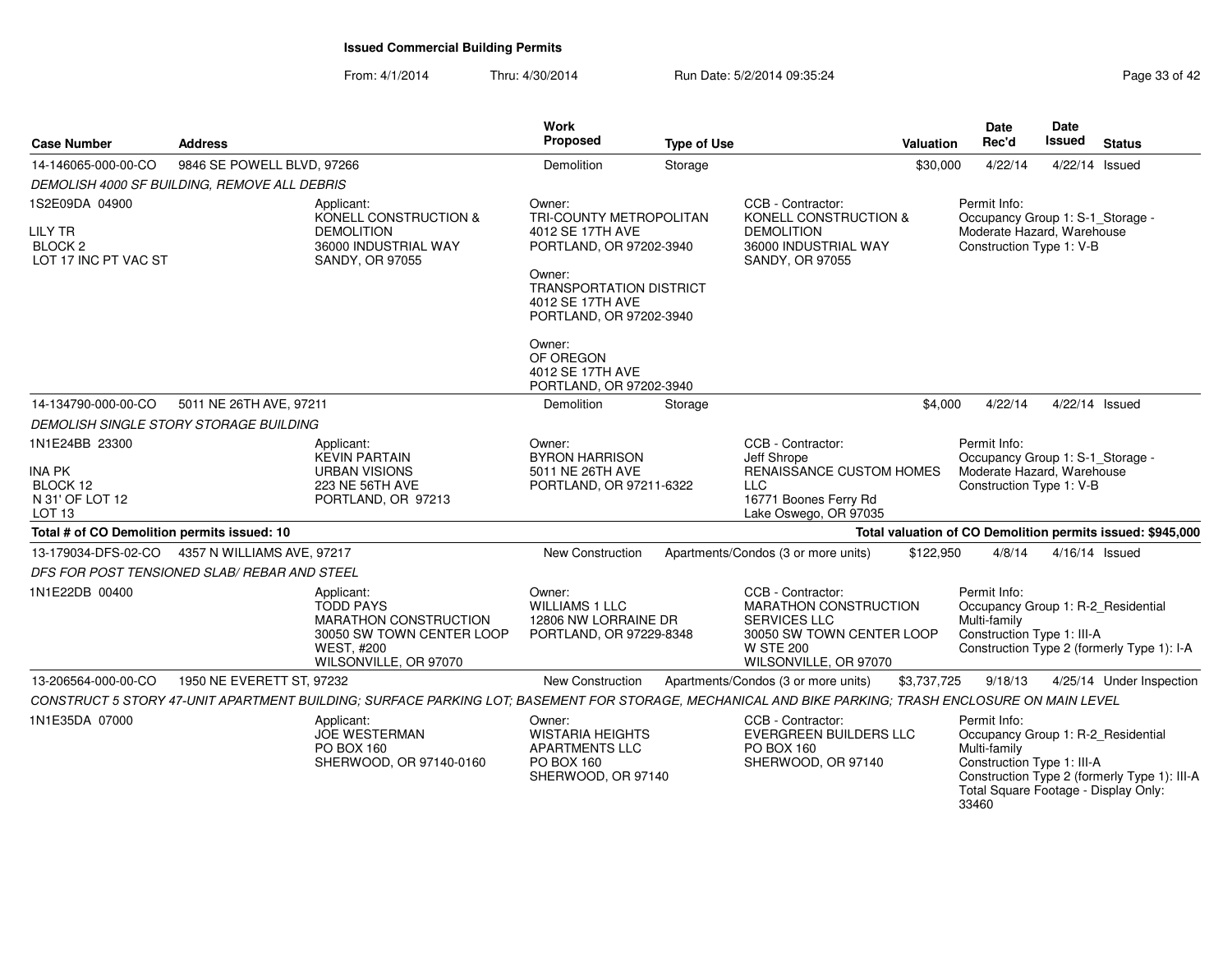| <b>Case Number</b>                                                                                          | <b>Address</b>              |                                                                                                                                                  | Work<br>Proposed                                                                   | <b>Type of Use</b> |                                                                                                                                                    | Valuation | <b>Date</b><br>Rec'd                                                                             | Date<br><b>Issued</b> | <b>Status</b>                                                                        |
|-------------------------------------------------------------------------------------------------------------|-----------------------------|--------------------------------------------------------------------------------------------------------------------------------------------------|------------------------------------------------------------------------------------|--------------------|----------------------------------------------------------------------------------------------------------------------------------------------------|-----------|--------------------------------------------------------------------------------------------------|-----------------------|--------------------------------------------------------------------------------------|
| 13-133987-FND-01-CO                                                                                         | 304 NE MULTNOMAH, 97232     |                                                                                                                                                  | New Construction                                                                   |                    | Apartments/Condos (3 or more units)                                                                                                                | \$80,000  | 4/8/14                                                                                           | 4/8/14                | Under Inspection                                                                     |
| partial - crane foundation and associated building footings                                                 |                             |                                                                                                                                                  |                                                                                    |                    |                                                                                                                                                    |           |                                                                                                  |                       |                                                                                      |
| 1N1E34AA 02600                                                                                              |                             | Applicant:<br>Dustin White<br><b>GBD ARCHITECTS</b><br>1120 NW COUCH ST, SUITE 300<br>PORTLAND OR 97209                                          | Owner:<br><b>STARTERRA LLC</b><br>610 SW ALDER ST #1221<br>PORTLAND, OR 97205      |                    | CCB - Contractor:<br><b>TOM MITCHELL</b><br>WALSH CONSTRUCTION CO<br>2905 SW 1ST AV<br>PORTLAND, OR 97201                                          |           | Permit Info:<br>Hazard, Parking Garage<br>Construction Type 1: I-A                               |                       | Occupancy Group 1: S-2_Storage - Low<br>Construction Type 2 (formerly Type 1): III-B |
| 13-200480-000-00-CO                                                                                         | 4716 NE GLISAN ST, 97213    |                                                                                                                                                  | New Construction                                                                   |                    | Apartments/Condos (3 or more units)                                                                                                                | \$569,147 | 9/11/13                                                                                          |                       | 4/1/14 Under Inspection                                                              |
|                                                                                                             |                             | 1 OF 2 NEW APARTMENT BUILDINGS - BLDG A / NORTH BLDG 12 UNIT APARTMENT WITH SITE IMPROVEMENTS                                                    |                                                                                    |                    |                                                                                                                                                    |           |                                                                                                  |                       |                                                                                      |
| 1N2E31CA 17700                                                                                              |                             | Applicant:<br><b>STEVE FOSLER</b><br><b>FOSLER PORTLAND</b><br>ARCHITECTURE LLC<br>1930 NW LOVEJOY STREET<br>PORTLAND OR 97209                   | Owner:<br><b>JAMES CARLISLE</b><br>4480 NE ALAMEDA ST<br>PORTLAND, OR 97213        |                    | CCB - Contractor:<br><b>RICH GRIMES</b><br>PROGRESS CONSTRUCTION<br>710 NW 17TH STE B<br>PORTLAND OR 97209                                         |           | Permit Info:<br>Occupancy Group 1: R-2_Residential<br>Multi-family<br>Construction Type 1: V-B   |                       | Total Square Footage - Display Only: 5850                                            |
| 13-179034-REV-01-CO                                                                                         | 4357 N WILLIAMS AVE, 97217  |                                                                                                                                                  | New Construction                                                                   |                    | Apartments/Condos (3 or more units)                                                                                                                |           | \$<br>1/6/14                                                                                     |                       | $4/9/14$ Issued                                                                      |
|                                                                                                             |                             | move grease tank and oil/water separator to sw side of building to decrease tank depths adding approximately 225 ft of 4" sewer and 6 clean outs |                                                                                    |                    |                                                                                                                                                    |           |                                                                                                  |                       |                                                                                      |
| 1N1E22DB 00400                                                                                              |                             | Applicant:<br><b>BRIAN VANDETTA</b><br><b>UDELL ENGINEERING</b><br>63 EAST ASH ST<br>LEBANON OR 97355                                            | Owner:<br><b>WILLIAMS 1 LLC</b><br>12806 NW LORRAINE DR<br>PORTLAND, OR 97229-8348 |                    | CCB - Contractor:<br><b>MARATHON CONSTRUCTION</b><br><b>SERVICES LLC</b><br>30050 SW TOWN CENTER LOOP<br><b>W STE 200</b><br>WILSONVILLE, OR 97070 |           | Permit Info:<br>Occupancy Group 1: R-2_Residential<br>Multi-family<br>Construction Type 1: III-A |                       | Construction Type 2 (formerly Type 1): I-A                                           |
| 12-136140-DFS-03-CO                                                                                         | 33 N BEECH ST, 97227        |                                                                                                                                                  | New Construction                                                                   |                    | Apartments/Condos (3 or more units)                                                                                                                | \$25,000  | 7/26/13                                                                                          | 4/15/14 Final         |                                                                                      |
| <b>DFS - ROOF TRUSSES</b>                                                                                   |                             |                                                                                                                                                  |                                                                                    |                    |                                                                                                                                                    |           |                                                                                                  |                       |                                                                                      |
| 1N1E22DC 12800<br><b>ALBINA HMSTD</b><br>BLOCK <sub>29</sub><br>LOT 8 EXC PT IN ST                          |                             | Applicant:<br><b>RUSS HALE</b><br><b>GBD ARCHITECTS</b><br>1120 NW Couch St, Suite 300<br>PORTLAND, OR 97209                                     | Owner:<br>PAYNE APARTMENTS LLC<br>851 SW 6TH AVE #1500<br>PORTLAND, OR 97204       |                    | CCB - Contractor:<br>LORENTZ BRUUN CO INC<br>3611 SE 20TH ST, STE 300<br>PORTLAND OR 97202                                                         |           | Permit Info:<br>Occupancy Group 1: R-2_Residential<br>Multi-family<br>Construction Type 1: V-A   |                       | Construction Type 2 (formerly Type 1): V-A                                           |
| 12-165874-REV-01-CO                                                                                         | 2850 SE GLADSTONE ST, 97202 |                                                                                                                                                  | <b>New Construction</b>                                                            |                    | Apartments/Condos (3 or more units)                                                                                                                |           | \$<br>4/2/14                                                                                     |                       | $4/2/14$ Issued                                                                      |
|                                                                                                             |                             | REVISION TO REMOVE BACKFLOW PREVENTER, NO LONGER NECESSARY                                                                                       |                                                                                    |                    |                                                                                                                                                    |           |                                                                                                  |                       |                                                                                      |
| 1S1E12CC 08700                                                                                              |                             | Applicant:<br><b>BEACHUM JONES</b><br><b>DEFORM NW</b><br>3044 NW NICOLAI ST<br>PORTLAND, OR 97210                                               | Owner:<br><b>CRESTON LOFTS LLC</b><br>PO BOX 42404<br>PORTLAND, OR 97242-0404      |                    | CCB - Contractor:<br>DEFORM NW LLC<br>PO BOX 42404<br>PORTLAND, OR 97242                                                                           |           | Permit Info:<br>Occupancy Group 1: R-2_Residential<br>Multi-family<br>Construction Type 1: V-A   |                       |                                                                                      |
| 13-114642-DFS-07-CO                                                                                         | 3207 NE WEIDLER ST, 97232   |                                                                                                                                                  | <b>New Construction</b>                                                            |                    | Apartments/Condos (3 or more units)                                                                                                                | \$14,000  | 12/18/13                                                                                         |                       | 4/16/14 Issued                                                                       |
| DFS-TRANSLUCENT PANEL SKYLIGHTS                                                                             |                             |                                                                                                                                                  |                                                                                    |                    |                                                                                                                                                    |           |                                                                                                  |                       |                                                                                      |
| 1N1E25CD 11400                                                                                              |                             | Applicant:                                                                                                                                       | Owner:                                                                             |                    | CCB - Contractor:                                                                                                                                  |           | Permit Info:                                                                                     |                       |                                                                                      |
| BROADWAY ADD<br><b>BLOCK 5 TL 11400</b><br><b>LAND &amp; IMPS</b><br>SEE R162224 (R276000702) FOR BILLBOARD |                             | Erika o'callaghan<br><b>Walsh Construction</b><br>2905 SW 1ST AVE<br>PORTLAND OR 97201                                                           | <b>GRANT PARK VILLAGE LLC</b><br>1015 NW 11TH AVE<br>PORTLAND, OR 97209-3496       |                    | WALSH CONSTRUCTION CO<br>2905 SW 1ST AVE<br>PORTLAND, OR 972014707                                                                                 |           | Occupancy Group 1: R-2_Residential<br>Multi-family<br>Construction Type 1: V-A                   |                       | Construction Type 2 (formerly Type 1): I-A                                           |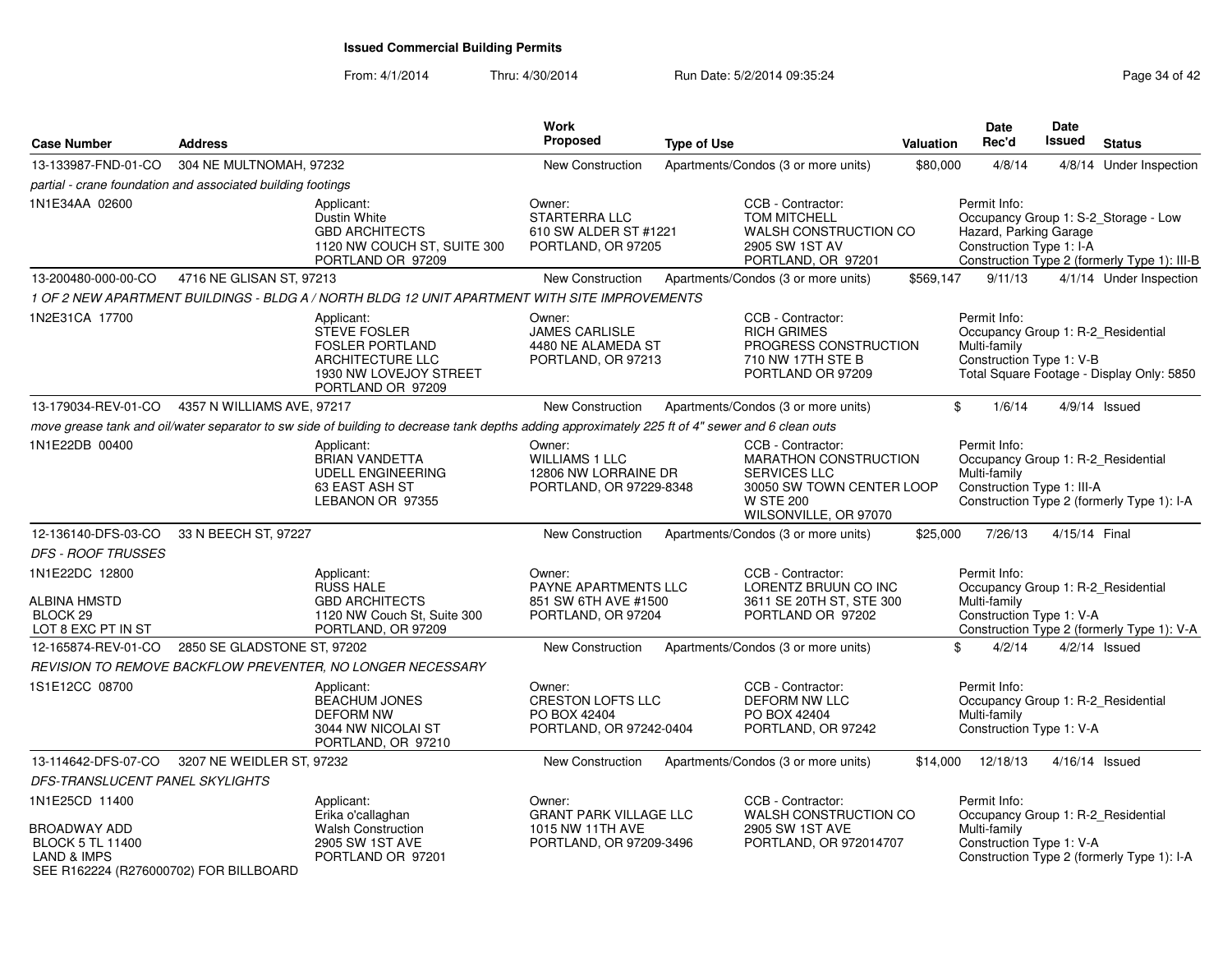| 4357 N WILLIAMS AVE, 97217<br><b>New Construction</b><br>Apartments/Condos (3 or more units)<br>\$30,000<br>3/21/14<br>$4/9/14$ Issued<br>DFS FOR TENSION ROD HOLD DOWN SYSTEM<br>CCB - Contractor:<br>Permit Info:<br>Applicant:<br>Owner:<br><b>MARATHON CONSTRUCTION</b><br><b>WILLIAMS 1 LLC</b><br><b>MARATHON CONSTRUCTION</b><br>Occupancy Group 1: R-2 Residential<br><b>SERVICES LLC</b><br>12806 NW LORRAINE DR<br><b>SERVICES LLC</b><br>Multi-family<br>30050 SW TOWN CENTER LOOP<br>PORTLAND, OR 97229-8348<br>30050 SW TOWN CENTER LOOP<br>Construction Type 1: III-A<br>Construction Type 2 (formerly Type 1): I-A<br><b>W STE 200</b><br><b>W STE 200</b><br>WILSONVILLE, OR 97070<br>WILSONVILLE, OR 97070<br>333 NE 146TH AVE, 97230<br>\$32,543<br>3/27/14<br>Apartments/Condos (3 or more units)<br>4/16/14 Issued<br>New Construction<br>DFS FOR TENSION ROD HOLD DOWN SYSTEM, SHEARWALL<br>CCB - Contractor:<br>Permit Info:<br>Applicant:<br><b>MARATHON CONSTRUCTION</b><br><b>MARATHON CONSTRUCTION</b><br>Occupancy Group 1: R-2 Residential<br><b>SERVICES LLC</b><br><b>SERVICES LLC</b><br>Multi-family<br>30050 SW TOWN CENTER LOOP<br>30050 SW TOWN CENTER LOOP<br>Construction Type 1: V-A<br><b>W STE 200</b><br><b>W STE 200</b><br>WILSONVILLE, OR 97070<br>WILSONVILLE, OR 97070<br>13-128934-REV-06-CO 1100 SE 12TH AVE, 97214<br>New Construction<br>Apartments/Condos (3 or more units)<br>\$<br>2/25/14<br>$4/2/14$ Issued<br>`REV 06 - Changing the graphics (Sheet S104) at the roof trusses to span between grids A to D (as originally calculated) add calculations, notes and details for the roof mounted guardrail.<br>CCB - Contractor:<br>Permit Info:<br>Applicant:<br>Owner:<br><b>JOSHUA LUPKIN</b><br>TAYLOR STREET LOFTS LLC<br>Jordan Gaither<br>Occupancy Group 1: R-2 Residential<br><b>SERA ARCHITECTS</b><br>4200 SE COLUMBIA WAY #300<br><b>GAITHER &amp; SONS</b><br>Multi-family<br>VANCOUVER, WA 98661-5572<br>CONSTRUCTION CO<br>Construction Type 1: V-A<br>338 NW 5TH AVE<br>7101 NE 109TH ST<br>Construction Type 2 (formerly Type 1): V-A<br>PORTLAND OR 97209<br>VANCOUVER, WA 98686<br>13-128928-REV-04-CO  4725 SE DIVISION ST, 97215<br>New Construction<br>Apartments/Condos (3 or more units)<br>\$2/25/14<br>$4/2/14$ Issued<br>REV 04 - Add roof framing plan note # 24 to sheet S104. Note includes a detail reference for roof guardrail attachment. Revise architectural roof stair plan to include additional notes and dimensions for previously<br>Applicant:<br>Owner:<br>CCB - Contractor:<br>Permit Info:<br>DIVISION STREET LOFTS LLC<br>Occupancy Group 1: R-2_Residential<br><b>JOSHUA LUPKIN</b><br>Jordan Gaither<br>1498 SE TECH CENTER PL #150<br><b>GAITHER &amp; SONS</b><br>Multi-family<br><b>SERA ARCHITECTS</b><br>Construction Type 1: V-A<br>338 NW 5TH AVE<br>VANCOUVER, WA 98683<br>CONSTRUCTION CO<br>Construction Type 2 (formerly Type 1): V-A<br>PORTLAND OR 97209<br>7101 NE 109TH ST<br>VANCOUVER, WA 98686<br>3650 NE MALLORY AVE, 97212<br>New Construction<br>Apartments/Condos (3 or more units)<br>\$32,075<br>2/21/14<br>4/17/14 Issued<br>revision - reduce area of green roof, stormwater planter 9 was changed to an enclosed planter, roof drain has been rerouted to connect to directly storm line. see shts c1.01, C2.01, A1.02, P2.01, P2.02, L4.01, L5<br>CCB - Contractor:<br>Permit Info:<br>Applicant:<br>Owner:<br>Mark Schmidt<br>HOME FORWARD<br>ONEILL WALSH COMMUNITY<br>Occupancy Group 1: R-2_Residential<br><b>BUILDERS LLC</b><br>PARTITION PLAT 1996-89<br><b>Holst Architects</b><br>135 SW ASH ST<br>Multi-family<br>Construction Type 1: V-A<br>110 SE 8th Avenue<br>4444 SE 27TH AVE<br>PORTLAND, OR 97204-3598<br>Construction Type 2 (formerly Type 1): V-B<br>Portland, OR 97214<br>PORTLAND, OR 97202<br>13-211977-DFS-01-CO 1161 NW OVERTON ST<br>New Construction<br>Apartments/Condos (3 or more units)<br>\$35,545<br>4/1/14<br>4/16/14 Issued<br>DFS FOR POST TENSION CONCRETE FOR FND-01<br>CCB - Contractor:<br>Applicant:<br>Owner:<br>ANDERSEN CONSTRUCTION<br>BLOCK 17 HOLDINGS LLC<br>ANDERSEN CONSTRUCTION<br><b>COMPANY</b><br>HOYT STREET YARDS NO 2<br><b>COMPANY</b><br>1420 5TH AVE #3670<br>PO BOX 6712<br>SEATTLE, WA 98101<br>PO BOX 6712<br>PORTLAND, OR 97228-6712<br>PORTLAND, OR 97228-6712 | <b>Case Number</b>                                                                                 | <b>Address</b> | <b>Work</b><br>Proposed | <b>Type of Use</b> | <b>Valuation</b> | <b>Date</b><br>Rec'd | <b>Date</b><br><b>Issued</b> | <b>Status</b> |
|---------------------------------------------------------------------------------------------------------------------------------------------------------------------------------------------------------------------------------------------------------------------------------------------------------------------------------------------------------------------------------------------------------------------------------------------------------------------------------------------------------------------------------------------------------------------------------------------------------------------------------------------------------------------------------------------------------------------------------------------------------------------------------------------------------------------------------------------------------------------------------------------------------------------------------------------------------------------------------------------------------------------------------------------------------------------------------------------------------------------------------------------------------------------------------------------------------------------------------------------------------------------------------------------------------------------------------------------------------------------------------------------------------------------------------------------------------------------------------------------------------------------------------------------------------------------------------------------------------------------------------------------------------------------------------------------------------------------------------------------------------------------------------------------------------------------------------------------------------------------------------------------------------------------------------------------------------------------------------------------------------------------------------------------------------------------------------------------------------------------------------------------------------------------------------------------------------------------------------------------------------------------------------------------------------------------------------------------------------------------------------------------------------------------------------------------------------------------------------------------------------------------------------------------------------------------------------------------------------------------------------------------------------------------------------------------------------------------------------------------------------------------------------------------------------------------------------------------------------------------------------------------------------------------------------------------------------------------------------------------------------------------------------------------------------------------------------------------------------------------------------------------------------------------------------------------------------------------------------------------------------------------------------------------------------------------------------------------------------------------------------------------------------------------------------------------------------------------------------------------------------------------------------------------------------------------------------------------------------------------------------------------------------------------------------------------------------------------------------------------------------------------------------------------------------------------------------------------------------------------------------------------------------------------------------------------------------------------------------------------------------------------------------------------------------------------------------------------------------------------------------------------------------------------------------------------------------------------------------------------------------------------------------------------------------------------------------------------------------------------|----------------------------------------------------------------------------------------------------|----------------|-------------------------|--------------------|------------------|----------------------|------------------------------|---------------|
|                                                                                                                                                                                                                                                                                                                                                                                                                                                                                                                                                                                                                                                                                                                                                                                                                                                                                                                                                                                                                                                                                                                                                                                                                                                                                                                                                                                                                                                                                                                                                                                                                                                                                                                                                                                                                                                                                                                                                                                                                                                                                                                                                                                                                                                                                                                                                                                                                                                                                                                                                                                                                                                                                                                                                                                                                                                                                                                                                                                                                                                                                                                                                                                                                                                                                                                                                                                                                                                                                                                                                                                                                                                                                                                                                                                                                                                                                                                                                                                                                                                                                                                                                                                                                                                                                                                                                                     | 13-179034-DFS-01-CO                                                                                |                |                         |                    |                  |                      |                              |               |
|                                                                                                                                                                                                                                                                                                                                                                                                                                                                                                                                                                                                                                                                                                                                                                                                                                                                                                                                                                                                                                                                                                                                                                                                                                                                                                                                                                                                                                                                                                                                                                                                                                                                                                                                                                                                                                                                                                                                                                                                                                                                                                                                                                                                                                                                                                                                                                                                                                                                                                                                                                                                                                                                                                                                                                                                                                                                                                                                                                                                                                                                                                                                                                                                                                                                                                                                                                                                                                                                                                                                                                                                                                                                                                                                                                                                                                                                                                                                                                                                                                                                                                                                                                                                                                                                                                                                                                     |                                                                                                    |                |                         |                    |                  |                      |                              |               |
|                                                                                                                                                                                                                                                                                                                                                                                                                                                                                                                                                                                                                                                                                                                                                                                                                                                                                                                                                                                                                                                                                                                                                                                                                                                                                                                                                                                                                                                                                                                                                                                                                                                                                                                                                                                                                                                                                                                                                                                                                                                                                                                                                                                                                                                                                                                                                                                                                                                                                                                                                                                                                                                                                                                                                                                                                                                                                                                                                                                                                                                                                                                                                                                                                                                                                                                                                                                                                                                                                                                                                                                                                                                                                                                                                                                                                                                                                                                                                                                                                                                                                                                                                                                                                                                                                                                                                                     | 1N1E22DB 00400                                                                                     |                |                         |                    |                  |                      |                              |               |
|                                                                                                                                                                                                                                                                                                                                                                                                                                                                                                                                                                                                                                                                                                                                                                                                                                                                                                                                                                                                                                                                                                                                                                                                                                                                                                                                                                                                                                                                                                                                                                                                                                                                                                                                                                                                                                                                                                                                                                                                                                                                                                                                                                                                                                                                                                                                                                                                                                                                                                                                                                                                                                                                                                                                                                                                                                                                                                                                                                                                                                                                                                                                                                                                                                                                                                                                                                                                                                                                                                                                                                                                                                                                                                                                                                                                                                                                                                                                                                                                                                                                                                                                                                                                                                                                                                                                                                     | 13-111713-DFS-01-CO                                                                                |                |                         |                    |                  |                      |                              |               |
|                                                                                                                                                                                                                                                                                                                                                                                                                                                                                                                                                                                                                                                                                                                                                                                                                                                                                                                                                                                                                                                                                                                                                                                                                                                                                                                                                                                                                                                                                                                                                                                                                                                                                                                                                                                                                                                                                                                                                                                                                                                                                                                                                                                                                                                                                                                                                                                                                                                                                                                                                                                                                                                                                                                                                                                                                                                                                                                                                                                                                                                                                                                                                                                                                                                                                                                                                                                                                                                                                                                                                                                                                                                                                                                                                                                                                                                                                                                                                                                                                                                                                                                                                                                                                                                                                                                                                                     |                                                                                                    |                |                         |                    |                  |                      |                              |               |
|                                                                                                                                                                                                                                                                                                                                                                                                                                                                                                                                                                                                                                                                                                                                                                                                                                                                                                                                                                                                                                                                                                                                                                                                                                                                                                                                                                                                                                                                                                                                                                                                                                                                                                                                                                                                                                                                                                                                                                                                                                                                                                                                                                                                                                                                                                                                                                                                                                                                                                                                                                                                                                                                                                                                                                                                                                                                                                                                                                                                                                                                                                                                                                                                                                                                                                                                                                                                                                                                                                                                                                                                                                                                                                                                                                                                                                                                                                                                                                                                                                                                                                                                                                                                                                                                                                                                                                     | 1N2E36CB 04500                                                                                     |                |                         |                    |                  |                      |                              |               |
|                                                                                                                                                                                                                                                                                                                                                                                                                                                                                                                                                                                                                                                                                                                                                                                                                                                                                                                                                                                                                                                                                                                                                                                                                                                                                                                                                                                                                                                                                                                                                                                                                                                                                                                                                                                                                                                                                                                                                                                                                                                                                                                                                                                                                                                                                                                                                                                                                                                                                                                                                                                                                                                                                                                                                                                                                                                                                                                                                                                                                                                                                                                                                                                                                                                                                                                                                                                                                                                                                                                                                                                                                                                                                                                                                                                                                                                                                                                                                                                                                                                                                                                                                                                                                                                                                                                                                                     |                                                                                                    |                |                         |                    |                  |                      |                              |               |
|                                                                                                                                                                                                                                                                                                                                                                                                                                                                                                                                                                                                                                                                                                                                                                                                                                                                                                                                                                                                                                                                                                                                                                                                                                                                                                                                                                                                                                                                                                                                                                                                                                                                                                                                                                                                                                                                                                                                                                                                                                                                                                                                                                                                                                                                                                                                                                                                                                                                                                                                                                                                                                                                                                                                                                                                                                                                                                                                                                                                                                                                                                                                                                                                                                                                                                                                                                                                                                                                                                                                                                                                                                                                                                                                                                                                                                                                                                                                                                                                                                                                                                                                                                                                                                                                                                                                                                     |                                                                                                    |                |                         |                    |                  |                      |                              |               |
|                                                                                                                                                                                                                                                                                                                                                                                                                                                                                                                                                                                                                                                                                                                                                                                                                                                                                                                                                                                                                                                                                                                                                                                                                                                                                                                                                                                                                                                                                                                                                                                                                                                                                                                                                                                                                                                                                                                                                                                                                                                                                                                                                                                                                                                                                                                                                                                                                                                                                                                                                                                                                                                                                                                                                                                                                                                                                                                                                                                                                                                                                                                                                                                                                                                                                                                                                                                                                                                                                                                                                                                                                                                                                                                                                                                                                                                                                                                                                                                                                                                                                                                                                                                                                                                                                                                                                                     | 1S1E02BD 03300<br>HAWTHORNE PK<br>BLOCK 255<br>LOT 1-4                                             |                |                         |                    |                  |                      |                              |               |
|                                                                                                                                                                                                                                                                                                                                                                                                                                                                                                                                                                                                                                                                                                                                                                                                                                                                                                                                                                                                                                                                                                                                                                                                                                                                                                                                                                                                                                                                                                                                                                                                                                                                                                                                                                                                                                                                                                                                                                                                                                                                                                                                                                                                                                                                                                                                                                                                                                                                                                                                                                                                                                                                                                                                                                                                                                                                                                                                                                                                                                                                                                                                                                                                                                                                                                                                                                                                                                                                                                                                                                                                                                                                                                                                                                                                                                                                                                                                                                                                                                                                                                                                                                                                                                                                                                                                                                     |                                                                                                    |                |                         |                    |                  |                      |                              |               |
|                                                                                                                                                                                                                                                                                                                                                                                                                                                                                                                                                                                                                                                                                                                                                                                                                                                                                                                                                                                                                                                                                                                                                                                                                                                                                                                                                                                                                                                                                                                                                                                                                                                                                                                                                                                                                                                                                                                                                                                                                                                                                                                                                                                                                                                                                                                                                                                                                                                                                                                                                                                                                                                                                                                                                                                                                                                                                                                                                                                                                                                                                                                                                                                                                                                                                                                                                                                                                                                                                                                                                                                                                                                                                                                                                                                                                                                                                                                                                                                                                                                                                                                                                                                                                                                                                                                                                                     |                                                                                                    |                |                         |                    |                  |                      |                              |               |
|                                                                                                                                                                                                                                                                                                                                                                                                                                                                                                                                                                                                                                                                                                                                                                                                                                                                                                                                                                                                                                                                                                                                                                                                                                                                                                                                                                                                                                                                                                                                                                                                                                                                                                                                                                                                                                                                                                                                                                                                                                                                                                                                                                                                                                                                                                                                                                                                                                                                                                                                                                                                                                                                                                                                                                                                                                                                                                                                                                                                                                                                                                                                                                                                                                                                                                                                                                                                                                                                                                                                                                                                                                                                                                                                                                                                                                                                                                                                                                                                                                                                                                                                                                                                                                                                                                                                                                     | 1S2E06CD 08000<br><b>DIVISION ST ADD</b><br>BLOCK 5<br>LOT 1 EXC PT IN STS<br>LOT 2&3 EXC PT IN ST |                |                         |                    |                  |                      |                              |               |
|                                                                                                                                                                                                                                                                                                                                                                                                                                                                                                                                                                                                                                                                                                                                                                                                                                                                                                                                                                                                                                                                                                                                                                                                                                                                                                                                                                                                                                                                                                                                                                                                                                                                                                                                                                                                                                                                                                                                                                                                                                                                                                                                                                                                                                                                                                                                                                                                                                                                                                                                                                                                                                                                                                                                                                                                                                                                                                                                                                                                                                                                                                                                                                                                                                                                                                                                                                                                                                                                                                                                                                                                                                                                                                                                                                                                                                                                                                                                                                                                                                                                                                                                                                                                                                                                                                                                                                     | 12-198671-REV-01-CO                                                                                |                |                         |                    |                  |                      |                              |               |
|                                                                                                                                                                                                                                                                                                                                                                                                                                                                                                                                                                                                                                                                                                                                                                                                                                                                                                                                                                                                                                                                                                                                                                                                                                                                                                                                                                                                                                                                                                                                                                                                                                                                                                                                                                                                                                                                                                                                                                                                                                                                                                                                                                                                                                                                                                                                                                                                                                                                                                                                                                                                                                                                                                                                                                                                                                                                                                                                                                                                                                                                                                                                                                                                                                                                                                                                                                                                                                                                                                                                                                                                                                                                                                                                                                                                                                                                                                                                                                                                                                                                                                                                                                                                                                                                                                                                                                     |                                                                                                    |                |                         |                    |                  |                      |                              |               |
|                                                                                                                                                                                                                                                                                                                                                                                                                                                                                                                                                                                                                                                                                                                                                                                                                                                                                                                                                                                                                                                                                                                                                                                                                                                                                                                                                                                                                                                                                                                                                                                                                                                                                                                                                                                                                                                                                                                                                                                                                                                                                                                                                                                                                                                                                                                                                                                                                                                                                                                                                                                                                                                                                                                                                                                                                                                                                                                                                                                                                                                                                                                                                                                                                                                                                                                                                                                                                                                                                                                                                                                                                                                                                                                                                                                                                                                                                                                                                                                                                                                                                                                                                                                                                                                                                                                                                                     | 1N1E22DD 16001<br>LOT 1                                                                            |                |                         |                    |                  |                      |                              |               |
|                                                                                                                                                                                                                                                                                                                                                                                                                                                                                                                                                                                                                                                                                                                                                                                                                                                                                                                                                                                                                                                                                                                                                                                                                                                                                                                                                                                                                                                                                                                                                                                                                                                                                                                                                                                                                                                                                                                                                                                                                                                                                                                                                                                                                                                                                                                                                                                                                                                                                                                                                                                                                                                                                                                                                                                                                                                                                                                                                                                                                                                                                                                                                                                                                                                                                                                                                                                                                                                                                                                                                                                                                                                                                                                                                                                                                                                                                                                                                                                                                                                                                                                                                                                                                                                                                                                                                                     |                                                                                                    |                |                         |                    |                  |                      |                              |               |
|                                                                                                                                                                                                                                                                                                                                                                                                                                                                                                                                                                                                                                                                                                                                                                                                                                                                                                                                                                                                                                                                                                                                                                                                                                                                                                                                                                                                                                                                                                                                                                                                                                                                                                                                                                                                                                                                                                                                                                                                                                                                                                                                                                                                                                                                                                                                                                                                                                                                                                                                                                                                                                                                                                                                                                                                                                                                                                                                                                                                                                                                                                                                                                                                                                                                                                                                                                                                                                                                                                                                                                                                                                                                                                                                                                                                                                                                                                                                                                                                                                                                                                                                                                                                                                                                                                                                                                     |                                                                                                    |                |                         |                    |                  |                      |                              |               |
|                                                                                                                                                                                                                                                                                                                                                                                                                                                                                                                                                                                                                                                                                                                                                                                                                                                                                                                                                                                                                                                                                                                                                                                                                                                                                                                                                                                                                                                                                                                                                                                                                                                                                                                                                                                                                                                                                                                                                                                                                                                                                                                                                                                                                                                                                                                                                                                                                                                                                                                                                                                                                                                                                                                                                                                                                                                                                                                                                                                                                                                                                                                                                                                                                                                                                                                                                                                                                                                                                                                                                                                                                                                                                                                                                                                                                                                                                                                                                                                                                                                                                                                                                                                                                                                                                                                                                                     | 1N1E34BB 02630                                                                                     |                |                         |                    |                  |                      |                              |               |
|                                                                                                                                                                                                                                                                                                                                                                                                                                                                                                                                                                                                                                                                                                                                                                                                                                                                                                                                                                                                                                                                                                                                                                                                                                                                                                                                                                                                                                                                                                                                                                                                                                                                                                                                                                                                                                                                                                                                                                                                                                                                                                                                                                                                                                                                                                                                                                                                                                                                                                                                                                                                                                                                                                                                                                                                                                                                                                                                                                                                                                                                                                                                                                                                                                                                                                                                                                                                                                                                                                                                                                                                                                                                                                                                                                                                                                                                                                                                                                                                                                                                                                                                                                                                                                                                                                                                                                     | LOT 25-28                                                                                          |                |                         |                    |                  |                      |                              |               |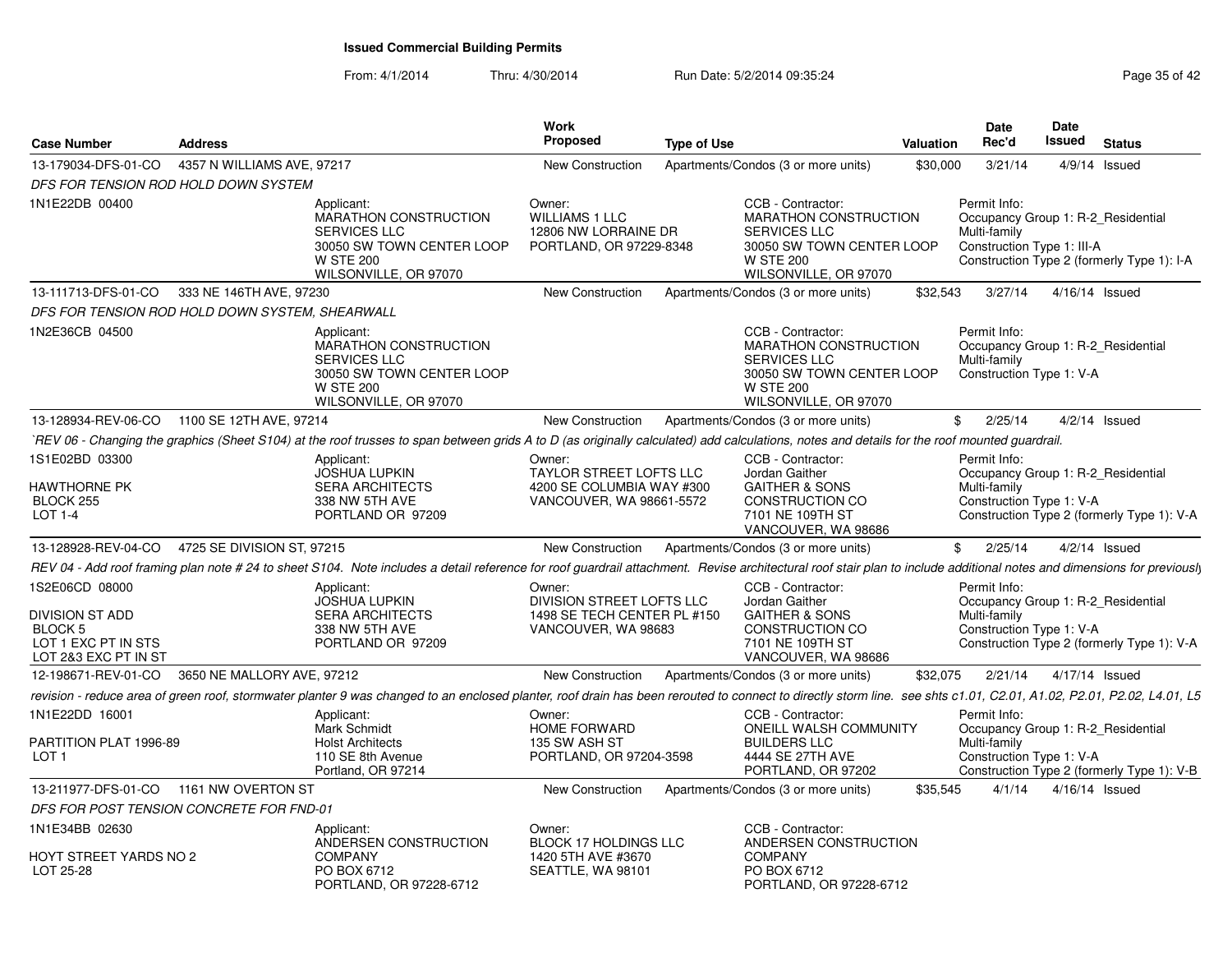| <b>Case Number</b>                                 | <b>Address</b>              |                                                                                                               | <b>Work</b><br>Proposed                                                        | <b>Type of Use</b>                                                                                                                                 | <b>Valuation</b> | Date<br>Rec'd                                                                                                                                   | Date<br><b>Issued</b> | <b>Status</b>                              |
|----------------------------------------------------|-----------------------------|---------------------------------------------------------------------------------------------------------------|--------------------------------------------------------------------------------|----------------------------------------------------------------------------------------------------------------------------------------------------|------------------|-------------------------------------------------------------------------------------------------------------------------------------------------|-----------------------|--------------------------------------------|
| 13-171048-DFS-01-CO                                | 1135 NW EVERETT ST, 97209   |                                                                                                               | New Construction                                                               | Apartments/Condos (3 or more units)                                                                                                                | \$50,000         | 3/11/14                                                                                                                                         |                       | 4/24/14 Issued                             |
| DFS-01 FOR STR-01: POST TENSION REBAR SLAB-LEVEL 2 |                             |                                                                                                               |                                                                                |                                                                                                                                                    |                  |                                                                                                                                                 |                       |                                            |
| 1N1E33DA 02900                                     |                             | Applicant:<br>LAWRENCE BARNEY<br>LORENTZ BRUUN CO, INC<br>3611 SE 20TH AVE SUITE 300<br>PORTLAND, OR 97202    | Owner:<br>NW TH LLC<br>1477 NW EVERETT ST<br>PORTLAND, OR 97209<br>Owner:      | CCB - Contractor:<br>LORENTZ BRUUN CO INC<br>3611 SE 20TH ST, STE 300<br>PORTLAND OR 97202                                                         |                  | Permit Info:<br>Occupancy Group 1: R-2_Residential<br>Multi-family<br>Construction Type 1: I-B                                                  |                       | Construction Type 2 (formerly Type 1): I-B |
|                                                    |                             |                                                                                                               | <b>HFTB LLC</b><br>1477 NW EVERETT ST<br>PORTLAND, OR 97209                    |                                                                                                                                                    |                  |                                                                                                                                                 |                       |                                            |
| 13-151461-DFS-01-CO                                | 2080 NW FRONT AVE           |                                                                                                               | New Construction                                                               | Apartments/Condos (3 or more units)                                                                                                                | \$100,000        | 3/4/14                                                                                                                                          |                       | $4/7/14$ Issued                            |
| DFS FOR POST TENSION CONCRETE FOR FND-01           |                             |                                                                                                               |                                                                                |                                                                                                                                                    |                  |                                                                                                                                                 |                       |                                            |
| 1N1E28D 00324                                      |                             | Applicant:<br><b>HENRY MILLER</b>                                                                             | Owner:<br>CRP/FPC RIVERSCAPE LLC                                               | CCB - Contractor:<br>CANV NC LLC                                                                                                                   |                  | Permit Info:<br>Occupancy Group 1: R-2_Residential                                                                                              |                       |                                            |
| <b>RIVERNORTH</b><br>LOT <sub>10</sub>             |                             | <b>CANV CONSTRUCTION</b><br>2130 NW FRONT AVE<br>PORTLAND, OR 97206                                           | 1741 VILLAGE CENTER CIR<br>LAS VEGAS, NV 89134-6303                            | 1741 VILLAGE CENTER CIRCLE<br>LAS VEGAS, NV 89134                                                                                                  |                  | Multi-family<br>Construction Type 1: III-B                                                                                                      |                       | Construction Type 2 (formerly Type 1): I-A |
| 13-172468-DFS-03-CO                                | 1605 NE CLACKAMAS ST, 97232 |                                                                                                               | New Construction                                                               | Apartments/Condos (3 or more units)                                                                                                                | \$10,000         | 3/6/14                                                                                                                                          |                       | $4/8/14$ Issued                            |
|                                                    |                             |                                                                                                               |                                                                                | *** DFS 3: Fall Protection Devices***NEW 6 STORY, 19 UNIT LIVING FACILITY, 4-TON MUA FOR CORRIDORS, ELECTRIC SPLITS FOR APARTMENTS, "OPEN" GARAGE, |                  |                                                                                                                                                 |                       |                                            |
| 1N1E35AB 05708<br><b>BROWNFIELD PLACE</b>          |                             | Applicant:<br>Collin Foster<br><b>Turner Construction</b>                                                     | Owner:<br>HOLLADAY PARK PLAZA INC<br>1300 NE 16TH AVE                          | CCB - Contractor:<br>TURNER CONSTRUCTION CO<br>1200 NW NAITO PARKWAY #300                                                                          |                  | Permit Info:<br>Occupancy Group 1: R-2_Residential<br>Multi-family                                                                              |                       |                                            |
| LOT 8 INC UND INT TRACT A                          |                             |                                                                                                               | PORTLAND, OR 97232                                                             | PORTLAND, OR 972209                                                                                                                                |                  | Construction Type 1: II-B                                                                                                                       |                       | Construction Type 2 (formerly Type 1): I-A |
| 13-237902-000-00-CO                                | 3910 NE TILLAMOOK ST, 97212 |                                                                                                               | <b>New Construction</b>                                                        | Apartments/Condos (3 or more units)                                                                                                                | \$6,809,574      | 12/13/13                                                                                                                                        |                       | 4/21/14 Under Inspection                   |
|                                                    |                             | NEW 5-STORY MULTI-FAMILY APARTMENT BUILDING WITH 75 UNITS; ON-SITE SUBGRADE PARKING                           |                                                                                |                                                                                                                                                    |                  |                                                                                                                                                 |                       |                                            |
| 1N1E25DA 23100                                     |                             | Applicant:<br><b>DAVID MULLENS</b><br>URBAN DEVELOPMENT GROUP<br>735 SW 158TH AVENUE<br>BEAVERTON, OR 97006   | Owner:<br><b>UDG GRANT PARK LLC</b><br>735 SW 158TH AVE<br>BEAVERTON, OR 97006 | CCB - Contractor:<br>SK HOFF CONSTRUCTION LLC<br>735 SW 158TH AVE<br>BEAVERTON, OR 97006                                                           |                  | Permit Info:<br>Occupancy Group 1: R-2_Residential<br>Multi-family<br>Construction Type 1: V-A<br>Total Square Footage - Display Only:<br>63078 |                       | Construction Type 2 (formerly Type 1): I-A |
| 12-165877-REV-01-CO                                | 2860 SE GLADSTONE ST, 97202 |                                                                                                               | New Construction                                                               | Apartments/Condos (3 or more units)                                                                                                                |                  | \$<br>4/2/14                                                                                                                                    |                       | $4/2/14$ Issued                            |
|                                                    |                             | REVISION TO ELIMINATE SANITARY SEWER LINE, THIS BUILDING TO TIE INTO SS FOR WEST BUILDING, NEW 1.5" WATER SVC |                                                                                |                                                                                                                                                    |                  |                                                                                                                                                 |                       |                                            |
| 1S1E12CC 08700                                     |                             | Applicant:<br>BEACHUM JONES                                                                                   | Owner:<br><b>CRESTON LOFTS LLC</b>                                             | CCB - Contractor:<br><b>DEFORM NW LLC</b>                                                                                                          |                  | Permit Info:<br>Occupancy Group 1: R-2_Residential                                                                                              |                       |                                            |
| <b>KENILWORTH</b><br>BLOCK 19<br>LOT 1&2           |                             | <b>DEFORM NW</b><br>3044 NW NICOLAI ST<br>PORTLAND, OR 97210                                                  | PO BOX 42404<br>PORTLAND, OR 97242-0404                                        | PO BOX 42404<br>PORTLAND, OR 97242                                                                                                                 |                  | Multi-family<br>Construction Type 1: V-A                                                                                                        |                       |                                            |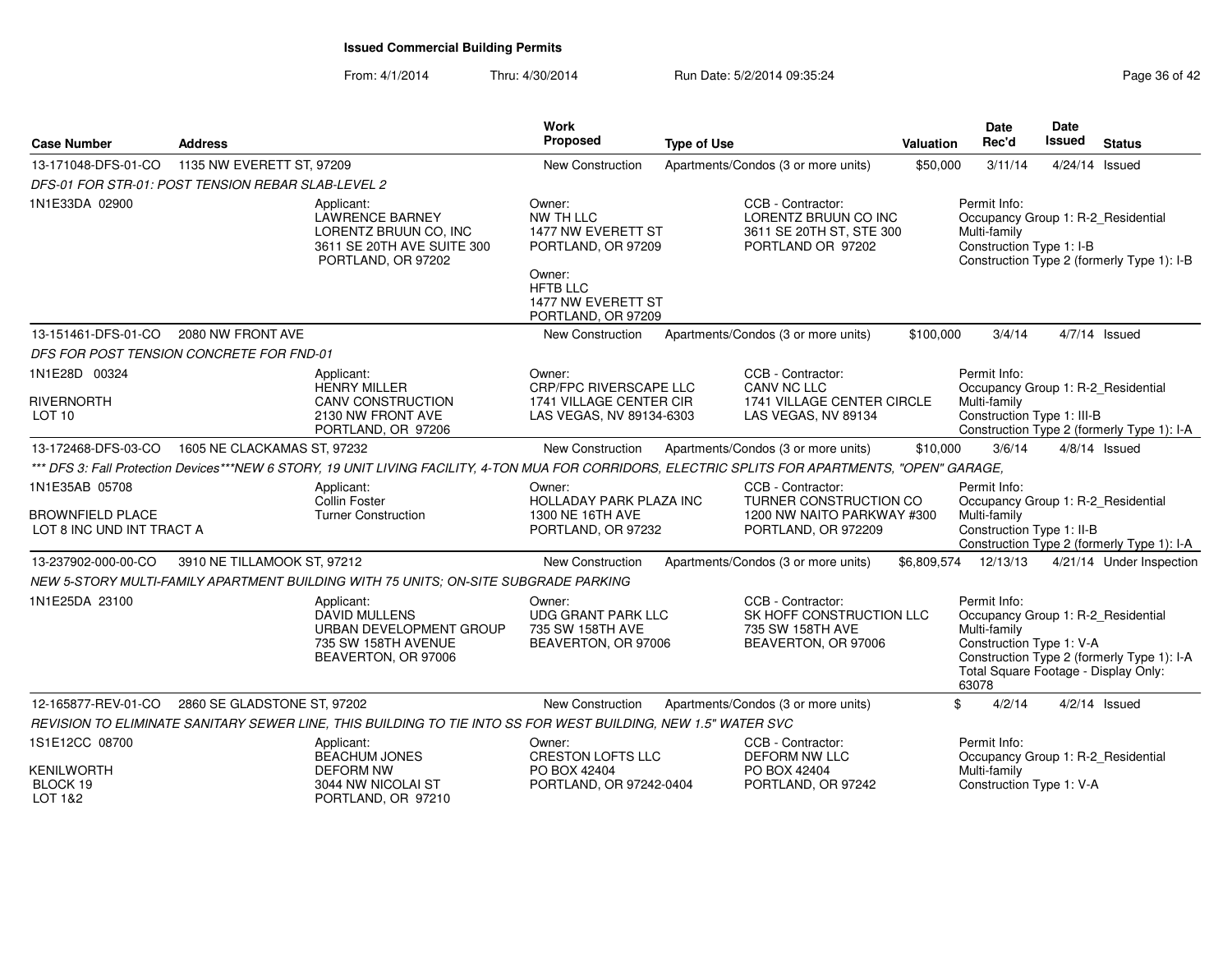| <b>Case Number</b><br><b>Address</b>                    |                                                                                                                                                                  | Work<br><b>Proposed</b><br>Type of Use                                                                                                                                   | <b>Valuation</b>                                                                             | <b>Date</b><br>Rec'd  | Date<br>Issued                                          | <b>Status</b>                                                                  |
|---------------------------------------------------------|------------------------------------------------------------------------------------------------------------------------------------------------------------------|--------------------------------------------------------------------------------------------------------------------------------------------------------------------------|----------------------------------------------------------------------------------------------|-----------------------|---------------------------------------------------------|--------------------------------------------------------------------------------|
| 13-236980-000-00-CO                                     | 11563 NE GLENN WIDING DR, 97220                                                                                                                                  | <b>New Construction</b><br>Assembly                                                                                                                                      |                                                                                              | \$745,000<br>12/12/13 |                                                         | 4/1/14 Under Inspection                                                        |
|                                                         | NEW 4.400 SF BUILDING FOR RESTAURANT TENANT WITH DRIVE THROUGH TO INCLUDE RESTROOMS. KITCHEN, BAKERY AND DINING AREA. INCLUDES ASSOCIATED PARKING, LANDSCAPING . |                                                                                                                                                                          |                                                                                              |                       |                                                         |                                                                                |
| 1N2E15AC 00400                                          | Applicant:<br>SUZANNAH STANLEY<br><b>MACKENZIE</b><br>1515 SE WATER AVE<br>PORTLAND, OR 97214                                                                    | Owner:<br>MAJ WOODSTOCK LLC<br>300 W 15TH ST #200<br>VANCOUVER, WA 98660-2927<br>Owner:<br>MAJ TACOMA STREET<br>300 W 15TH ST #200<br>VANCOUVER, WA 98660-2927<br>Owner: | CCB - Contractor:<br><b>TEAM CONSTRUCTION LLC</b><br>4201 NE 66TH AVE<br>VANCOUVER, WA 98661 | Permit Info:          | Construction Type 1: V-B                                | Occupancy Group 1: A-2_Restaurant<br>Total Square Footage - Display Only: 4400 |
|                                                         |                                                                                                                                                                  | <b>LLC</b><br>300 W 15TH ST #200<br>VANCOUVER, WA 98660-2927                                                                                                             |                                                                                              |                       |                                                         |                                                                                |
| 13-200566-DFS-01-CO                                     | 5482 SW BEAVERTON HILLSDALE HWY, 97221                                                                                                                           | New Construction<br><b>Business</b>                                                                                                                                      |                                                                                              | 3/13/14<br>\$2.180    |                                                         | $4/1/14$ Issued                                                                |
| <b>DFS FOR ROOF TRUSSES</b>                             |                                                                                                                                                                  |                                                                                                                                                                          |                                                                                              |                       |                                                         |                                                                                |
| 1S1E18AC 02000                                          | Applicant:<br>TAPIO CONSTRUCTION INC                                                                                                                             | Owner:<br><b>CTMG SHATTUCK LLC</b>                                                                                                                                       | CCB - Contractor:<br>TAPIO CONSTRUCTION INC                                                  | Permit Info:          | Occupancy Group 1: B_Bank, Off.,                        |                                                                                |
| SECTION 18 1S 1E<br>TL 2000 0.62 ACRES                  | PO BOX 820364<br>VANCOUVER WA 98682                                                                                                                              | 3641 SE LEXINGTON ST<br>PORTLAND, OR 97202-8439                                                                                                                          | PO BOX 820364<br>VANCOUVER WA 98682                                                          | Med.Off., Pub.Bldg.   | Construction Type 1: V-B                                |                                                                                |
| 12-135607-DFS-01-CO                                     | 6650 SW CAPITOL HWY, 97219                                                                                                                                       | New Construction<br><b>Business</b>                                                                                                                                      |                                                                                              | \$3,500<br>3/11/14    |                                                         | $4/9/14$ Issued                                                                |
| DFS FOR ACCESSIBILITY SIGNAGE                           |                                                                                                                                                                  |                                                                                                                                                                          |                                                                                              |                       |                                                         |                                                                                |
| 1S1E20AA 02100                                          | Applicant:<br><b>BILL LANNING</b><br><b>MWA ARCHITECTS</b><br>70 NW COUCH ST #401<br>PORTLAND, OR 97209                                                          | Owner:<br><b>PORTLAND</b><br>135 SW ASH ST<br>PORTLAND, OR 97204-3540<br>Owner:<br>HOUSING AUTHORITY OF                                                                  |                                                                                              | Permit Info:          | Occupancy Group 1: E_School<br>Construction Type 1: V-B |                                                                                |
|                                                         |                                                                                                                                                                  | 135 SW ASH ST<br>PORTLAND, OR 97204-3540                                                                                                                                 |                                                                                              |                       |                                                         |                                                                                |
| 13-137297-DFS-03-CO                                     | 5 SE MADISON ST, 97214                                                                                                                                           | New Construction<br><b>Business</b>                                                                                                                                      |                                                                                              | \$7,500<br>3/11/14    |                                                         | 4/28/14 Issued                                                                 |
| <b>DFS FOR HVAC SEISMIC</b>                             |                                                                                                                                                                  |                                                                                                                                                                          |                                                                                              |                       |                                                         |                                                                                |
| 1S1E03AD 03900                                          | Applicant:<br><b>TIM PHAM</b>                                                                                                                                    | Owner:<br>PORTLAND CITY OF                                                                                                                                               | CCB - Contractor:<br><b>SKANSKA USA</b>                                                      | Permit Info:          |                                                         | Occupancy Group 1: R-2_Residential                                             |
| <b>EAST PORTLAND</b><br>HARBOR LINE BLOCK 10 EXC E 555' | 5 SE MADISON ST<br>INC PT VAC ST & INC RIPARIAN RTS OUT TO PORTLAND OR 97214                                                                                     | 55 SW ASH ST<br>PORTLAND, OR 97204-3509                                                                                                                                  | 222 SW Columbia St., Suite 300<br>Portland, OR 97201                                         | Multi-family          | Construction Type 1: V-B                                | Construction Type 2 (formerly Type 1): V-B                                     |
| 13-137297-DFS-01-CO 5 SE MADISON ST, 97214              |                                                                                                                                                                  | New Construction<br><b>Business</b>                                                                                                                                      |                                                                                              | \$700<br>3/11/14      |                                                         | 4/28/14 Issued                                                                 |
| DFS - GENERATOR SEISMIC ANCHORAGE                       |                                                                                                                                                                  |                                                                                                                                                                          |                                                                                              |                       |                                                         |                                                                                |
| 1S1E03AD 03900                                          | Applicant:<br><b>TIM PHAM</b>                                                                                                                                    | Owner:<br>PORTLAND CITY OF                                                                                                                                               | CCB - Contractor:<br><b>SKANSKA USA</b>                                                      | Permit Info:          |                                                         | Occupancy Group 1: R-2_Residential                                             |
| EAST PORTLAND<br>HARBOR LINE BLOCK 10 EXC E 555'        | 5 SE MADISON ST<br>INC PT VAC ST & INC RIPARIAN RTS OUT TO PORTLAND OR 97214                                                                                     | 55 SW ASH ST<br>PORTLAND, OR 97204-3509                                                                                                                                  | 222 SW Columbia St., Suite 300<br>Portland, OR 97201                                         | Multi-family          | Construction Type 1: V-B                                | Construction Type 2 (formerly Type 1): V-B                                     |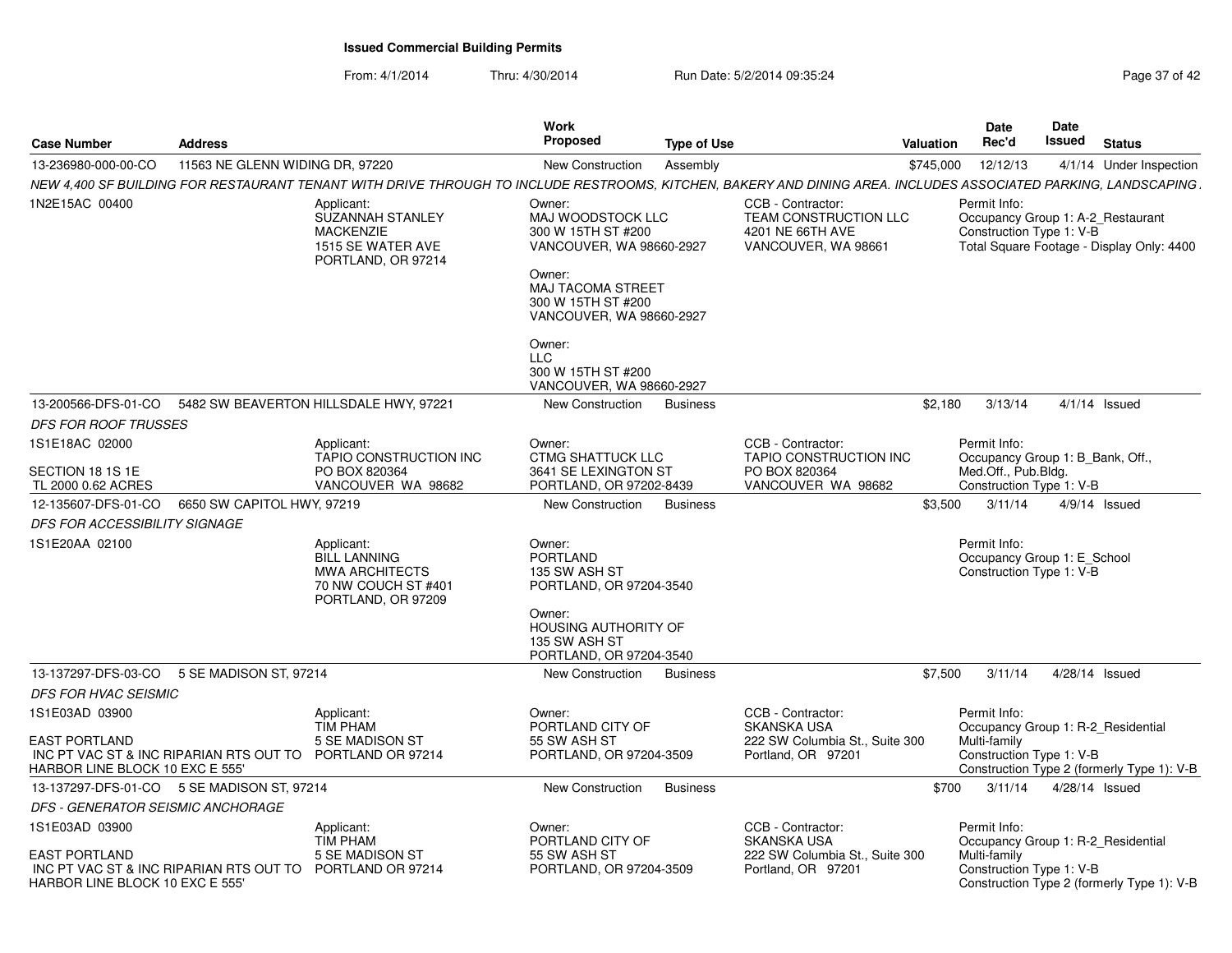| <b>Case Number</b>                                                                                                                                                                                                       | <b>Address</b>              |                                                                                                                                                              | <b>Work</b><br><b>Proposed</b>                                                | <b>Type of Use</b> | Valuation                                                                                                                            |          | <b>Date</b><br>Rec'd                                                                                         | Date<br>Issued   | <b>Status</b>                                                                     |
|--------------------------------------------------------------------------------------------------------------------------------------------------------------------------------------------------------------------------|-----------------------------|--------------------------------------------------------------------------------------------------------------------------------------------------------------|-------------------------------------------------------------------------------|--------------------|--------------------------------------------------------------------------------------------------------------------------------------|----------|--------------------------------------------------------------------------------------------------------------|------------------|-----------------------------------------------------------------------------------|
| 13-169820-REV-01-CO                                                                                                                                                                                                      | 5858 NE 87TH AVE, 97220     |                                                                                                                                                              | <b>New Construction</b>                                                       | <b>Business</b>    |                                                                                                                                      | \$       | 1/14/14                                                                                                      |                  | $4/9/14$ Issued                                                                   |
|                                                                                                                                                                                                                          |                             | REVISION TO CHANGE DRIVEWAY CONFIGURATION AND ASSOCIATED LANDSCAPING CHANGES                                                                                 |                                                                               |                    |                                                                                                                                      |          |                                                                                                              |                  |                                                                                   |
| 1N2E16CD 01100<br>A P INDUSTRIAL PARK<br>BLOCK 3<br>LOT 1&2 TL 1100<br>LAND & IMPS SEE R618418 (R000201372)<br>FOR OTHER IMPS & R646310 (R000201374)<br>FOR MACH & EQUIP<br>ENTERPRISE ZONE; POTENTIAL ADDITIONAL<br>TAX |                             | Applicant:<br><b>Brian Yee</b><br>KH2A ENGINEERING INC<br>5515 SE MILWAUKIE AVE<br>PORTLAND OR 97202                                                         | Owner:<br>PENTE NORTH LLC<br>100 HILLSIDE AVE<br>WHITE PLAINS, NY 10603       |                    | CCB - Contractor:<br>PHOENIX INDUSTRIAL INC<br>2111 SE COLUMBIA WAY BLDG 7<br><b>STE 120</b><br>VANCOUVER, WA 98661                  |          | Permit Info:<br>Occupancy Group 1: S-1_Storage -<br>Moderate Hazard, Warehouse<br>Construction Type 1: III-B |                  |                                                                                   |
| 13-236301-000-00-CO                                                                                                                                                                                                      | 6240 NE 60TH AVE, 97218     |                                                                                                                                                              | <b>New Construction</b>                                                       | <b>Business</b>    | \$220,000                                                                                                                            |          | 1/28/14                                                                                                      |                  | 4/4/14 Under Inspection                                                           |
|                                                                                                                                                                                                                          |                             | FOUNDATIONS FOR NEW STATE CERTIFIED PRE-MANUFACTURED BUILDING TO BE USED AS A NEW DRIVE THROUGH COFFEE SHOP. OREGON STATE CERTIFICATION NUMBER: M16 14-5366c |                                                                               |                    |                                                                                                                                      |          |                                                                                                              |                  |                                                                                   |
| 1N2E18DA 00700                                                                                                                                                                                                           |                             | Applicant:<br>TJ KUCEWESKY<br>1281 E MAGNOLIA ST<br>FORT COLLINS, CO 80524                                                                                   |                                                                               |                    | CCB - Contractor:<br>TEAM CONSTRUCTION LLC<br>4201 NE 66TH AVE<br>VANCOUVER, WA 98661                                                |          | Permit Info:<br>Occupancy Group 1: B_Bank, Off.,<br>Med.Off., Pub.Bldg.<br>Construction Type 1: V-B          |                  | Total Square Footage - Display Only: 635                                          |
| 13-137297-DFS-02-CO                                                                                                                                                                                                      | 5 SE MADISON ST, 97214      |                                                                                                                                                              | New Construction                                                              | <b>Business</b>    |                                                                                                                                      | \$10,500 | 3/11/14                                                                                                      | $4/28/14$ Issued |                                                                                   |
| <b>DFS FOR PLUMBING SEISMIC</b>                                                                                                                                                                                          |                             |                                                                                                                                                              |                                                                               |                    |                                                                                                                                      |          |                                                                                                              |                  |                                                                                   |
| 1S1E03AD 03900<br><b>EAST PORTLAND</b><br>INC PT VAC ST & INC RIPARIAN RTS OUT TO PORTLAND OR 97214<br>HARBOR LINE BLOCK 10 EXC E 555'                                                                                   |                             | Applicant:<br><b>TIM PHAM</b><br>5 SE MADISON ST                                                                                                             | Owner:<br>PORTLAND CITY OF<br>55 SW ASH ST<br>PORTLAND, OR 97204-3509         |                    | CCB - Contractor:<br><b>SKANSKA USA</b><br>222 SW Columbia St., Suite 300<br>Portland, OR 97201                                      |          | Permit Info:<br>Multi-family<br>Construction Type 1: V-B                                                     |                  | Occupancy Group 1: R-2 Residential<br>Construction Type 2 (formerly Type 1): V-B  |
| 12-113163-DFS-18-CO 1900 N INTERSTATE AVE, 97227                                                                                                                                                                         |                             |                                                                                                                                                              | New Construction                                                              | <b>Business</b>    |                                                                                                                                      | \$26,000 | 4/11/14                                                                                                      | 4/18/14 Issued   |                                                                                   |
| DFS - ROLLER SHADE ATTACHMENTS                                                                                                                                                                                           |                             |                                                                                                                                                              |                                                                               |                    |                                                                                                                                      |          |                                                                                                              |                  |                                                                                   |
| 1N1E27CD 00200<br>ALBINA<br><b>BLOCK 94 TL 200</b>                                                                                                                                                                       |                             | Applicant:<br>NEVAN HUDDLESTON<br>HOFFMAN CONSTRUCTION<br>805 SW BROADWAY, #2100<br>PORTLAND, OR 97205                                                       | Owner:<br>PORTLAND CITY OF<br>1120 SW 5TH AVE #609<br>PORTLAND, OR 97204-1912 |                    | CCB - Contractor:<br><b>THOMAS SMITH</b><br>HOFFMAN CONSTRUCTION CO<br>OF OREGON<br>805 SW BROADWAY SUITE 2100<br>PORTLAND, OR 97205 |          | Permit Info:<br>General<br>Construction Type 1: III-A                                                        |                  | Occupancy Group 1: A-3_Assembly -<br>Construction Type 2 (formerly Type 1): III-A |
| 13-164353-DFS-04-CO                                                                                                                                                                                                      | 3530 N VANCOUVER AVE, 97227 |                                                                                                                                                              | <b>New Construction</b>                                                       | <b>Business</b>    |                                                                                                                                      | \$1,500  | 4/8/14                                                                                                       | 4/16/14 Issued   |                                                                                   |
| DFS FOR SOLAR PANEL SUPPORT RACK                                                                                                                                                                                         |                             |                                                                                                                                                              |                                                                               |                    |                                                                                                                                      |          |                                                                                                              |                  |                                                                                   |
| 1N1E22DC 14300<br>ALBINA HMSTD                                                                                                                                                                                           |                             | Applicant:<br>SCOTT NOBLE<br><b>KAISER GROUP</b>                                                                                                             | Owner:<br><b>DECO DINER LLC</b><br>5229 NE M L KING BLVD                      |                    | CCB - Contractor:<br>KAISER GROUP LLC<br>5229 NE M L KING JR BLVD, STE                                                               |          | Permit Info:<br>Construction Type 1: III-A                                                                   |                  | Occupancy Group 1: A-2_Restaurant                                                 |
| BLOCK 30<br>LOT 11&12                                                                                                                                                                                                    |                             | 5229 NE MLK JR BLVD #101<br>PORTLAND, OR 97211                                                                                                               | PORTLAND, OR 97211                                                            |                    | 101<br>PORTLAND OR 97211                                                                                                             |          |                                                                                                              |                  | Construction Type 2 (formerly Type 1): III-A                                      |
| 13-236301-REV-01-CO                                                                                                                                                                                                      | 6240 NE 60TH AVE, 97218     |                                                                                                                                                              | New Construction                                                              | <b>Business</b>    |                                                                                                                                      | \$       | 4/9/14                                                                                                       |                  | 4/9/14 Issued                                                                     |
| REVISION TO CHANGE SIZE OF 13 PIER FOOTINGS TO 3 FEET                                                                                                                                                                    |                             |                                                                                                                                                              |                                                                               |                    |                                                                                                                                      |          |                                                                                                              |                  |                                                                                   |
| 1N2E18DA 00700                                                                                                                                                                                                           |                             | Applicant:<br><b>COREY NEVINS</b><br><b>TEAM CONSTRUCTION</b><br>4201 NE 66TH AVE SUITE 105<br>VANCOUVER WA 98661                                            | Owner:<br>300 W 15TH ST #200<br>VANCOUVER, WA 98660-2927                      |                    | CCB - Contractor:<br>MAJ COLUMBIA BLVD AT 60TH LLC TEAM CONSTRUCTION LLC<br>4201 NE 66TH AVE<br>VANCOUVER, WA 98661                  |          | Permit Info:<br>Occupancy Group 1: B Bank, Off.,<br>Med.Off., Pub.Bldg.<br>Construction Type 1: V-B          |                  |                                                                                   |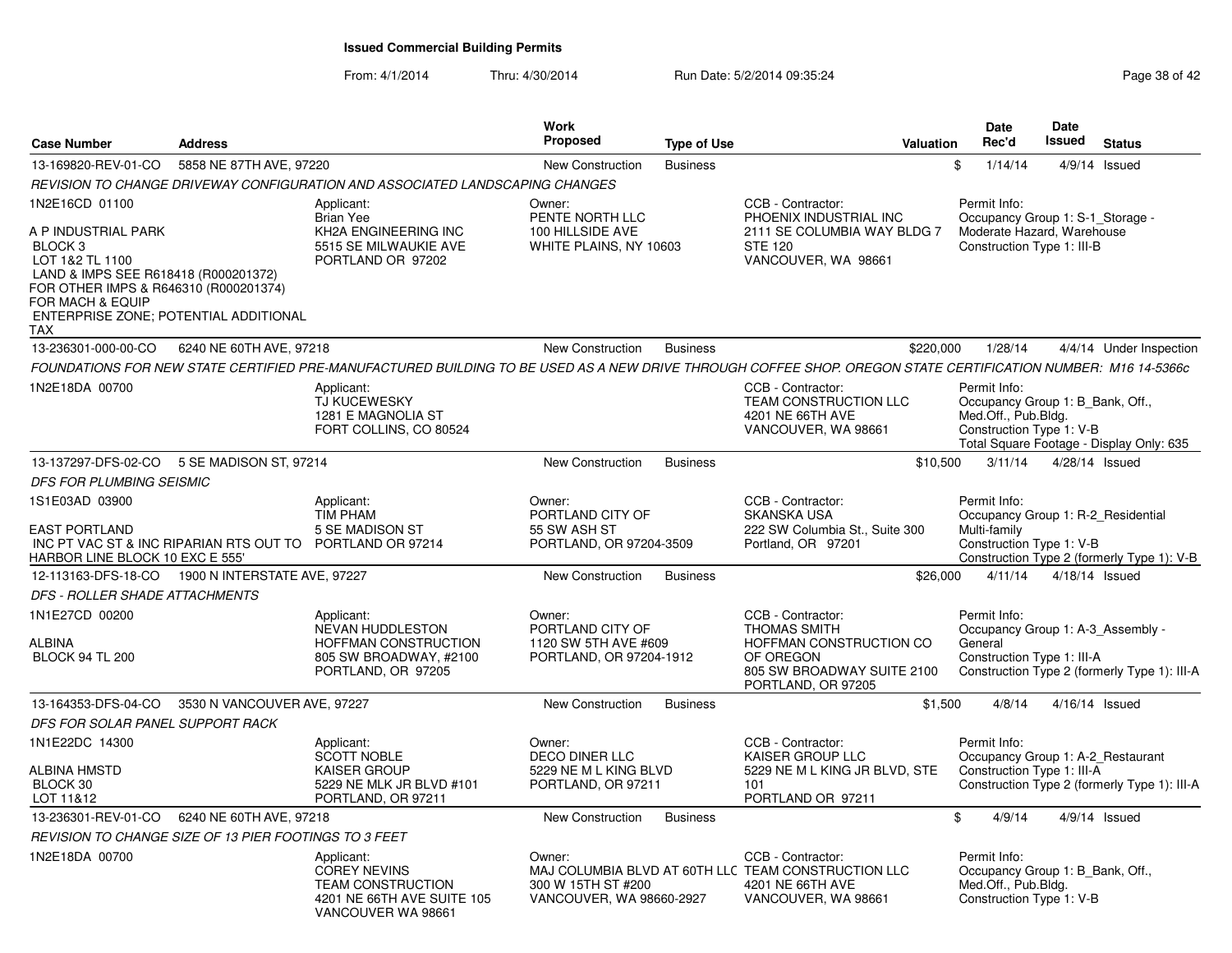| <b>Case Number</b>                                                                                                                     | <b>Address</b>           |                                                                                                                                  | Work<br>Proposed                                                                                                                                        | <b>Type of Use</b> |                                                                                                                                      | Valuation | <b>Date</b><br>Rec'd                                                                                 | Date<br><b>Issued</b> | <b>Status</b>                               |
|----------------------------------------------------------------------------------------------------------------------------------------|--------------------------|----------------------------------------------------------------------------------------------------------------------------------|---------------------------------------------------------------------------------------------------------------------------------------------------------|--------------------|--------------------------------------------------------------------------------------------------------------------------------------|-----------|------------------------------------------------------------------------------------------------------|-----------------------|---------------------------------------------|
| 13-236301-DFS-01-CO                                                                                                                    | 6240 NE 60TH AVE, 97218  |                                                                                                                                  | <b>New Construction</b>                                                                                                                                 | <b>Business</b>    |                                                                                                                                      | \$5,000   | 4/9/14                                                                                               |                       | $4/9/14$ Issued                             |
| DFS - SIGN POLE FOR MENU BOARD                                                                                                         |                          |                                                                                                                                  |                                                                                                                                                         |                    |                                                                                                                                      |           |                                                                                                      |                       |                                             |
| 1N2E18DA 00700                                                                                                                         |                          | Applicant:<br><b>COREY NEVINS</b><br>TEAM CONSTRUCTION<br>4201 NE 66TH AVE SUITE 105<br>VANCOUVER WA 98661                       | Owner:<br>300 W 15TH ST #200<br>VANCOUVER, WA 98660-2927                                                                                                |                    | CCB - Contractor:<br>MAJ COLUMBIA BLVD AT 60TH LLC TEAM CONSTRUCTION LLC<br>4201 NE 66TH AVE<br>VANCOUVER, WA 98661                  |           | Permit Info:<br>Occupancy Group 1: B_Bank, Off.,<br>Med.Off., Pub.Bldg.<br>Construction Type 1: V-B  |                       |                                             |
| 13-137297-DFS-06-CO                                                                                                                    | 5 SE MADISON ST, 97214   |                                                                                                                                  | New Construction                                                                                                                                        | <b>Business</b>    |                                                                                                                                      | \$5,000   | 4/10/14                                                                                              | 4/28/14 Issued        |                                             |
|                                                                                                                                        |                          | DFS 6: INSTALL "FINS" ON RIVER SIDE OF CAT WALK(ART INSTALATION)                                                                 |                                                                                                                                                         |                    |                                                                                                                                      |           |                                                                                                      |                       |                                             |
| 1S1E03AD 03900<br><b>EAST PORTLAND</b><br>INC PT VAC ST & INC RIPARIAN RTS OUT TO PORTLAND OR 97214<br>HARBOR LINE BLOCK 10 EXC E 555' |                          | Applicant:<br><b>TIM PHAM</b><br>5 SE MADISON ST                                                                                 | Owner:<br>PORTLAND CITY OF<br>55 SW ASH ST<br>PORTLAND, OR 97204-3509                                                                                   |                    | CCB - Contractor:<br><b>SKANSKA USA</b><br>222 SW Columbia St., Suite 300<br>Portland, OR 97201                                      |           | Permit Info:<br>Occupancy Group 1: R-2_Residential<br>Multi-family<br>Construction Type 1: V-B       |                       | Construction Type 2 (formerly Type 1): V-B  |
| 14-129236-000-00-CO                                                                                                                    | 18200 NE RIVERSIDE PKY   |                                                                                                                                  | <b>New Construction</b>                                                                                                                                 | <b>Business</b>    |                                                                                                                                      | \$30,000  | 4/28/14                                                                                              | 4/28/14 Issued        |                                             |
| INSTALL PALLET RACKING (main building 13-183186 CO)                                                                                    |                          |                                                                                                                                  |                                                                                                                                                         |                    |                                                                                                                                      |           |                                                                                                      |                       |                                             |
| 1N3E20C 01402                                                                                                                          |                          | Applicant:<br><b>TRENT INGLESBY</b><br>NORTHWEST HANDLING SYSTEM: 4530 NE 148TH AVE<br>18008 NE AIRPORT WAY<br>PORTLAND OR 97230 | Owner:<br>TRIAD MACHINERY INC<br>PORTLAND, OR 97230-4311                                                                                                |                    | CCB - Contractor:<br>NORTH WEST HANDLING<br><b>SYSTEMS INC</b><br>1100 SW 7TH STREET<br>RENTON, WA 980552939                         |           |                                                                                                      |                       |                                             |
| 12-184939-REV-02-CO                                                                                                                    | 850 N JESSUP ST, 97217   |                                                                                                                                  | New Construction                                                                                                                                        | Educational        |                                                                                                                                      | \$        | 2/19/14                                                                                              |                       | $4/4/14$ Issued                             |
| rev 2 - add 1 tree to landscaping for outdoor childrens play area                                                                      |                          |                                                                                                                                  |                                                                                                                                                         |                    |                                                                                                                                      |           |                                                                                                      |                       |                                             |
| 1N1E15CD 14000<br><b>WEST PIEDMONT</b><br>BLOCK <sub>2</sub><br>LOT 3-16                                                               |                          | Applicant:<br><b>NICK HODGES</b><br><b>THOMAS HACKER AND</b><br><b>ASSOCIATES</b><br>34 NW 1ST AVE<br>PORTLAND OR<br>97209       | Owner:<br>PORTLAND COMMUNITY<br>PO BOX 19000<br>PORTLAND, OR 97280-0990<br>Owner:<br><b>COLLEGE DISTRICT</b><br>PO BOX 19000<br>PORTLAND, OR 97280-0990 |                    | CCB - Contractor:<br><b>THOMAS SMITH</b><br>HOFFMAN CONSTRUCTION CO<br>OF OREGON<br>805 SW BROADWAY SUITE 2100<br>PORTLAND, OR 97205 |           | Permit Info:<br>Occupancy Group 1: B_Bank, Off.,<br>Med.Off., Pub.Bldg.<br>Construction Type 1: II-B |                       | Construction Type 2 (formerly Type 1): II-B |
| 14-104831-000-00-CO                                                                                                                    | 2921 SE 116TH AVE, 97266 |                                                                                                                                  | New Construction                                                                                                                                        | Educational        |                                                                                                                                      | \$400,000 | 1/16/14                                                                                              | 4/14/14 Issued        |                                             |
|                                                                                                                                        |                          | REPLACE MODULAR CLASSROOMS WITH NEW CLASSROOM BUILDING. SEE 14-104905 CO FOR DEMOLITION OF MODULAR CLASSROOMS.                   |                                                                                                                                                         |                    |                                                                                                                                      |           |                                                                                                      |                       |                                             |
| 1S2E10AB 00800<br>SECTION 10 1S 2E                                                                                                     |                          | Applicant:<br><b>ADAM CORMACK</b><br><b>CORNERSTONE MANAGEMENT</b>                                                               | Owner:<br>SCHOOL DISTRICT #40<br>1500 SE 130TH AVE                                                                                                      |                    | CCB - Contractor:<br><b>STEVE BARTELL</b><br>P & C CONSTRUCTION CO                                                                   |           | Permit Info:<br>Occupancy Group 1: E_School<br>Construction Type 1: V-B                              |                       |                                             |
| TL 800 4.87 ACRES                                                                                                                      |                          | <b>GROUP INC</b><br>1500 SE 135TH AVE<br>PORTLAND, OR 97233                                                                      | PORTLAND, OR 97233-1719                                                                                                                                 |                    | 2133 NW YORK ST<br>PORTLAND, OR 97210                                                                                                |           |                                                                                                      |                       | Total Square Footage - Display Only: 2286   |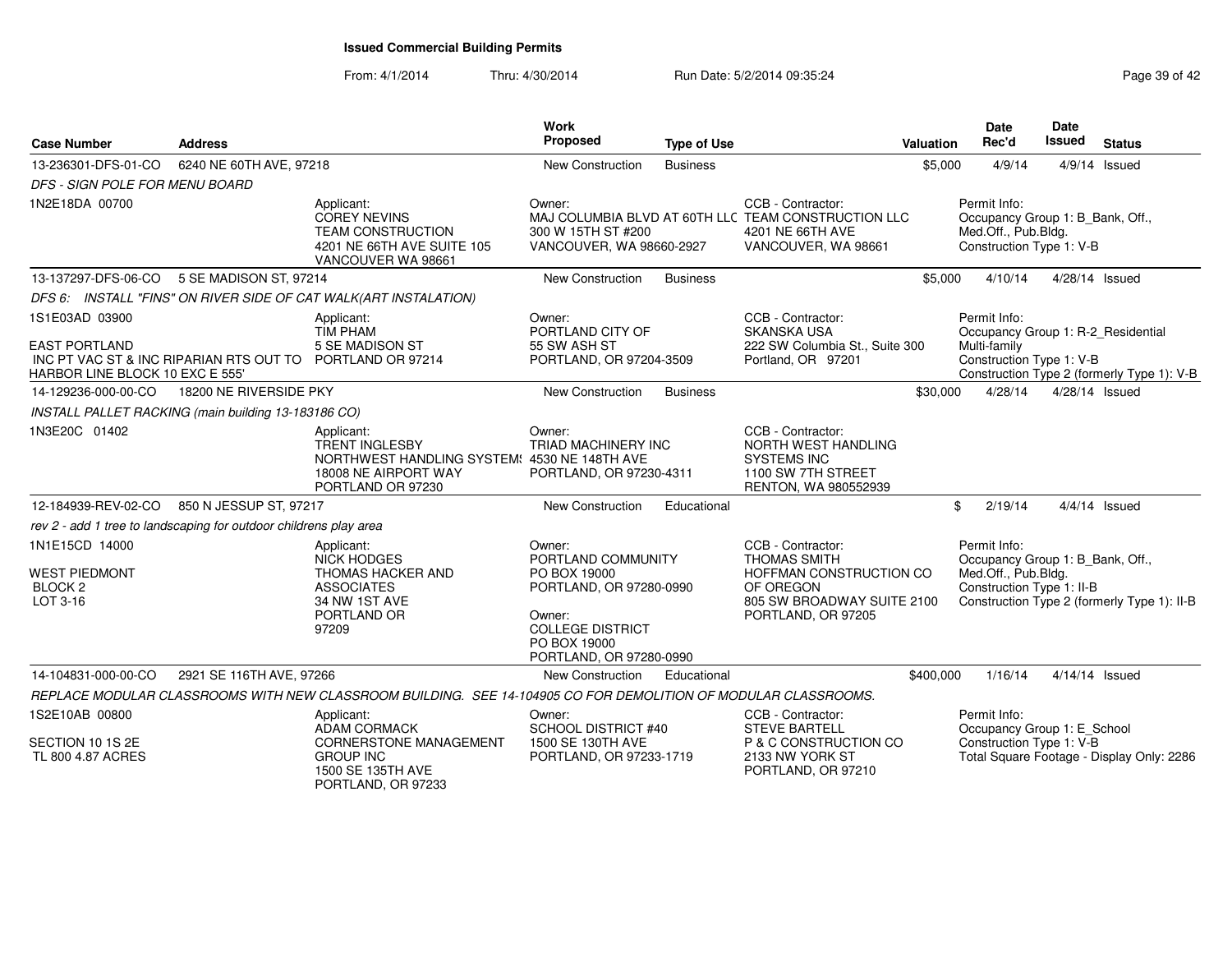| <b>Case Number</b>                                                                    | <b>Address</b>                  |                                                                                                                                                                | Work<br>Proposed                                                                                                                                               | <b>Type of Use</b> |                                                                                       | Valuation | <b>Date</b><br>Rec'd                                                                                                                         | Date<br><b>Issued</b> | <b>Status</b>   |                         |
|---------------------------------------------------------------------------------------|---------------------------------|----------------------------------------------------------------------------------------------------------------------------------------------------------------|----------------------------------------------------------------------------------------------------------------------------------------------------------------|--------------------|---------------------------------------------------------------------------------------|-----------|----------------------------------------------------------------------------------------------------------------------------------------------|-----------------------|-----------------|-------------------------|
| 12-184939-DFS-12-CO                                                                   | 850 N JESSUP ST, 97217          |                                                                                                                                                                | New Construction                                                                                                                                               | Educational        |                                                                                       | \$281,330 | 3/28/14                                                                                                                                      |                       | $4/4/14$ Issued |                         |
| DFS FOR EXTERIOR METAL PANELS                                                         |                                 |                                                                                                                                                                |                                                                                                                                                                |                    |                                                                                       |           |                                                                                                                                              |                       |                 |                         |
| 1N1E15CD 14000                                                                        |                                 | Applicant:<br><b>THOMAS SMITH</b>                                                                                                                              | Owner:<br>PORTLAND COMMUNITY                                                                                                                                   |                    | CCB - Contractor:<br><b>THOMAS SMITH</b>                                              |           | Permit Info:<br>Occupancy Group 1: B Bank, Off.,                                                                                             |                       |                 |                         |
| WEST PIEDMONT<br>BLOCK <sub>2</sub>                                                   |                                 | HOFFMAN CONSTRUCTION CO<br>OF OREGON                                                                                                                           | PO BOX 19000<br>PORTLAND, OR 97280-0990                                                                                                                        |                    | HOFFMAN CONSTRUCTION CO<br>OF OREGON                                                  |           | Med.Off., Pub.Bldg.<br>Construction Type 1: II-B                                                                                             |                       |                 |                         |
| LOT 3-16                                                                              |                                 | 805 SW BROADWAY SUITE 2100<br>PORTLAND, OR 97205                                                                                                               | Owner:<br><b>COLLEGE DISTRICT</b><br>PO BOX 19000<br>PORTLAND, OR 97280-0990                                                                                   |                    | 805 SW BROADWAY SUITE 2100<br>PORTLAND, OR 97205                                      |           | Construction Type 2 (formerly Type 1): II-B                                                                                                  |                       |                 |                         |
| 13-227189-DFS-01-CO                                                                   | 3131 N COLUMBIA BLVD, 97217     |                                                                                                                                                                | New Construction                                                                                                                                               | Factory/Industrial |                                                                                       | \$100,000 | 1/23/14                                                                                                                                      | 4/29/14 Issued        |                 |                         |
| DFS - METAL BULDING                                                                   |                                 |                                                                                                                                                                |                                                                                                                                                                |                    |                                                                                       |           |                                                                                                                                              |                       |                 |                         |
| 1N1E09 00400                                                                          |                                 | Applicant:<br><b>LARRY STECKMAN</b>                                                                                                                            | Owner:<br>HERBERT MALARKEY ROOFING C Pat O'Brien                                                                                                               |                    | CCB - Contractor:                                                                     |           | Permit Info:<br>Occupancy Group 1: F-1_Industrial Plant -                                                                                    |                       |                 |                         |
| SECTION 09 1N 1E<br>TL 400 30.06 ACRES<br>SEE R646179 (R941090391) FOR MACH &<br>EQUP |                                 | NORWEST ENGINEERING<br>4110 NE 122ND AVE SUITE 207<br>PORTLAND OREGON 97230                                                                                    | PO BOX 17217<br>PORTLAND, OR 97217-0217                                                                                                                        |                    | O'BRIEN CONSTRUCTORS, LLC<br>8037 SW 17TH AVE<br>PORTLAND, OR 97219                   |           | Factory, Mod.Hazard<br>Construction Type 1: II-B                                                                                             |                       |                 |                         |
| 13-102659-DFS-01-CO   6400 NW FRONT AVE, 97210                                        |                                 |                                                                                                                                                                | New Construction                                                                                                                                               | Hazardous          |                                                                                       | \$500     | 2/11/14                                                                                                                                      |                       | 4/2/14 Issued   |                         |
| DFS - ANCHORAGE OF TANK                                                               |                                 |                                                                                                                                                                |                                                                                                                                                                |                    |                                                                                       |           |                                                                                                                                              |                       |                 |                         |
|                                                                                       |                                 | Applicant:                                                                                                                                                     | Owner:                                                                                                                                                         |                    | CCB - Contractor:                                                                     |           | Permit Info:                                                                                                                                 |                       |                 |                         |
|                                                                                       |                                 | <b>DOUG RONK</b><br>ARROWHEAD CONTRACTING<br>10981 EICHER DRIVE<br>LENEXA, KS 66219                                                                            | ATOFINA CHEMICALS INC<br>900 FIRST AVE<br>KING OF PRUSSIA, PA 19406                                                                                            |                    | ARROWHEAD CONTRACTING INC<br>10981 EICHER DR<br>LENEXA, KS 66219                      |           | Occupancy Group 1: F-1_Industrial Plant -<br>Factory, Mod.Hazard<br>Construction Type 1: II-B                                                |                       |                 |                         |
| 13-220026-REV-01-CO                                                                   | 2244 E BURNSIDE ST. 97214       |                                                                                                                                                                | New Construction                                                                                                                                               | Mercantile         |                                                                                       | \$2,500   | 4/8/14                                                                                                                                       |                       | $4/8/14$ Issued |                         |
|                                                                                       |                                 | VALUE ADDED REVISION TO CHANGE SLOPE OF INTERIOR CONCRETE RAMP TO 1:14 AND ADD HANDRAILS; CHANGE LENGTH OF EXTERIOR COURTYARD RAMP TO MAINTAIN 1:20 MAX SLOPE; |                                                                                                                                                                |                    |                                                                                       |           |                                                                                                                                              |                       |                 |                         |
| 1N1E35DD 00600                                                                        |                                 | Applicant:<br>PAUL WOLFE                                                                                                                                       | Owner:<br><b>RAW MEAT HOLDINGS LLC</b>                                                                                                                         |                    | CCB - Contractor:<br>VERIDIS CONSTRUCTION INC                                         |           | Permit Info:<br>Occupancy Group 1: B_Bank, Off.,                                                                                             |                       |                 |                         |
| <b>DUNNS ADD</b><br><b>BLOCK 12 TL 600</b>                                            |                                 | DOMINEK ARCHITECTURE<br>330 SE MLK BLVD, SUITE 350<br>PORTLAND, OR 97214                                                                                       | 4706 SE 61ST AVE<br>PORTLAND, OR 97206-4733                                                                                                                    |                    | 4244 NE ALBERTA ST<br>PORTLAND, OR 97218                                              |           | Med.Off., Pub.Bldg.<br>Construction Type 1: V-B<br>Construction Type 2 (formerly Type 1): V-B                                                |                       |                 |                         |
| 13-237318-000-00-CO                                                                   | 11563 NE GLENN WIDING DR, 97220 |                                                                                                                                                                | New Construction                                                                                                                                               | Storage            |                                                                                       | \$6.499   | 12/12/13                                                                                                                                     |                       |                 | 4/1/14 Under Inspection |
| <i>NEW 160 SF COVERED TRASH ENCLOSURE</i>                                             |                                 |                                                                                                                                                                |                                                                                                                                                                |                    |                                                                                       |           |                                                                                                                                              |                       |                 |                         |
| 1N2E15AC 00400                                                                        |                                 | Applicant:<br><b>SUZANNAH STANLEY</b><br><b>MACKENZIE</b><br>1515 SE WATER AVE<br>PORTLAND, OR 97214                                                           | Owner:<br>MAJ WOODSTOCK LLC<br>300 W 15TH ST #200<br>VANCOUVER, WA 98660-2927<br>Owner:<br>MAJ TACOMA STREET<br>300 W 15TH ST #200<br>VANCOUVER, WA 98660-2927 |                    | CCB - Contractor:<br>TEAM CONSTRUCTION LLC<br>4201 NE 66TH AVE<br>VANCOUVER, WA 98661 |           | Permit Info:<br>Occupancy Group 1: U_Private<br>Garage\Utility Misc.<br>Construction Type 1: V-B<br>Total Square Footage - Display Only: 160 |                       |                 |                         |
|                                                                                       |                                 |                                                                                                                                                                | Owner:<br><b>LLC</b><br>300 W 15TH ST #200<br>VANCOUVER, WA 98660-2927                                                                                         |                    |                                                                                       |           |                                                                                                                                              |                       |                 |                         |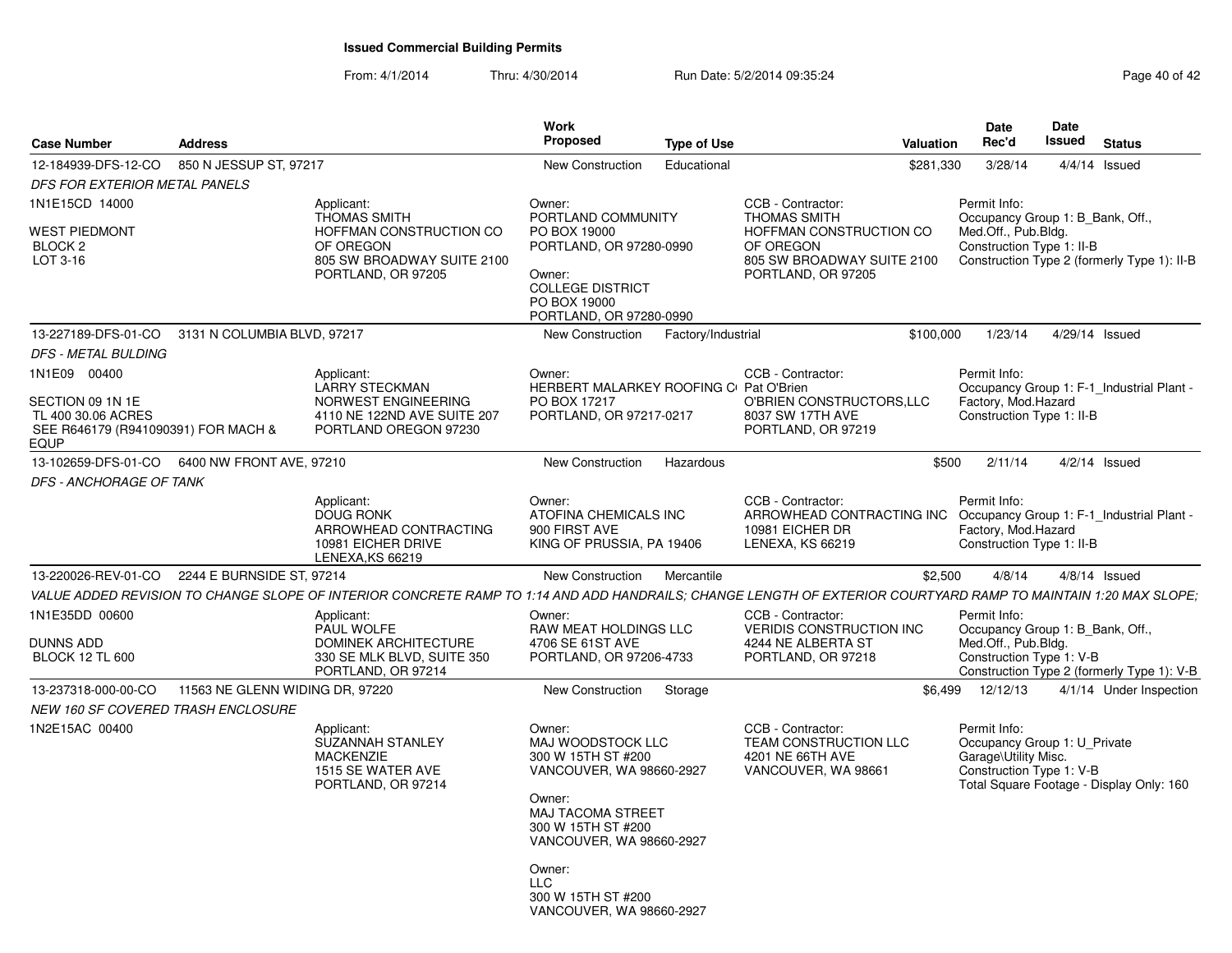| <b>Case Number</b>                                            | <b>Address</b>             |                                                                                                                                                                                                           | <b>Work</b><br><b>Proposed</b>                                                                                                                                                       | <b>Type of Use</b> |                                                                                                                           | Valuation | <b>Date</b><br>Rec'd                                                                                                                         | Date<br>Issued  | <b>Status</b>           |
|---------------------------------------------------------------|----------------------------|-----------------------------------------------------------------------------------------------------------------------------------------------------------------------------------------------------------|--------------------------------------------------------------------------------------------------------------------------------------------------------------------------------------|--------------------|---------------------------------------------------------------------------------------------------------------------------|-----------|----------------------------------------------------------------------------------------------------------------------------------------------|-----------------|-------------------------|
| 14-146119-000-00-CO                                           | 11349 NE SANDY BLVD, 97220 |                                                                                                                                                                                                           | New Construction                                                                                                                                                                     | Storage            |                                                                                                                           | \$12,208  | 4/23/14                                                                                                                                      | 4/23/14 Issued  |                         |
|                                                               |                            | NEW WALK IN COOLER & NEW CONCRETE SLAB IN EXISTING PARKING LOT                                                                                                                                            |                                                                                                                                                                                      |                    |                                                                                                                           |           |                                                                                                                                              |                 |                         |
| 1N2E22AC 00600<br>PARKROSE & RPLT<br>BLOCK 67<br>LOT B TL 600 |                            | Applicant:<br><b>KEN MUNCH</b><br><b>BARGREEN ELLINGSON</b><br>3232 NW INDUSTRIAL ST<br>PORTLAND, OR 97210                                                                                                | Owner:<br>LUKE DORF INC<br>8915 SW CENTER ST<br><b>TIGARD, OR 97223</b>                                                                                                              |                    | CCB - Contractor:<br><b>BARGREEN ELLINGSON OF</b><br>OREGON INC<br>6626 TACOMA MALL BLVD<br>TACOMA, WA 98409              |           | Permit Info:<br>Occupancy Group 1: U Private<br>Garage\Utility Misc.                                                                         |                 |                         |
| 14-111611-000-00-CO                                           | 908 SE POWELL BLVD, 97202  |                                                                                                                                                                                                           | New Construction                                                                                                                                                                     | Storage            |                                                                                                                           | \$29,200  | 1/30/14                                                                                                                                      | $4/8/14$ Issued |                         |
| NEW 900 SF METAL STORAGE BUILDING ON CONCRETE SLAB            |                            |                                                                                                                                                                                                           |                                                                                                                                                                                      |                    |                                                                                                                           |           |                                                                                                                                              |                 |                         |
| 1S1E11BA 09600                                                |                            | Applicant:<br><b>CARSON K SMITH</b><br>16119 S CLACKAMAS RIVER DR<br>OREGON CITY, OR 97045-9491                                                                                                           | Owner:<br><b>CARSON K SMITH</b><br>16119 S CLACKAMAS RIVER DR<br>OREGON CITY, OR 97045-9491<br>Owner:<br>SHELLEY R SMITH<br>16119 S CLACKAMAS RIVER DR<br>OREGON CITY, OR 97045-9491 |                    |                                                                                                                           |           | Permit Info:<br>Occupancy Group 1: U Private<br>Garage\Utility Misc.<br>Construction Type 1: V-B<br>Total Square Footage - Display Only: 900 |                 |                         |
| 12-120436-REV-02-CO                                           | 0899 SW CURRY ST           |                                                                                                                                                                                                           | New Construction                                                                                                                                                                     | Utility            |                                                                                                                           | \$150,000 | 4/14/14                                                                                                                                      | 4/14/14 Issued  |                         |
|                                                               |                            | revision - 250 LF of MSE wall with concrete vault to bridge over an existing STM pile outfall with associated erosion control mechanisms. Gabion walls changed to Welded Wire Walls and Sheet Pile Walls. |                                                                                                                                                                                      |                    |                                                                                                                           |           |                                                                                                                                              |                 |                         |
| 1S1E10AC 00309                                                |                            | Applicant:<br>ALLISON ROUSE                                                                                                                                                                               | Owner:<br>PORTLAND CITY OF                                                                                                                                                           |                    | CCB - Contractor:<br>JAMES W FOWLER CO                                                                                    |           | Permit Info:<br>Occupancy Group 1: U_Private                                                                                                 |                 |                         |
| WATERFRONT SOUTH<br>LOT A                                     |                            | PORTLAND PARKS AND<br><b>RECREATION</b><br>1120 SW 5TH AVENUE, SUITE 1302<br>PORTLAND OR 97204                                                                                                            | 1120 SW 5TH AVE #1302<br>PORTLAND, OR 97204-1912                                                                                                                                     |                    | 12775 WESTVIEW DR<br>DALLAS, OR 973389632                                                                                 |           | Garage\Utility Misc.<br>Construction Type 1: V-B                                                                                             |                 |                         |
| 14-108013-000-00-CO                                           | 2305 SE 82ND AVE           |                                                                                                                                                                                                           | New Construction                                                                                                                                                                     | Utility            |                                                                                                                           | \$12,000  | 2/6/14                                                                                                                                       |                 | 4/3/14 Under Inspection |
|                                                               |                            | NEW 70 FT LONG RETAINING WALL AT WEST SIDE OF PCC CAMPUS, RUNS PARALLEL WITH RIGHT OF WAY. Fence/guardrail installed where fall height exceeds 30"                                                        |                                                                                                                                                                                      |                    |                                                                                                                           |           |                                                                                                                                              |                 |                         |
| 1S2E05DD 00300<br>SECTION 05 1S 2E<br>TL 300 11.29 ACRES      |                            | Applicant:<br>LONNIE LIVELY<br>O'NEILL ELECTRIC INC<br>4444 SE 27TH AVE<br>PORTLAND, OR 97202                                                                                                             | Owner:<br>PORTLAND COMMUNITY COLLEGE MICHAEL KOST<br>PO BOX 19000<br>PORTLAND, OR 97280-0990<br>Owner:<br><b>DISTRICT</b><br>PO BOX 19000                                            |                    | CCB - Contractor:<br>M & M CONSTRUCTION SERVICES<br>35321 SE CARPENTER LANE<br>GRESHAM, OR 97080                          |           |                                                                                                                                              |                 |                         |
|                                                               |                            |                                                                                                                                                                                                           | PORTLAND, OR 97280-0990                                                                                                                                                              |                    |                                                                                                                           |           |                                                                                                                                              |                 |                         |
| Total # of CO New Construction permits issued: 44             |                            |                                                                                                                                                                                                           |                                                                                                                                                                                      |                    | Total valuation of CO New Construction permits issued: \$13,699,676                                                       |           |                                                                                                                                              |                 |                         |
| 12-210301-REV-02-CO 1801 NE ALBERTA ST, 97211                 |                            |                                                                                                                                                                                                           |                                                                                                                                                                                      |                    | Repair Fire Damage Apartments/Condos (3 or more units)                                                                    | \$4.000   | 1/17/14                                                                                                                                      | $4/2/14$ Issued |                         |
|                                                               |                            | VALUE ADDED REVISION: PARTIAL CHANGE OF OCCUPANCY FROM M TO F-1. NEW WINDOWS AT FRONT ELEVATION. NEW TRAFFIC DOOR AT KITCHEN AREA. BUILD NEW BAR WITH NEW EQUIF                                           |                                                                                                                                                                                      |                    |                                                                                                                           |           |                                                                                                                                              |                 |                         |
| 1N1E23AB 17600                                                |                            | Applicant:<br><b>TARA LUND</b><br><b>CIDA</b><br>15895 SW 72ND AVE SUITE 200<br>PORTLAND OREGON 97224                                                                                                     | Owner:<br><b>JOSEPH A BENJAMIN</b><br>3627 NE 9TH AVE<br>PORTLAND, OR 97212-2123                                                                                                     |                    | CCB - Contractor:<br><b>JAN NOBLE</b><br><b>SUNRISE BUILDING</b><br>MAINTENANCE LLC<br>PO BOX 86809<br>PORTLAND, OR 97286 |           | Permit Info:<br>Occupancy Group 1: R-2 Residential<br>Multi-family<br>Construction Type 1: V-B<br>Construction Type 2 (formerly Type 1): V-B |                 |                         |